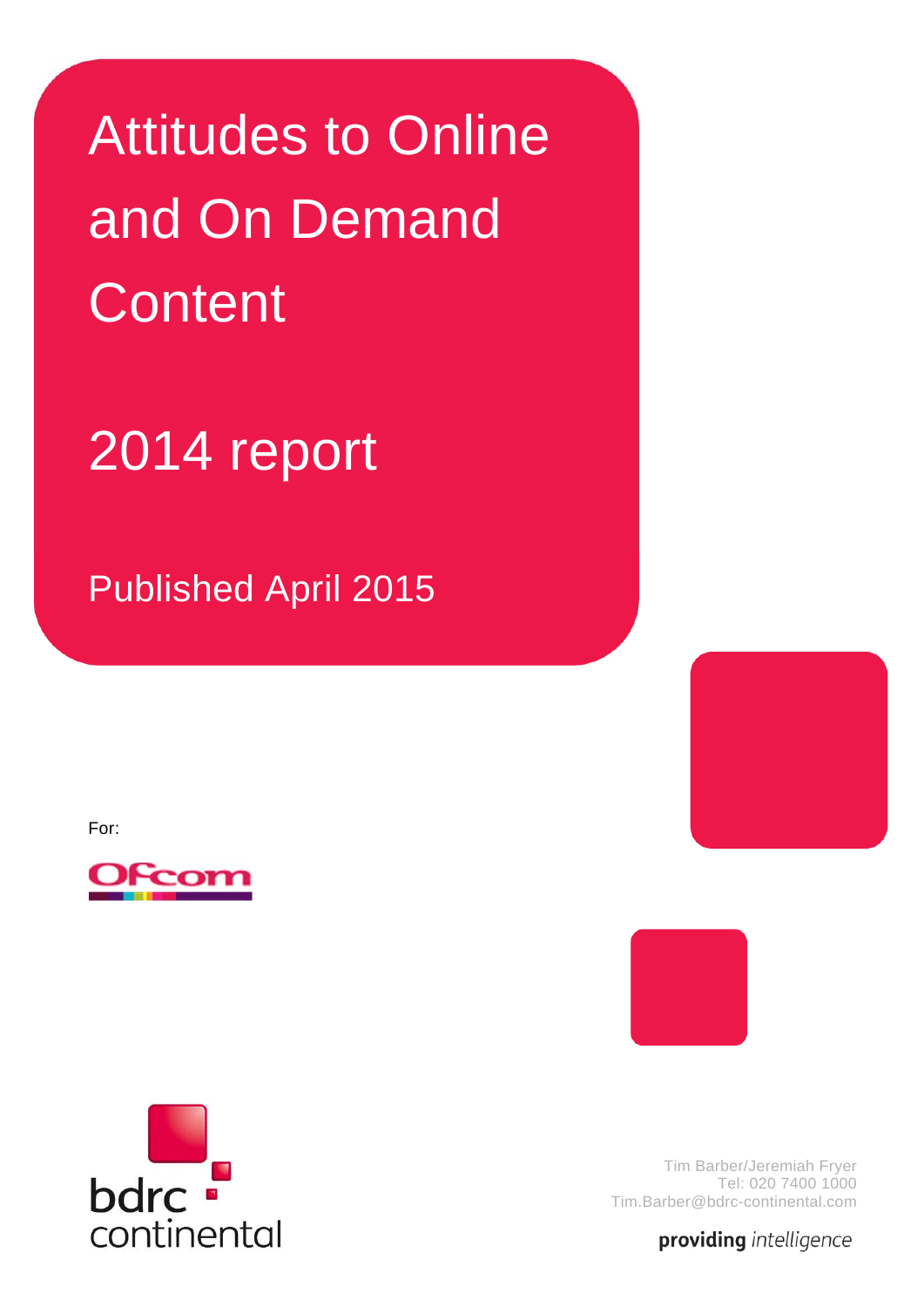## About this document

In this report we examine the use of on-demand and online audiovisual services in the UK. The report provides detailed evidence about users' perceptions of content standards in audiovisual content and their concerns about those standards.

We also report findings on users' understanding and expectations of regulation in this area.

This report is a reference tool for industry, stakeholders and consumers. It provides context to Ofcom's work in furthering the interests of consumers and citizens in the markets we regulate.

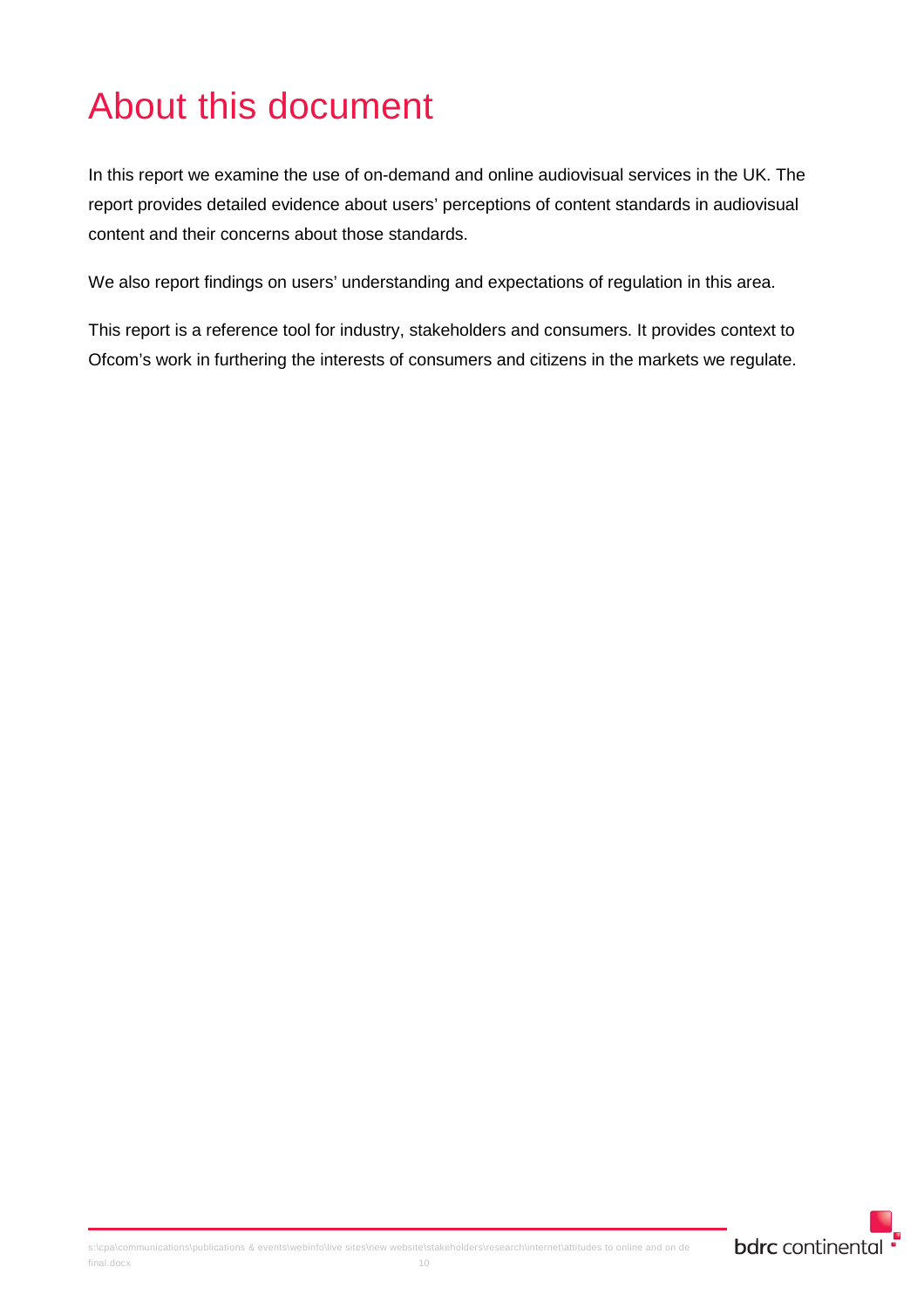## **Contents**

|                |                                                                             | Page No. |
|----------------|-----------------------------------------------------------------------------|----------|
| 1 <sub>1</sub> |                                                                             |          |
| 1.1            |                                                                             |          |
| 1.2            |                                                                             |          |
| 1.3            |                                                                             |          |
|                |                                                                             |          |
|                | Concerns regarding on-demand and online content, and reactions to it 3      |          |
|                |                                                                             |          |
| 2.             |                                                                             |          |
| 2.1            |                                                                             |          |
| 2.2            |                                                                             |          |
| 2.3            |                                                                             |          |
|                | 2.3.1                                                                       |          |
|                | 2.3.2                                                                       |          |
|                | 2.3.3                                                                       |          |
| 3.             |                                                                             |          |
| 3.1            |                                                                             |          |
| 3.2            |                                                                             |          |
| 3.3            |                                                                             |          |
| 3.4            | Overall frequency of using devices to view on-demand and online services 17 |          |
| 3.5            | Devices used for viewing individual on-demand and online services           |          |
| 4.             |                                                                             |          |
| 4.1            |                                                                             |          |
| 4.2            |                                                                             |          |
| 4.3            |                                                                             |          |
| 4.4            |                                                                             |          |
| 4.5            |                                                                             |          |
| 4.6            |                                                                             |          |
| 5.             |                                                                             |          |
| 5.1            |                                                                             |          |
| 5.2            | Perception that on-demand and online services are regulated 32              |          |
| 5.3            |                                                                             |          |
| 5.4            | Regulation of devices when used for on-demand and online content36          |          |
| 5.5            |                                                                             |          |
| 5.6            |                                                                             |          |

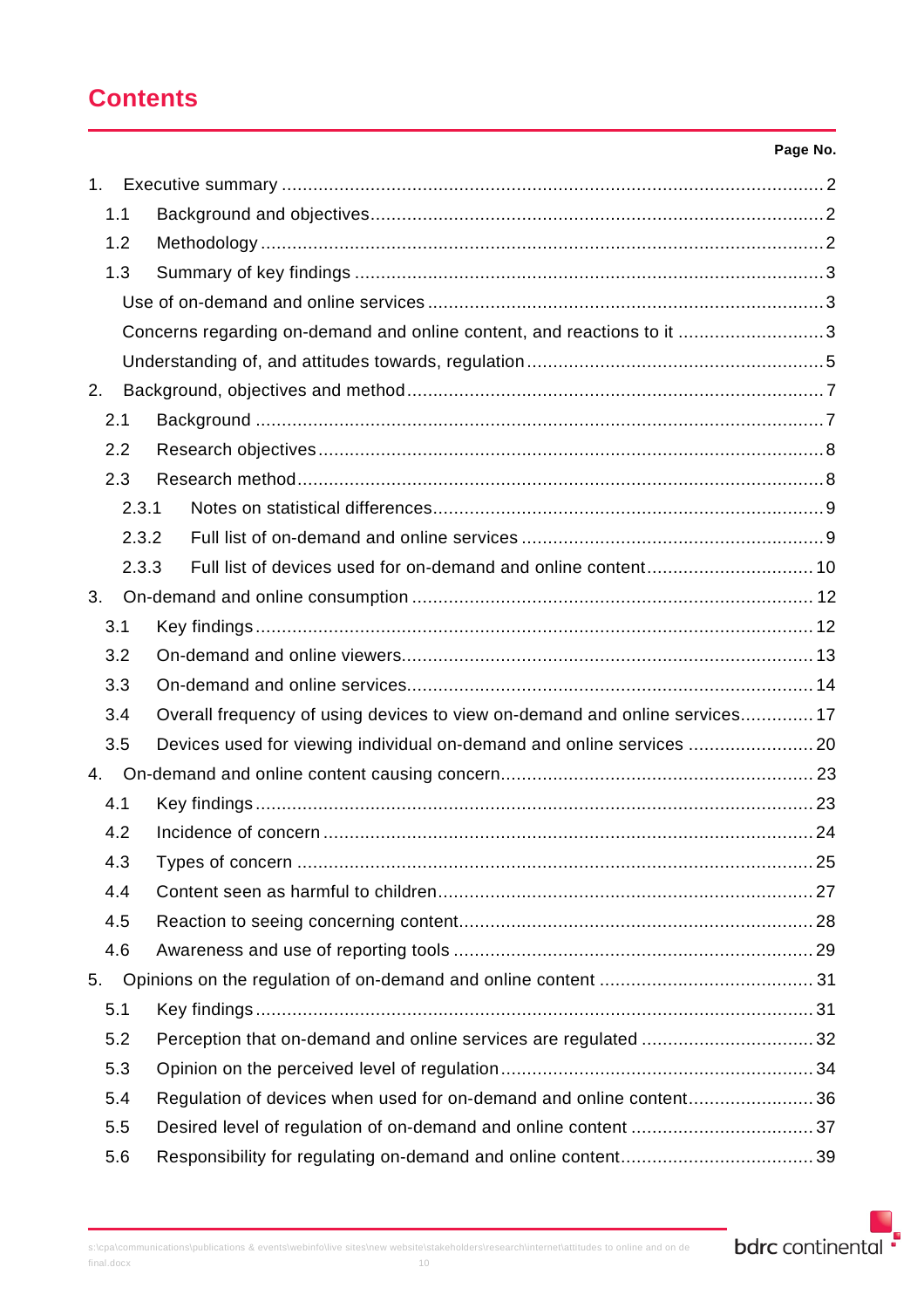|    | 5.7  |                                                                                   |  |
|----|------|-----------------------------------------------------------------------------------|--|
|    | 5.8  |                                                                                   |  |
| 6. |      |                                                                                   |  |
|    | 6.1  | Frequency of on-demand and online services use: parental status and age 43        |  |
|    | 6.2  | Frequency of use among device owners: parental status and age 44                  |  |
|    | 6.3  | Devices used: all adults 16+, 16-24 year olds, teens comparison 45                |  |
|    | 6.4  |                                                                                   |  |
|    | 6.5  |                                                                                   |  |
|    | 6.6  |                                                                                   |  |
|    | 6.7  |                                                                                   |  |
|    | 6.8  | Perceived offensiveness: all with concerns and by parental status and gender50    |  |
|    | 6.9  | Perceived harm to children of concerning content, by parental status and gender52 |  |
|    | 6.10 |                                                                                   |  |
|    | 6.11 | Responsibility for regulating online content: parental status, age and gender  54 |  |
| 7. |      |                                                                                   |  |
| 8. |      |                                                                                   |  |
| 9. |      |                                                                                   |  |
|    |      |                                                                                   |  |
|    |      |                                                                                   |  |

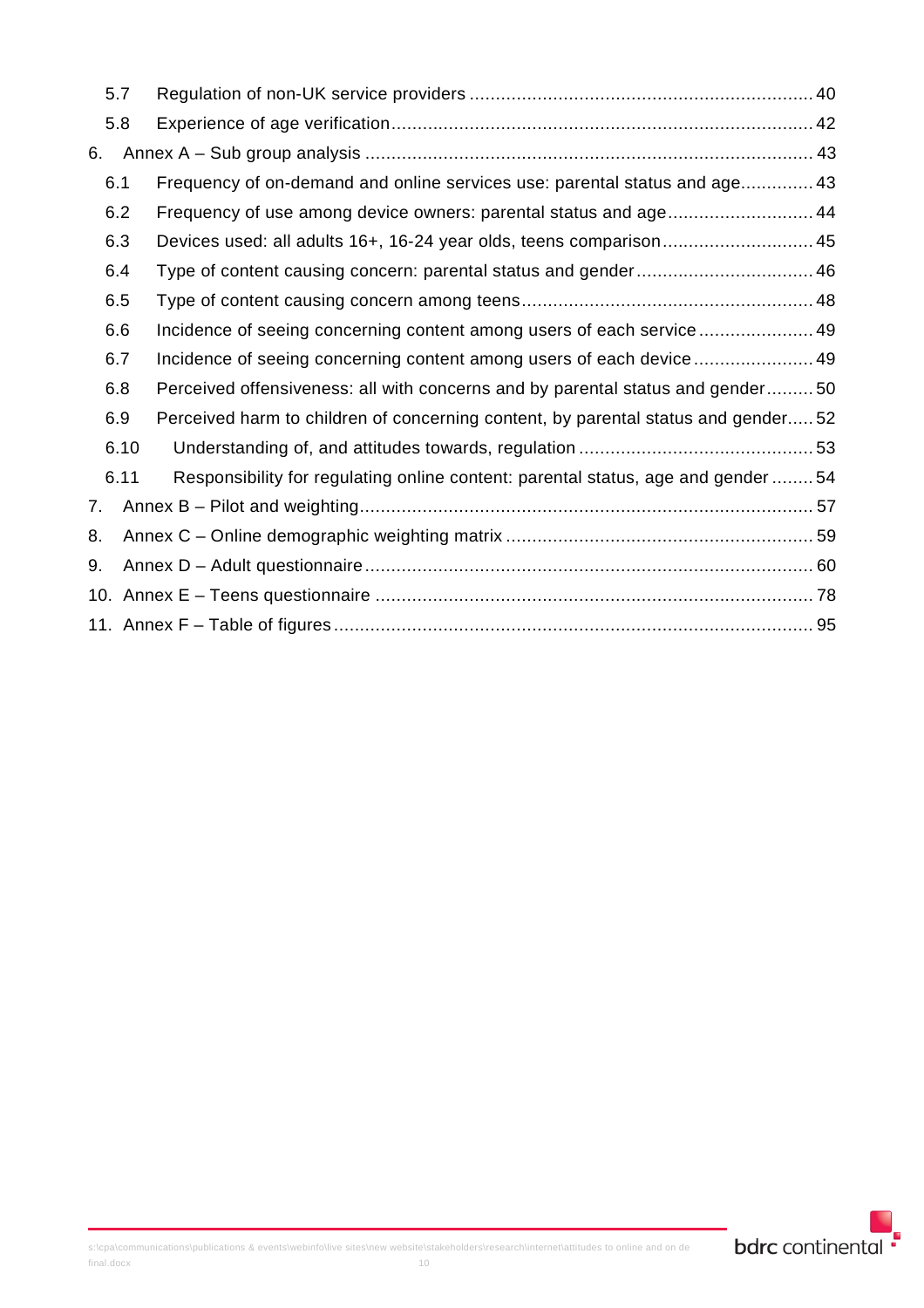## <span id="page-4-0"></span>**1. Executive summary**

#### <span id="page-4-1"></span>**1.1 Background and objectives**

Ofcom has a number of duties in relation to online audiovisual content. It regulates on-demand programme services (ODPS) that are notified and based in the UK, to ensure that providers apply the relevant standards. Ofcom also has a duty to advise the Government on the need for protection of consumers and citizens in their consumption of audiovisual (AV) services, and in particular the need to protect children.

Ofcom seeks to understand people's use of, and attitudes towards, notified ODPS in the broader context of *all* on-demand and online audiovisual services in the UK. The main objectives of this survey are therefore:

- to investigate the perceptions of, and concerns about, content standards among viewers of certain audiovisual content; and
- to inform our understanding of viewers' attitudes to, and expectations of, regulation in relation to on-demand and online content and services<sup>[1](#page-4-3)</sup>.

The survey covers the full range of audiovisual content that is available on-demand and online: sourced either directly via the internet, via an app, or via a provider of a service; for example, programmes on BBC iPlayer, clips on YouTube and films provided by on-demand services from Netflix.

#### <span id="page-4-2"></span>**1.2 Methodology**

-

The main survey involved interviews with a representative sample of 2,678 adults who use ondemand and online services. This was supplemented with an additional sample of 500 teenagers (aged 12-15).

<span id="page-4-3"></span> $1$  For ease of reading, online and on-demand services are occasionally abbreviated to 'online services' throughout this report.

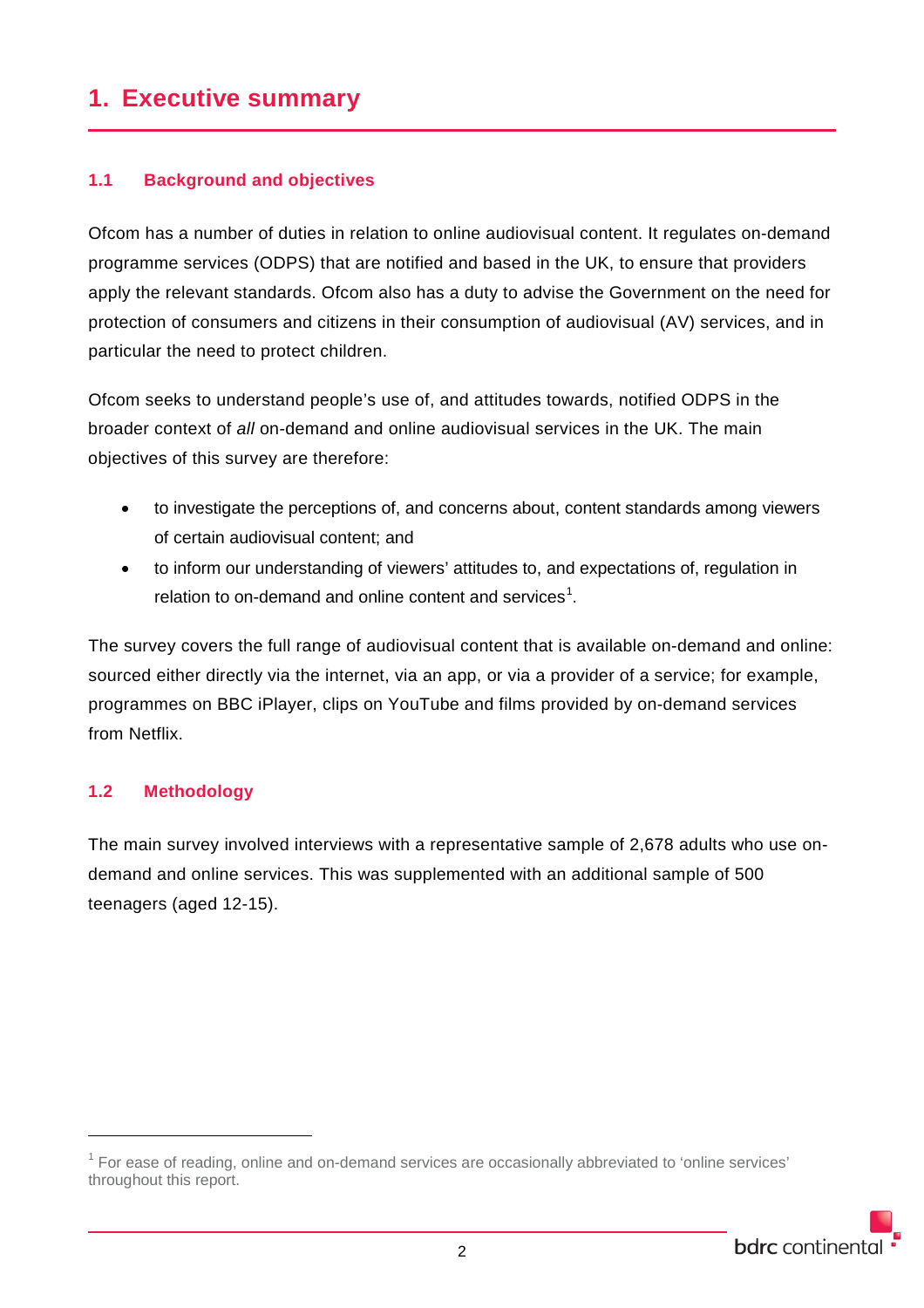#### <span id="page-5-0"></span>**1.3 Summary of key findings**

#### <span id="page-5-1"></span>**Use of on-demand and online services**

#### **UK adults' consumption of online and on-demand AV content is widespread and almost universal for those aged under 24.**

- Around three-quarters (71%) of adults aged 16+ claim to have 'ever viewed' on-demand and online content, and use is almost universal among 16-24 year olds (94%).
- The use of long-form TV catch-up services is roughly the same as the most-used shortform service, such as non-professional YouTube content, in both overall penetration and frequency of use.

#### **Teens' (aged 12-15) consumption patterns are similar to those of all adults, albeit with a higher level of use for most services.**

- Teens use a wide range of online services, particularly for non-paid long-form and most short-form content.
- However, young adults' (aged 16-24) consumption levels tend to outstrip those of teens.
- Teens are less likely to use PCs/Macs/laptops and more likely than adults overall to use smartphones and tablets to view on-demand and online services.

#### <span id="page-5-2"></span>**Concerns regarding on-demand and online content, and reactions to it**

#### **Overall, around a tenth (11%) of on-demand and online content viewers have seen something of concern on an on-demand or online service.**

- Levels of concern correlate with age, with the highest incidence of concern among the younger age groups (16% among 12-15s and 16-34s). This also correlates with the level of use, which implies that greater levels of use lead to higher potential levels of exposure to concerning content.
- The top three concerns among adults who have seen something of concern relate to violence (39%), sex (30%) and bad language (27%), similar to those identified in other research of concerns about broadcast television<sup>[2](#page-5-3).</sup> Younger users are experiencing different issues, and the top three concerns among teens relate to bad language (37%), bullying or victimisation (37%) and violence (33%).

-

<span id="page-5-3"></span><sup>2</sup> <http://stakeholders.ofcom.org.uk/market-data-research/other/tv-research/attitudes-to-broadcast-media/>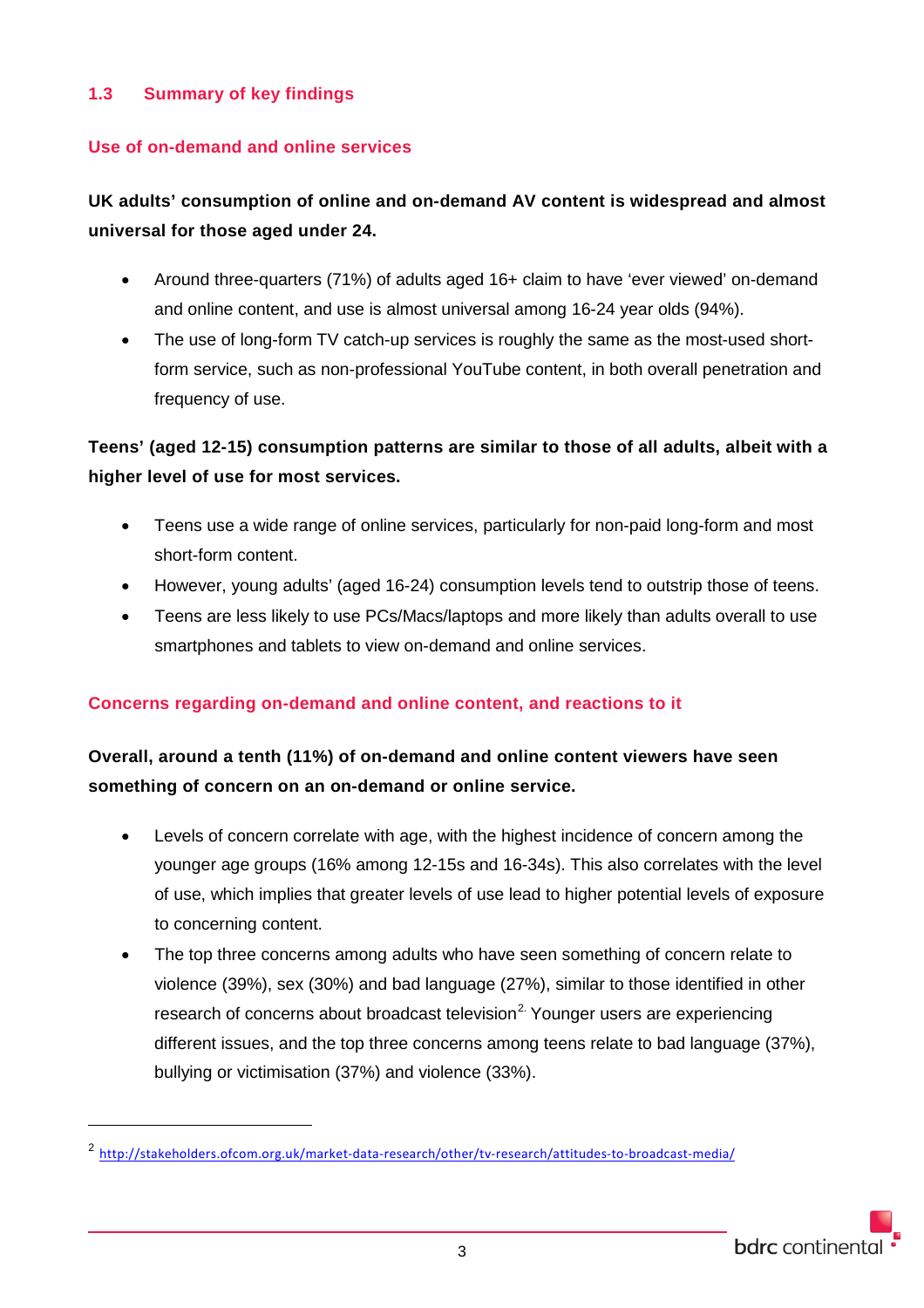#### **For adults**

- Other areas of main concern include the welfare of children and young people (26%), discrimination (22%) and online bullying/victimisation (21%). Dangerous behaviour (18%) and suicide (14%) are also mentioned by around one in six adults who have seen something of concern.
- The most common response to seeing concerning content is to stop viewing the specific content, but to continue using the service (50%); a third of concerned adults (31%) claim to have made a complaint either to the content provider (24%) or to a third- party body (15%).
- The types of content perceived to be harmful to children are broadly in line with the types causing concern, although misleading advertising, defamation and infringement of privacy are seen to be relatively less harmful.

#### **Parents are significantly more likely than non-parents to have been concerned by ondemand and online content (17% vs. 8%).**

- However, they are no more likely to be concerned about any particular type of content, apart from pornography (22% vs. 14%).
- They are more likely to have taken action by making a complaint (35% made a complaint compared to 25% of those without children), by complaining to the provider (29% vs. 17%) and/or complaining to a third-party body (19% vs. 11%).

#### **For teens**

- The main concerns amongst teens relate to bad language mentioned by 37% and violence mentioned by 33% of those who have seen something of concern ).
- 29% of concerned teens indicate a concern about content defined as "People being nasty, mean or unkind to each other or seeing bad things people have written about someone else or being picked on by other people online". 16% concerned of teens selected an option defined as "People being nasty, mean or unkind to me", or "being picked on by other people online"). The combined total at 37% makes concern over bullying, either bullying of others or of themselves, equal to the top concern of teens around bad language, and outweighs adults citing bullying or victimising as something of concern, at 21%.
- Other issues for concerned teens include: cruelty to animals (24%), seeing things that are "too old" (24%), things of a sexual nature (23%), sad/frightening/embarrassing things (23%), dangerous behaviour (21%), suicide (19%), drugs/drug use (19%), content harmful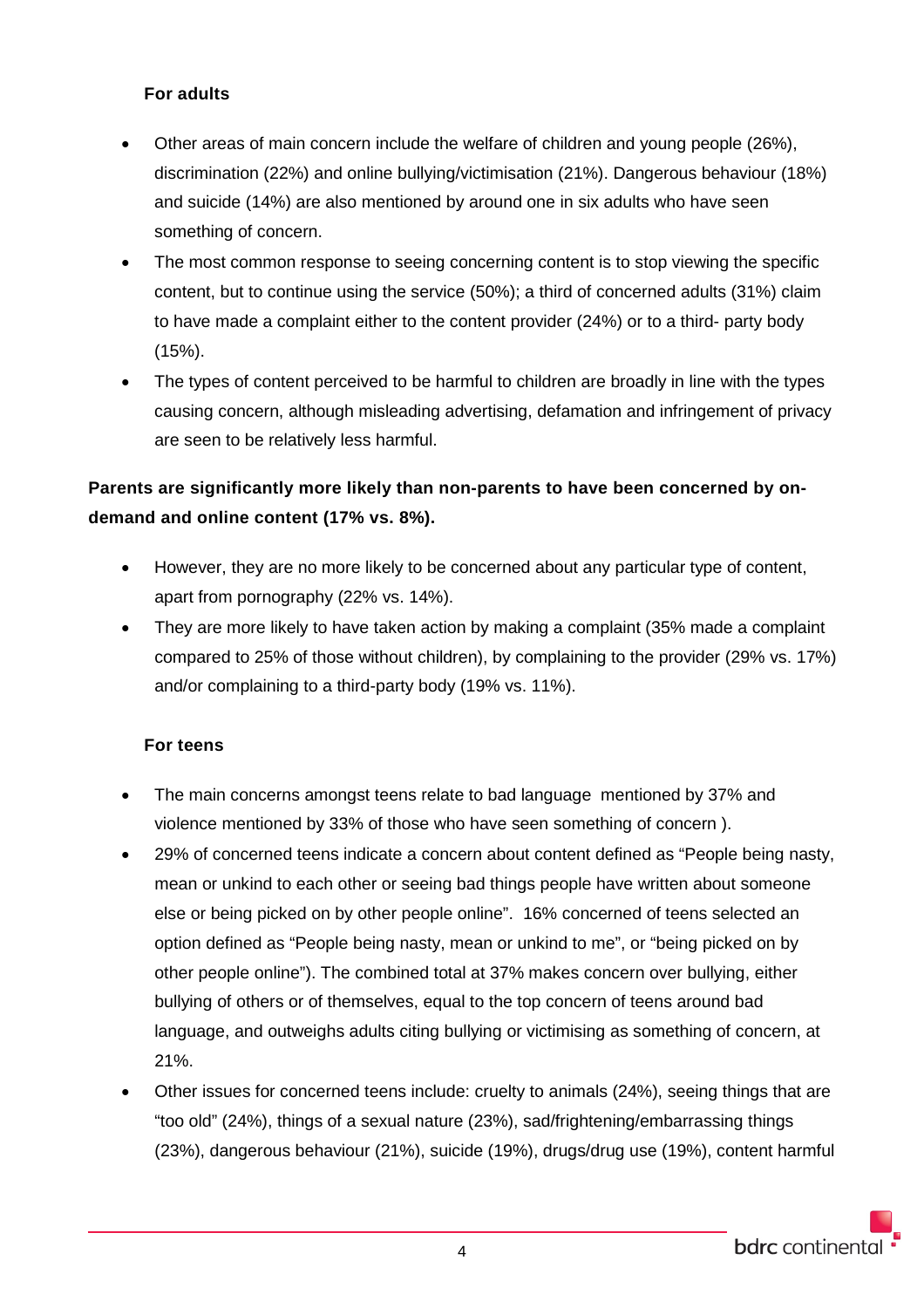to their self-esteem (18%), gossip being spread even if it isn't true (18%) and trolling/online harassment (17%).

• Teens are most likely to have stopped viewing (65%) or told their parents (64%) when seeing something of concern. Three-fifths (60%) of those who stopped viewing also told their parents.

#### <span id="page-7-0"></span>**Understanding of, and attitudes towards, regulation**

#### **There is mixed understanding of regulation in the on-demand and online environment.**

- TV catch-up services are the most likely to be correctly identified as being regulated  $(63\%)^3$  $(63\%)^3$  $(63\%)^3$ .
- There is increased misunderstanding of regulation as the user moves away from 'TV like' content, for example around 40% of users know that user-generated content is unregulated.
- The highest level of mis-attribution is for video on news websites.
- Younger adult users are more likely to get it wrong.

#### **Bearing in mind the mixed understanding by users in this area, we need to be cautious about interpreting their attitudes towards current levels of regulation.**

• People who have seen something of concern are more than twice as likely as average to feel there is too little regulation (35% vs. 14%).

#### **Around two-fifths (41%) feel that on-demand and online content overall should be regulated. Parents and females feel more strongly that there should be regulation.**

• People wrongly believe there is variation in the levels of regulation by device: perceived regulation is highest for devices used to access content via a TV set and drops off for more 'personal computing- type' devices (like smartphones and tablets), reflecting the higher perceived regulation for TV-like services.

#### **However, there is a desire for consistency of regulation across devices.**

-

• Most users think that responsibility for regulating on-demand and online services lies with content providers themselves. Ofcom and the Advertising Standards Agency (ASA) are the most-mentioned third-party bodies. Younger people tend to be more likely to feel that

<span id="page-7-1"></span>**<sup>3</sup>** The survey offered a description of regulation: *By regulation we mean rules and regulations put in place by the Government/ an independent regulatory body about what can and cannot be shown.*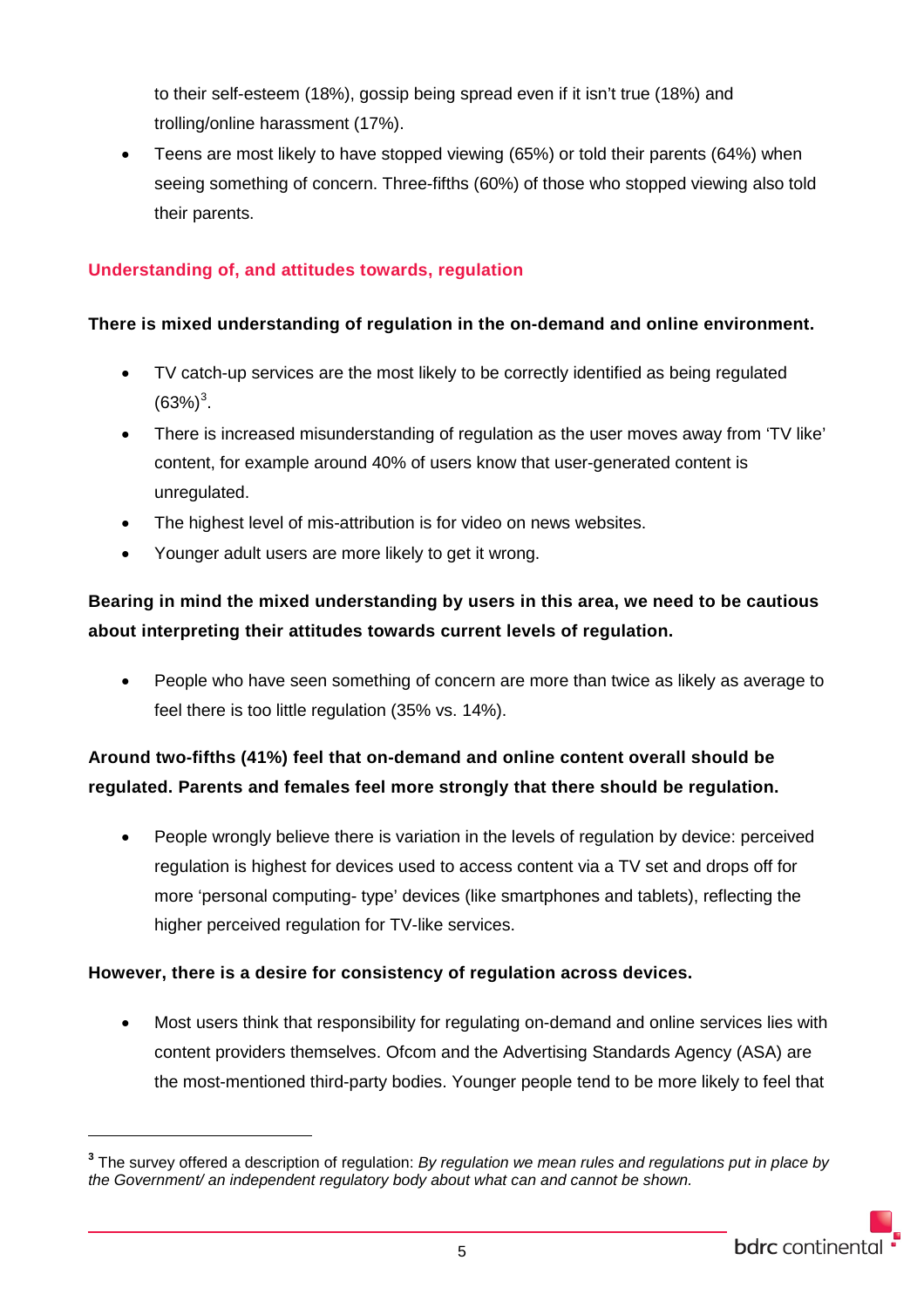responsibility is down to self-regulation by the content providers or the creators themselves.

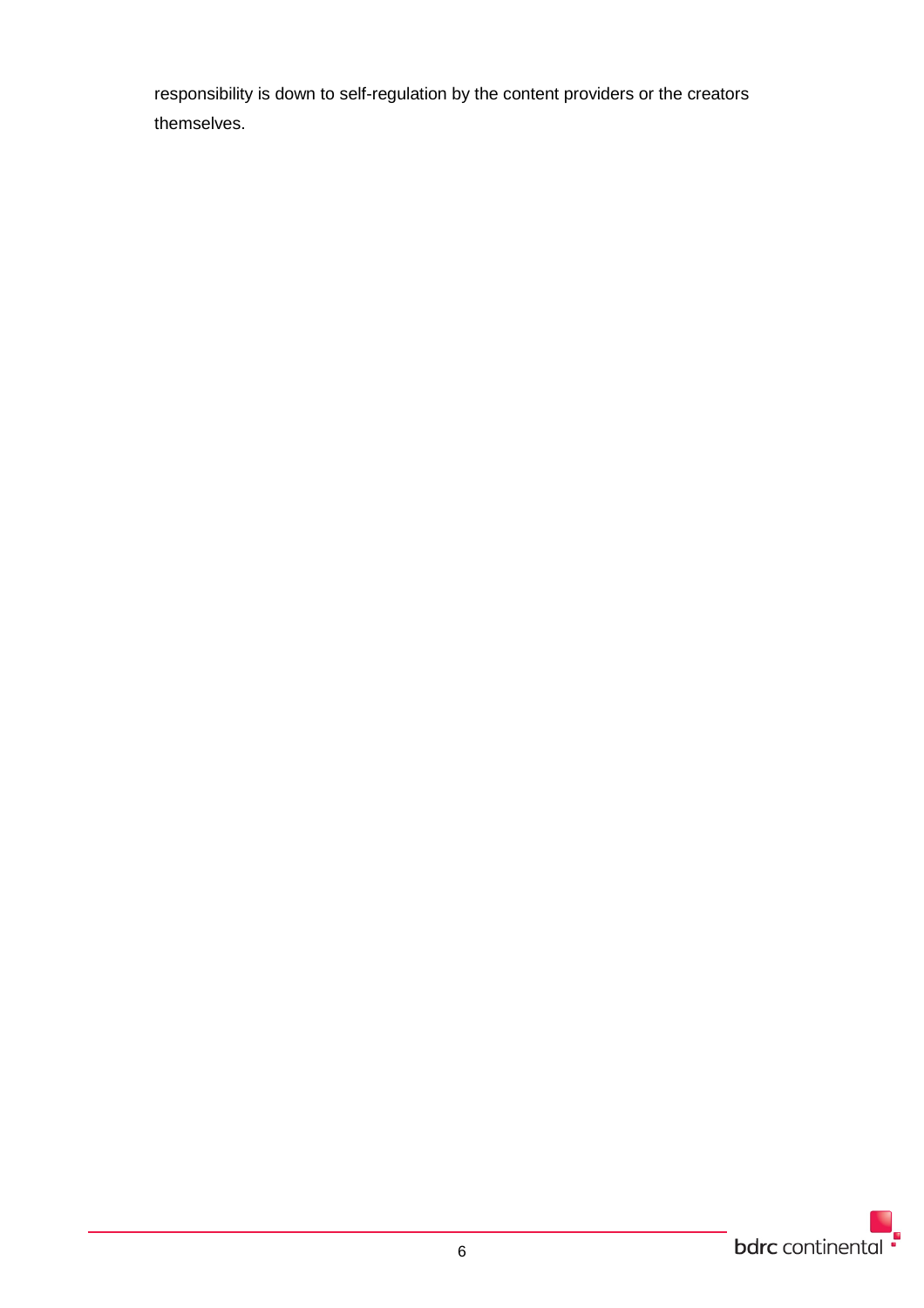#### <span id="page-9-1"></span><span id="page-9-0"></span>**2.1 Background**

.

 $\overline{a}$ 

Ofcom has a long-standing remit regarding licensed broadcast television. It also has responsibilities with regard to on-demand programme services (ODPS) that operate as notified services<sup>[4](#page-9-2)</sup> within UK jurisdiction. These can be described as follows:

- TV and radio services that are licensed by Ofcom are regulated under the **Ofcom Broadcasting Code**.
- Online services that provide 'TV-like' content and meet certain criteria have to notify themselves to the Authority for Television On Demand (ATVOD) as an ODPS.

Ofcom also retains backstop powers on appeals and breaches of standards. All other online audiovisual content is excluded from Ofcom's remit.

Ofcom has powers to ensure that certain minimum standards are met by notified ODPS. There are also rules regarding commercial content in programmes; adverts viewed as a result of consuming media on these services also fall under regulation.

The definition of an ODPS excludes many non-'TV like' services and much clip-based material and short-form programming (whether professionally produced or user-generated content). However, Ofcom has a duty to advise Government on the need for protection of consumers and citizens in their consumption of audiovisual services, and in particular the need to protect children. Therefore, Ofcom seeks to understand people's use of and attitudes towards notified ODPS in the broader context of *all* on-demand and online audiovisual services in the UK.

As noted above, the scope of this survey covers the full range of audiovisual services that are available on-demand, and are sourced either directly via the internet, or via a provider of a service. This includes notified services that are defined as 'TV like' within the meaning of an ODPS, and other long- or short-form audiovisual content.

<span id="page-9-2"></span><sup>4</sup> Under the Communications Act, a regulated (notifiable) service is one that (a) provides programmes comparable to the form and content of **television** programmes i.e. is TV-like, (b) access to it is **on-demand;** (c) there is a person who has **editorial responsibility**  for it; (d) it is **made available** by that person for use by **members of the public**; and (e) that person is under the **jurisdiction** of the United Kingdom.

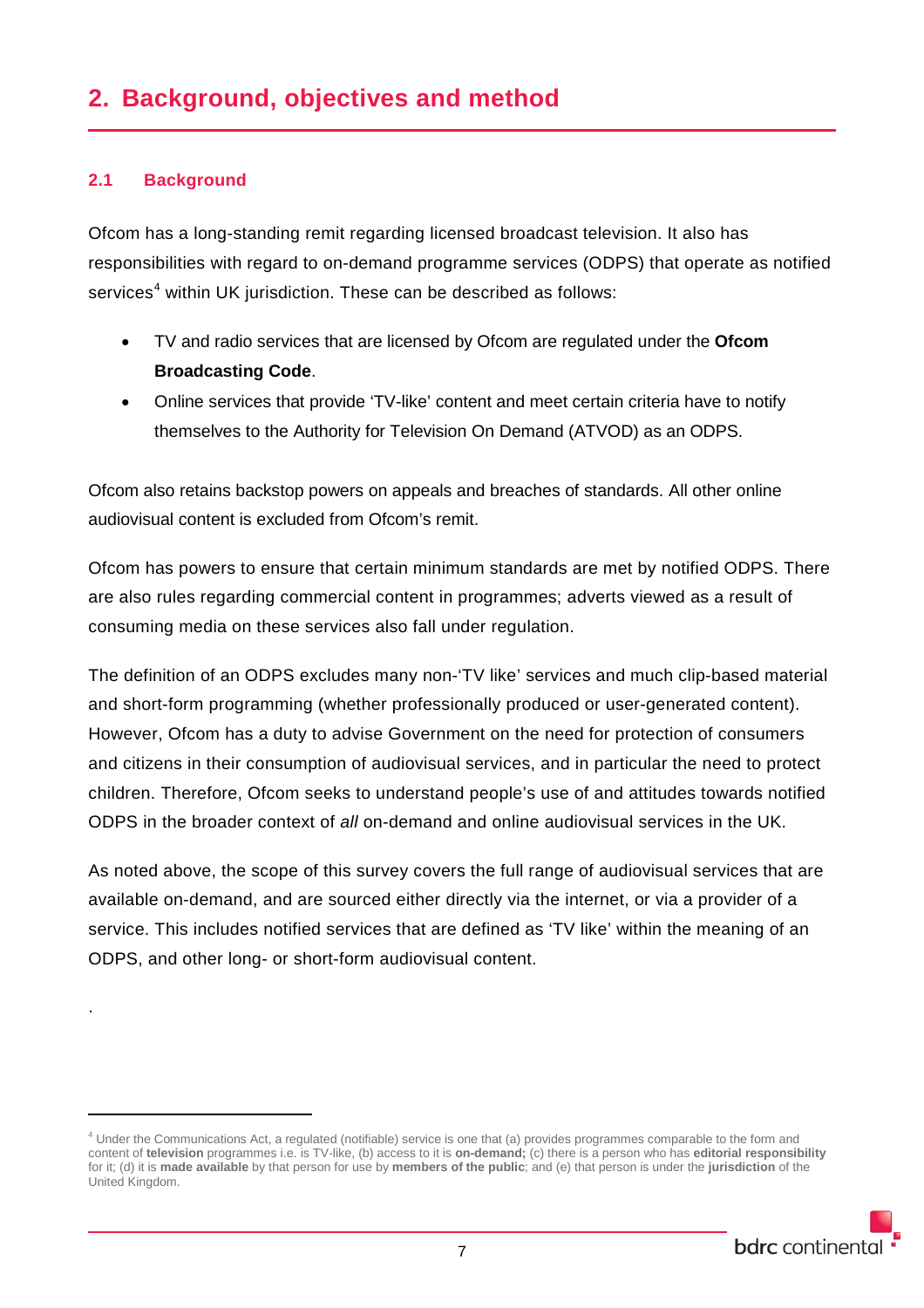#### <span id="page-10-0"></span>**2.2 Research objectives**

The overarching aim of this research is to investigate people's perceptions of, and concerns about, content standards, and to explore understanding and expectations of the regulation of on-demand and online audiovisual content among viewers of these types of services $^5\!$  $^5\!$  $^5\!$ .

Specific research objectives were to:

- Measure people's use of audiovisual content across a range of categories.
- Investigate people's perceptions of, and concerns about, content standards, in relation to their online consumption of audiovisual content across these categories.
- Understand people's reaction to exposure to such content.
- Measure people's understanding of regulation and self-regulation of online audiovisual services:
	- What levels of awareness are there of regulated services?
	- Do consumers know how and by whom they are regulated?
	- Do consumers think that additional regulatory interventions or consumer tools are needed?
- Investigate consumer awareness of existing self-regulatory tools, including reporting mechanisms.
- Understand consumer expectations of the regulation of on-demand and online services.

#### <span id="page-10-1"></span>**2.3 Research method**

-

#### **Main survey – benchmark wave**

The on-demand and online tracker was conducted via an online survey using a panel sample for the two waves (June and October 2014) with a combined total of 2,678 respondents. This consisted of a demographically representative sample of 2,071 on-demand and online users (c. 1,000 each wave) and 607 targeted boost interviews (c. 300 each wave) among low incidence on-demand and online user groups (see Annex B).

• Demographic targets were set on gender, age, socio-economic group, nation, working status, household size and parental status, to match the profile of offline users (the full demographic weighting matrix can be found in Annex B and C).

<span id="page-10-2"></span><sup>&</sup>lt;sup>5</sup> For ease of reading, online and on-demand services are occasionally 'short-handed' to online services throughout this report.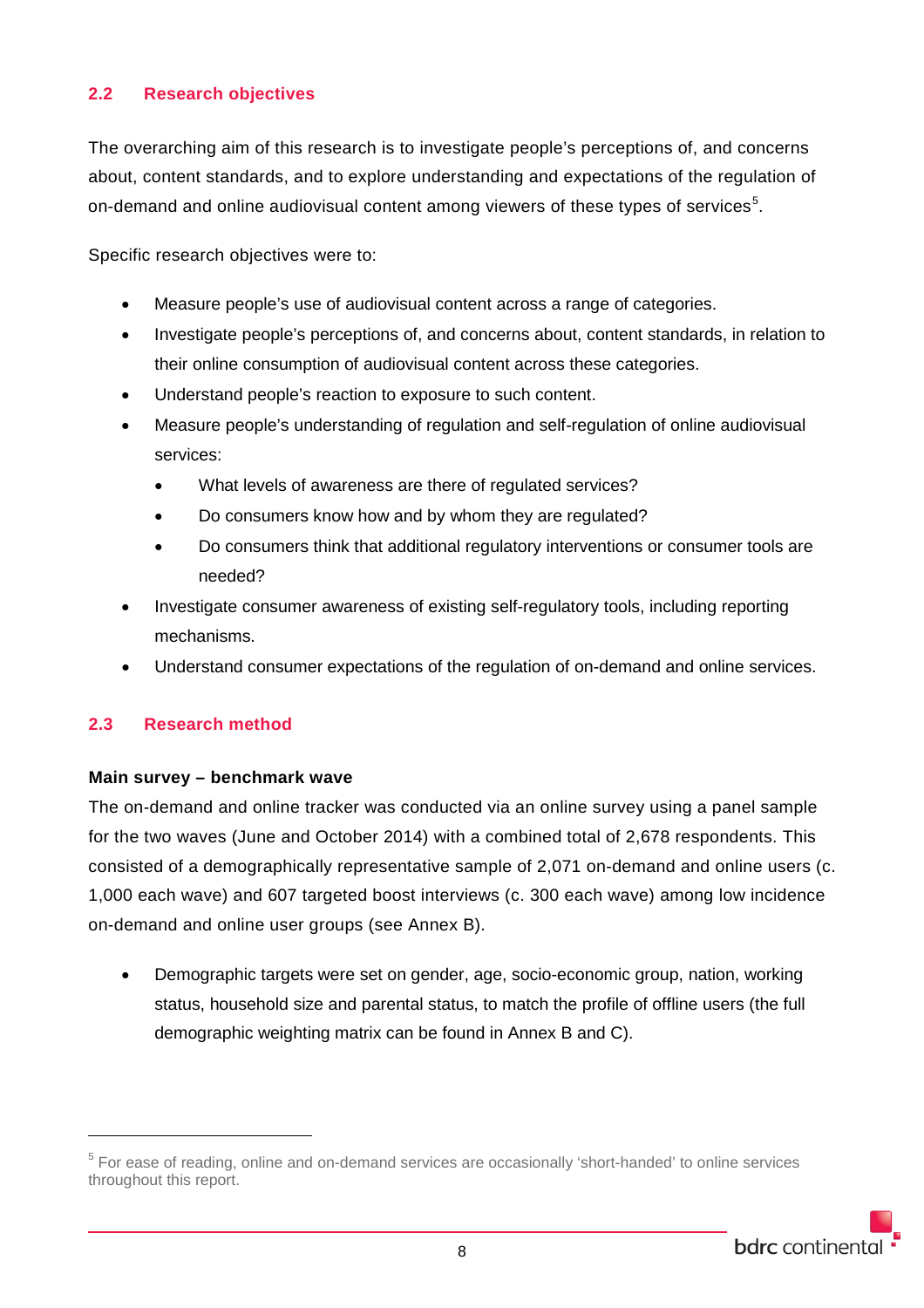At the start of the online survey all respondents were screened to ensure they were consumers of at least one of the range of relevant on-demand and online content types, via at least one of the relevant devices (full list in Section 2.3.3).

A further establishment survey was conducted via a face-to-face omnibus in September 2014 which was used to validate and re-calibrate the online data in line with any changes from the January 2014 establishment survey used at the pilot (see Annex B).

An additional supplementary survey of 500 interviews was carried out using the same methodology among 12-15 year olds (referred to as 'teens' throughout this report) using a simplified version of the main questionnaire, modified with age-appropriate language.

This report covers the first full year of the on-demand and online tracker run in 2014, for both adults and teens.

#### <span id="page-11-0"></span>**2.3.1 Notes on statistical differences**

Where significant differences have been noted these are at the 95% confidence level. This means that we can be 95% confident that the difference is not simply due to chance.

#### <span id="page-11-1"></span>**2.3.2 Full list of on-demand and online services**

The report covers the full range of services that deliver on-demand and online content. Some of those discussed are more 'TV-like' than others, meaning that the experience is more akin to watching traditional programming, albeit in a non-linear manner. For the purposes of analysis in this report, we have used the following broad classification of services, ranging from most to least 'TV-like'.

Throughout the report, we generally refer to each of these services using the simplified descriptions below.

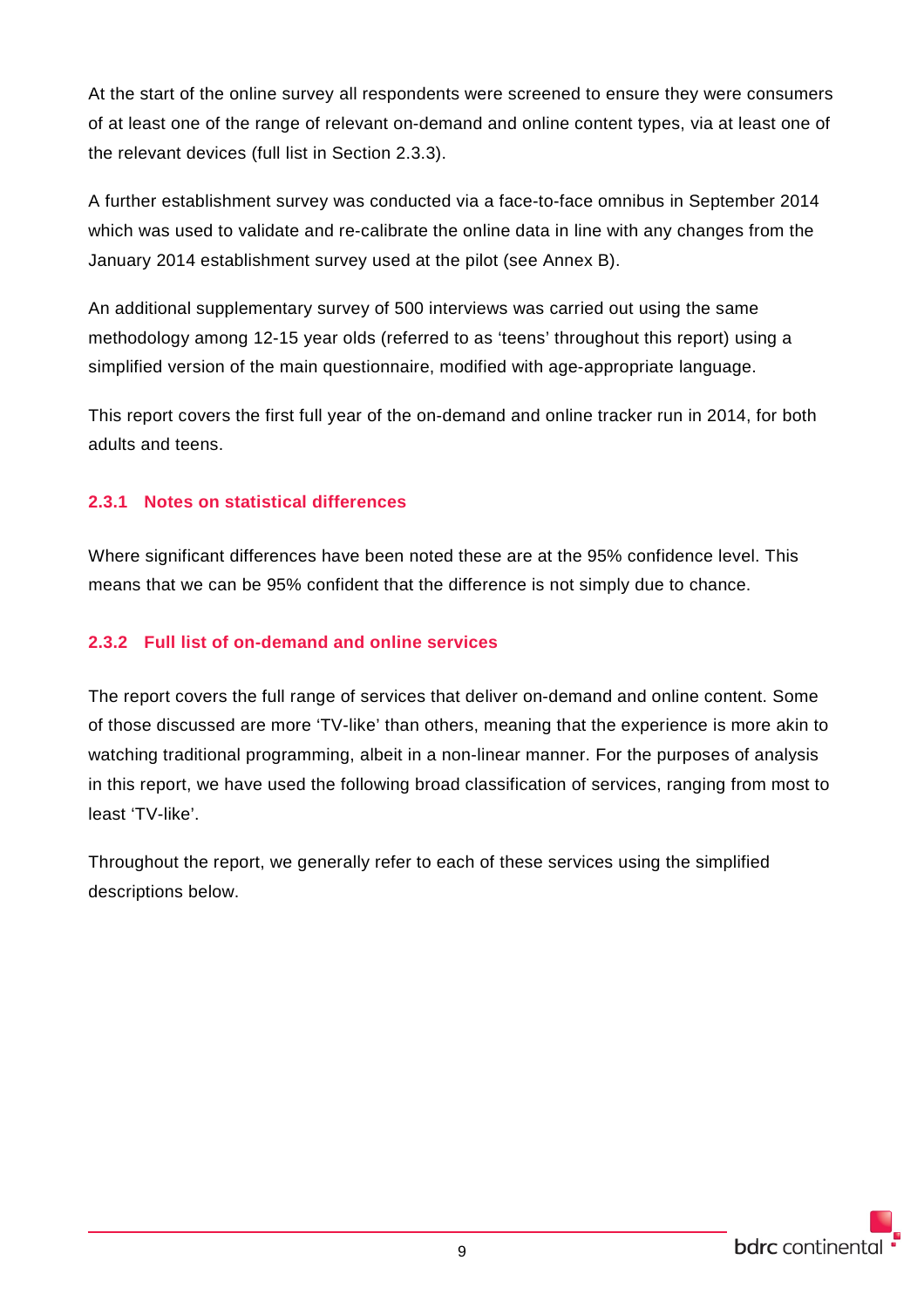| <b>Full service description</b>                                                                                                                               | <b>Simplified description</b>                   |                                                                                                             |
|---------------------------------------------------------------------------------------------------------------------------------------------------------------|-------------------------------------------------|-------------------------------------------------------------------------------------------------------------|
| TV catch-up services (e.g. BBC<br>iPlayer, ITV Player, 4oD, Demand 5,<br>Now TV)                                                                              | TV catch-up                                     |                                                                                                             |
| Free video on-demand content<br>available through a subscription<br>service provider (e.g. Virgin<br>Media/Sky Go)                                            | Free VOD from TV provider                       |                                                                                                             |
| Paid video on-demand content<br>available through a subscription<br>service provider (e.g. film rental on a<br>pay per view basis on Virgin Media,<br>Sky Go) | Paid VOD from TV provider                       | Most 'TV-like'<br>$\bullet$<br><b>Predominantly long-form</b><br>$\bullet$<br><b>Regulated</b><br>$\bullet$ |
| Online video rental services<br>downloaded or streamed (e.g.<br>Blinkbox, Amazon Prime Instant<br>Video, Netflix)                                             | <b>Online video rental</b>                      |                                                                                                             |
| Video content that is paid for on<br>digital or online stores (e.g. iTunes<br>Store, Google Play)                                                             | Paid content from online stores                 |                                                                                                             |
| Other TV or video channels<br>available online<br>(e.g.southparkstudios.co.uk,<br>Vevo.com)                                                                   | Miscellaneous/other online<br>TV/video channels |                                                                                                             |
| <b>Official YouTube channels from</b><br>familiar brands/organisations (e.g.<br>4oD, BBC Worldwide, Jamie Oliver's<br>Food Tube, Top Gear)                    | <b>Official YouTube</b>                         | Least 'TV-like'                                                                                             |
| Video content on news websites<br>(e.g. The Sun/The Guardian/The<br>Huffington Post/www.bloomberg.tv)                                                         | <b>News website video</b>                       | <b>Predominantly short-</b><br>form<br><b>Unregulated</b>                                                   |
| YouTube videos uploaded by<br>friends, family or other YouTube<br>users (i.e. non-professional)                                                               | <b>Non-professional YouTube</b>                 |                                                                                                             |
| Video content posted on social<br>networking sites other than<br>YouTube (e.g. Facebook, Twitter,<br>blogs, Vimeo)                                            | Non-YouTube social networking<br>site           |                                                                                                             |

#### <span id="page-12-0"></span>**2.3.3 Full list of devices used for on-demand and online content**

The report covers the full range of devices that deliver on-demand and online content. We discuss these throughout in two broad categories – those viewed **via a TV set** and those not viewed **via a TV set**.

Throughout the report, we refer to people who use each specific device (for any purpose) as an 'owner', although the questionnaire asked about use of each device, regardless of whether it actually belonged to the respondent.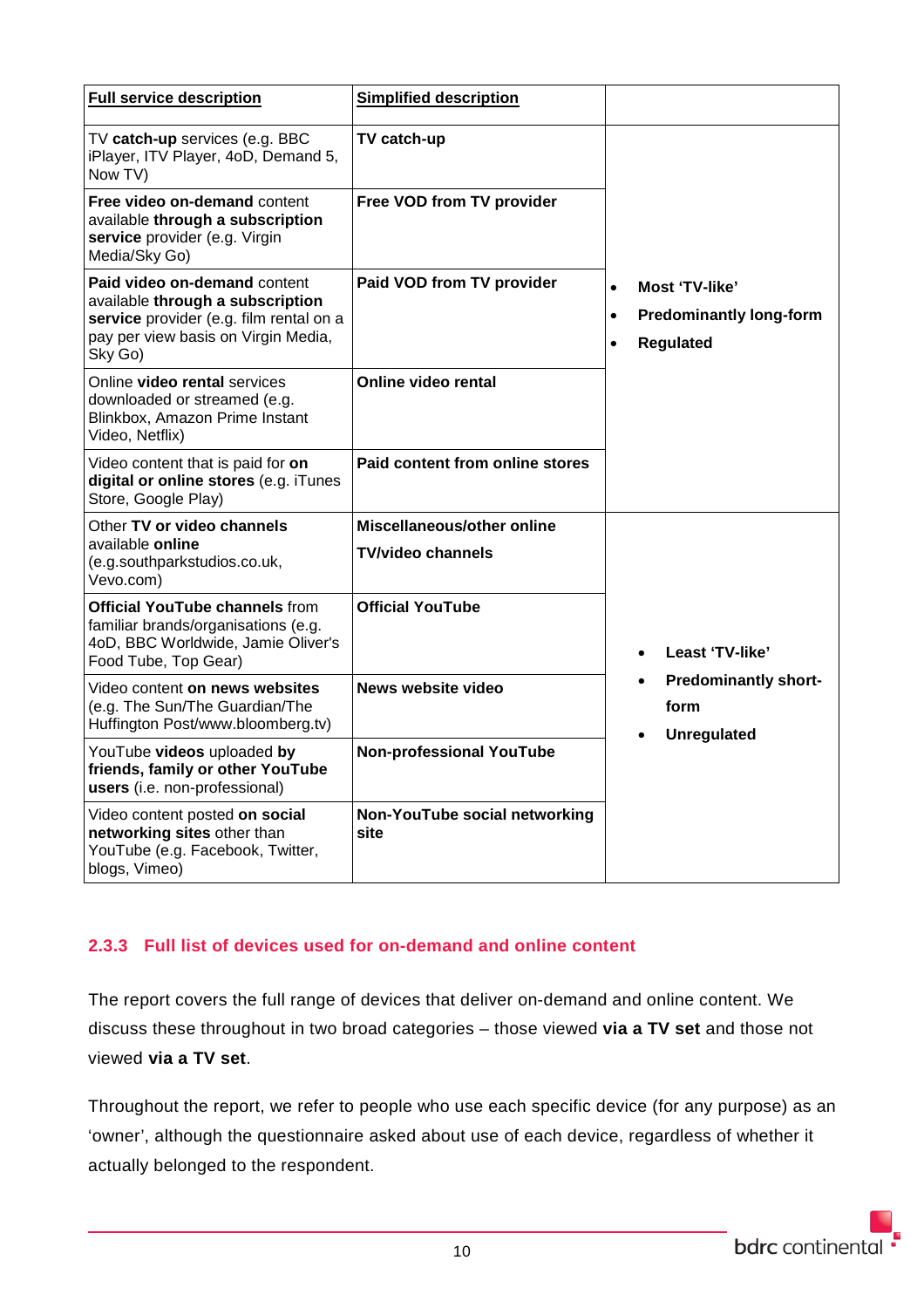| <b>Full device description</b>                                                                                                                                                                                                                                |                           |  |  |  |  |
|---------------------------------------------------------------------------------------------------------------------------------------------------------------------------------------------------------------------------------------------------------------|---------------------------|--|--|--|--|
| PC/Mac/laptop                                                                                                                                                                                                                                                 |                           |  |  |  |  |
| <b>Smartphone</b> (i.e. a phone on which you can easily<br>access emails, download files and applications, and<br>generally surf the internet, e.g. BlackBerry, iPhone and<br>Android phones such as the Samsung Galaxy)                                      | Non TV-based<br>$\bullet$ |  |  |  |  |
| Tablet computer (e.g. iPad/ Kindle Fire HD)                                                                                                                                                                                                                   |                           |  |  |  |  |
| Set-top box for on-demand content with a<br>subscription service (e.g. Virgin Media/ Sky) -<br>connected to a TV                                                                                                                                              |                           |  |  |  |  |
| Set-top box without a subscription service (e.g.<br>Freeview/Freesat/YouView/Now TV) - connected to a<br>TV.                                                                                                                                                  |                           |  |  |  |  |
| Games console (e.g. PlayStation/ Xbox/ Wii/ PS3) -<br>connected to a TV                                                                                                                                                                                       | <b>TV-based</b>           |  |  |  |  |
| <b>Smart TV</b> (a new type of TV connected to the internet<br>that can display online content directly onto your TV<br>screen without the need for a computer; set-top box or<br>games console). Sometimes referred to as a<br>'connected TV' or 'hybrid TV' |                           |  |  |  |  |
| Other internet connected player or box that you use<br>for viewing TV/ video content (e.g. Roku/ Apple TV/<br>Google TV/Google Chromecast)) – connected to a TV                                                                                               |                           |  |  |  |  |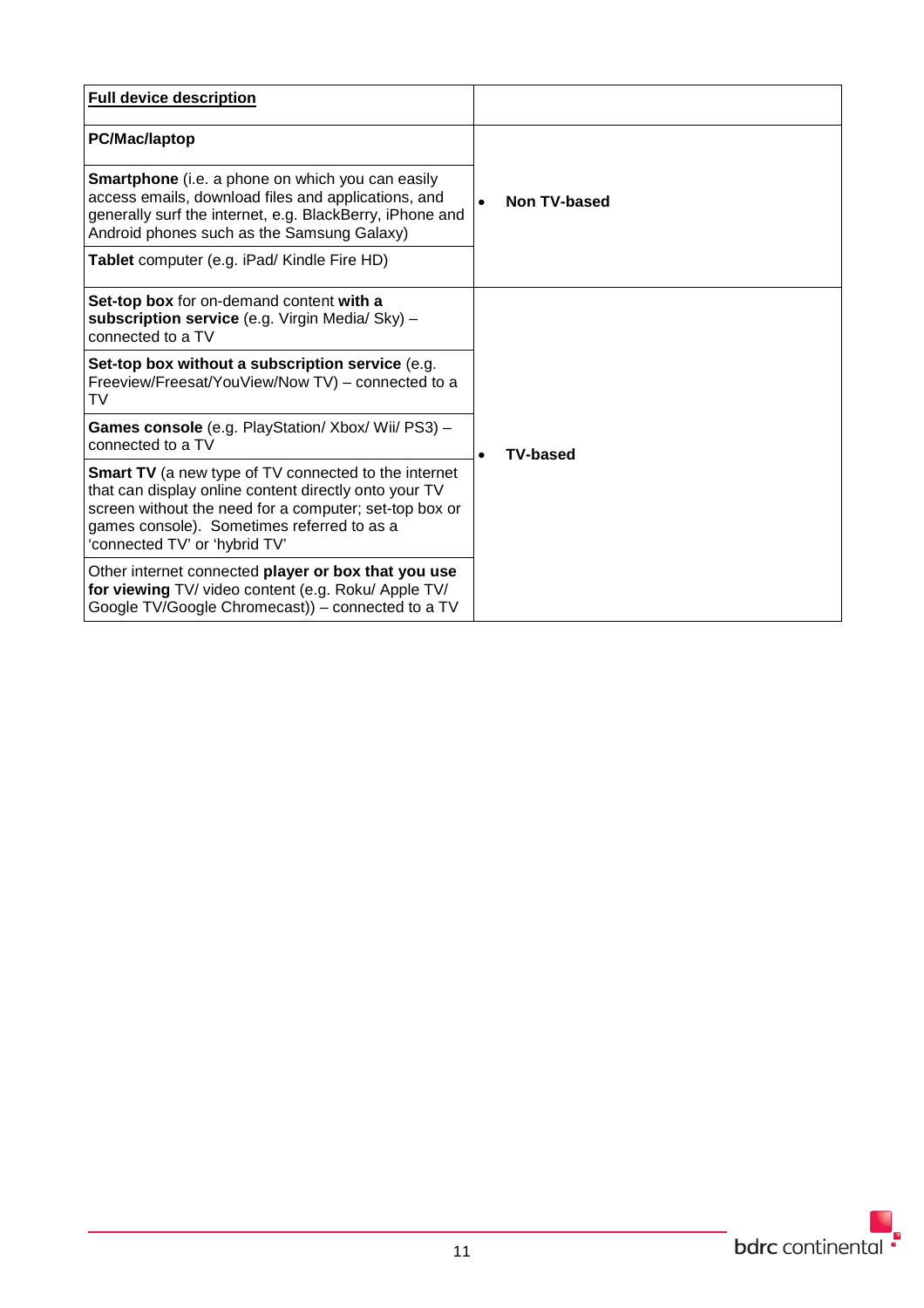#### <span id="page-14-1"></span><span id="page-14-0"></span>**3.1 Key findings**

- On-demand and online content is widely viewed in the UK; around three-quarters (71%) of adults aged 16+ claim to have 'ever viewed' this type of content. Use of any ondemand and online service is almost universal among 16-24 year olds and use of nearly all individual services is higher among younger groups, and declines among older age groups.
- Short-form on-demand and online content such as that available on social networking sites is generally consumed more widely and more often than long-form content that is more 'TV-like'. An important exception to this is the use of long-form TV catch-up services, which are used as much as the most-used short-form service: nonprofessional YouTube content.
- PCs/Macs/laptops are the most widely and frequently used devices to access ondemand and online content, used by 74% of respondents. Younger adults (16-24) are more likely than other age groups to access content this way. They are also more likely than adults overall to use smartphones and tablets to view on-demand and online content. Device use reflects general device ownership. Additional analysis among device owners shows that the three devices most widely used for viewing on-demand and online content are all TV set-based. Those devices whose primary purpose is typically something other than viewing content are used less often (smartphone 76% and games console 74%).
- In terms of content type, long-form content is accessed more commonly via TV-based devices, while short-form 'snacking' content tends to be viewed via portable devices (smartphones and tablets) or PCs/Macs/laptops. This is likely to be related to screen size and comfort of viewing.
- Teens' consumptions patterns are similar to those of all adults, with a higher level of use for most services. They use a wide range of online services, particularly for nonpaid long-form and most short-form content. However, young adults' (aged 16-24) consumption levels tend to outstrip those of teens. Teens are less likely to use PCs/Macs/laptops and more likely than adults overall to use smartphones and tablets to view on-demand and online services.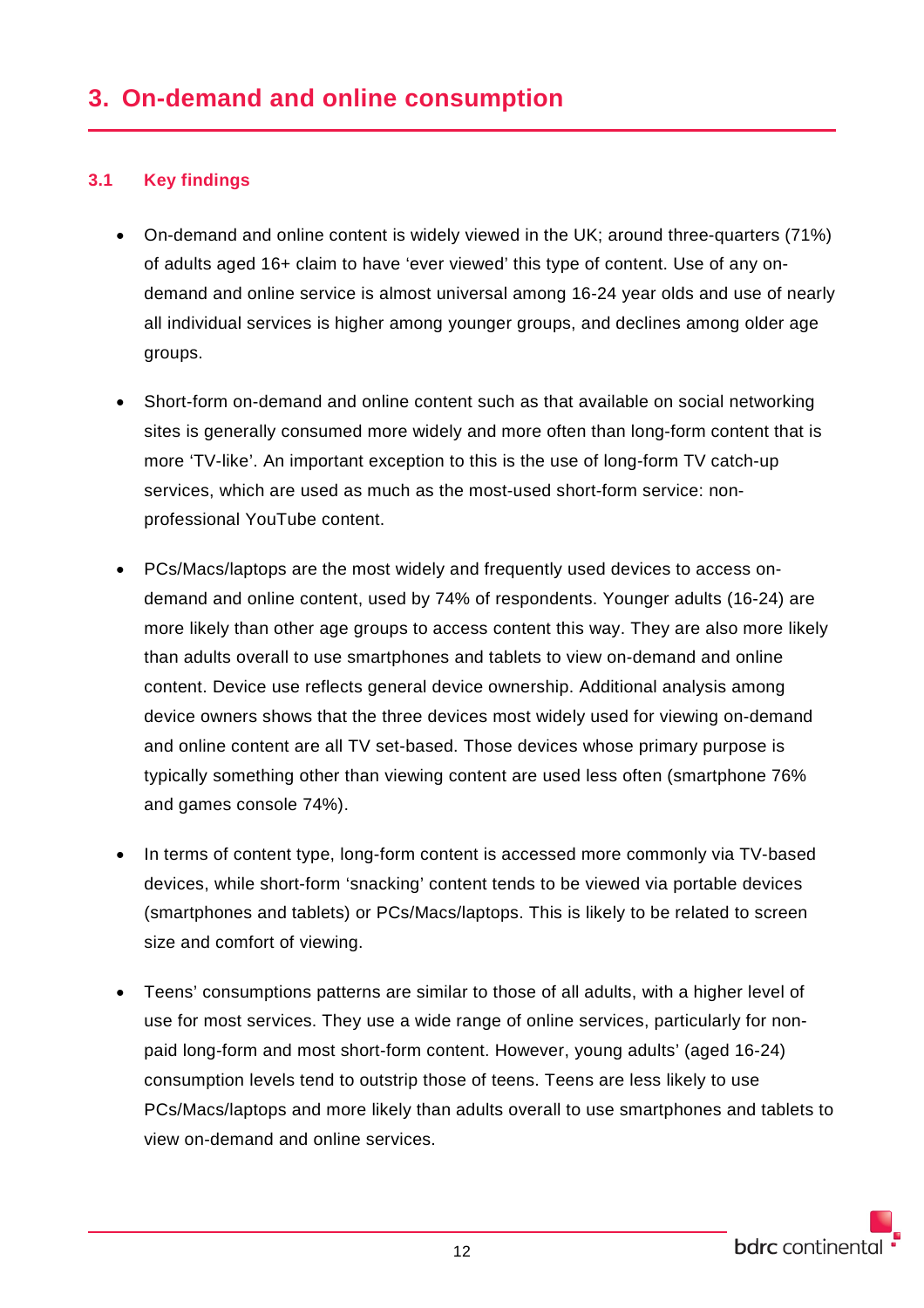#### <span id="page-15-0"></span>**3.2 On-demand and online viewers**

On-demand and online content is widely viewed in the UK, with around three-quarters (71%) of adults aged 16+ claiming to have 'ever viewed' this type of content.

Use is almost universal among the younger age groups: 94% of 16-24 year olds have 'ever viewed' on-demand and online content.

There is a high correlation between usage levels and age. Use of any service is higher among younger groups, and declines among older age groups.

As seen in [Figure 3.1,](#page-15-1) males, ABC1 socio-economic groups, parents and those in work are all significantly more likely than other sub-groups to have viewed on-demand and online content.



#### <span id="page-15-1"></span>**Figure 3.1 Proportion using any on-demand and online service in the past 12 months**

*Source: F2F Omnibus September 2014 Q4 Looking at the following services, please could you say how often you typically watch each of these?*

*Base: All UK adults 16+ (2074), Male (1001), Female (1073), 16-24 (265), 25-34 (367), 35-44 (296), 45-54 (304), 55-64 (280), 65+ (562), ABC1 (884), C2DE (1190), parents (594), non-parents (1480), working (937), not working (1137), single person household (466), 2+ person household (1608)*

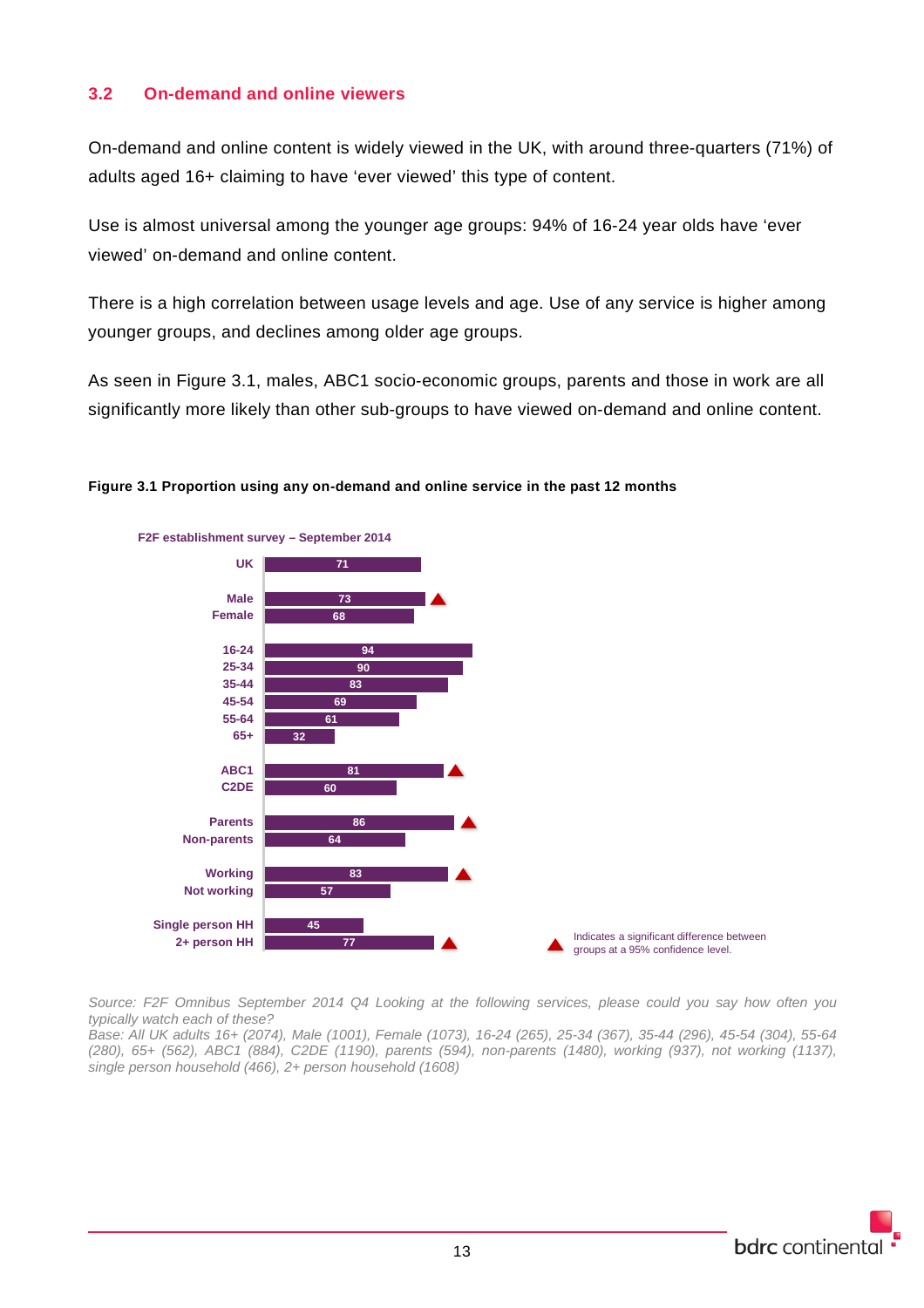#### <span id="page-16-0"></span>**3.3 On-demand and online services**

On-demand and online services can be divided into two broad types:

- those that carry predominantly long-form content (TV catch-up, free and paid VOD from a TV provider, online video rental and paid content from online stores); and
- those that carry predominantly short-form content (official and non-professional YouTube, news website video, non-YouTube social networking site content and other online TV/video channels).

Services delivering short-form on-demand and online content are generally consumed more widely and more often than those which provide content that is long-form and more 'TV-like'. However, there are some exceptions:

- The use of the main long-form service (TV catch-up services) is equal to the most used short-form service (non-professional YouTube content) in both overall penetration and frequency of use.
- The short-form service 'other online TV/video channels' is among the least widely and frequently used of all services.
- The short-form service 'news website video' is equal in frequency and breadth of use to the second most used long-form service (Free VOD from a TV provider).

The services most widely used to view long-form content are TV catch-up services (74% of ondemand and online users aged 16+ have 'ever used' these services). The second most widely used are free VOD services from a TV provider, used by just under half of online users (48%). Next comes online video rental, used by just over one-third (38%) of all on-demand and online users aged 16+.

Short-form content viewing is predominantly via YouTube and other social networking sites. Non-professional YouTube content, user-generated content, is the most commonly viewed (72%) followed by content viewed on non-YouTube social networking sites (63%) and official YouTube channels (58%) [\(Figure 3.2\)](#page-17-0).

There is a strong correlation between the proportions ever using each service and higher usage levels.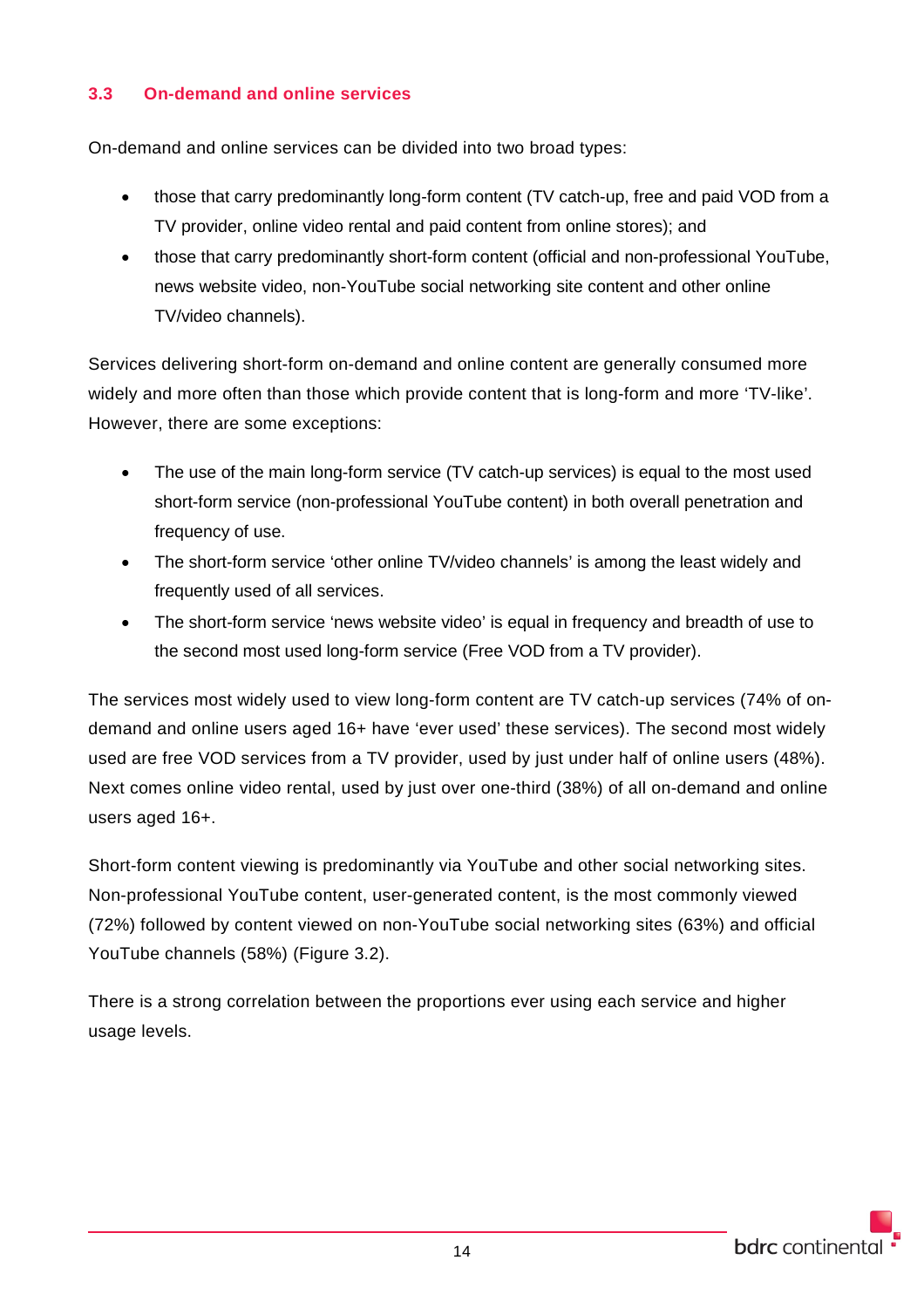

#### <span id="page-17-0"></span>**Figure 3.2 Frequency of using on-demand and online services among adults**

*Source: On-demand and online tracker 2014 online Q9 So looking at the following services, please could you say how often you typically watch each of these? Base: All on-demand and online users (2678)*

Parents are significantly more likely than non-parents to have ever used on-demand and online services. This is probably because they have children in their household, have a higher penetration of device ownership and watch more content generally.

There is a high correlation between online service usage levels and age. Use of nearly all of the online services is higher among younger groups and declines with age, with the exception of TV catch-up services, which have slightly higher use among those over 55.

Teens follow a similar pattern to all adults, albeit with a higher level of use for most services [\(Figure 3.3\)](#page-18-0).

For some long-form services, frequency of using among teens is closely aligned with the 16-24 age group. This applies to TV catch-up services and free VOD from a TV service provider.

However, paid-for long-form services are used more widely by younger users (16-24 year olds) than by either teens or adults overall. Paid-for services are also used more frequently by 16- 24s, and to a lesser extent teens, than by older respondents.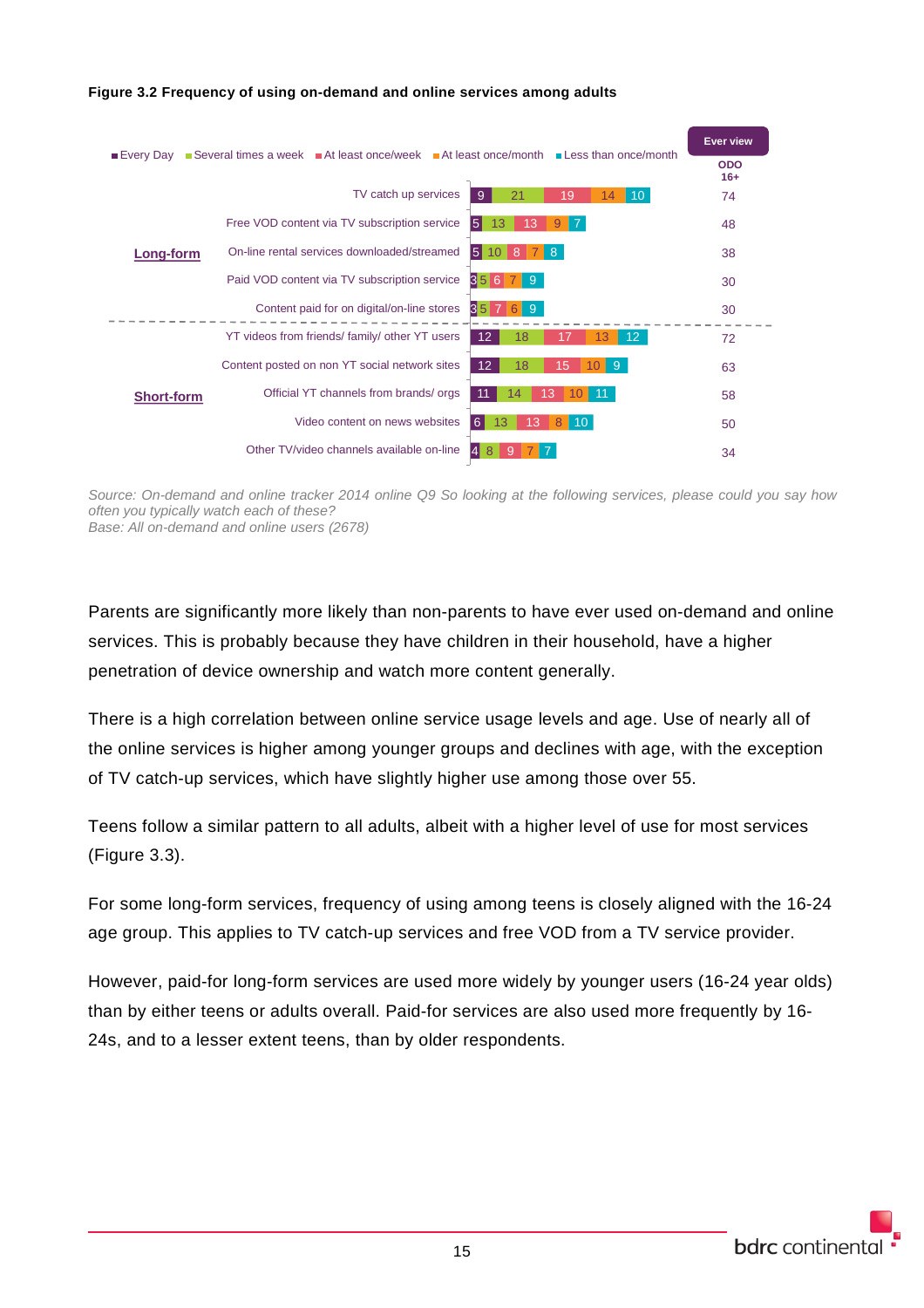| <b>■ Every Day ■ Several times a week ■ At least once/week ■ At least once/month ■ Less than once/month</b> |              |                                  |                     |    |    |    |             | <b>Ever view</b> |
|-------------------------------------------------------------------------------------------------------------|--------------|----------------------------------|---------------------|----|----|----|-------------|------------------|
|                                                                                                             | All adults   | 9                                | 21                  | 19 | 14 | 10 |             | 74               |
| TV catch up services                                                                                        | $16 - 24$    | 13                               | 28                  |    | 18 | 14 | $5^{\circ}$ | 78               |
|                                                                                                             | <b>Teens</b> |                                  | 26                  | 25 |    | 13 |             | 82               |
|                                                                                                             | All adults   | 5 <sup>1</sup><br>13             | 13                  |    |    |    |             | 48               |
| Free VOD content via TV<br>subscription service                                                             | $16 - 24$    | 6<br>15                          |                     | 10 | 8  |    |             | 56               |
|                                                                                                             | <b>Teens</b> | 8                                | 16                  | 16 |    |    |             | 55               |
|                                                                                                             | All adults   | 5                                | 8                   | 8  |    |    |             | 38               |
| On-line rental services<br>downloaded/streamed                                                              | $16 - 24$    | 9                                | 18                  |    | 11 |    |             | 60               |
|                                                                                                             | <b>Teens</b> | 5 <sup>5</sup><br>$\overline{4}$ |                     |    |    |    |             | 41               |
|                                                                                                             | All adults   | 3 5<br>6                         | 9                   |    |    |    |             | 30               |
| Paid VOD content via TV<br>subscription service                                                             | $16 - 24$    | 5                                |                     | 13 |    |    |             | 42               |
|                                                                                                             | <b>Teens</b> |                                  |                     |    |    |    |             | 36               |
|                                                                                                             | All adults   | $3 \overline{5}$                 | 6<br>$\overline{9}$ |    |    |    |             | 30               |
| Content paid for on digital/on-<br>line stores                                                              | $16 - 24$    |                                  |                     | 14 |    |    |             | 49               |
|                                                                                                             | <b>Teens</b> | 8<br>5                           |                     |    |    |    |             | 40               |

<span id="page-18-0"></span>**Figure 3.3 Frequency of using long-form on-demand and online services – all adults 16+, 16-24 year olds, teens comparison**

*Source: On-demand and online tracker 2014 online Q9 So looking at the following services, please could you say how often you typically watch each of these? Base: All on-demand and online users: all adults 16+ (2678), 16-24 (446), teens (500)*

For short-form viewing, teens are more likely than adults to 'ever use' each service, apart from video on news websites, with just one-third (34%) of teens using it, compared to half (50%) of adults. However, as [Figure 3.4](#page-18-1) shows, although young adults (aged 16-24) have similar levels of 'ever viewed' use for non-professional YouTube content, the proportion using all other shortform services is higher than among teens.

| <b>Every Day</b>                                  |              |                 |    |          | ■ Several times a week ■ At least once/week ■ At least once/month ■ Less than once/month |    |                 | <b>Ever view</b> |    |
|---------------------------------------------------|--------------|-----------------|----|----------|------------------------------------------------------------------------------------------|----|-----------------|------------------|----|
|                                                   | All adults   | $\overline{12}$ | 18 | 17       | 13                                                                                       |    | 12 <sup>2</sup> |                  | 72 |
| YT videos from friends/<br>family/ other YT users | $16 - 24$    | 26              |    | 23       |                                                                                          | 15 |                 | 8                | 85 |
|                                                   | <b>Teens</b> | 19              |    | 30       |                                                                                          | 21 |                 | 8                | 88 |
|                                                   | All adults   | 12 <sup>2</sup> | 18 | 15       | $\Box$                                                                                   | 9  |                 |                  | 63 |
| Content posted on non YT<br>social network sites  | $16 - 24$    | 21              |    | 30       |                                                                                          | 21 |                 | 8<br>10          | 89 |
|                                                   | <b>Teens</b> | 19              |    | 26       |                                                                                          |    | 8               |                  | 78 |
|                                                   | All adults   |                 | 14 | 13       | 11                                                                                       |    |                 |                  | 58 |
| Official YT channels from                         | $16 - 24$    | 18              |    | 25       | 15                                                                                       |    | 15              | 10 <sup>°</sup>  | 84 |
| brands/orgs                                       | <b>Teens</b> | 14              |    | 26       | 15                                                                                       |    |                 |                  | 76 |
|                                                   | All adults   | 13<br>6         |    | 13       | 10 <sup>1</sup>                                                                          |    |                 |                  | 50 |
| Video content on news<br>websites                 | $16 - 24$    | 6               | 15 | 14       | 10                                                                                       |    |                 |                  | 63 |
|                                                   | <b>Teens</b> | 8               | 8  | 9        |                                                                                          |    |                 |                  | 34 |
|                                                   | All adults   | 8               | 9  |          |                                                                                          |    |                 |                  | 34 |
| Other TV/video channels                           | $16 - 24$    | 8               |    | 16       | 10                                                                                       |    |                 |                  | 57 |
| available on-line                                 | <b>Teens</b> | 5<br>13         |    | 11<br>11 |                                                                                          |    |                 |                  | 46 |

<span id="page-18-1"></span>**Figure 3.4 Frequency of using short-form on-demand and online services – all adults 16+, 16-24 year olds, teens comparison**

*Source: On-demand and online tracker 2014 online Q9 So looking at the following services, please could you say how often you typically watch each of these?*

*Base: All on-demand and online users: all adults 16+ (2678), 16-24 (446), teens (500)*

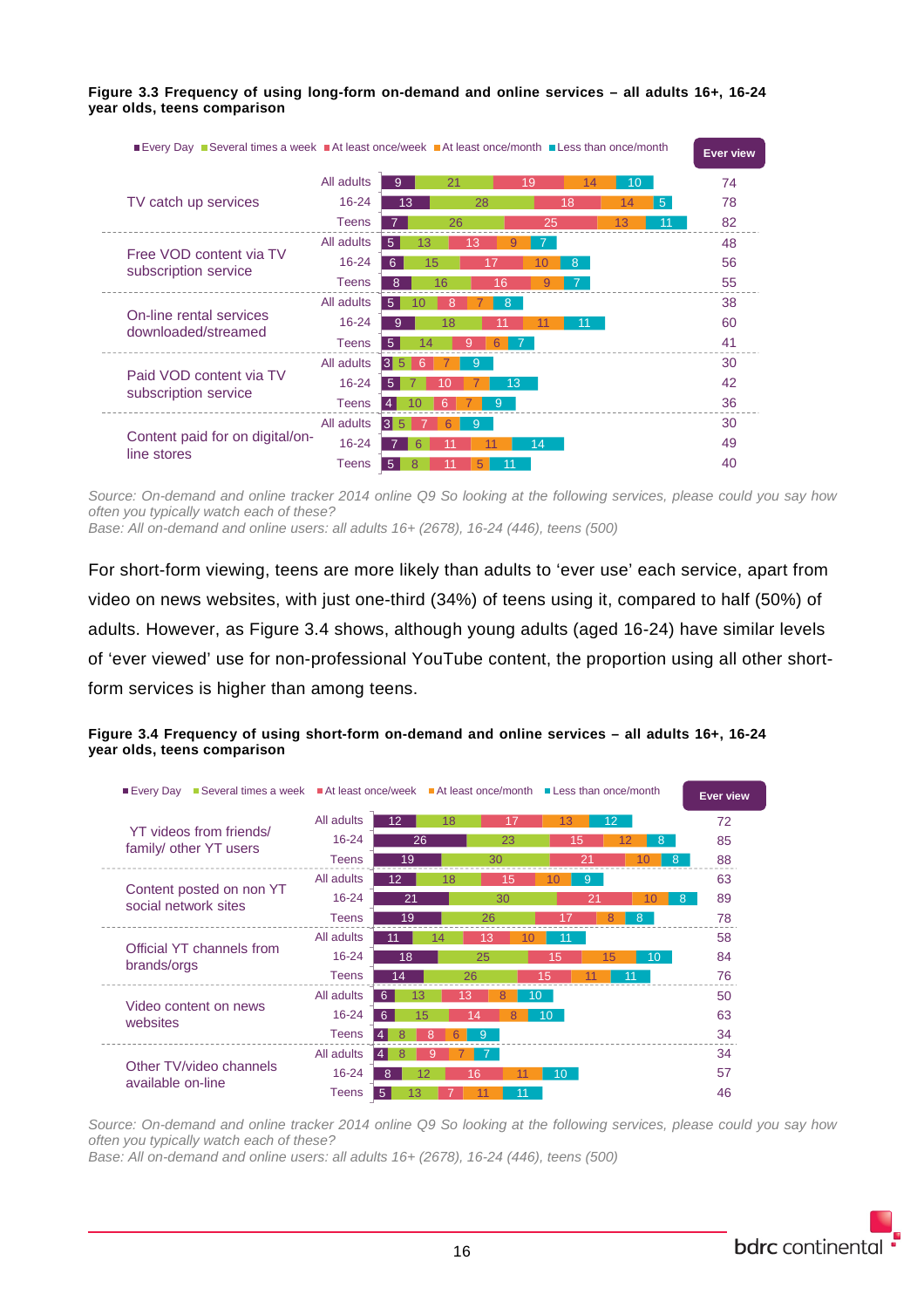#### <span id="page-19-0"></span>**3.4 Overall frequency of using devices to view on-demand and online services**

Overall, viewers of on-demand and online content are most likely to have used a non-TV-based device (i.e. one that has its own screen and does not need to be connected to a TV) to access online services; 74% have used a PC/Mac/laptop, 49% a smartphone and 40% a tablet (see [Figure 3.5](#page-19-1) below). However, a fifth of PC/Mac/laptop owners view on-demand and online content once a month or less.

Where on-demand and online viewing is TV-based, this is most commonly done via a subscription set-top box (49%), a games console (29%) or non-subscription set-top box (26%). A fifth (19%) of respondents claim to have viewed online content via a smart TV.

<span id="page-19-1"></span>



*Source: On-demand and online tracker 2014 online Q10 How often do you personally use each of the following devices to view online or on-demand TV or video content at home or elsewhere? Base: All on-demand and online users (2678)*

The devices used by teens to watch online content follow a broadly similar pattern to adults overall and younger adults aged 16-24, but as seen in Figure 3.6, there are some notable differences:

- They use PCs/Macs/laptops less (61% of teens vs. 74% of all adults and 83% of 16-24 year olds ever use them).
- They use smartphones more than adults overall (59% of teens vs. 49% of all adults ever use them), but 16-24 year olds have even greater use (70% ever use them).
- They have higher use of tablets, compared to all adults, (54% of teens vs. 40% of all adults) and via a games console (51% of teens vs. 29% of all adults ever use them). This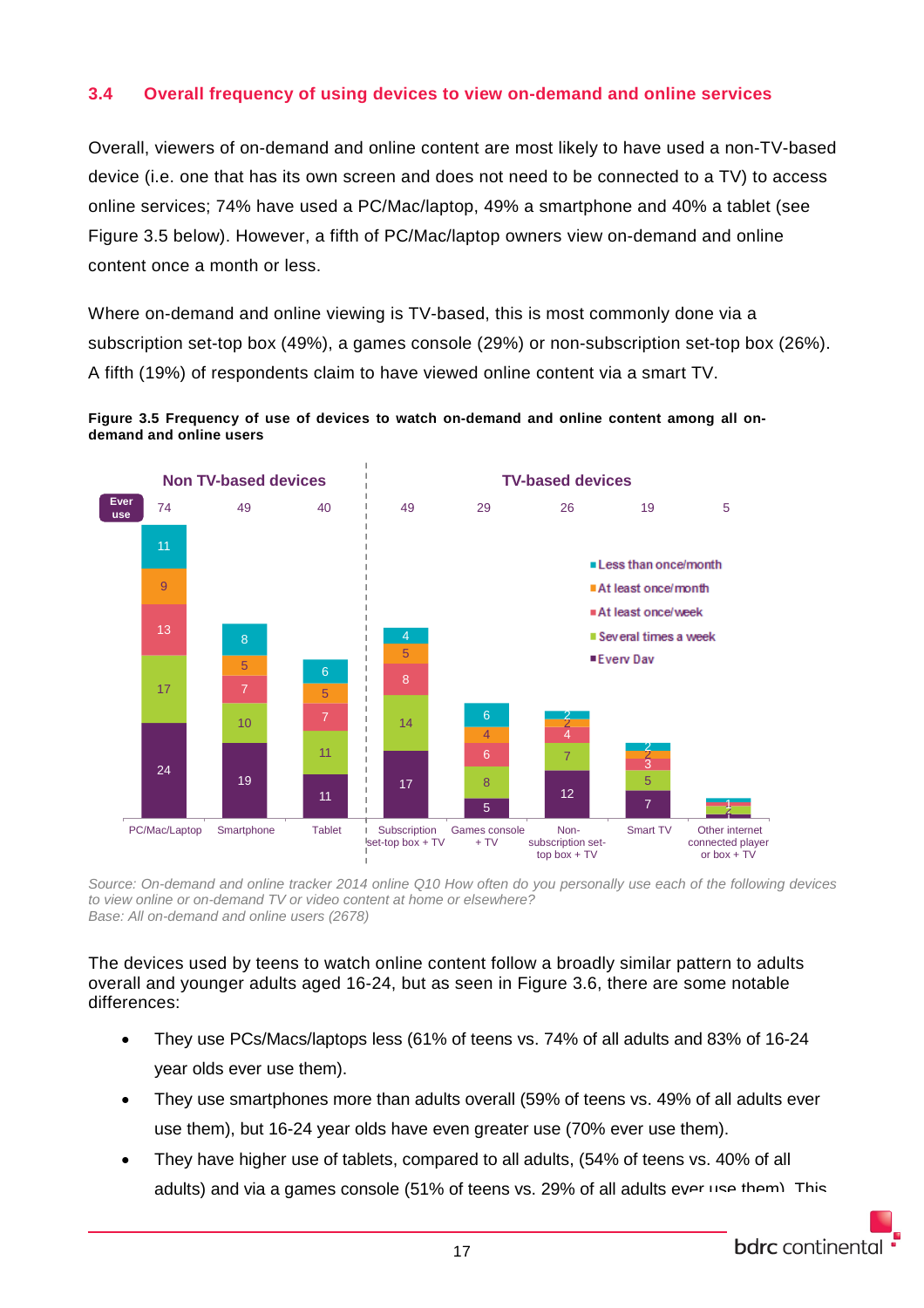aligns with similarly high use among 16-24 year olds (49% ever use tablets and 48% ever use games consoles).





*Source: On-demand and online tracker 2014 online Q10 How often do you personally use each of the following devices to view online or on-demand TV or video content at home or elsewhere? Base: All on-demand and online users (2678)*

[Figure 3.7](#page-20-0) shows use of devices for viewing on-demand and online content among *owners* of each device.

Most owners of each connected device have used them to access online content. The devices with the highest use for accessing online content are miscellaneous internet connected players or boxes (95%), TV via subscription set-top boxes (94%) and smart TVs (94%).

Other devices commonly used to access online content are PCs/Macs/laptops (91%) and tablets (85%).

<span id="page-20-0"></span>Lower levels of use are reported for those devices whose primary purpose is typically something other than viewing content – smartphones (76%) and games consoles (74%). However, these are still used by around three-quarters of owners to access online content.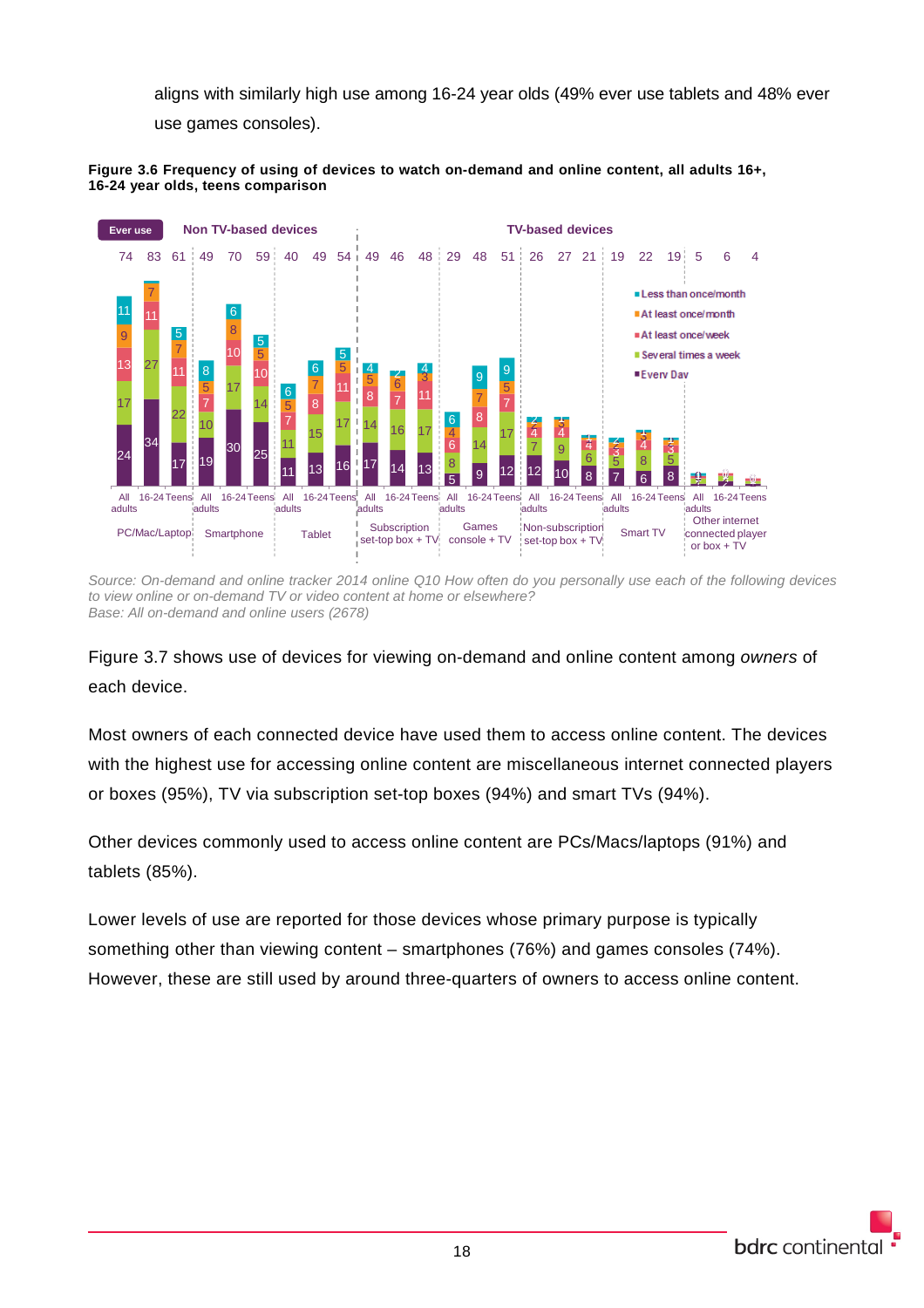

**Figure 3.7 Frequency of use of devices to watch on-demand and online content, among owners of each**

*Source: On-demand and online tracker 2014 online Q10 How often do you personally use each of the following devices to view online or on-demand TV or video content at home or elsewhere?*

*Base: Users of each device: Other internet connected player or box + TV (139), Subscription set top box + TV (1385), Smart TV (551), PC/Mac/Laptop (2164), Tablet (1290), non-subscription set top box + TV (859), Smartphone (1685), Games console + TV (1020)*

The most frequently used devices for on-demand and online content are non-subscription and subscription set-top boxes, both with around six in ten owners using them daily, or several times a week, for on-demand and online content.

[Figure 3.8](#page-21-0) shows that teen and adult owners of most devices have similar overall levels of use, and similar frequency of use, for on-demand and online content.

<span id="page-21-0"></span>However, teen device owners are more likely to use their tablets and smartphones (94% of teens vs. 85% of adults ever use tablets, and 87% of teens vs. 76% of adults ever use smartphones). This is similar to the behaviour of younger adults (91% of 16-24 year olds ever use tablets and 87% ever use smartphones for on-demand and online content).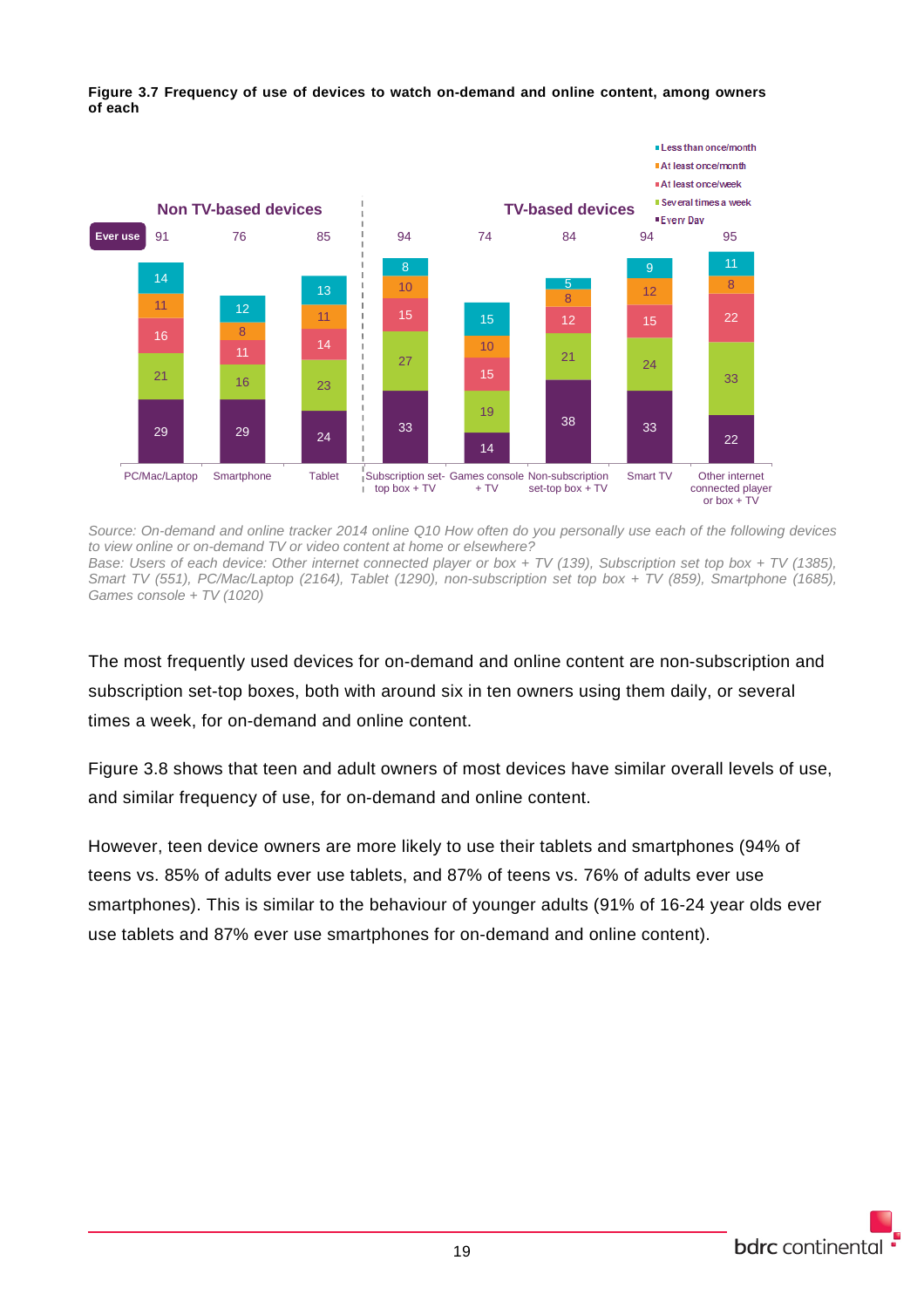

**Figure 3.8 Frequency of use of devices to watch on-demand and online content among owners of each: all adults 16+, 16-24 year olds, teens comparison**

*Source: On-demand and online tracker 2014 online Q10 How often do you personally use each of the following devices to view online or on-demand TV or video content at home or elsewhere? Base: Users of each device: Other internet connected player or box + TV (139/27\*/21\*), Subscription set top box + TV (1385/224/256), smart TV (551/103\*/101\*), PC/Mac/Laptop (2164/388/327), Tablet (1290/245/287), non-subscription set top box + TV (859/138/121), Smartphone (1685/356/342), Games console + TV (1020/248/331) \*Effective base <100*

#### <span id="page-22-0"></span>**3.5 Devices used for viewing individual on-demand and online services**

Users of each individual online service were asked which devices they used to access it. [Figure 3.9](#page-23-0) shows the devices used to access content from each service.

Long-form content shows notable variation in the devices used to access it. For the two longform services most closely related to 'regular' TV viewing (free and paid VOD from TV providers), the main platform is accessing on a TV via a subscription set-top box (51% and 43% respectively). Nevertheless, the PC/Mac/laptop still plays a significant role here: around a quarter (24% for free VOD) and a fifth (22% for paid VOD) access each service this way.

TV catch-up services have the widest mix of devices for access. Around half (47%) of respondents had accessed these services via a PC/Mac/laptop, while 40% have accessed them on a TV via a subscription set-top box and 11% via a non-subscription set-top box. One in five (19%) had viewed TV catch-up content via a tablet, and one in ten (11%) via a smartphone.

The remaining long-form services are accessed more via non-TV based platforms: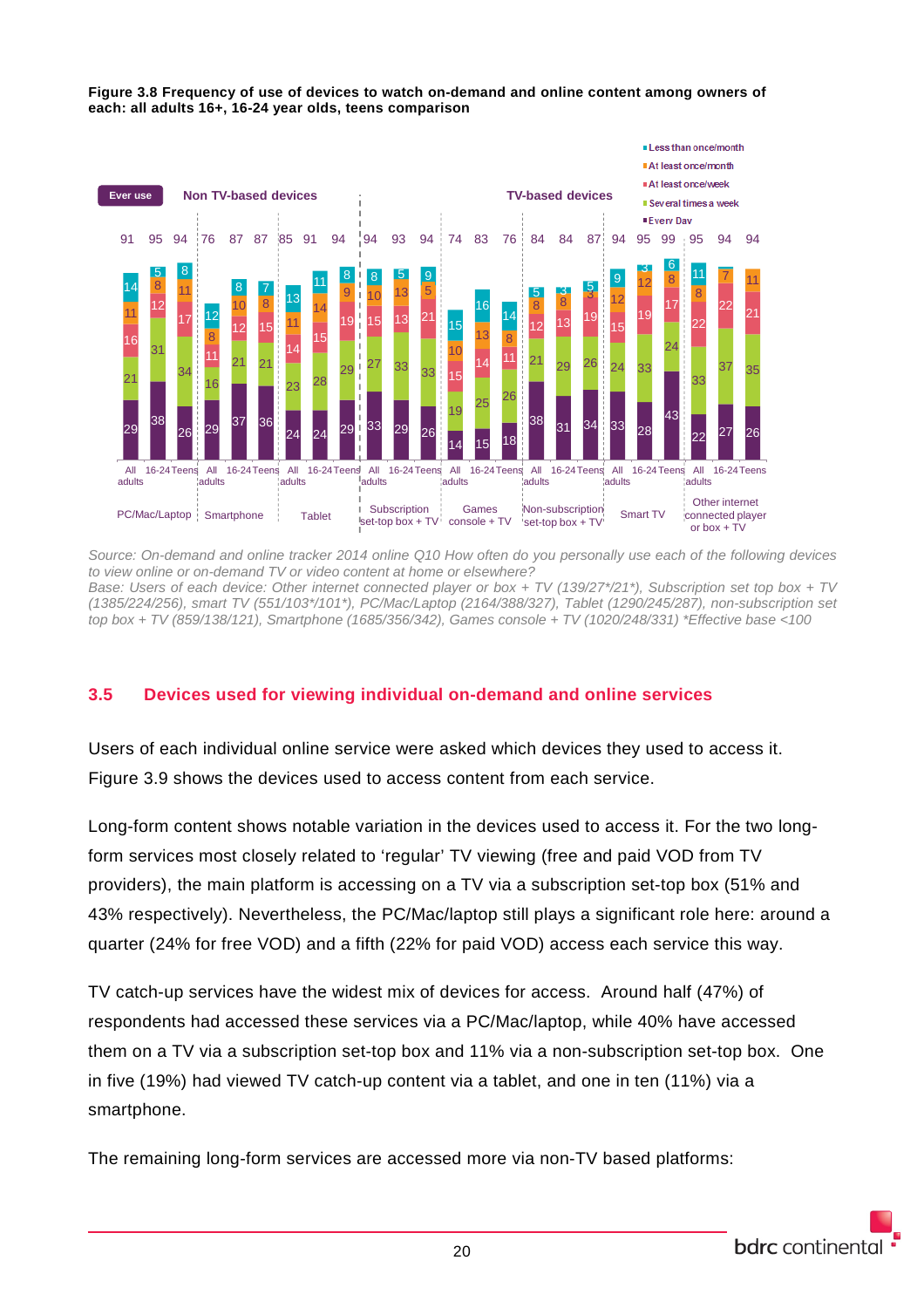- Paid content from online stores is accessed on a PC/Mac/laptop by 41% and on a smartphone or tablet by around a quarter each (27% and 25% respectively).
- Online video rental, while largely accessed via non-TV based devices (39% PC/Mac/laptop, 19% tablet, 13% smartphone), has a sizable proportion using a TV, through a subscription set-top box (18%) or non-subscription set-top box (6%) or a games console (18%).

At least half of users of each short-form service have done so via a PC/Mac/laptop, around one-third have used a smartphone and around one-quarter a tablet, for most services. The exception to this is other TV or video channels available online, which have lower tablet and smartphone use (around one-fifth each).

#### <span id="page-23-0"></span>**Figure 3.9 Devices used to watch individual on-demand and online services, among adult users of each service**



*Source: On-demand and online tracker 2014 online Q11 And which of these devices do you view each of these services on? Base: Users of each service: TV catch up services (2128), Free VOD content via TV subscription service (1298), Paid VOD content via TV subscription service (837), On-line rental services downloaded/streamed (1017), Content paid for on digital/online stores (835), Other TV/video channels available online (946), Official YT channels from brands/ orgs (1653), Video content on news websites (1435) YT videos from friends/ family/ other YT users (1952), Content posted on non YT social networking sites (1715)*

[Figure 3.10](#page-24-0) shows that teens are less likely to access most on-demand and online services via a PC/Mac/laptop than younger adult users (aged 16-24) and adult users overall. The exceptions to this are free and paid VOD from TV service providers. Teens are more likely to access most short-form content via a tablet (in particular, short-form social networking-based content). In all other respects their use is similar to the adult population aged 16+.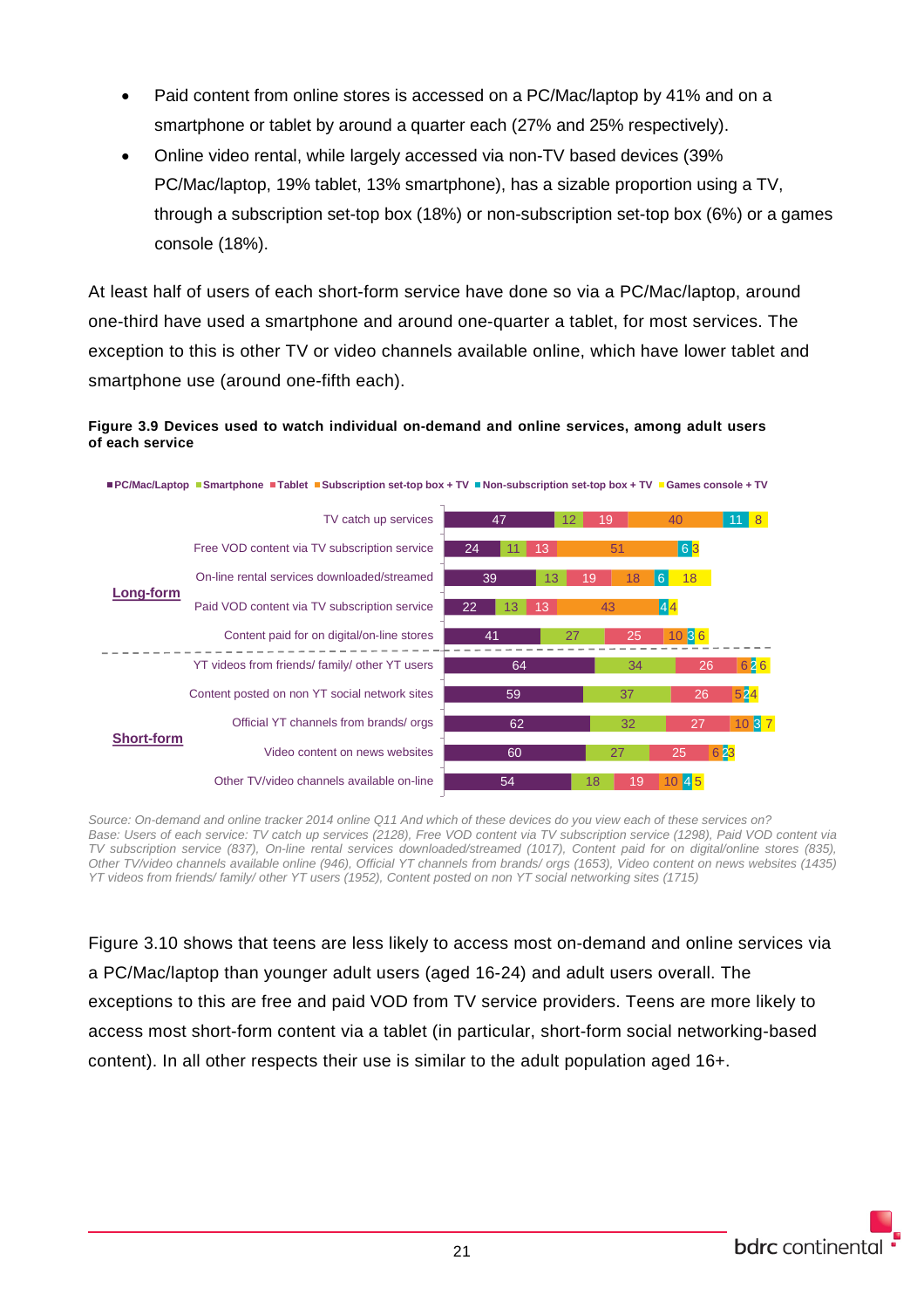<span id="page-24-0"></span>**Figure 3.10 Devices used to watch individual on-demand and online services, among teen users of each service**



**PC/Mac/Laptop Smartphone Tablet Subscription set-top box + TV Non-subscription set-top box + TV Games console + TV** 

*Source: On-demand and online teens tracker 2014 online Q11 And which of these devices do you view each of these services on?* Base: Users of each service: TV catch up services (418), Free VOD content via TV subscription service (282), Paid VOD content via TV *subscription service (183), On-line rental services downloaded/streamed (208), Content paid for on digital/online stores (205), Other TV/video channels available online (234), Official YT channels from brands/ orgs (384), Video content on news websites (176), YT videos from friends/ family/ other YT users (437), Content posted on non YT social networking sites (389)*

Annex A provides a side-by-side comparison of device use among teens, 16-24s and all adults.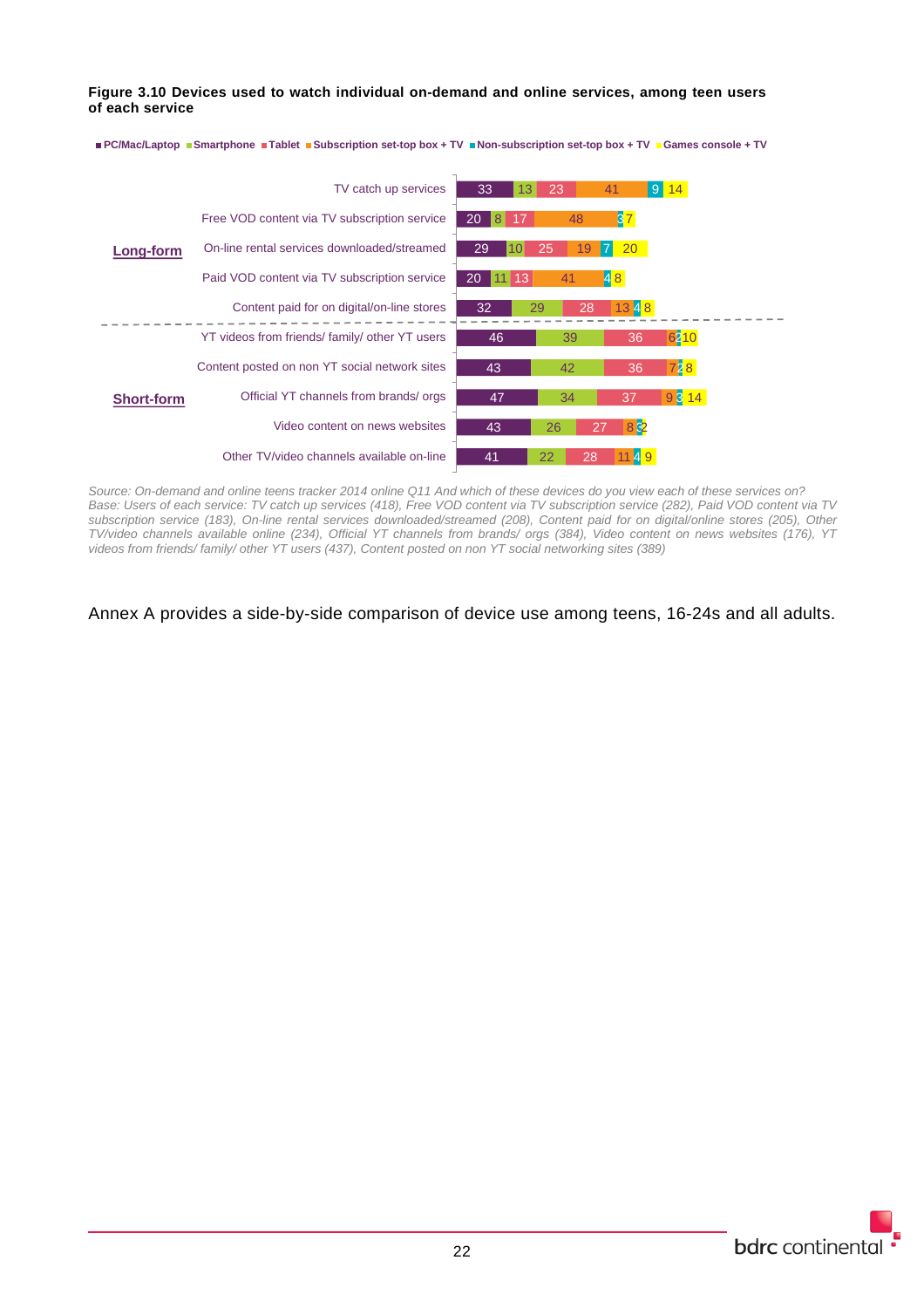#### <span id="page-25-1"></span><span id="page-25-0"></span>**4.1 Key findings**

-

- Overall, around a tenth (11%) of online content viewers aged 16+ have seen something of concern on an on-demand or online service.
- Having seen something of concern correlates with age, with the highest incidence of concern among the younger age groups (16% among 12-15s and 16-34s). This also correlates with the level of on-demand and online service use, which implies that greater levels of use leads to higher levels of potential exposure to concerning content.
- Adults' top three concerns (among those that report seeing concerning content) relate to violence (39%), sex (30%) and bad language (27%), the same as those measured for broadcast television<sup>[6](#page-25-2)</sup>. Other substantial areas of concern include the welfare of children and young people (26%), discrimination (22%) and online bullying/victimisation (21%). Dangerous behaviour (18%) and suicide (14%) are also mentioned by around one in six adults with concerns.
- The types of content perceived to be harmful to children are broadly in line with the types causing concern, although misleading advertising, defamation and infringement of privacy are seen to be relatively less harmful.
- **Parents** are significantly more likely than non-parents to have been concerned by ondemand and online content (17% vs. 8%), but are no more likely to be concerned about any particular type of content, apart from pornography (22% vs. 14%). They are more likely to take action by making a complaint (35% make a complaint compared to 25% of those without children), by either complaining to the provider (29% vs. 17%) and/or complaining to a third-party body (19% vs. 11%).
- The top three types of concerning content seen by teens also relate to bad language (37%) bullying and victimisation of themself or others (also 37%), and violence (33%). Other concerns for teens include: cruelty to animals (24%), seeing things that are too old for them (24%), things of a sexual nature (23%), sad/frightening/embarrassing things (23%), dangerous behaviour (21%), suicide (19%), drugs/drug use (19%),

<span id="page-25-2"></span><sup>6</sup> <http://stakeholders.ofcom.org.uk/market-data-research/other/tv-research/attitudes-to-broadcast-media/>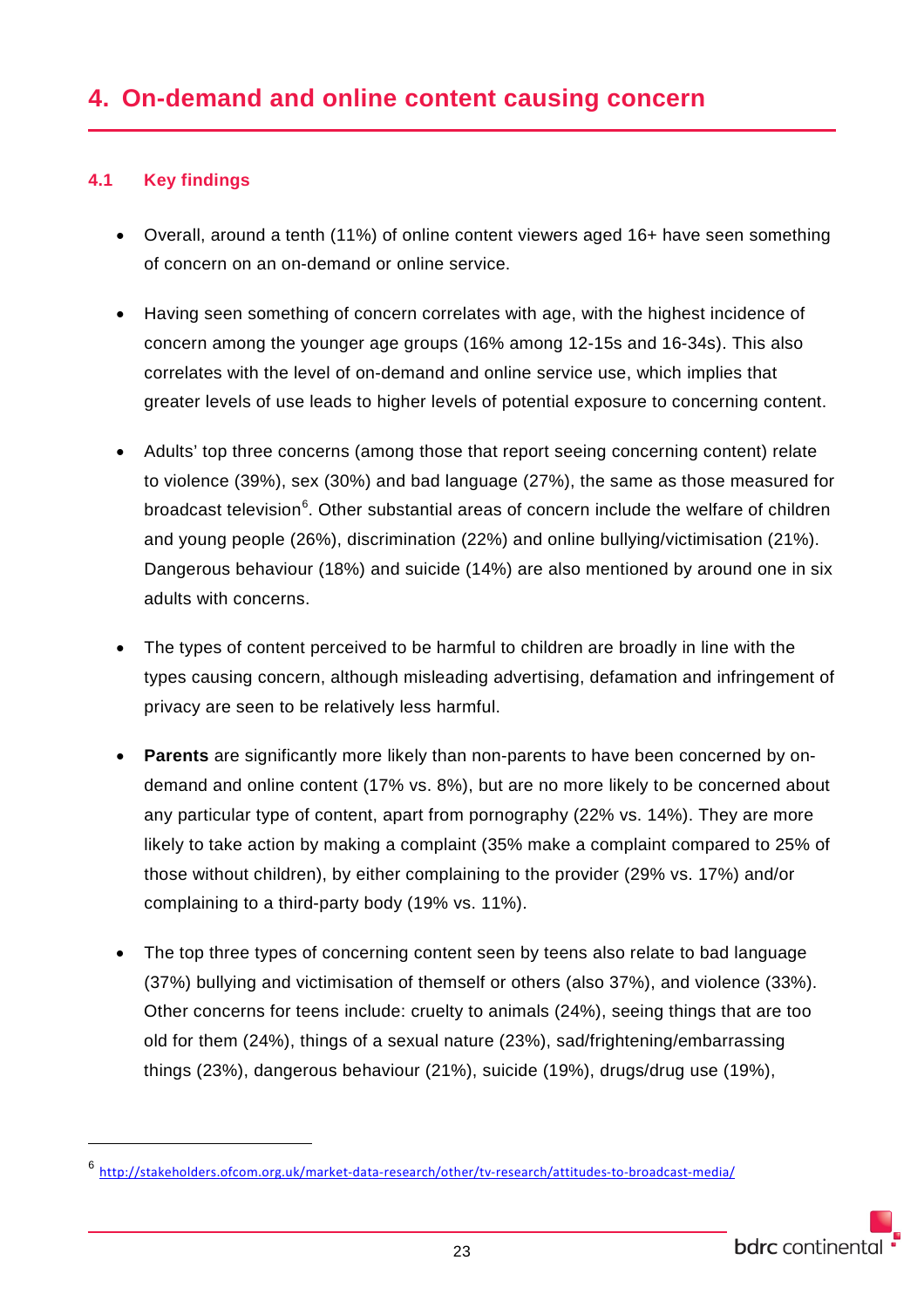content harmful to their self-esteem (18%), gossip being spread even if it isn't true (18%) and trolling/online harassment (17%).

• The most common response (50%) to concerning content is to stop viewing the specific content, but to continue using the service. A third of adults that have seen something of concern (31%) claim to have made a complaint either to the content provider (24%) or to a third-party body (15%). Teens are most likely to have stopped viewing (65%) or told their parents (64%) when seeing something of concern. Three-fifths (60%) of those who stopped viewing also told their parents.

#### <span id="page-26-0"></span>**4.2 Incidence of concern**

Overall, around a tenth (11%) of on-demand and online users have seen something of concern on an on-demand and online service (Figure 4.1). Younger people and parents are significantly more likely to have seen something of concern.

Incidence of seeing something of concern is correlated with age, with the highest proportion among the younger age groups; 16% among teens and young adults (16-24), and 15% among 25-34s. Moving further up the age bands, incidence of concern begins to drop off; to 9% among 35-54 year olds and 5% among those aged over 55. This also correlates with the level of on-demand and online service use, which implies that greater levels of use lead to higher levels of potential exposure to concerning content.

Parents are significantly more likely than non-parents to have been concerned by on-demand and online content (17% vs. 8%).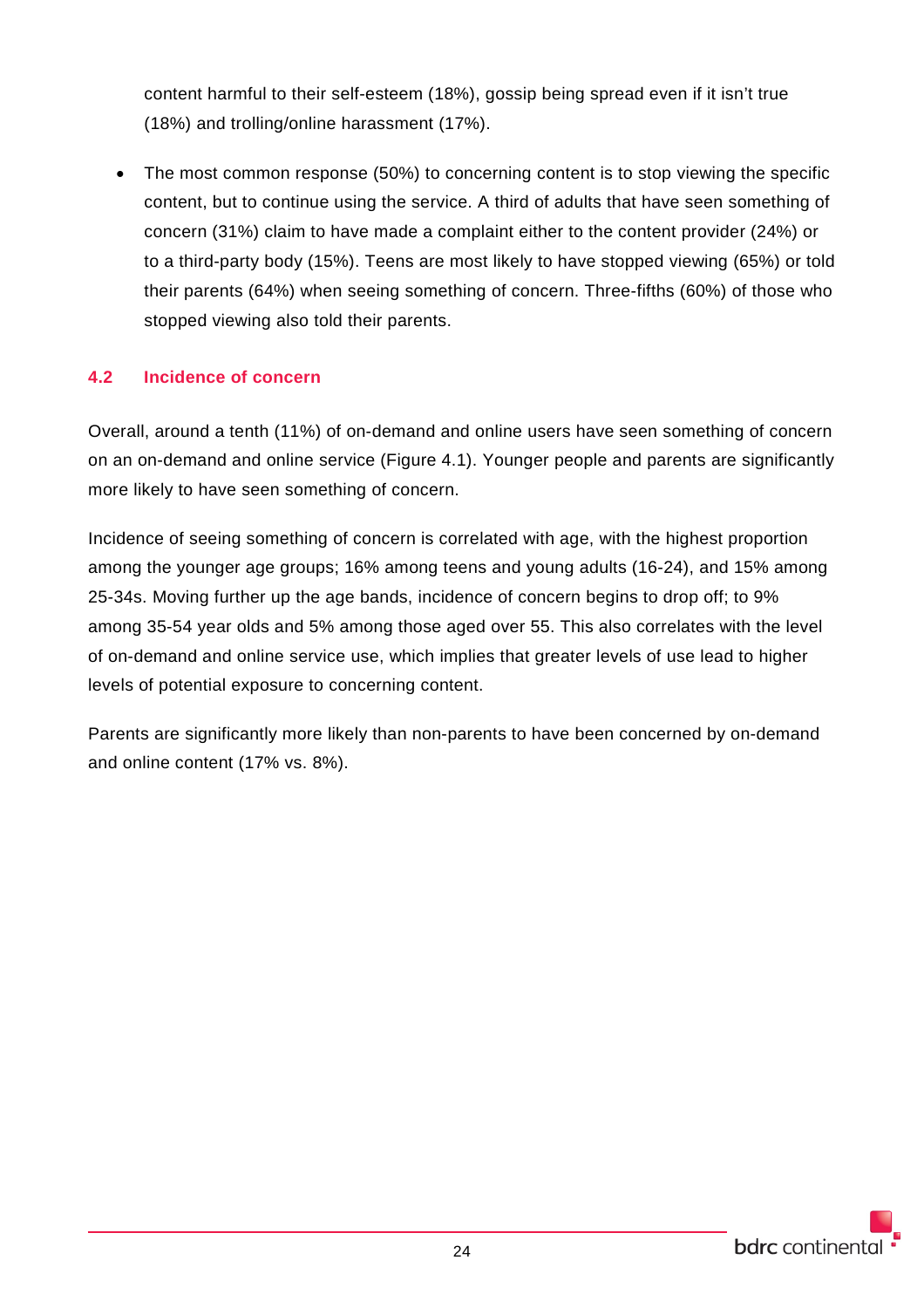#### **Figure 4.1 Percentage seeing something of concern on an on-demand and online service**



*Source: On-demand and online tracker 2014 online / on-demand and online teens 2014 online Q12 Has anything that you have seen on any online or on-demand service caused you any concern? Base: All on-demand and online users: online 2014 (2678), on-demand and online teen users (500)*

#### <span id="page-27-0"></span>**4.3 Types of concern**

Types of concern are shown at Figure 4.2. The main types of content causing concern among adults on online services are violence, sex and bad language (39%, 30% and 27% respectively of those concerned). This reflects the top three areas causing offence on broadcast television<sup>[7](#page-27-1)</sup>. Other substantial areas of concern for adults include the welfare of children and young people (26%), discrimination (22%) and online bullying/victimisation (21%). Dangerous behaviour (18%) and suicide (14%) are mentioned by around one in six adults with concerns.

Young adults (aged 16-24) are significantly less likely than adults to mention bad language (17% compared to 27% among all adults).

Being a parent has little impact on the types of content perceived to be concerning – parents are no more likely than non-parents to be concerned about any particular type of content, apart from pornography (22% vs. 14%).

<sup>7</sup>  $\overline{a}$ 

<span id="page-27-1"></span>http://stakeholders.ofcom.org.uk/binaries/research/statistics/2014apr/Ofcom\_Media\_Tracker\_Survey\_2013 [data\\_tables.pdf](http://stakeholders.ofcom.org.uk/binaries/research/statistics/2014apr/Ofcom_Media_Tracker_Survey_2013_data_tables.pdf)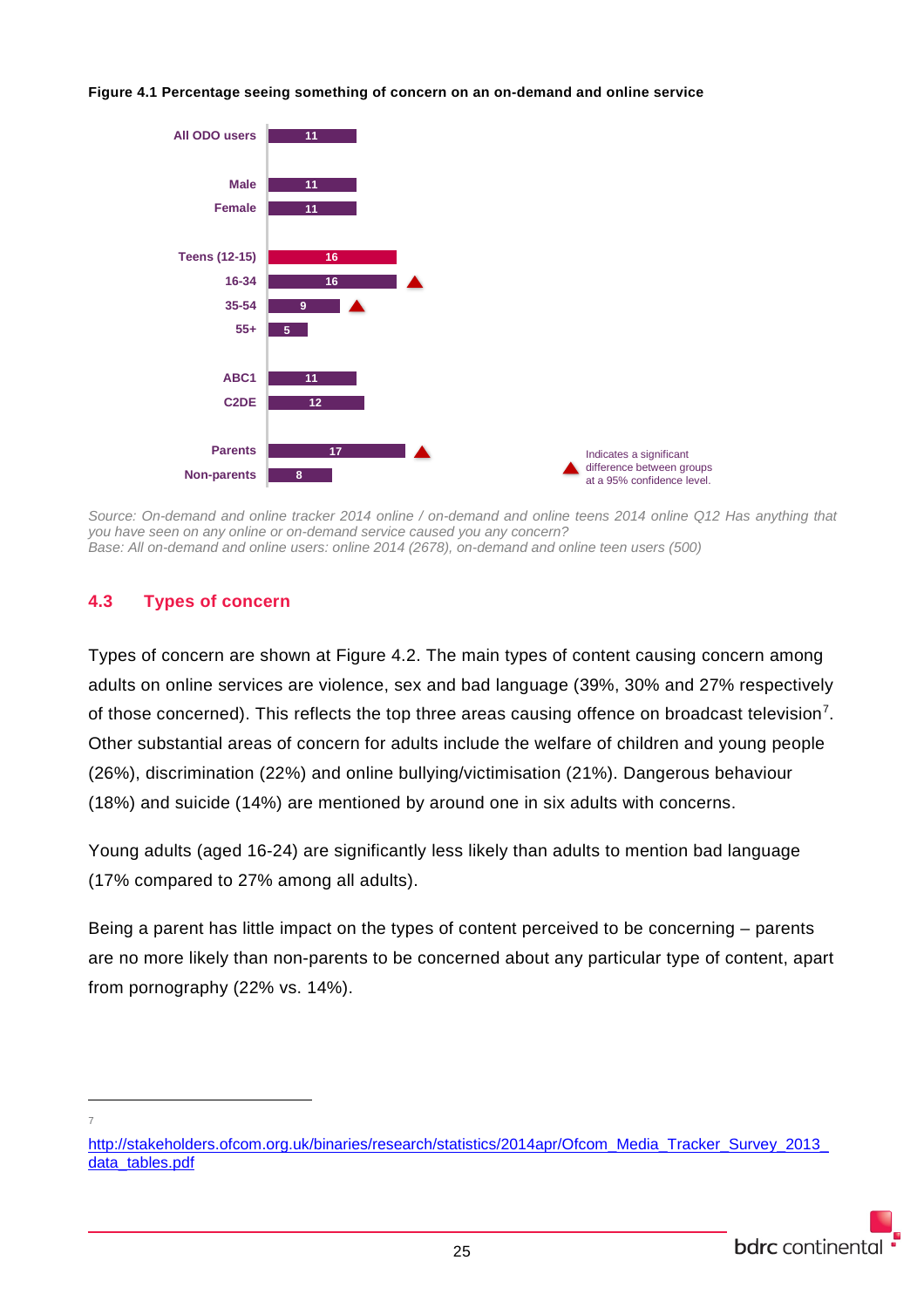Women are more likely than men to have been concerned about the welfare of children or young people (32% vs. 19%), and men are more likely to have been concerned about suicide (18% vs. 10%). See Annex A, 6.4 for parental and age sub-group analysis.

The main concerns among teens also relate to bad language (37%) and violence (33%).The third most-mentioned concern is bullying or victimisation of others (29%). When combined with those mentioning bullying or victimisation of themselves (16%), nearly two-fifths (37%) of teens mention some type of bullying as a concern, equal to bad language.

Other concerns for teens include: cruelty to animals cited by 24% of concerned teens, seeing things that are too old for them (24%), things of a sexual nature (23%), sad/frightening/embarrassing things (23%), dangerous behaviour (21%), suicide (19%), drugs/drug use (19%), content harmful to their self-esteem (18%), gossip being spread even if it isn't true (18%) and trolling/online harassment (17%).





*Source: On-demand and online tracker 2014 online Q13 What kind of thing caused you concern on the online or ondemand TV or video content you saw?*

*Base: All on-demand and online users seeing something of concern: adults 16+ (471), 16-24 (114), teens (85\*) \*Effective base size <100*

*\*\*Includes Discrimination (e.g. based on age, gender, disability, religious/non-religious beliefs) and Offence of religion*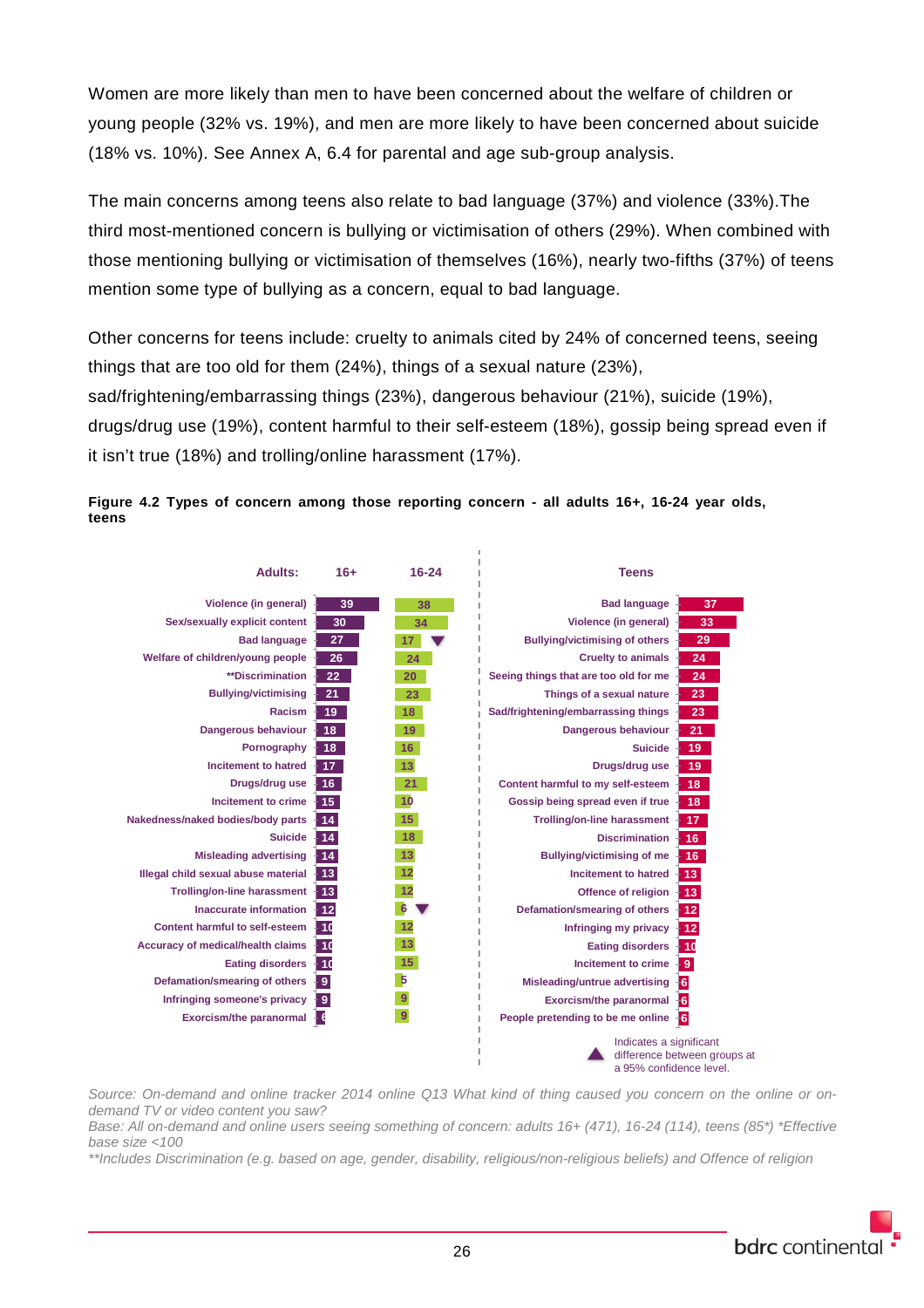Respondents were also asked whether they thought the things that had concerned them were offensive. The pattern of issues mentioned very closely follows that for concern. See Annex A, 6.8 for further details.

#### <span id="page-29-0"></span>**4.4 Content seen as harmful to children**

For those types of content that adults had seen that they found *concerning*, they were then asked which they also thought could be *harmful to children.*

The types of content perceived to be harmful to children are broadly in line with the types causing concern, but to a lesser degree [\(Figure 4.3\)](#page-29-1).

#### <span id="page-29-1"></span>**Figure 4.3 Content that caused concern and perceived to be harmful to children (prompted) among all with concerns**



*Source: On-demand and online tracker 2014 online Q13 What kind of thing caused you concern on the online or ondemand TV or video content you saw?/ Q13C Thinking about the things you have seen that have concerned you, which of these do you think could be harmful to children?*

*Base: All with concerns (471) \*Includes discrimination (e.g. based on age, gender, disability, religious/non-religious beliefs) and offence of religion*

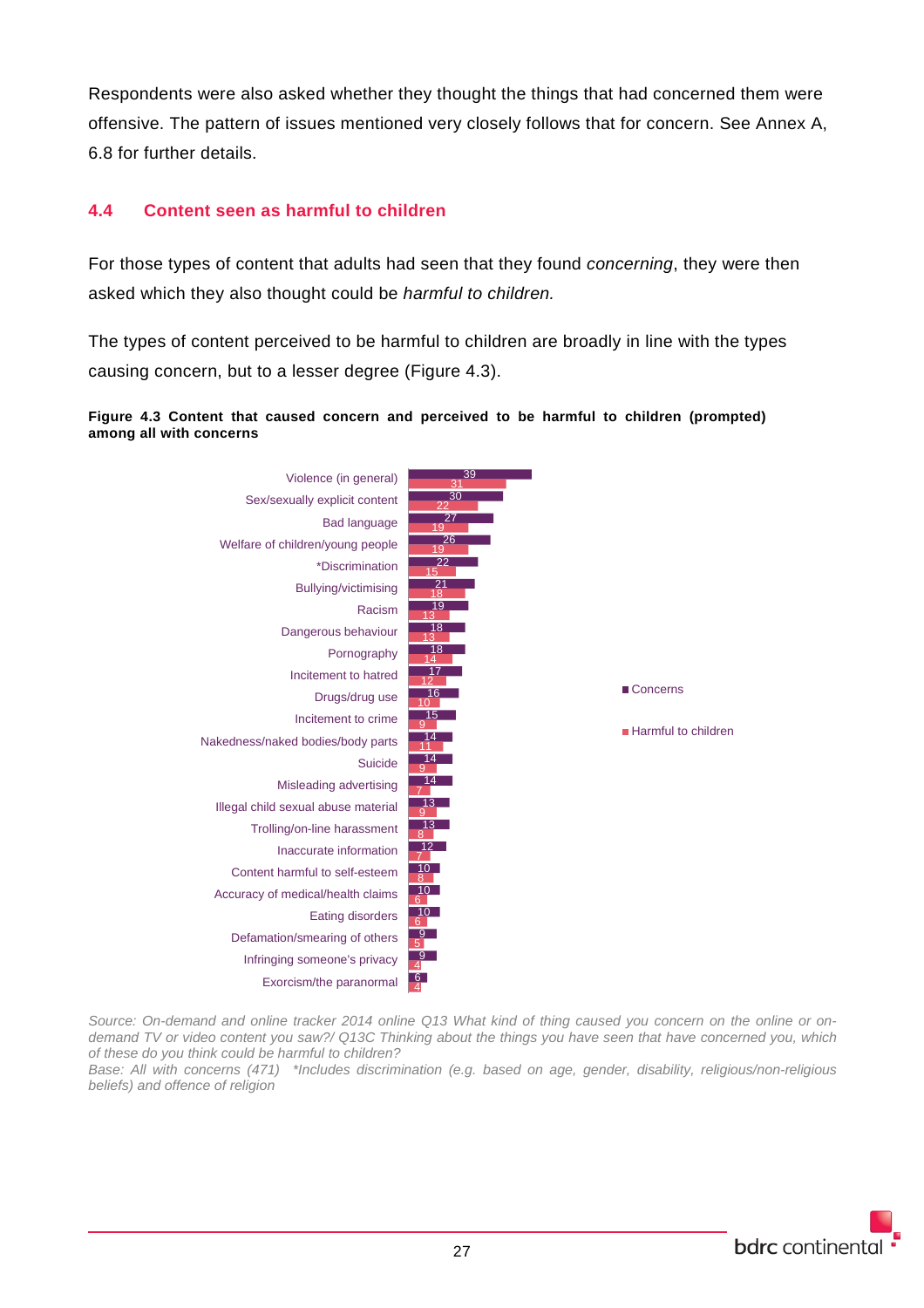#### <span id="page-30-0"></span>**4.5 Reaction to seeing concerning content**

The most common response to seeing concerning content on an on-demand and online service is to stop viewing the specific content, but to continue using the service (50% of those with concerns have done this). A third (31%) claim to have made a complaint either to the content provider (24%) or to a third-party body (15%).

The third-party organisations contacted include:

- BBFC (British Board of Film Classification): 23%
- BSC (Broadcasting Standards Commission):14%
- MediaWatch/National Viewers and Listeners Association: 13%
- Ofcom: 11%
- ASA (Advertising Standards Authority): 10%
- ATVOD (Authority for Television On Demand): 8%
- The BBC Trust: 7%
- The Government: 3%

[Figure 4.4](#page-30-1) shows that parents are more likely to take action; overall, 35% of those with children claim to have made a complaint (compared to 25% of those without children), with 29% complaining to the provider and 19% to a third-party body (compared to 17% and 11% of those with no children).

<span id="page-30-1"></span>



*Source: On-demand and online tracker 2014 online Q15 How have you generally reacted when you have seen something that caused you concern? Base: All who have seen something of concern on an on-demand and online service* (471), parents (256), non-parents (215)

Those without children are more likely to have done nothing (13% compared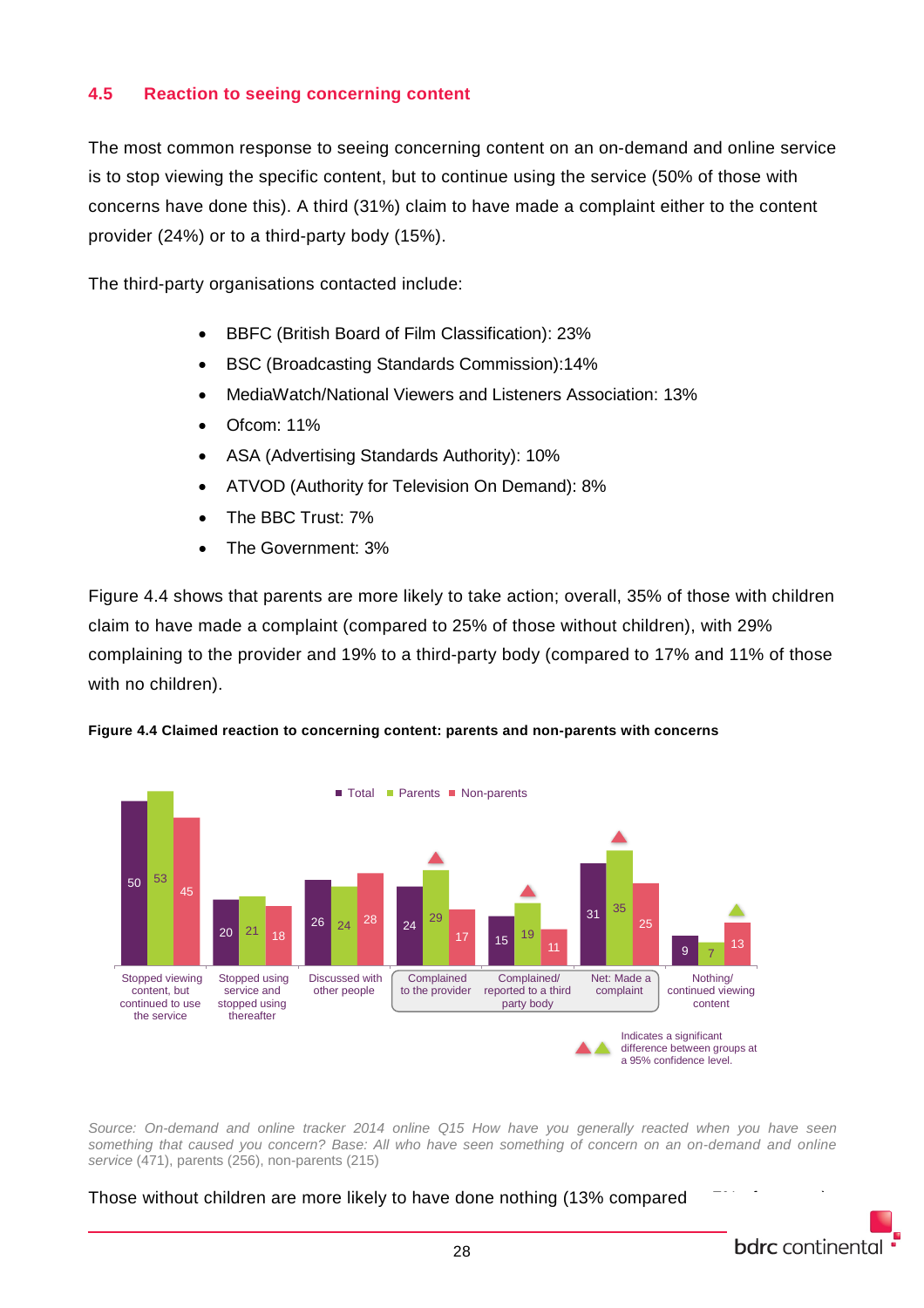Teens who have seen something of concern are most likely to have stopped viewing (65%) or told their parents (64%). Three-fifths (60%) of those who stopped viewing also told their parents [\(Figure 4.5\)](#page-31-1). A similar proportion as for adults were likely to have done nothing and continued watching.

<span id="page-31-1"></span>



*Source: On-demand and online teens tracker 2014 online Q15. How have you generally reacted when you have seen something that caused you concern? Base: All teen on-demand and online users with concerns (85\*) \*Effective base <100*

#### <span id="page-31-0"></span>**4.6 Awareness and use of reporting tools**

Awareness of reporting tools for short-form services (that are less TV-like) tends to be higher than for long-form services (see Figure 4.6). At least one in five claims to be aware of tools for non-professional YouTube content (31%), non-YouTube social networking site content (26%) and official YouTube channels (23%). Of the long-form services, only TV catch-up has a comparable proportion who is aware (20%).

Awareness and use of these tools among the teen sample is similar to all adults overall. However, awareness and use is substantially higher among adults aged 16-24, particularly for short-form services.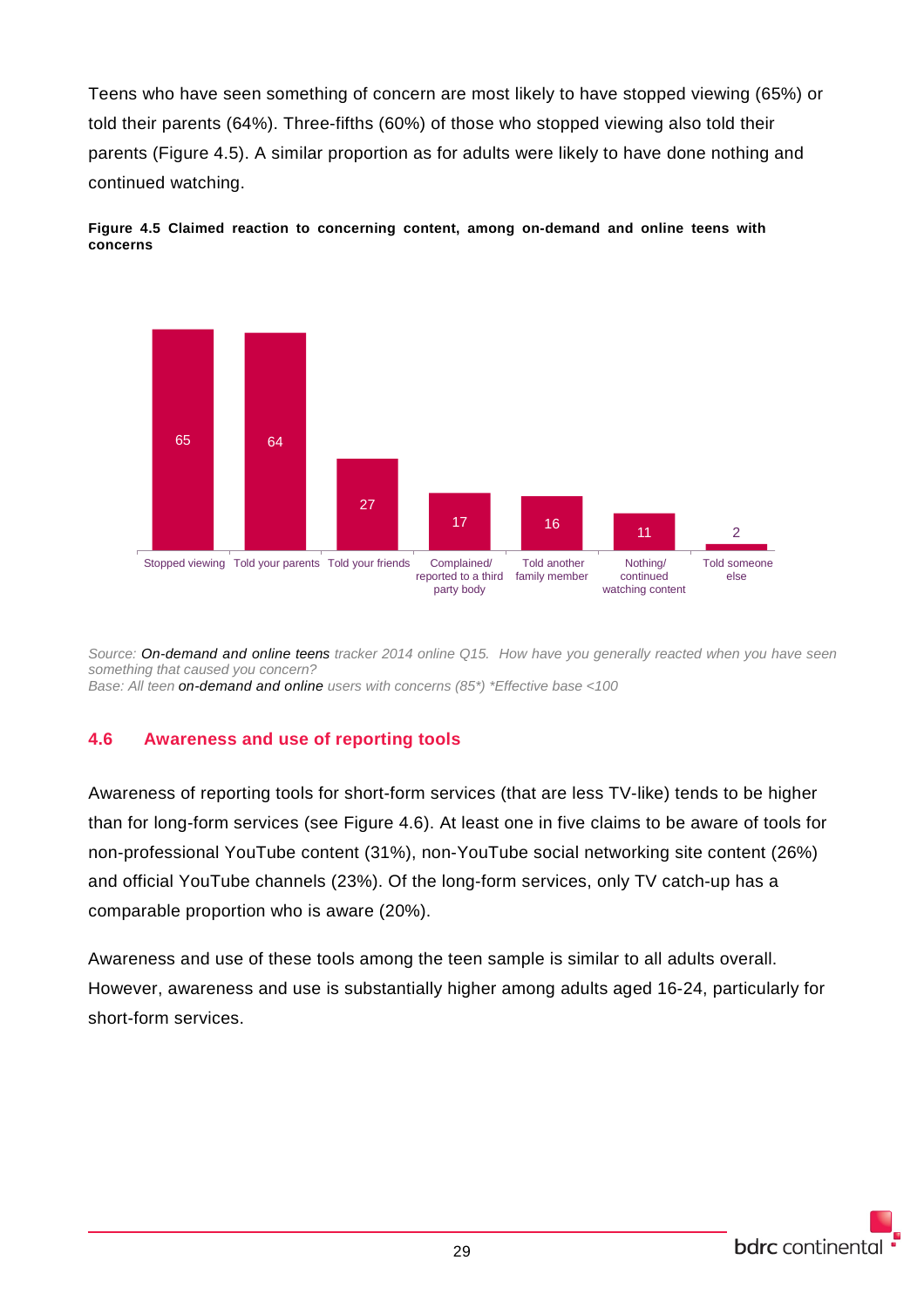

**Figure 4.6 Claimed awareness and use of reporting tools - all adults 16+, 16-24 year olds, teens comparison**

*Source: On-demand and online tracker 2014 online Q21 Some services provide tools to report online or on-demand TV or video content. Have you ever seen this type of reporting tool on any of the services that you use? / Q22 Have you ever reported content on each service using its reporting tool?*

*Base: All on-demand and online users online (2678), All 16-24 on-demand and online users (446), All teen on-demand and online users online (500)*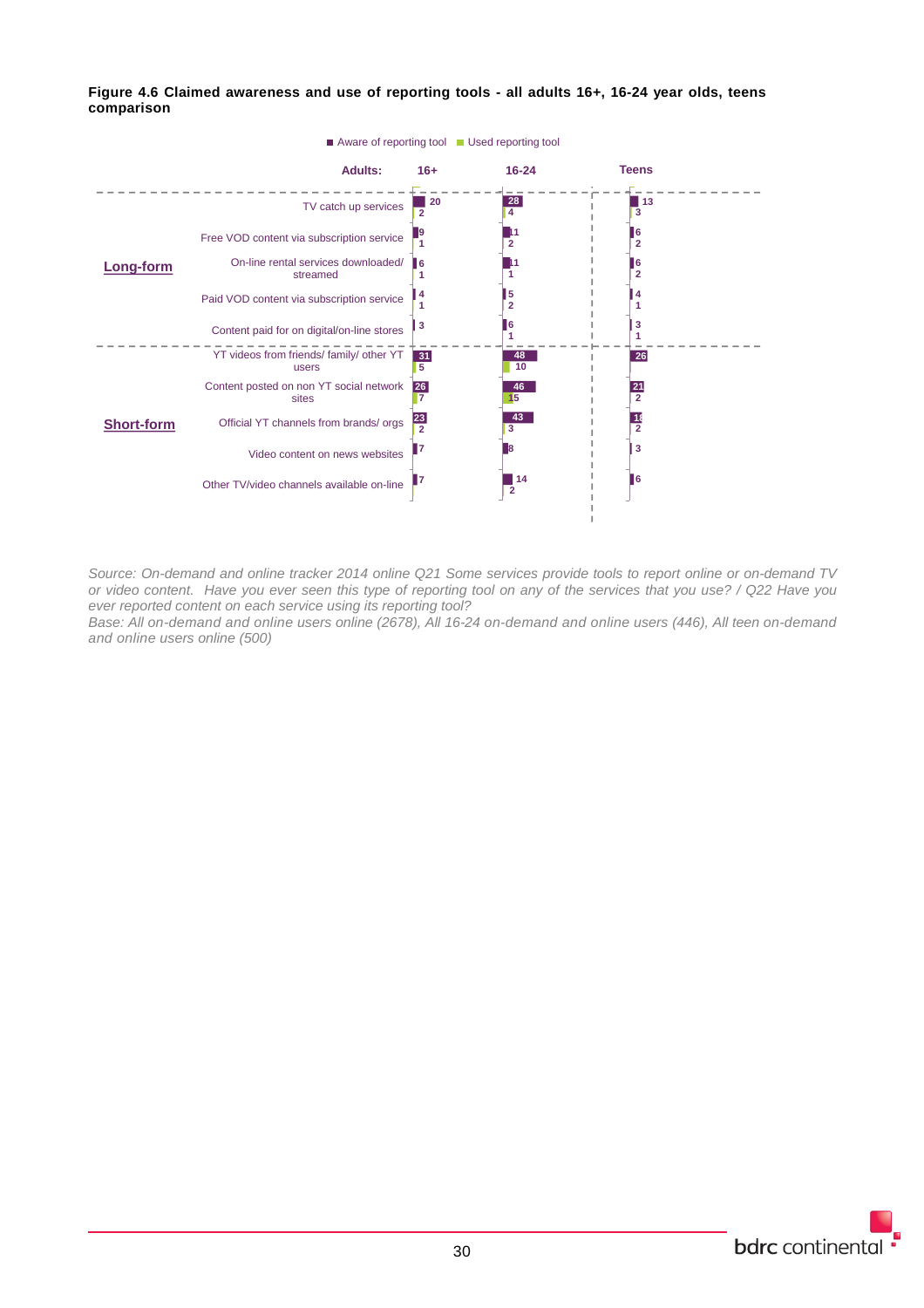## <span id="page-33-0"></span>**5. Opinions on the regulation of on-demand and online content**

#### <span id="page-33-1"></span>**5.1 Key findings**

 $\overline{a}$ 

- There is mixed understanding of regulation in the on-demand and online environment. Users assume higher levels of regulation among services which provide more **TV-like** content<sup>[8](#page-33-2)</sup>.
- TV catch-up services have the highest proportion correctly identifying them as being regulated (63% of all aware of them). The perception that services are regulated is lower for more 'non-professional' content. People are more likely than not to correctly state that those services delivering largely short-form user-generated content are unregulated. There are high levels of mis-attribution for unregulated services that deliver more professional types of short-form content; in particular, video on news websites. Younger adult users are more likely to assume incorrectly that services are regulated, particularly for more niche, less TV-like servicesBearing in mind the mixed understanding and lack of detailed knowledge, the majority of online users claim to feel that current levels of regulation are about right (46%), or don't have an opinion (32%). Opinions differ significantly among people who have seen something of concern; they are more than twice as likely as those that have not seen something of concern to say there is too little regulation (35% vs. 14%).
- Users wrongly perceive there to be differences in whether content is regulated if viewed on different devices. Perceived regulation is highest for devices used to access content via a TV set, and drops off for more 'personal computing-type' devices, reflecting the higher perceived regulation for TV-like services. This belief in the existence of differing levels of regulation by device contrasts with the desire for consistency of regulation across devices.
- When considering whether services should be regulated, around two in five (41%) feel that on-demand and online content overall *should* be regulated. Parents and females feel more strongly that there should be regulation.

<span id="page-33-2"></span>**<sup>8</sup>** The survey offered a description of regulation: *By regulation we mean rules and regulations put in place by the Government/ an independent regulatory body about what can and cannot be shown.*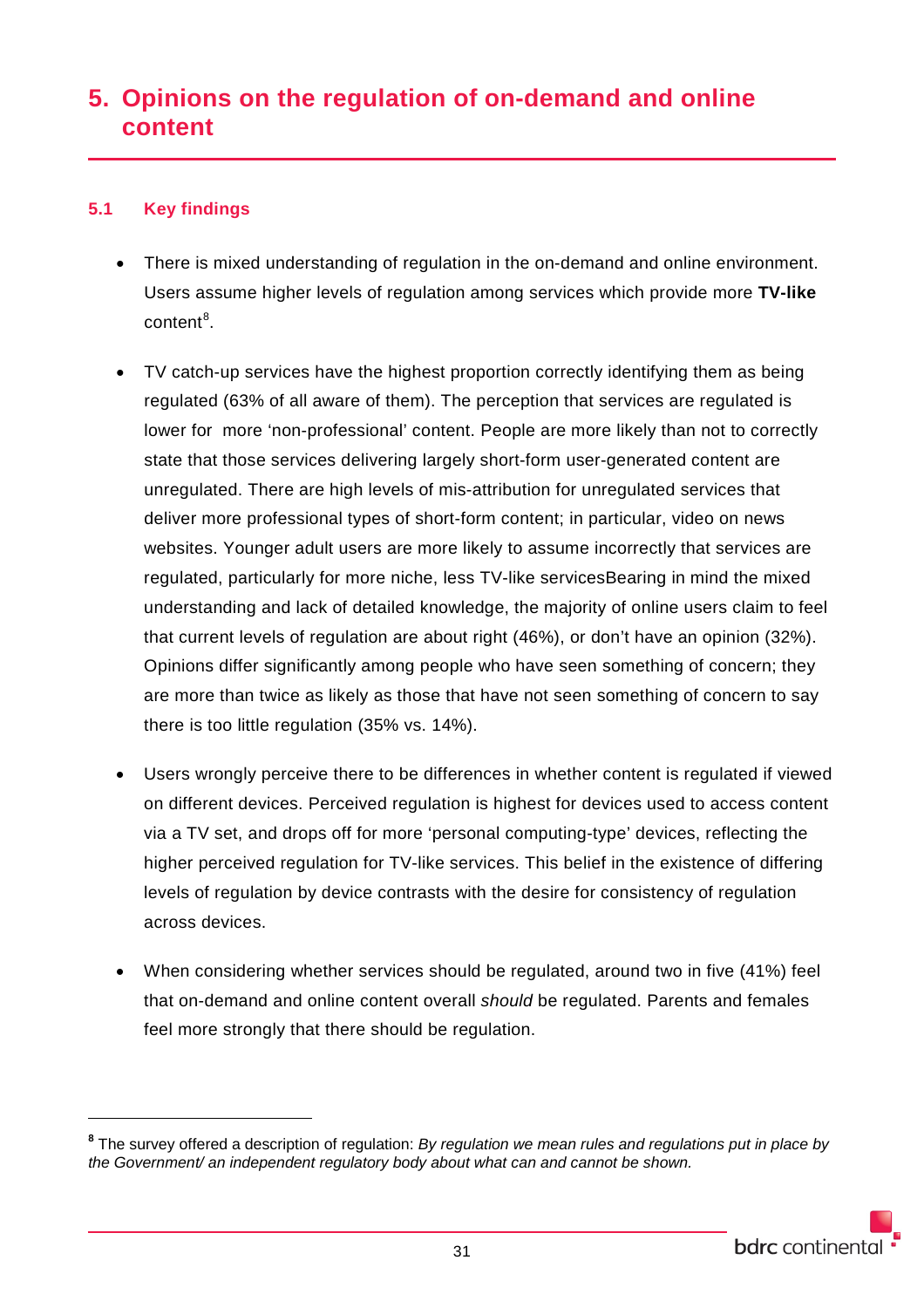• Responsibility for regulating on-demand and online services is most commonly thought to lie with content providers themselves. Of the third-party bodies, Ofcom and the ASA<sup>[9](#page-34-1)</sup> are the most mentioned. Younger people tend to be more likely to feel that responsibility is down to self-regulation by the content providers or the creators themselves.

#### <span id="page-34-0"></span>**5.2 Perception that on-demand and online services are regulated**

On the whole, there is mixed understanding of regulation in the on-demand and online  $environment<sup>10</sup>$ .

The extent to which respondents are able correctly to identify whether an on-demand and online service is (or is not) regulated relates to how TV-like the content is (the more TV-like it is, the higher the proportion of respondents who know it is regulated). TV catch-up services have the highest proportion correctly identifying them as being a regulated service (63%). The other TV-like, long-form services follow closely behind.

The perception that services are regulated is lower for the more 'non-professional' types of content. Respondents are more likely than not to state correctly that those delivering largely short-form, user-generated content are unregulated, i.e. non-professional YouTube content (40% know it is not regulated vs. 22% believe it is) and content on non-YouTube social networking sites (41% know it is not vs. 20% believe it is).

There is greater confusion for services that deliver more professional short-form content, some of which may be content that has been previously broadcast on a regulated service, i.e. other online TV/video channels (29% think it is regulated vs. 22% know it is not) and on official YouTube channels (41% think it is vs. 19% know it is not).

The greatest level of mis-attribution is for video on news websites (48% believe that it is vs. 13% who know it is not).

People with children are more likely to believe that each on-demand and online service is regulated (apart from official YouTube channels and other online TV/video channels) (see Annex A, 6.15).

Younger adult users tend to be more likely to believe that all services are regulated, particularly for more niche, less TV-like on-demand and online services (see Annex A, 6.15).

 $\overline{a}$ 

<span id="page-34-1"></span><sup>&</sup>lt;sup>9</sup> Advertising Standards Agency

<span id="page-34-2"></span><sup>10</sup> The survey offered respondents a description of regulation: *By regulation we mean rules and regulations put in place by the Government/ an independent regulatory body about what can and cannot be shown.*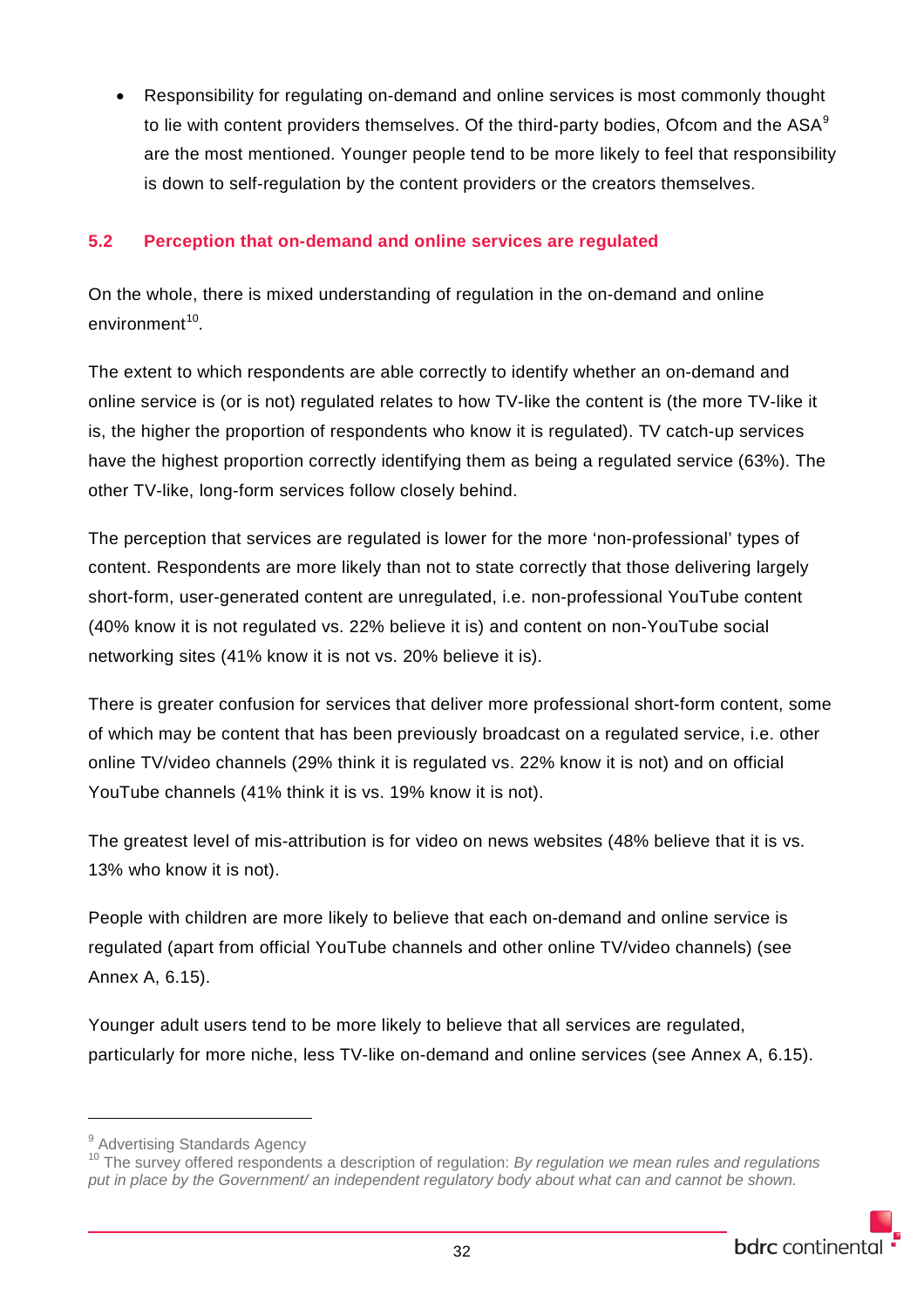

#### **Figure 5.1 Perception that individual services are regulated: adults**

*Source: On-demand and online tracker 2014 online Q18 As far as you know, are each of the following services regulated?*

*Base: All aware of each service: TV catch up services (2605), Free VOD content via TV subscription service (2415), Paid VOD content via TV subscription service (2419), Video content on news websites (2381), On-line rental services downloaded/streamed (2513), Content paid for on digital/online stores (2333), Official YT channels from brands/ orgs (2465), Other TV/video channels available online (2039), YT videos from friends/ family/ other YT users (2532), Content posted on non YT social networking sites (2490)* 

*\*N.B. Most (but not all) content on these types of services is not subject to third-party regulation*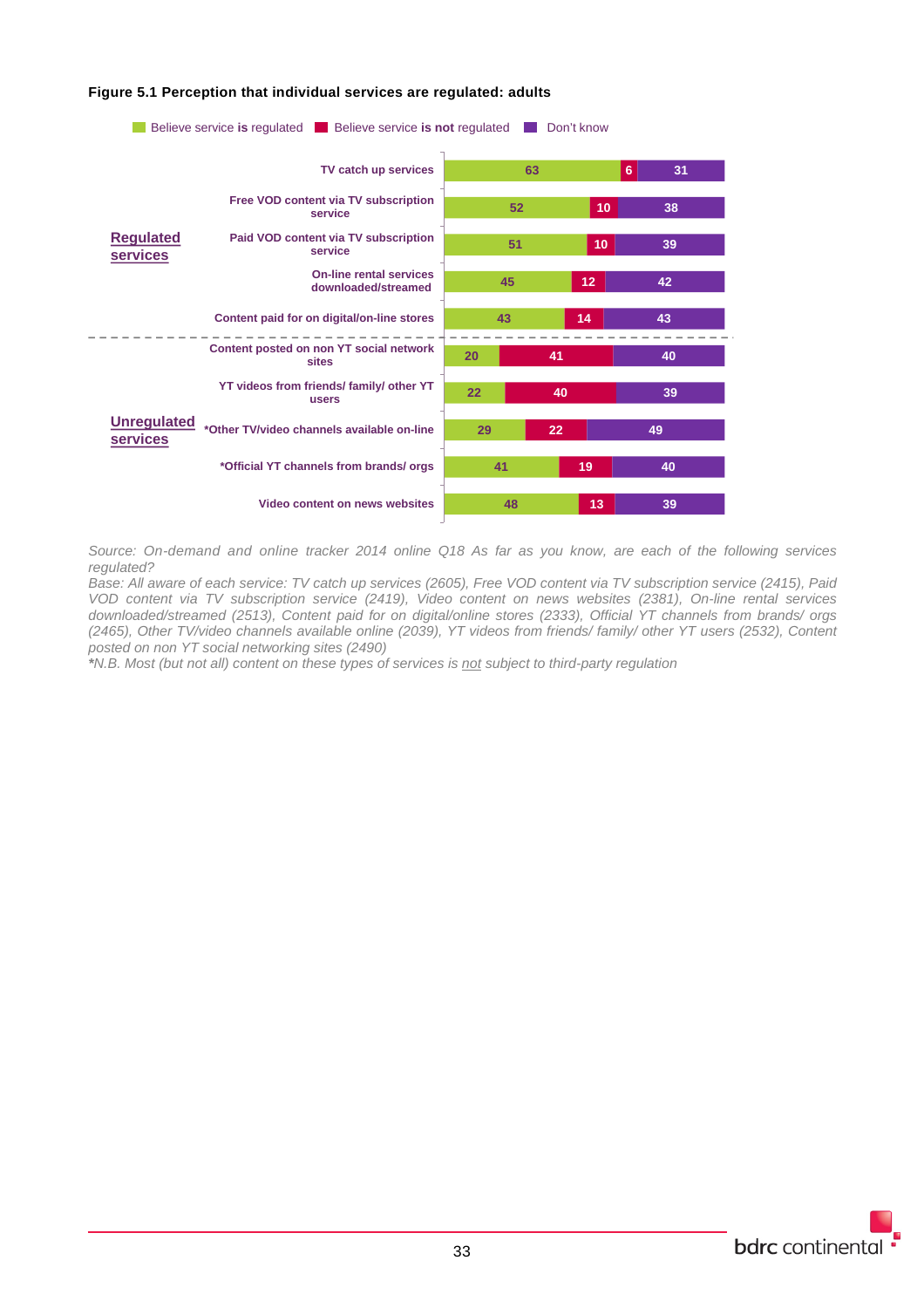The proportion of teens believing that each service is regulated is very similar to the proportion of adults. [Figure 5.2](#page-36-0) shows that teens correctly identify or mis-identify services as regulated or unregulated in nearly identical proportions to adults overall. However, compared to adults they are more likely to correctly state that paid VOD from a TV provider is regulated (58% of teens vs. 51% of all adults) and that online video rental is regulated (51% of teens vs. 45% of all adults).



#### <span id="page-36-0"></span>**Figure 5.2 Perception that individual services are regulated: teens**

*Source: On-demand and online tracker 2014 online Q18 As far as you know, are each of the following services regulated?*

Base: All teens aware of each service: TV catch up services (483), Free VOD content via TV subscription service (444), *Paid VOD content via TV subscription service (439), Video content on news websites (370), On-line rental services downloaded/streamed (455), Content paid for on digital/online stores (443), Official YT channels from brands/ orgs (481), Other TV/video channels available online (402), YT videos from friends/ family/ other YT users (483), Content posted on non YT social networking sites (469)* 

*\*N.B. Most (but not all) content on these types of services is not subject to third-party regulation*

# **5.3 Opinion on the perceived level of regulation**

Bearing in mind the mixed understanding and lack of detailed knowledge in this area, the majority of online users claim to feel that current levels of regulation are about right (46%), or don't have an opinion (32%).

However, opinions are significantly different among people who have seen something of concern [\(Figure 5.3\)](#page-37-0). They are more than twice as likely as those that have not seen something of concern to say there is too little regulation (35% vs. 14%).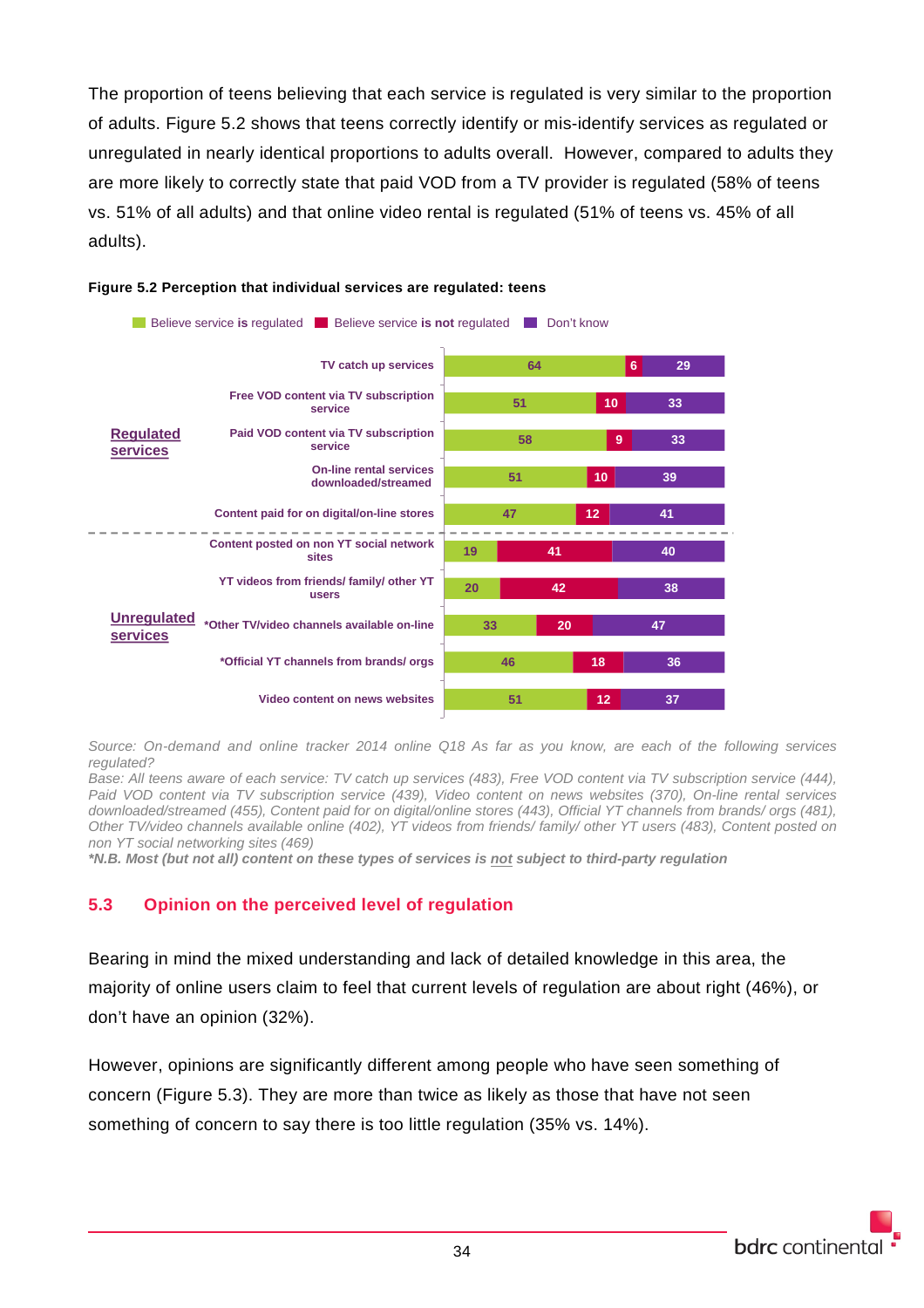### <span id="page-37-0"></span>**Figure 5.3 Opinion on current levels of regulation**



*Source: On-demand and online tracker 2014 online Q20 Do you think the amount of regulation for each of the following is too much, too little or about the right amount? Base: All on-demand and online users online (2678), All with concerns (471), All with no concerns (2048)*

Significantly more parents feel there is 'too little' regulation of this type of content (22% compared to 13% among non-parents).

Men are more likely to express an opinion about the level of regulation, and say there is either 'too much' (8% among males vs. 3% among females), or that the current level of regulation is 'about right' (49% among males vs. 43% among females).

Those aged 55% + are more likely than younger age groups to not know/ not have an opinion.

There are no significant differences between teens and adults (see Annex A, 6.10).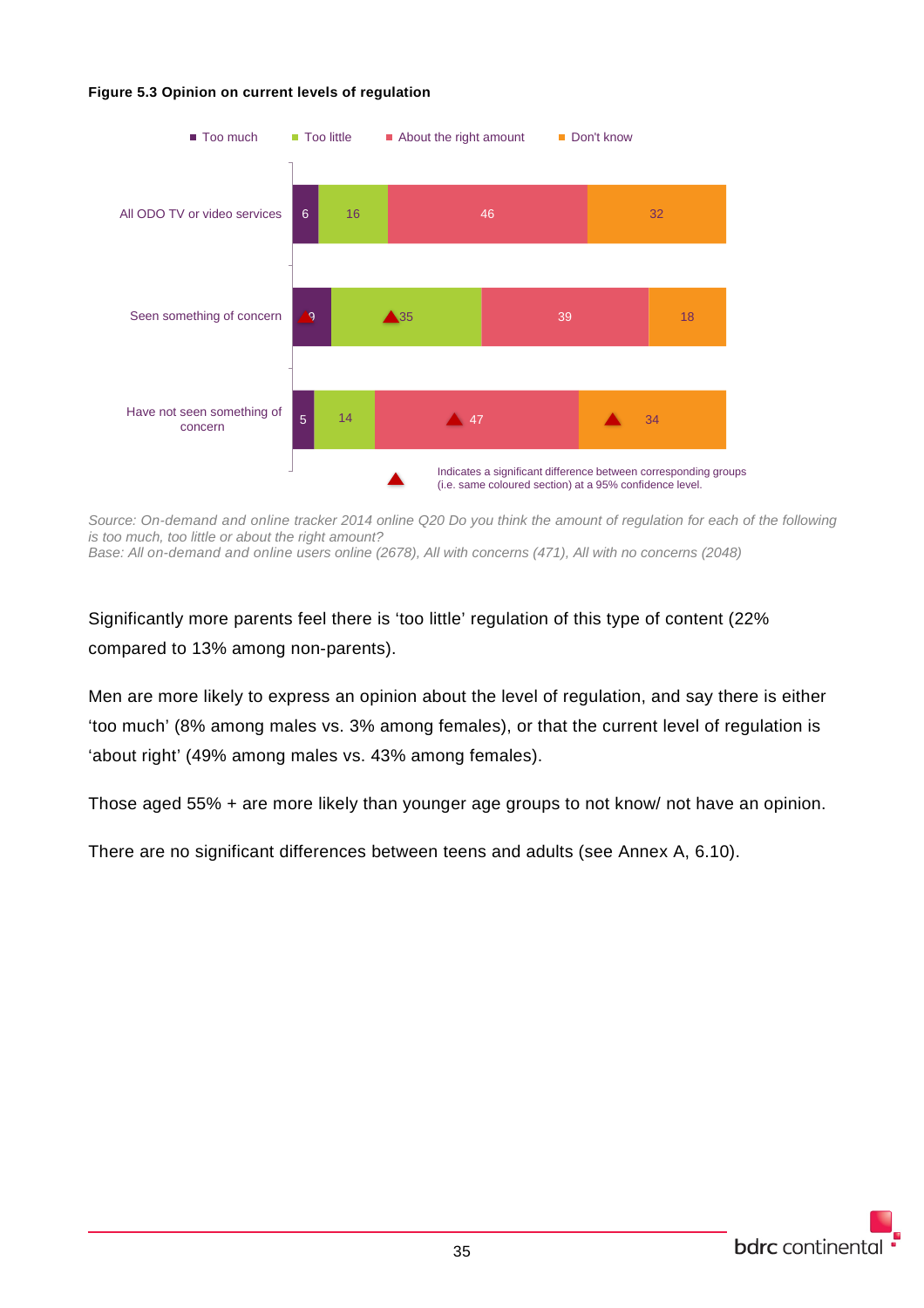

#### **Figure 5.4 Opinion on current levels of regulation, by parents vs. non-parents, age and gender**

*Source: On-demand and online tracker 2014 online Q20 Do you think the amount of regulation for each of the following is too much, too little or about the right amount? Base: All on-demand and online users online (2678), parents (942), non-parents (1736), 16-34 (1039), 35-54 (974), 55+ (665), Male (1275), Female (1403)*

# **5.4 Regulation of devices when used for on-demand and online content**

Perceptions that on-demand and online content is regulated at the device level vary by device (Figure 5.5). Perceived regulation is highest for devices used to access on-demand and online content via a TV set and drops off for more 'personal computing-type' devices (like smartphones and tablets), reflecting the higher perceived regulation for TV-like on-demand and online services.

Over half of users of set-top boxes (both subscription and non-subscription) used to access ondemand and online content via a TV think that content delivered via these devices is regulated (59% and 57% respectively). At the bottom of the scale are the main non-TV-set-based devices: PC/Mac/laptop (38%), tablet (38%) and smartphone (34%).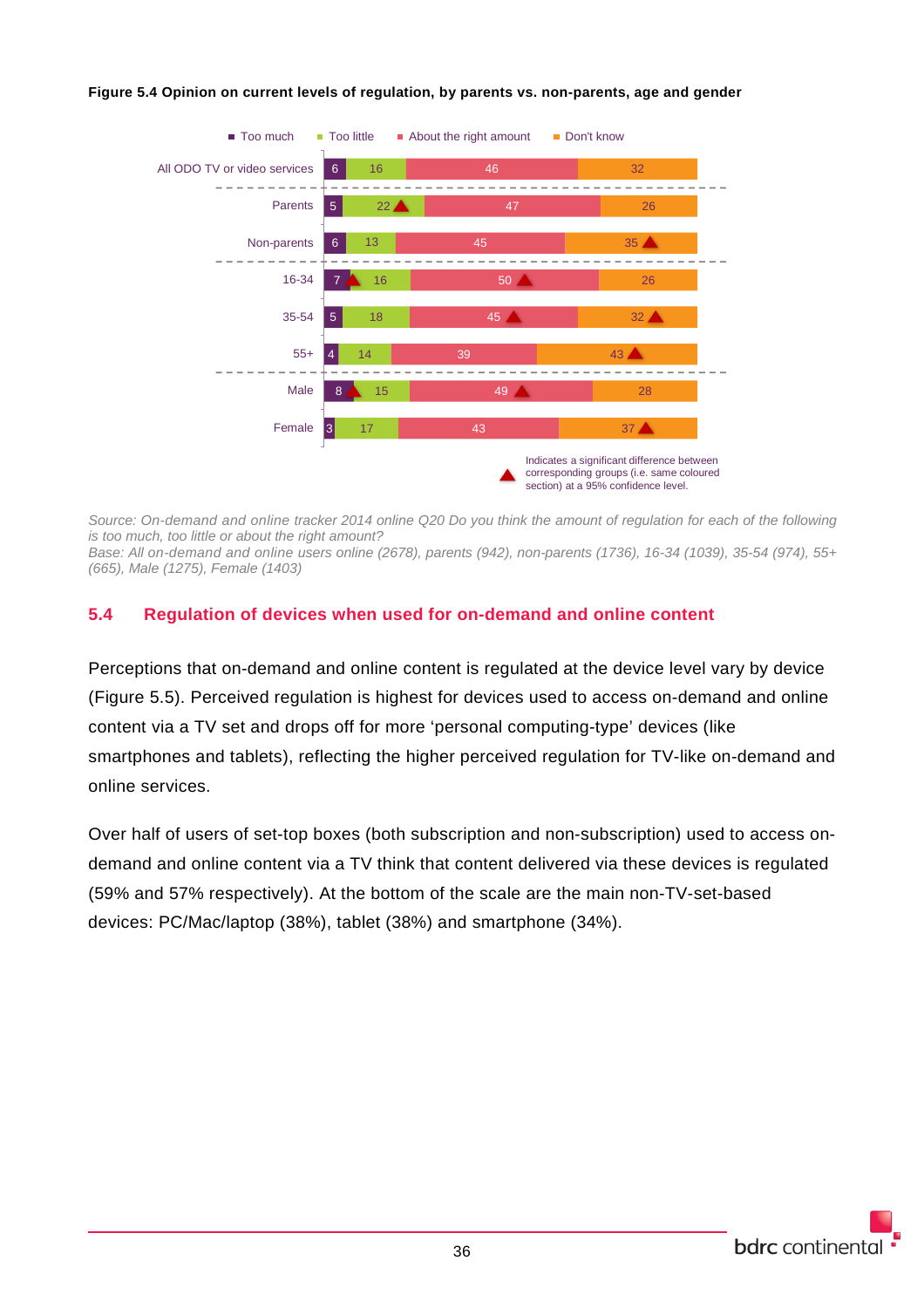**Figure 5.5 Belief that on-demand and online content is regulated when viewed on each device listed**



*Source: On-demand and online tracker 2014 online Q23B As far as you know, do you think regulation applies to the kind of online and on-demand TV/video content we've been talking about when you view it on each of the following devices? Base: All users of each device for on-demand and online content: Subscription set-top box (1311), non-subscription settop box (730), smart TV (518), Games console (759), Other internet connected player or box (130), PC/Mac/Laptop (1976), Tablet (1115), Smartphone (1294)*

# **5.5 Desired level of regulation of on-demand and online content**

When considering whether services *should* be regulated, a large minority (41%) feel that ondemand and online content overall should be.

As Figure 5.6 illustrates, when asked how much regulation they think there should be for ondemand and online content overall (on a scale of 1 to 5, with 5 being highly regulated), the largest proportion of users of on-demand and online content (42%), score in the middle of the scale, although a similar proportion (41%) feel more strongly that the content should be regulated (i.e. they selected 4 or 5).

There is a desire for largely consistent regulation of on-demand and online content by device.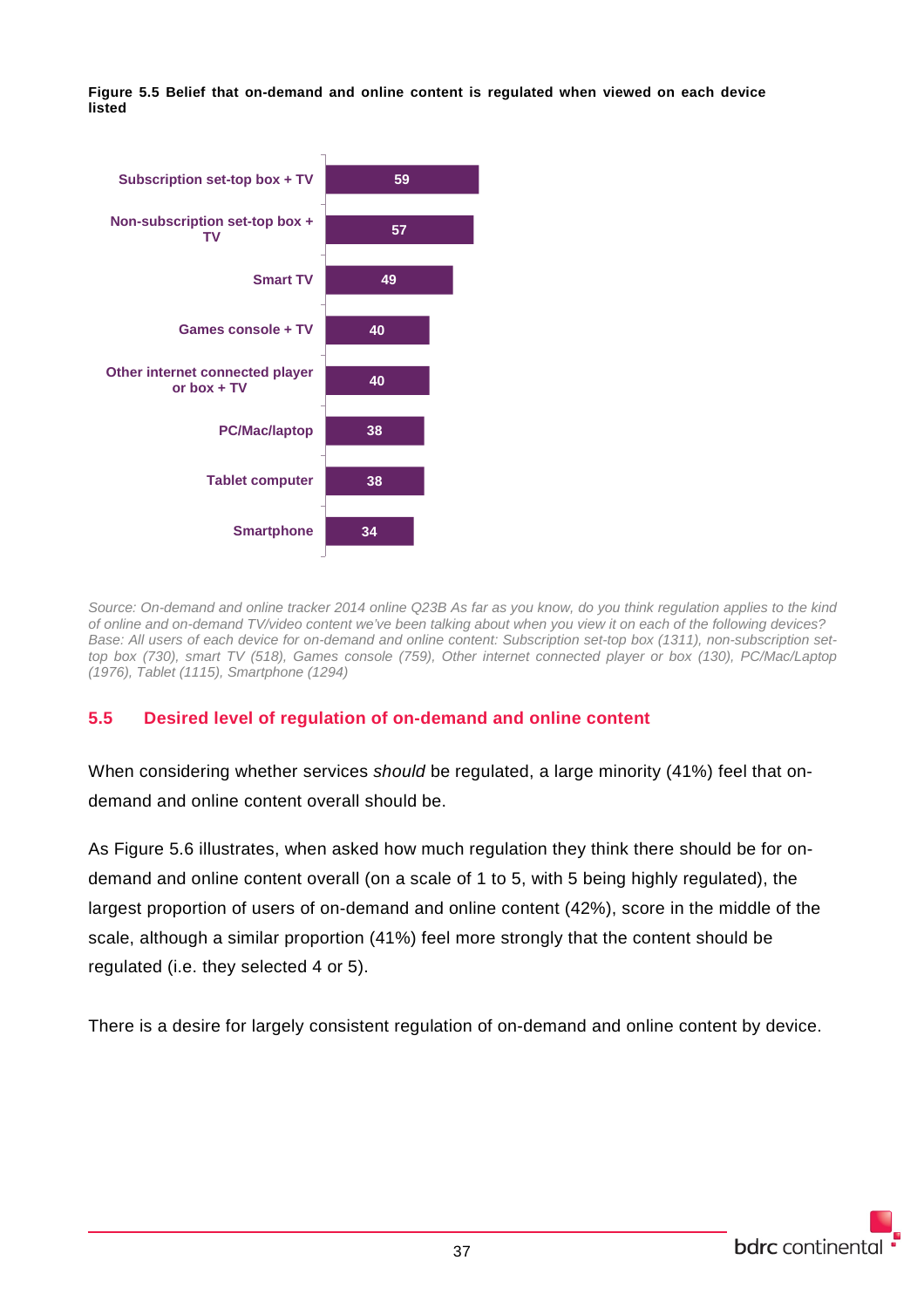

# **Figure 5.6 Desired level of regulation of on-demand and online content**

*Source: On-demand and online tracker 2014 online Q17 Thinking about all the types of online and on-demand TV or video content you are aware of, please can you say how much regulation there should be on a scale of 1 to 5? / Q23a What level of regulation do you think there should be when people watch these services on each device on a scale of 1 to 5?*

*Base: All on-demand and online users online (2678), all ever using […] for on-demand and online content: Tablet (1115), Subscription set-top box (1311), smart TV (518), Games console (759), non-subscription set-top box (730), Other internet connected player or box (130), Smartphone (1294), PC/Mac/laptop (1976)*

Those with children are significantly more likely to think content should be regulated (49% of parents vs. 38% of non-parents) and women are significantly more likely than men to think so (47% of females vs. 34% of males). Men are significantly more likely than women to feel it should not be regulated at all (11% vs. 3%), as seen in the chart below.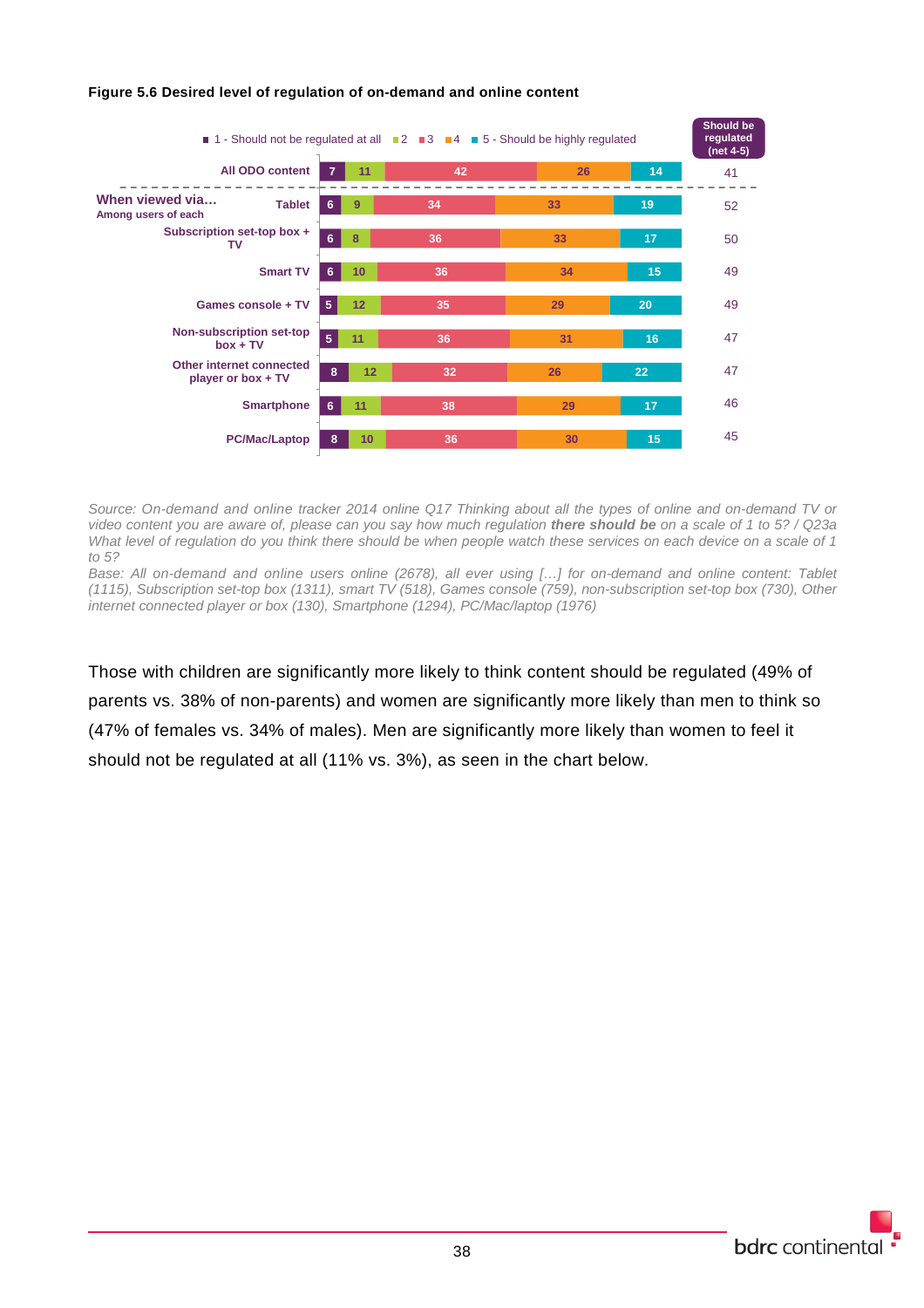

# **Figure 5.7 Desired level of regulation: parents vs. non-parents, and gender**

*Source: On-demand and online tracker 2014 online Q17 Thinking about all the types of online and on-demand TV or video content you are aware of, please can you say how much regulation there should be on a scale of 1 to 5. Base: All on-demand and online users online (2678), parents (942), non-parents (1736), male (1275), female (1403)*

Teens are significantly more likely to think that on-demand and online content should be regulated than both adults overall and younger adults aged 16-24 (48% among teens vs. 41% among all adults, and 35% among 16-24 year olds) (see Annex A, 6.10).

# **5.6 Responsibility for regulating on-demand and online content**

Responsibility for regulating on-demand and online services is most commonly thought to lie with content providers themselves; but of the third-party bodies, Ofcom and the ASA are the most mentioned. Younger age groups tend to be more likely to feel that responsibility is down to self-regulation by the content providers or creators (Figure 5.8).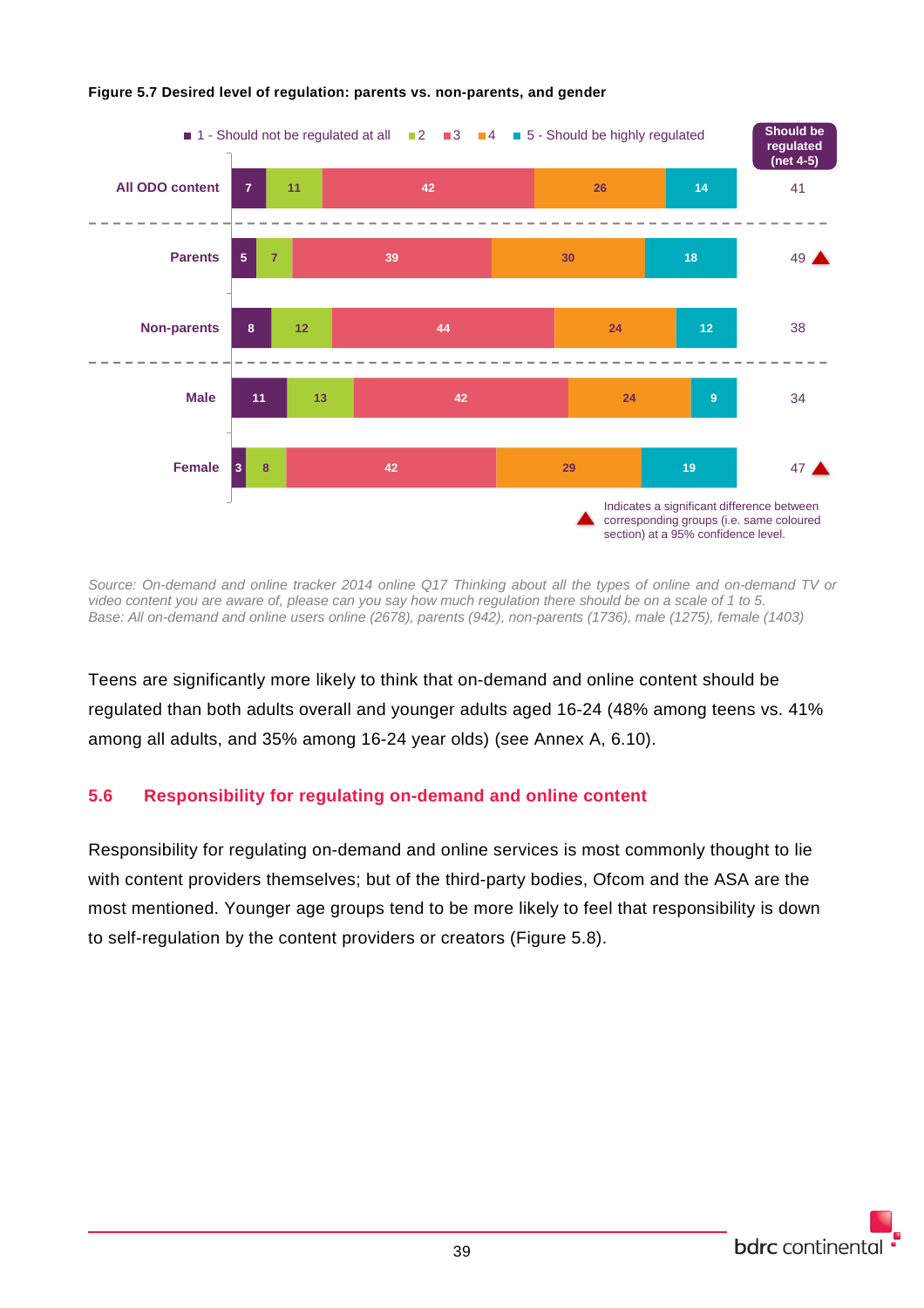



*Source: On-demand and online tracker 2014 online Q19 Who do you think is responsible for regulating each service? Base: All on-demand and online users online (2678)*

# **5.7 Regulation of non-UK service providers**

The majority of on-demand and online users think there should be an equal level of regulation for on-demand and online content whether delivered by UK or non-UK providers (58%), while a fifth (19%) think there should be more for non-UK providers (see Figure 5.9).

Only one in twenty think there should be less regulation (4%) or no regulation (6%) of this type of content.

People with children are significantly more likely than those without to think there should be more regulation of non-UK content (24% of parents vs. 16% of non-parents).

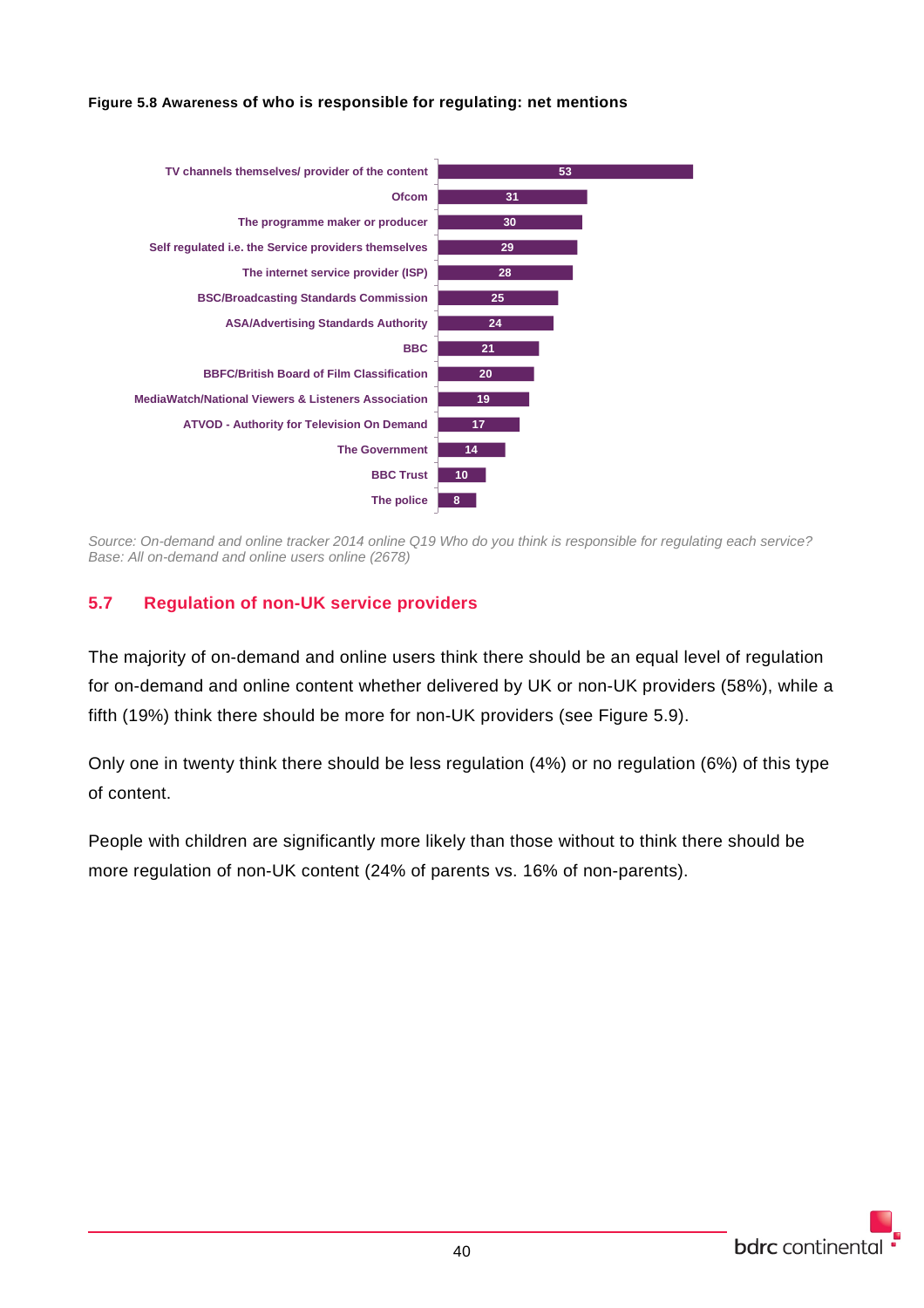**Figure 5.9 Opinion on regulation of content from non-UK service providers, by parents vs. nonparents, and age**



- I think it should be less regulated than that from UK service providers
- I do not think there should be any regulation of this type of content shown online or on demand
- 

**Don't know** Indicates a significant difference between  $\blacksquare$  Don't know corresponding groups (i.e. same colour section) at a 95% confidence level.

*Source: On-demand and online tracker 2014 online Q24 Thinking about TV and video content that people can watch online in the UK which is delivered by foreign service providers (based outside of the UK), do you think it should be regulated more, the same amount or less than content delivered by UK service providers?.*

*Base: All on-demand and online users online (2678) parents (942), non-parents (1736), 16-34 (1039), 35-54 (974), 55+ (665)*

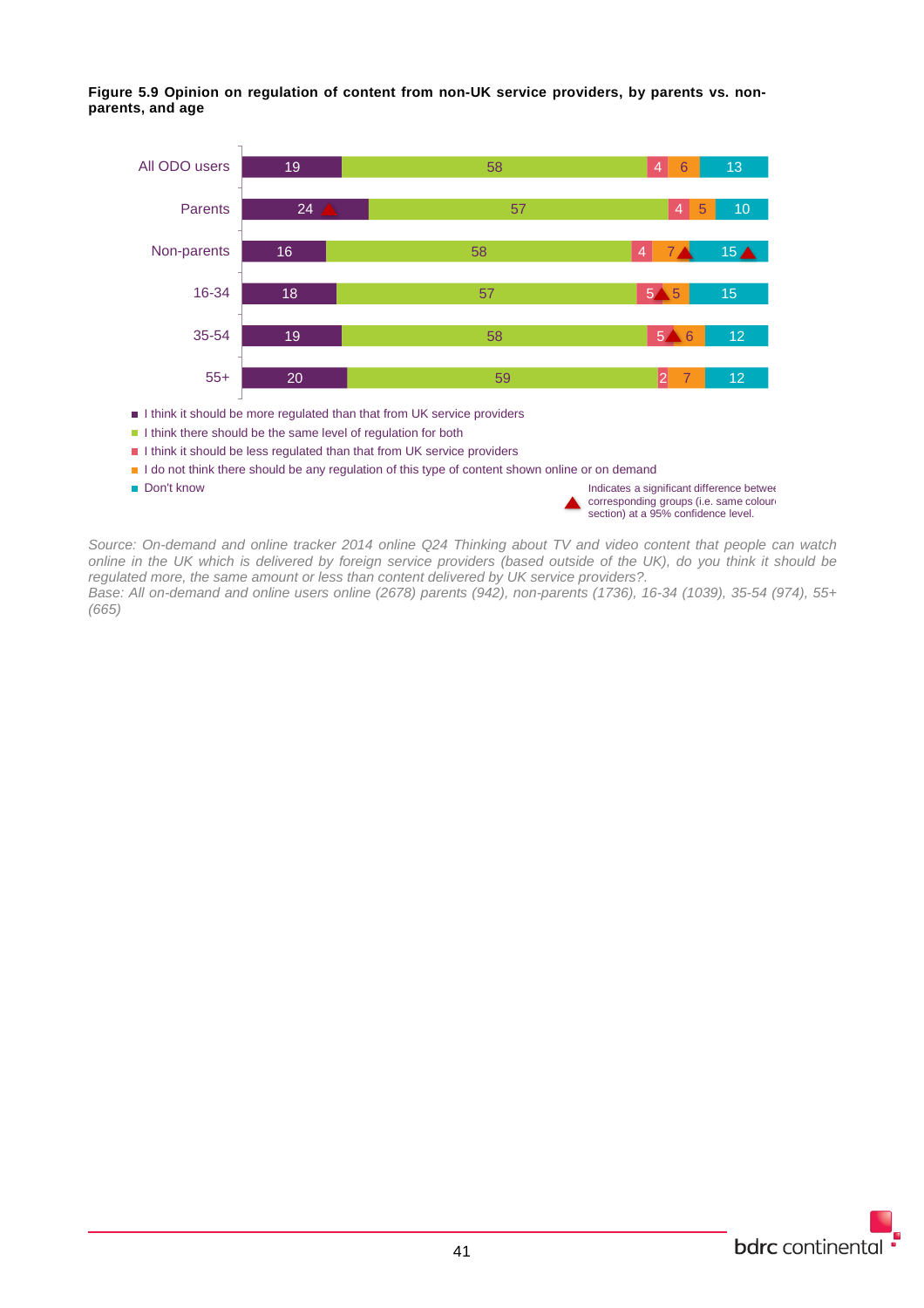# **5.8 Experience of age verification**

Nearly three-fifths (58%) of adults say they recall having been asked for their age before accessing on-demand and online content, compared to just over a third (37%) of teens, as shown in Figure 5.10.



# **Figure 5.10 Experience of age verification**

*Source: On-demand and online tracker 2014 online Q22a When accessing online and on-demand TV or video content have you ever noticed being asked for your age before accessing content (e.g. by ticking a box to indicate you are over 16 or 18)?*

*Base: All on-demand and online users online (2678), All teen on-demand and online users online (500)*

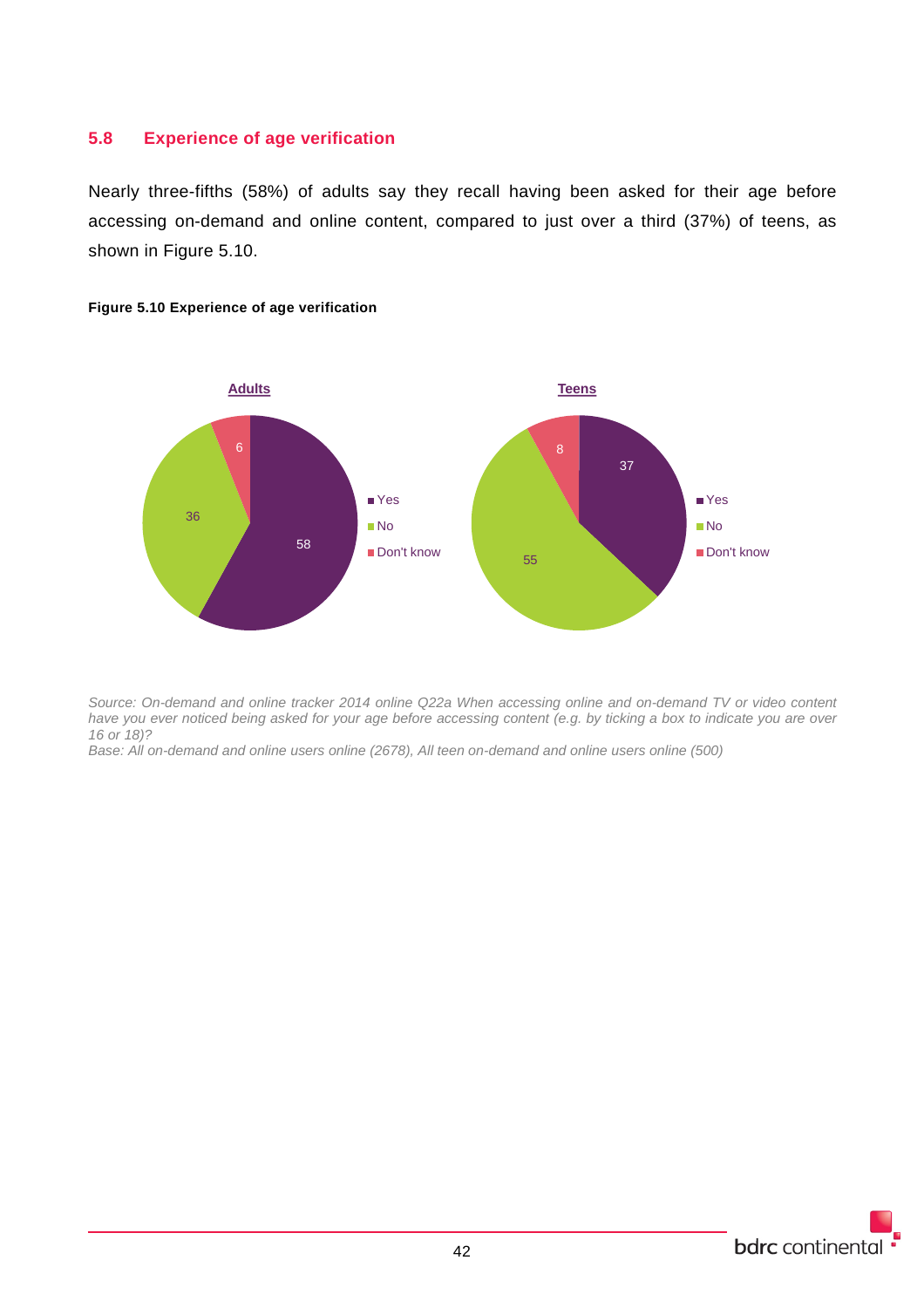# **6. Annex A – Sub group analysis**

# **6.1 Frequency of on-demand and online services use: parental status and age**

### **Figure 6.1 Ever viewed, by parents and non-parents**



*Source: On-demand and online tracker 2014 online Q9 So looking at the following services, please could you say how often you typically watch each of these? Base: All on-demand and online users: parents (942), non-parents (1736)*

# **Figure 6.2 Ever viewed, by age**



*Source: On-demand and online tracker 2014 online Q9 So looking at the following services, please could you say how often you typically watch each of these?*

*Base: All on-demand and online users: 16-34 (1039), 35-54 (974), 55+ (665)*

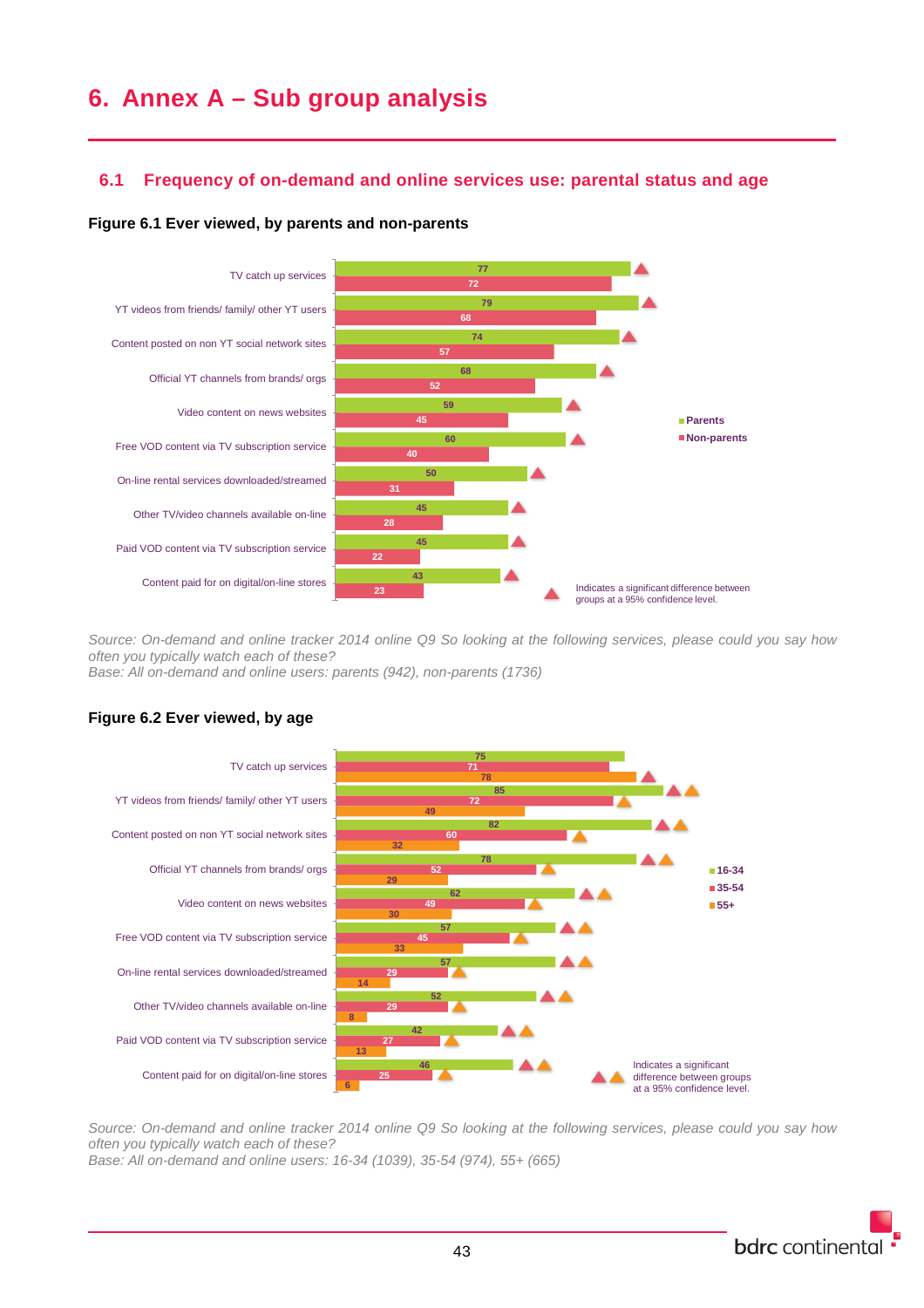# **6.2 Frequency of use among device owners: parental status and age**



#### **Figure 6.3 Frequency of use among device owners: parents vs. non-parents**

*Source: On-demand and online tracker 2014 online Q10 How often do you personally use each of the following devices to view online or on-demand TV or video content at home or elsewhere?*

*Base: Users of each device – parents, non-parents: Other internet connected player or box + TV (65\*/74\*), Subscription set top box + TV (567/818), smart TV (267/284), PC/Mac/Laptop (742/1422), Tablet (568/722), non-subscription set top box + TV (282/577), Smartphone (705/980), Games console + TV (501/519) \*Effective base <100*



#### **Figure 6.4 Frequency of use among device owners, by age**

*Source: On-demand and online tracker 2014 W1 online Q10 How often do you personally use each of the following devices to view online or on-demand TV or video content at home or elsewhere?*

*Base: Users of each device – 16-34, 35-54, 55+: Other internet connected player or box + TV (70\*/49\*\*/20\*\*), Subscription set top box + TV (548/515/322), smart TV (262/208/81\*), PC/Mac/Laptop (874/783/507), Tablet (578/458/254), non-subscription set top box + TV (324/290/245), Smartphone (821/631/233), Games console + TV (566/376/78\*) \*Effective base <100, \*\*Effective base <50*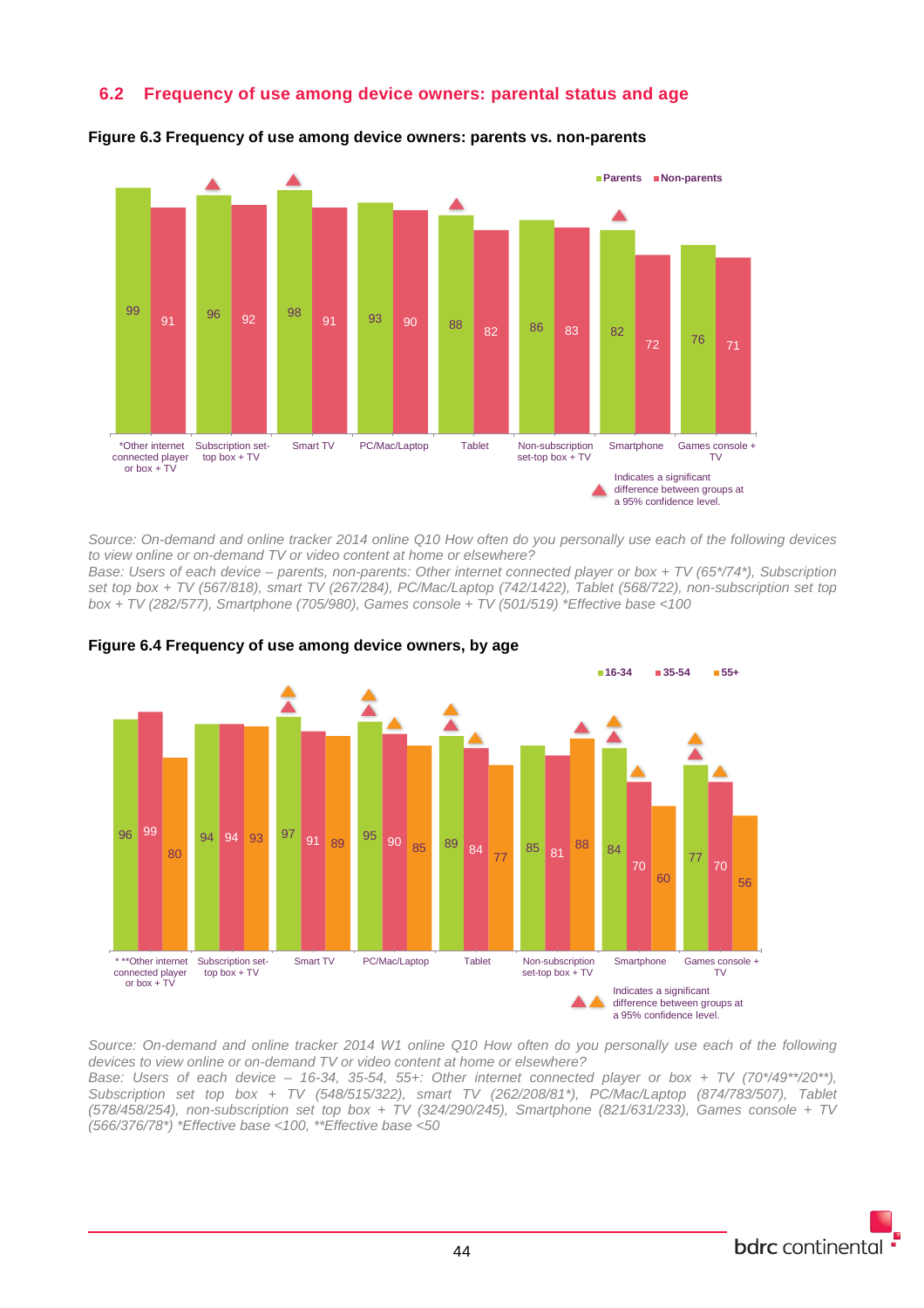# **6.3 Devices used: all adults 16+, 16-24 year olds, teens comparison**

#### **Figure 6.5 Devices used at the service level, by age**

**PC/Mac/Laptop T**Smartphone **Tablet TSubscription set-top box + TV TNon-subscription set-top box + TV Games console + TV** 



*Source: On-demand and online tracker 2014 online Q11 And which of these devices do you view each of these services on?*

*Base: Users of each service: TV catch up services (2128/375/418), Free VOD content via TV subscription service (1298/254/282), On-line rental services downloaded/streamed (1017/264/208), Paid VOD content via TV subscription service (837/187/183), Content paid for on digital/online stores (835/229/205)*

#### **Figure 6.6 Devices used for short-form services: users of each service, by age**

**PC/Mac/Laptop Smartphone Tablet Subscription set-top box + TV Non-subscription set-top box + TV Games console + TV**



*Base: Users of each service: YT videos from friends/ family/ other YT users (1952/382/437), Content posted on non YT social networking sites (1715/398/389), Official YT channels from brands/ orgs (1653/385/384), Video content on news websites (1435/289/176), Other TV/video channels available online (946/234)*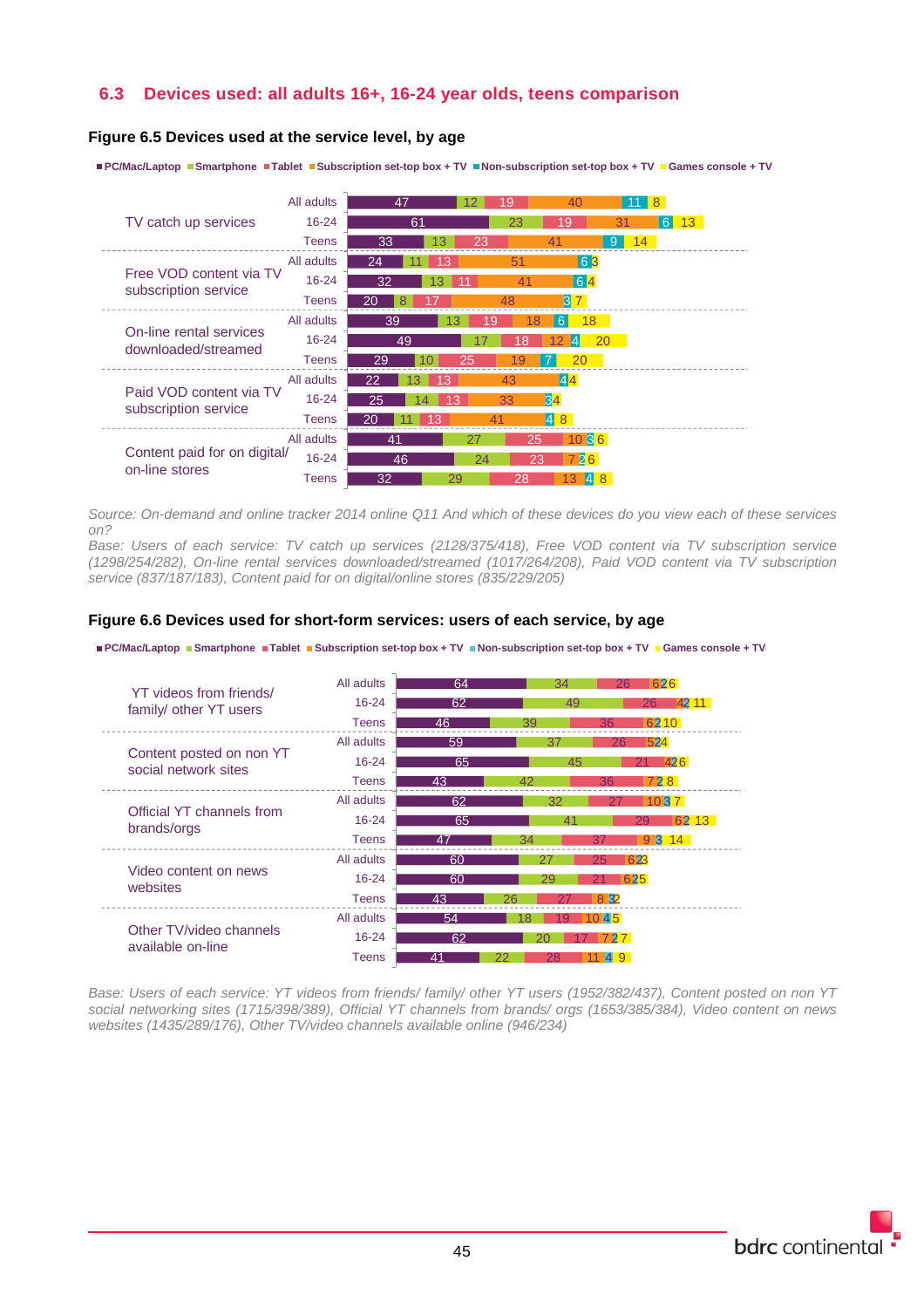# **6.4 Type of content causing concern: parental status and gender**

# **Figure 6.7 Types of concern, among those reporting concern**

| <b>Concerns (prompted)</b>               | Among those with concerns             |                  | Among all ODO users                      |      |
|------------------------------------------|---------------------------------------|------------------|------------------------------------------|------|
|                                          | Violence (in general)                 | 39               | Violence (in general)                    | $+4$ |
|                                          | Sex/sexually explicit content         | 30               | Sex/sexually explicit content            | l3   |
|                                          | <b>Bad language</b>                   | 27               | <b>Bad language</b>                      | 3    |
| Welfare of children/young people         |                                       | 26               | Welfare of children/young people         | 13   |
|                                          | *Discrimination                       | 22               | *Discrimination                          | ∦2   |
|                                          | <b>Bullying/victimising</b>           | 21               | <b>Bullying/victimising</b>              | ⊩2   |
|                                          | Racism                                | 19               | Racism                                   | ∦2   |
|                                          | Dangerous behaviour                   | 18               | <b>Dangerous behaviour</b>               | ∦2   |
|                                          | Pornography                           | 18               | Pornography                              | ∦2   |
|                                          | Incitement to hatred                  | 17 <sup>2</sup>  | <b>Incitement to hatred</b>              | ∦2   |
|                                          | Drugs/drug use                        | 16 <sup>1</sup>  | Drugs/drug use                           | ∦2   |
|                                          | Incitement to crime                   | 15 <sub>15</sub> | Incitement to crime                      | ≞2   |
| Nakedness/naked bodies/body parts        |                                       | 14               | Nakedness/naked bodies/body parts        | ∦2   |
|                                          | <b>Suicide</b>                        | 14               | <b>Suicide</b>                           | ∦2   |
|                                          | <b>Misleading advertising</b>         | 14               | <b>Misleading advertising</b>            | 1    |
| Illegal child sexual abuse material      |                                       | $+13$            | Illegal child sexual abuse material      | + 1  |
|                                          | <b>Trolling/on-line harassment</b>    | ∤ 13⊹            | <b>Trolling/on-line harassment</b>       | + 1  |
|                                          | Inaccurate information                | $+12$            | <b>Inaccurate information</b>            | ∔ 1  |
|                                          | <b>Content harmful to self-esteem</b> | - 10             | Content harmful to self-esteem           | + 1  |
| <b>Accuracy of medical/health claims</b> |                                       | $-10$            | <b>Accuracy of medical/health claims</b> | + 1  |
|                                          | <b>Eating disorders</b>               | $-10$            | <b>Eating disorders</b>                  | ∔ 1  |
|                                          | Defamation/smearing of others         | - 9              | Defamation/smearing of others            | + 1  |
|                                          | Infringing someone's privacy          | $\cdot$ 9        | Infringing someone's privacy             | $+1$ |
|                                          | <b>Exorcism/the paranormal</b>        | $+6$             | <b>Exorcism/the paranormal</b>           | $+1$ |

*Source: On-demand and online tracker 2014 online Q13 What kind of thing caused you concern on the online or ondemand TV or video content you saw?*

*Base: All on-demand and online users (2678), All with concerns (471) \*Includes Discrimination (e.g. based on age, gender, disability, religious/non-religious beliefs) and Offence of religion*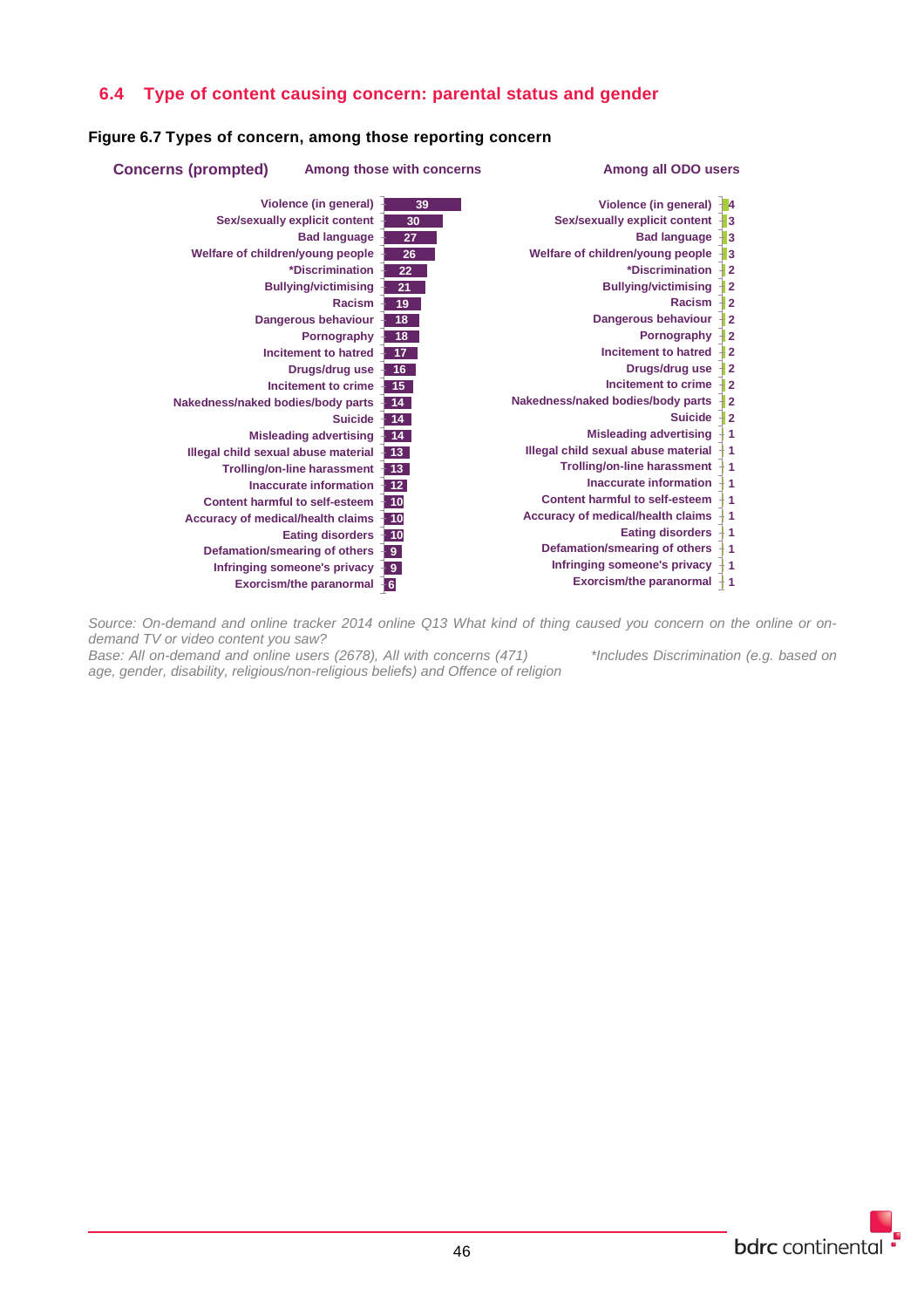| <b>Top concerns</b>                    | All with<br>concerns | <b>Male</b> | <b>Female</b> | <b>Parents</b> | Non-<br>parents |
|----------------------------------------|----------------------|-------------|---------------|----------------|-----------------|
|                                        | %                    | $\%$        | $\%$          | $\%$           | $\%$            |
| Violence (in general)                  | 39                   | 37          | 40            | 39             | 39              |
| Sex/sexually explicit content          | 30                   | 30          | 30            | 33             | 25              |
| Bad language                           | 27                   | 30          | 23            | 28             | 25              |
| Welfare of children/young people       | 26                   | 19          | 32            | 26             | 25              |
| *Discrimination                        | 22                   | 22          | 22            | 21             | 24              |
| Bullying/victimising                   | 21                   | 18          | 24            | 20             | 23              |
| Racism                                 | 19                   | 19          | 18            | 18             | 20              |
| Dangerous behaviour                    | 18                   | 17          | 20            | 17             | 20              |
| Pornography                            | 18                   | 19          | 18            | 22             | 14              |
| Incitement to hatred                   | 17                   | 19          | 16            | 18             | 16              |
| Drugs/drug use                         | 16                   | 17          | 15            | 19             | 12              |
| Incitement to crime                    | 15                   | 16          | 15            | 17             | 13              |
| <b>Nakedness</b>                       | 14                   | 15          | 14            | 16             | 12              |
| Suicide                                | 14                   | 18          | 10            | 14             | 14              |
| Misleading advertising                 | 14                   | 13          | 14            | 12             | 16              |
| Illegal child sexual abuse<br>material | 13                   | 12          | 14            | 15             | 10              |
| Trolling/online harassment             | 13                   | 10          | 15            | 13             | 13              |
| Inaccurate information                 | 12                   | 13          | 11            | 12             | 12              |

# **Figure 6.8 Types of concern: parents vs. non-parents, and by gender**

*Source: On-demand and online tracker 2014 online Q13 What kind of thing caused you concern on the online or ondemand TV or video content you saw?*

*Base: All with concerns (471), Male (236), Female (235), parents (256), non-parents (215)*

*\*Includes Discrimination (e.g. based on age, gender, disability, religious/non-religious beliefs) and Offence of religion*

Indicates a significant difference between subsamples at a 95% confidence level.

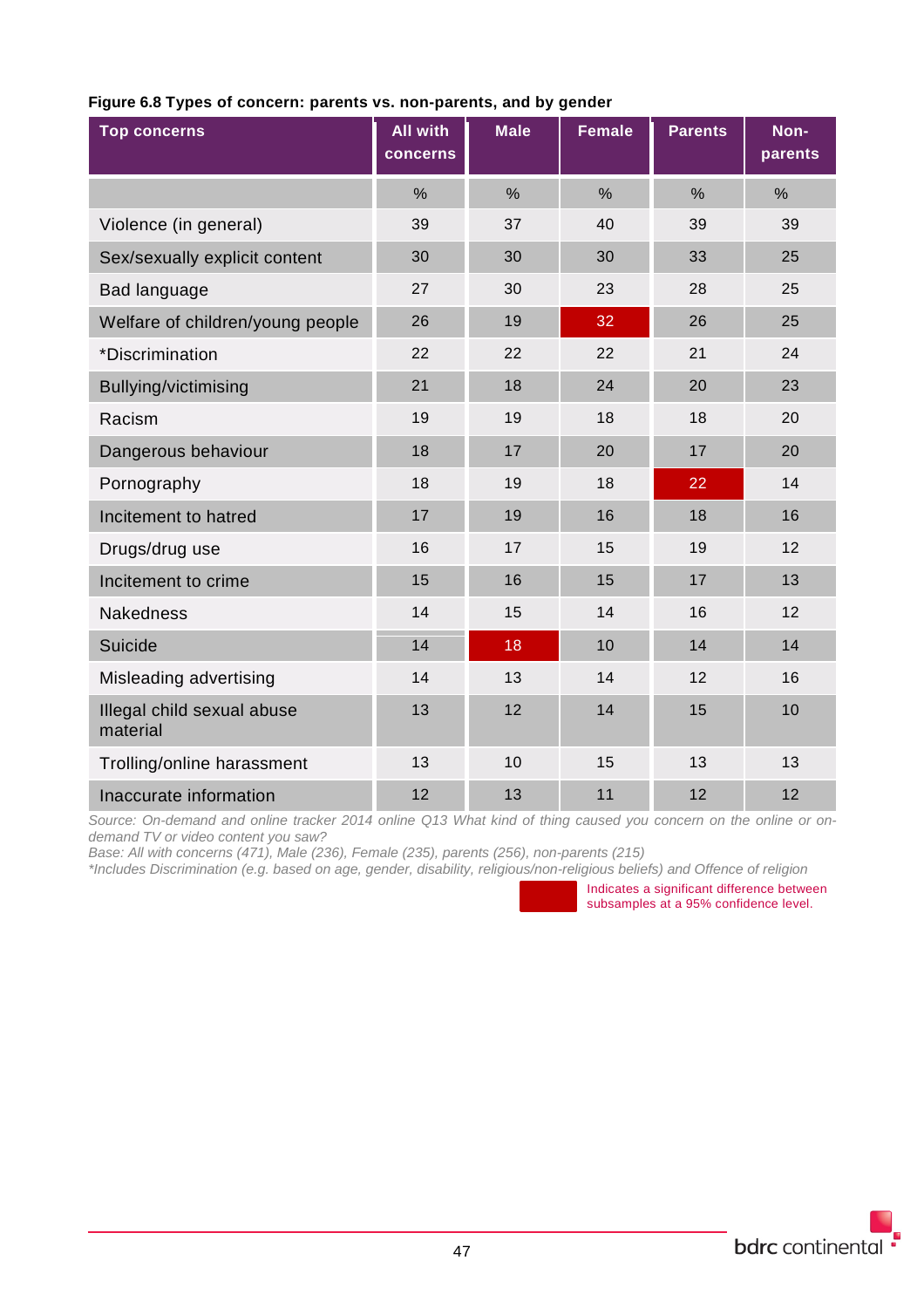# **6.5 Type of content causing concern among teens**

# **Figure 6.9 Types of concern (prompted): teens**



*Source: on-demand and online teens tracker 2014 online Q13 What kind of thing caused you concern on the online or on-demand TV or video content you saw?*

*Base: All teen on-demand and online users with concerns (85\*) All teen on-demand and online users (500) \*Effective base <100* \*Includes Discrimination (e.g. based on age, gender, disability, religious/non-

*religious beliefs) and Offence of religion*

bdrc continental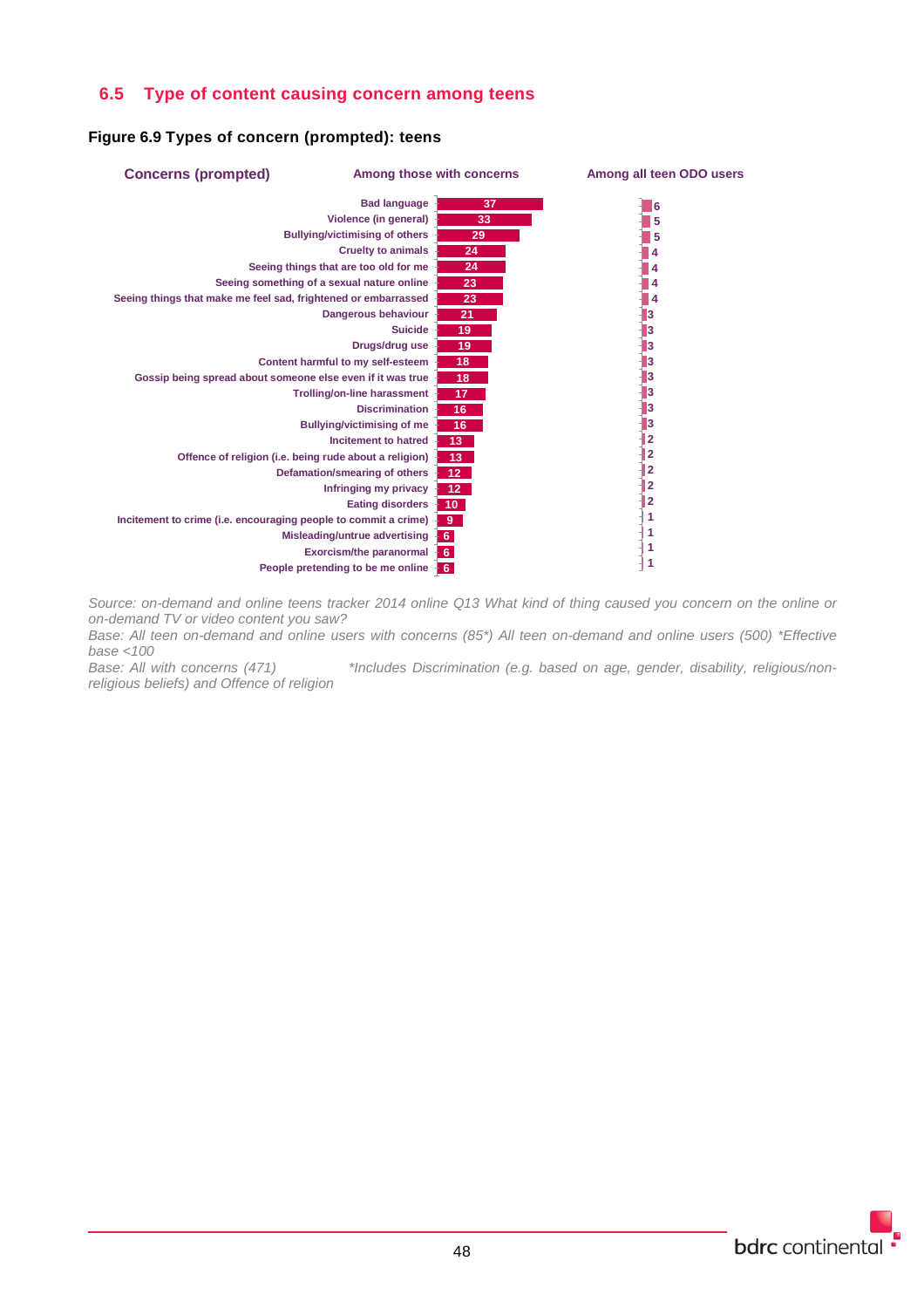# **6.6 Incidence of seeing concerning content among users of each service**



**Figure 6.10 Seeing something of concern, by users of each service**

*Source: On-demand and online tracker 2014 online Q13A Thinking about each of the things that caused you concern on the online or on-demand TV or video content you have seen, please say which services you were watching this content on? Base: Users of each service: TV catch up services (2128), On-line rental services downloaded/streamed (1017), Free VOD content via TV subscription service (1298), Paid VOD content via TV subscription service (837), Official YT channels from brands/ orgs (1653), Other TV/video channels available online (946), YT videos from friends/ family/ other YT users (1952), Content posted on non YT social networking sites (1715). Content paid for on digital/online stores (835), Video content on news websites (1435)*

# **6.7 Incidence of seeing concerning content among users of each device**

#### **Figure 6.11 Seeing something of concern, by users of each device**



*Source: On-demand and online tracker 2014 online Q14 Thinking about each of the things you've seen on any online or on-demand TV or video content in the last 12 months, please can you say what device or devices you were watching at the time? Base: Users or each device: Subscription set top box (685), non-subscription set top box (371), smart TV (277), Smartphone (620), PC/Mac/Laptop (1033), Tablet (554), Games console (388), Other internet connected player or box (69\*) \*Effective base <100*

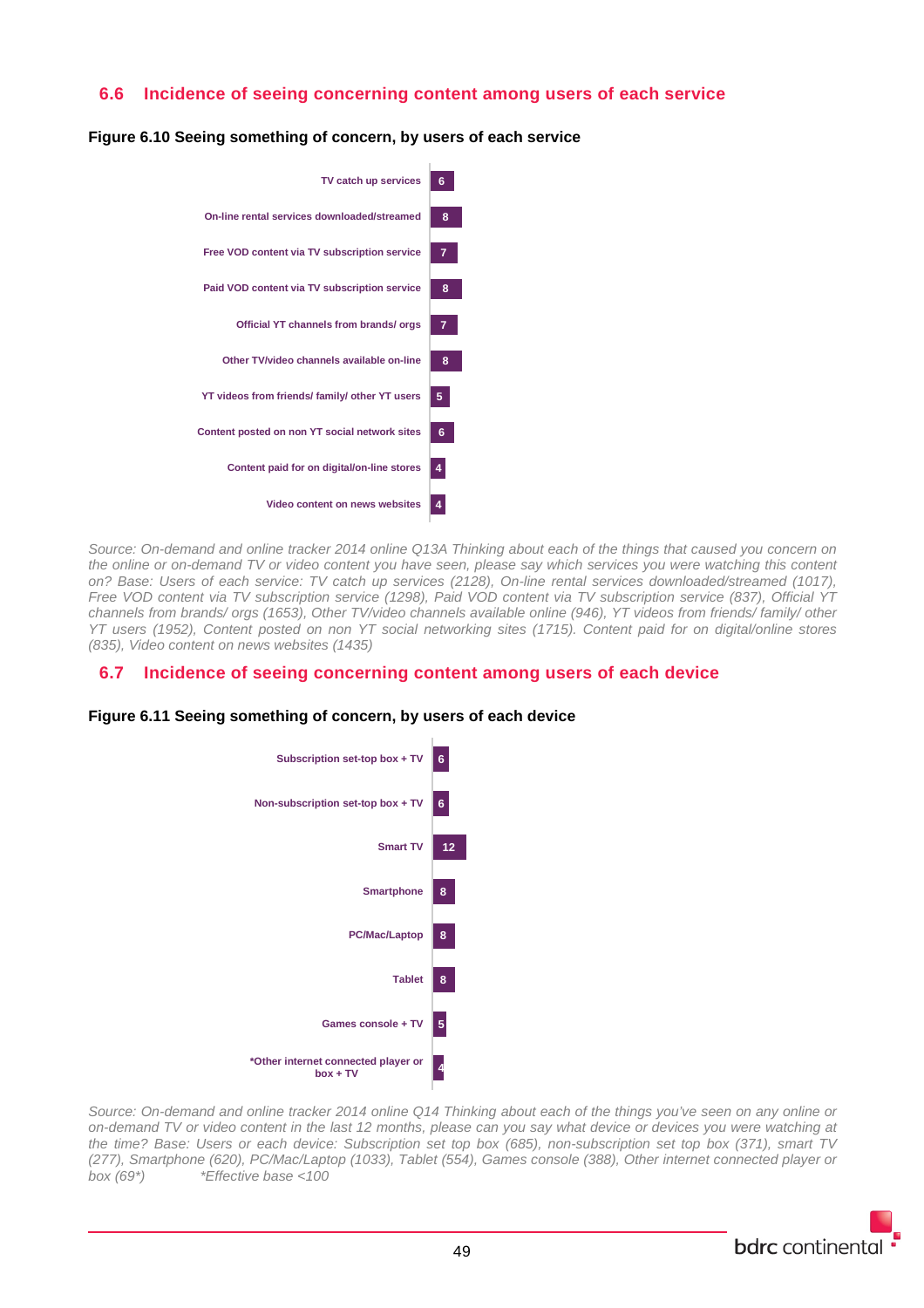# **6.8 Perceived offensiveness: all with concerns and by parental status and gender**

**Figure 6.12 Content that caused concern perceived to be offensive: all with concerns**



*Source: On-demand and online tracker 2014 online Q13 What kind of thing caused you concern on the online or ondemand TV or video content you saw?/ Q13B Thinking about the content that caused concern on the online or ondemand TV or video content, please can you indicate each one you also found to be offensive?*

\*Includes Discrimination (e.g. based on age, gender, disability, religious/non*religious beliefs) and Offence of religion*

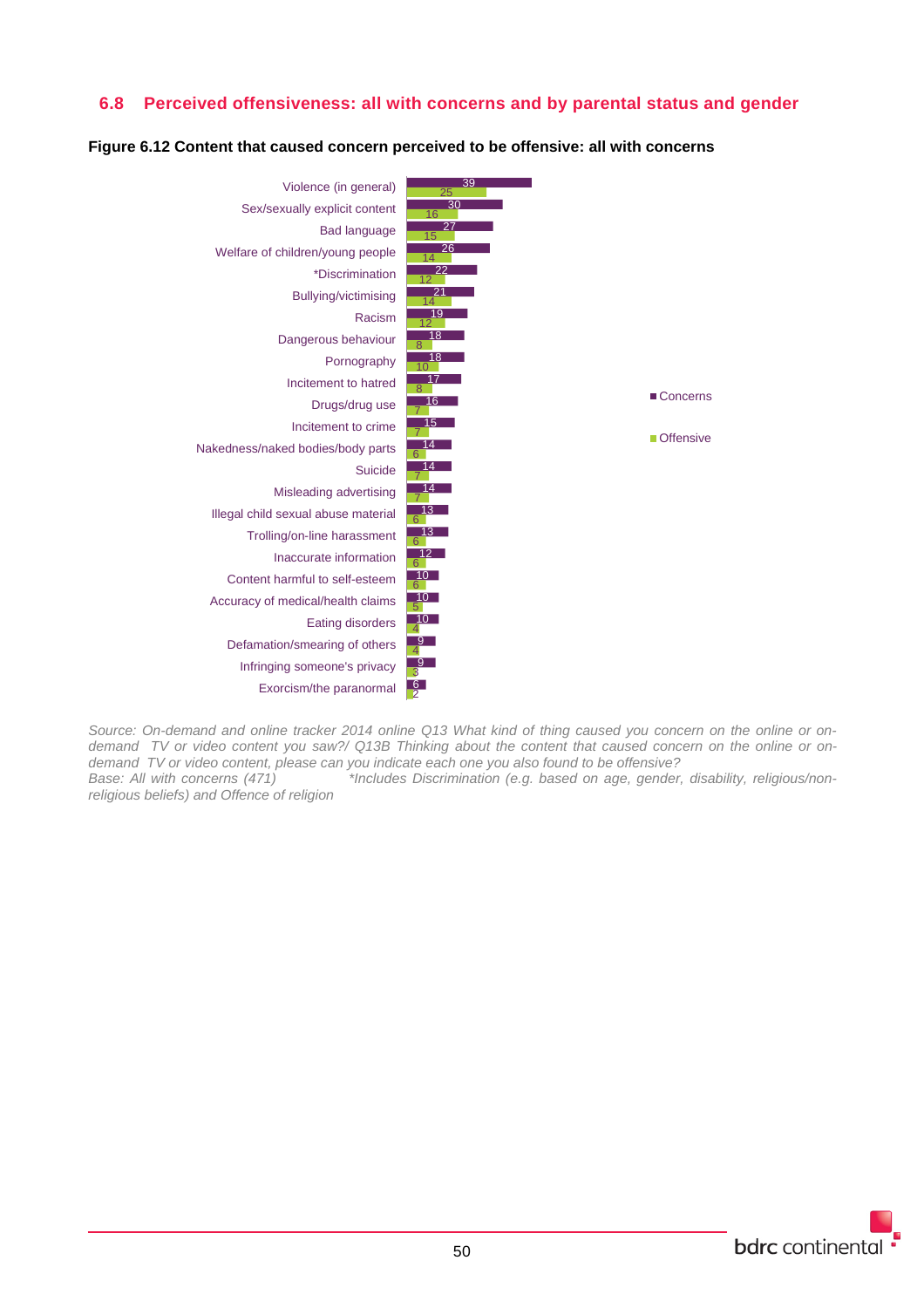|        |  |  |  |  |  | Figure 6.13 Types of concern perceived to be offensive: parents vs. non-parents and |  |
|--------|--|--|--|--|--|-------------------------------------------------------------------------------------|--|
| qender |  |  |  |  |  |                                                                                     |  |

| Top concerns perceived to be<br>offensive | <b>All with</b><br>concerns | <b>Male</b>     | <b>Female</b>   | <b>Parents</b>  | Non-<br>parents |
|-------------------------------------------|-----------------------------|-----------------|-----------------|-----------------|-----------------|
|                                           | $\frac{0}{0}$               | $\frac{0}{0}$   | $\frac{0}{0}$   | $\frac{0}{0}$   | $\frac{0}{0}$   |
| Violence (in general)                     | 25                          | 21              | 28              | 25              | 24              |
| Sex/sexually explicit content             | 16                          | 13              | 20              | 18              | 14              |
| Bad language                              | 15                          | 14              | 15              | 14              | 15              |
| Welfare of children/young people          | 14                          | 11              | 18              | 16              | 13              |
| *Discrimination                           | 12                          | 10              | 13              | 9               | 16              |
| Bullying/victimising                      | 14                          | 10              | 17              | 12              | 16              |
| Racism                                    | 12                          | 12              | 11              | 10              | 14              |
| Dangerous behaviour                       | 8                           | 5               | 10              | $\overline{7}$  | 9               |
| Pornography                               | 10                          | 9               | 10              | 13              | 6               |
| Incitement to hatred                      | $\bf 8$                     | 9               | 8               | $\bf 8$         | $\mathsf g$     |
| Drugs/drug use                            | $\overline{7}$              | $\overline{7}$  | $\overline{7}$  | 8               | 6               |
| Incitement to crime                       | $\overline{7}$              | $6\phantom{1}6$ | $\overline{7}$  | $\overline{7}$  | 6               |
| <b>Nakedness</b>                          | $\,6$                       | 5               | 8               | $\overline{7}$  | 6               |
| Suicide                                   | $\overline{7}$              | 8               | $6\phantom{1}6$ | 8               | 5               |
| Misleading advertising                    | $\overline{7}$              | 5               | 9               | $6\phantom{1}6$ | 8               |
| Illegal child sexual abuse<br>material    | 6                           | 5               | 8               | $6\phantom{1}6$ | $\overline{7}$  |
| Trolling/online harassment                | $6\phantom{1}$              | $\overline{4}$  | $\overline{9}$  | 6               | $\overline{7}$  |
| Inaccurate information                    | 6                           | 5               | $6\phantom{1}6$ | $6\phantom{1}6$ | 6               |

*Source: On-demand and online tracker 2014 online Q13B Thinking about the content that caused concern on the online or on-demand TV or video content, please can you indicate each one you also found to be offensive? Base: All with concerns (471), Male (236), Female (235), parents (256), non-parents (215)*

*\*Includes Discrimination (e.g. based on age, gender, disability, religious/non-religious beliefs) and Offence of religion*

Indicates a significant difference between subsamples at a 95% confidence level.

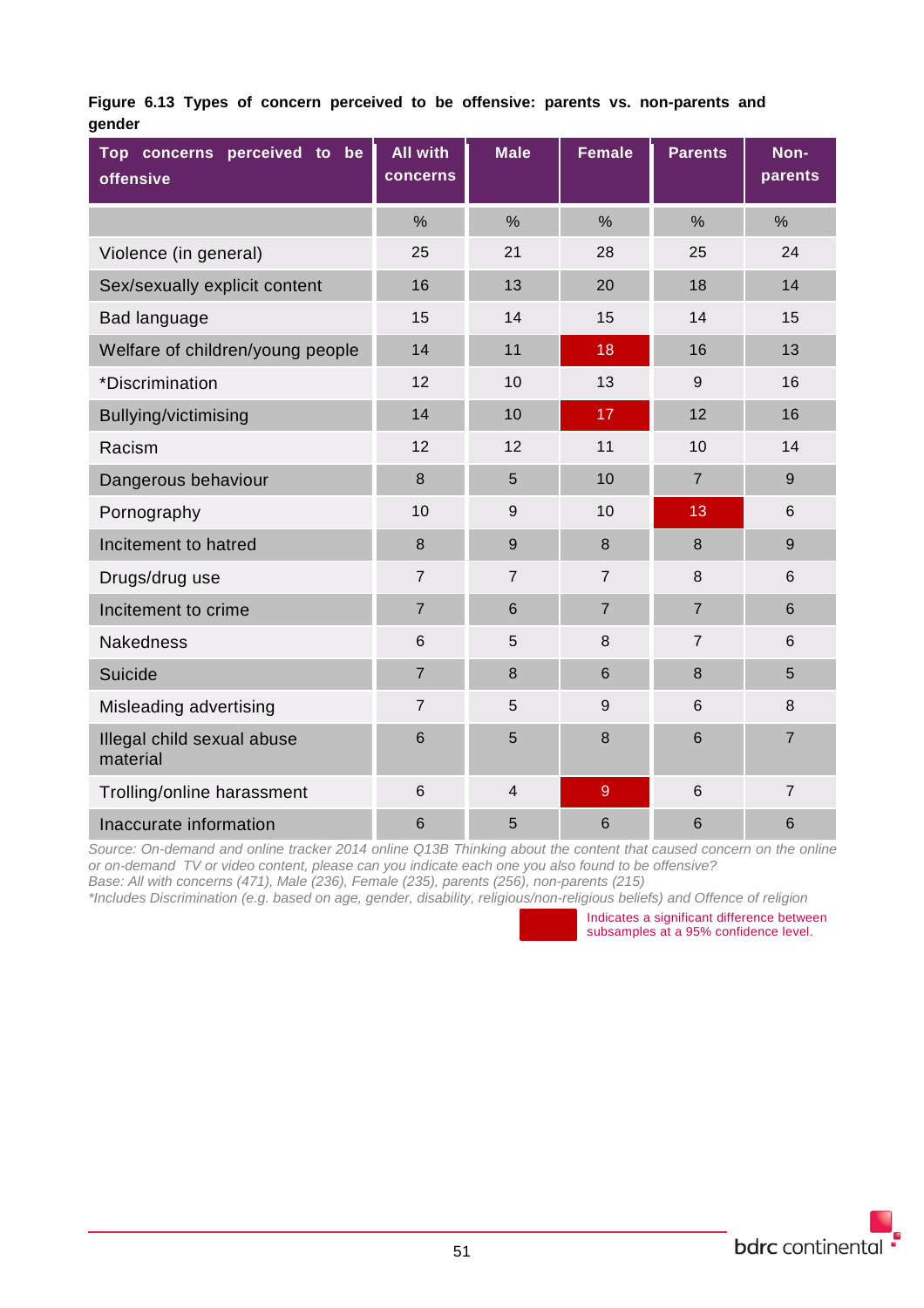# **6.9 Perceived harm to children of concerning content, by parental status and gender**

| Top concerns perceived to be<br>harmful to children | <b>All with</b><br>concerns | <b>Male</b>    | <b>Female</b>  | <b>Parents</b> | Non-<br>parents |
|-----------------------------------------------------|-----------------------------|----------------|----------------|----------------|-----------------|
|                                                     | $\frac{0}{0}$               | $\frac{0}{0}$  | $\frac{0}{0}$  | $\frac{0}{0}$  | $\frac{0}{0}$   |
| Violence (in general)                               | 31                          | 27             | 35             | 31             | 32              |
| Sex/sexually explicit content                       | 22                          | 21             | 22             | 24             | 19              |
| Bad language                                        | 19                          | 19             | 19             | 18             | 20              |
| Welfare of children/young people                    | 19                          | 14             | 24             | 20             | 17              |
| *Discrimination                                     | 15                          | 15             | 15             | 13             | 19              |
| Bullying/victimising                                | 18                          | 13             | 22             | 16             | 20              |
| Racism                                              | 13                          | 14             | 12             | 12             | 15              |
| Dangerous behaviour                                 | 13                          | 12             | 14             | 12             | 15              |
| Pornography                                         | 14                          | 16             | 12             | 15             | 13              |
| Incitement to hatred                                | 12                          | 13             | 10             | 11             | 12              |
| Drugs/drug use                                      | 10                          | 10             | 9              | 11             | 9               |
| Incitement to crime                                 | 9                           | 10             | 9              | 11             | $\overline{7}$  |
| <b>Nakedness</b>                                    | 11                          | 10             | 11             | 11             | 10              |
| Suicide                                             | 9                           | 10             | $\overline{7}$ | 10             | 8               |
| Misleading advertising                              | $\overline{7}$              | 5              | 8              | $\overline{7}$ | $\overline{7}$  |
| Illegal child sexual abuse<br>material              | 9                           | 8              | 10             | 10             | 8               |
| Trolling/online harassment                          | $\,8\,$                     | 5              | 11             | $\overline{7}$ | 9               |
| Inaccurate information                              | $\overline{7}$              | $\overline{7}$ | $\overline{7}$ | $\overline{7}$ | $\overline{7}$  |

**Figure 6.14 Types of concern perceived harmful to children: parents and gender**

*Source: On-demand and online tracker 2014 online Q13C Thinking about the things you have seen that have concerned you, which of these do you think could be harmful to children?*

*Base: All with concerns (471), Male (236), Female (235), parents (256), non-parents (215)*

*\*Includes Discrimination (e.g. based on age, gender, disability, religious/non-religious beliefs) and Offence of religion*

Indicates a significant difference between subsamples at a 95% confidence level.

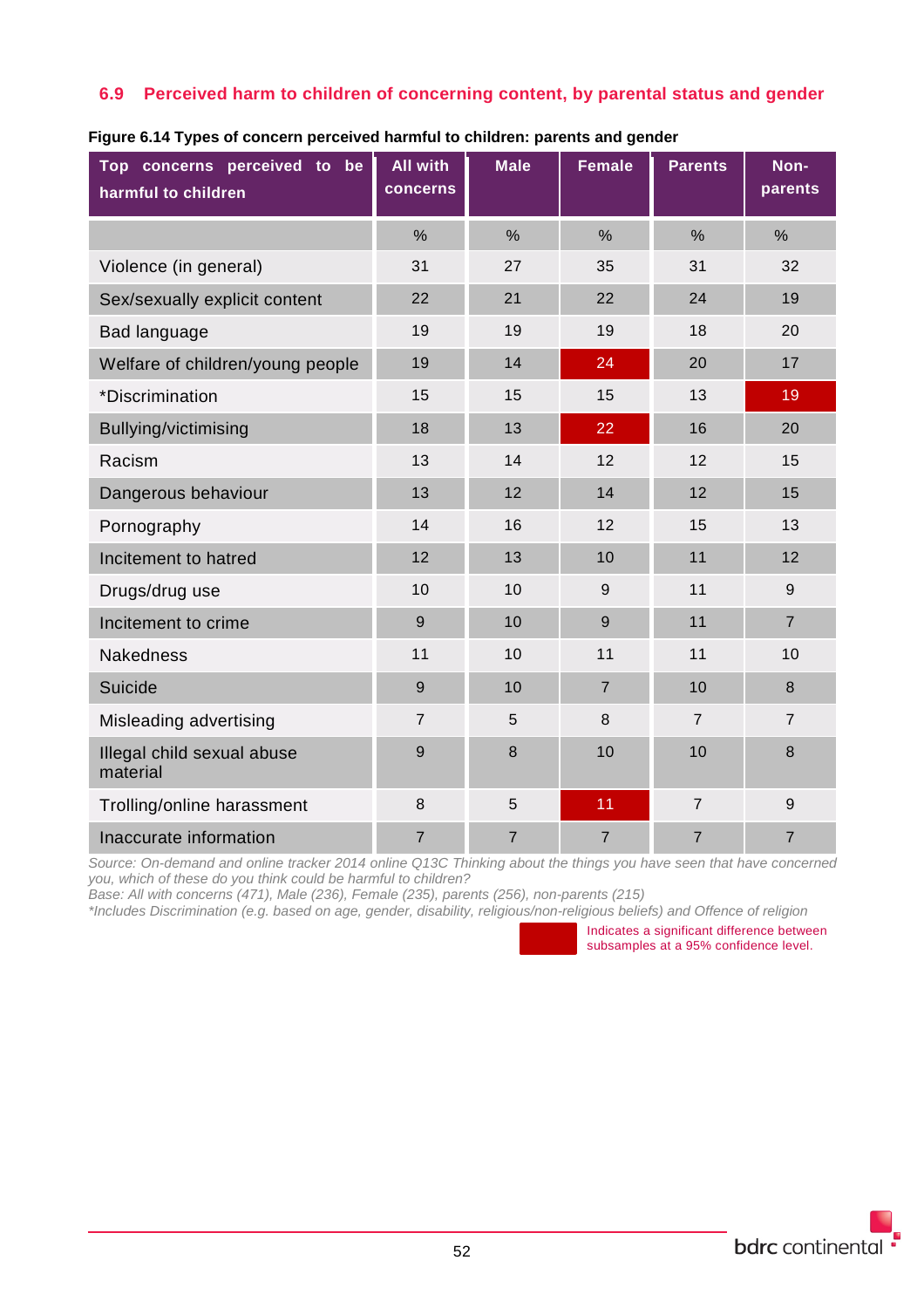# **6.10 Understanding of, and attitudes towards, regulation**

#### **Figure 6.15 Proportion believing each service is regulated: parents vs. non parents and age**



*Source: On-demand and online tracker 2014 online Q18 As far as you know, are each of the following services regulated? Base: All aware of each service – parents/non-parents/16-34/35-54/55+: TV catch up services (916/1689/999/949/657), Free VOD content via TV subscription service (875/1540/956/876/583), Paid VOD content via TV subscription service (872/1547/939/890/590), Video content on news websites (850/1531/954/877/550), On-line rental services downloaded/streamed (896/1617/989/915/609), Content paid for on digital/online stores (848/1485/946/852/535), Official YT channels from brands/ orgs (898/1567/1006/899/560), Other TV/video channels available online (751/1288/885/730/424), YT videos from friends/family/other YT users (905/1627/1008/928/596), Content posted on non YT social networking sites (903/1587/1006/910/574)*



#### **Figure 6.16 Opinion on current levels of regulation, by age**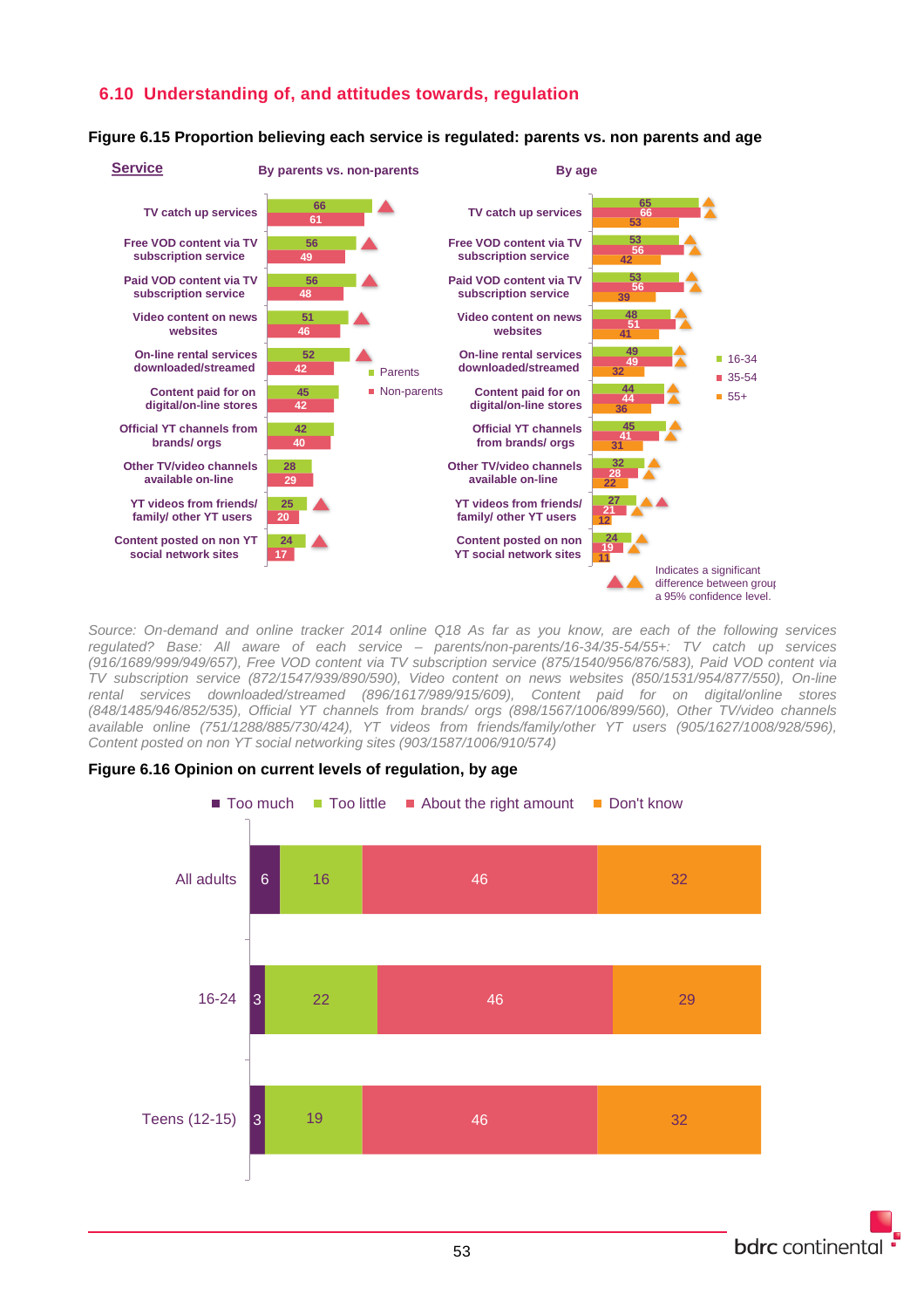*Source: On-demand and online tracker 2014 online Q20 Do you think the amount of regulation for each of the following is too much, too little or about the right amount?*

*Base: All on-demand and online users online (2678), All 16-24 on-demand and online users (446), All teen On-demand and online users online (500)*



#### **Figure 6.17 Desired level of regulation: all adults 16+, 16-24 year olds, teens**

*Source: On-demand and online tracker 2014 online Q17 Thinking about all the types of online and on-demand TV or video content you are aware of, please can you say how much regulation there should be on a scale of 1 to 5? / Q23a What level of regulation do you think there should be when people watch these services on each device on a scale of 1 to 5?*

*Base: All on-demand and online users online (2678), All 16-24 on-demand and online users (446), All teen on-demand and online users (500).*

# **6.11 Responsibility for regulating online content: parental status, age and gender**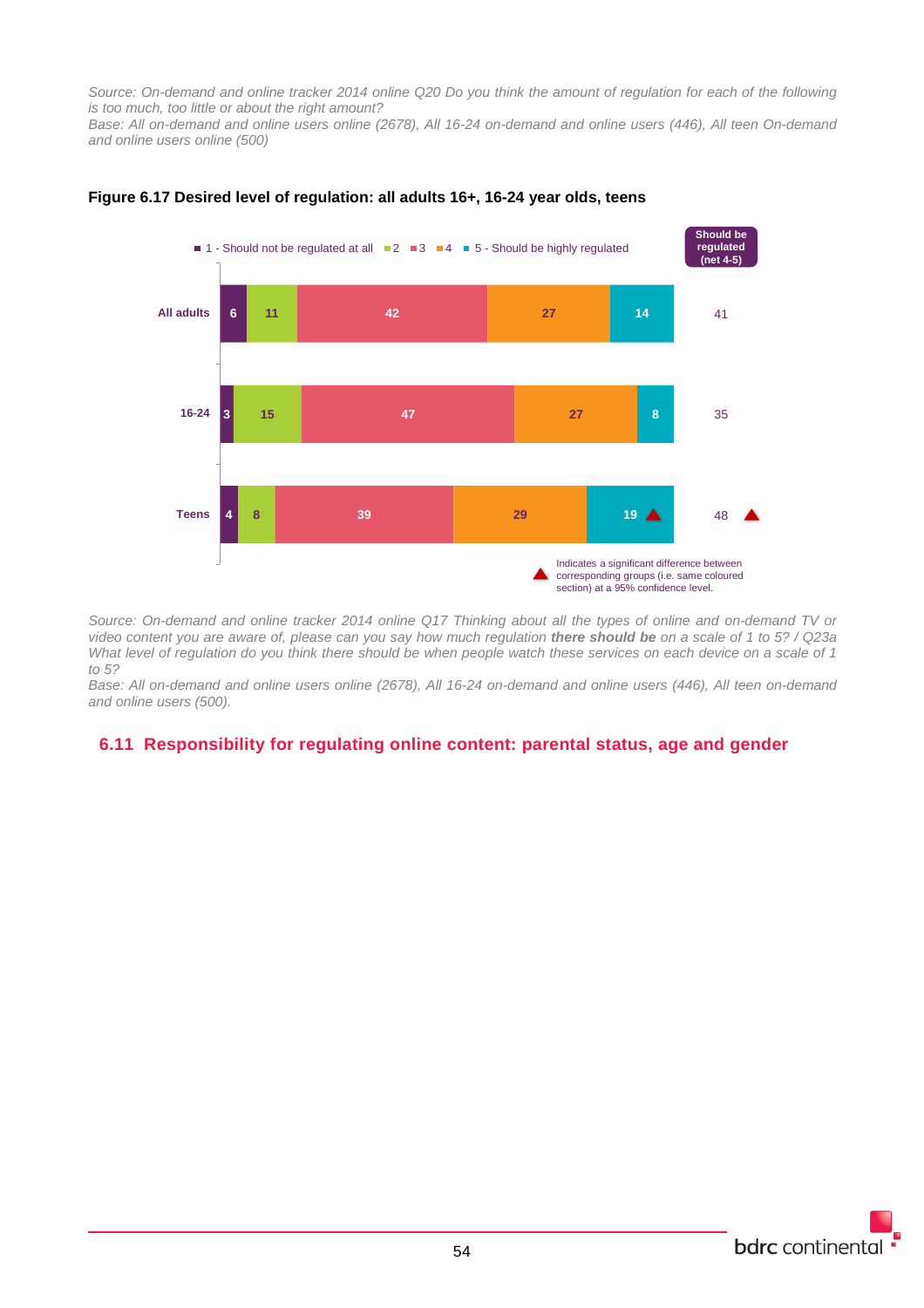

## **Figure 6.18 Awareness of who is responsible for regulating: parents and age**

*Source: On-demand and online tracker 2014 online Q19 Who do you think is responsible for regulating each service? Base: All on-demand and online users online: parents (942), non-parents (1736), 16-34 (1039), 35-54 (974), 55+ (665)*

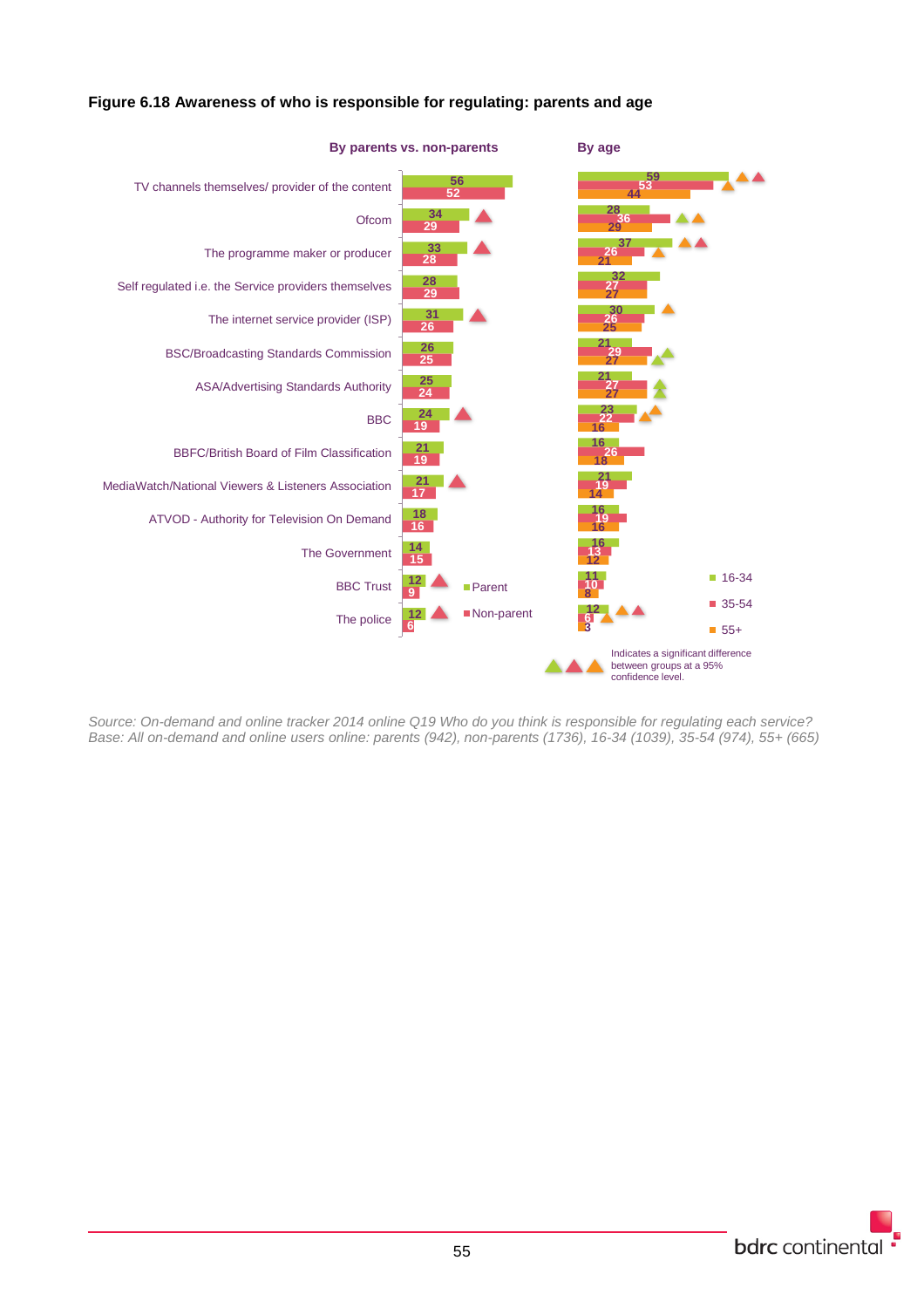## **Figure 6.19 Awareness of who is responsible for regulating: gender**



*Source: On-demand and online tracker 2014 online Q19 Who do you think is responsible for regulating each service? Base: All on-demand and online users: Male (1275), Female (1403)*

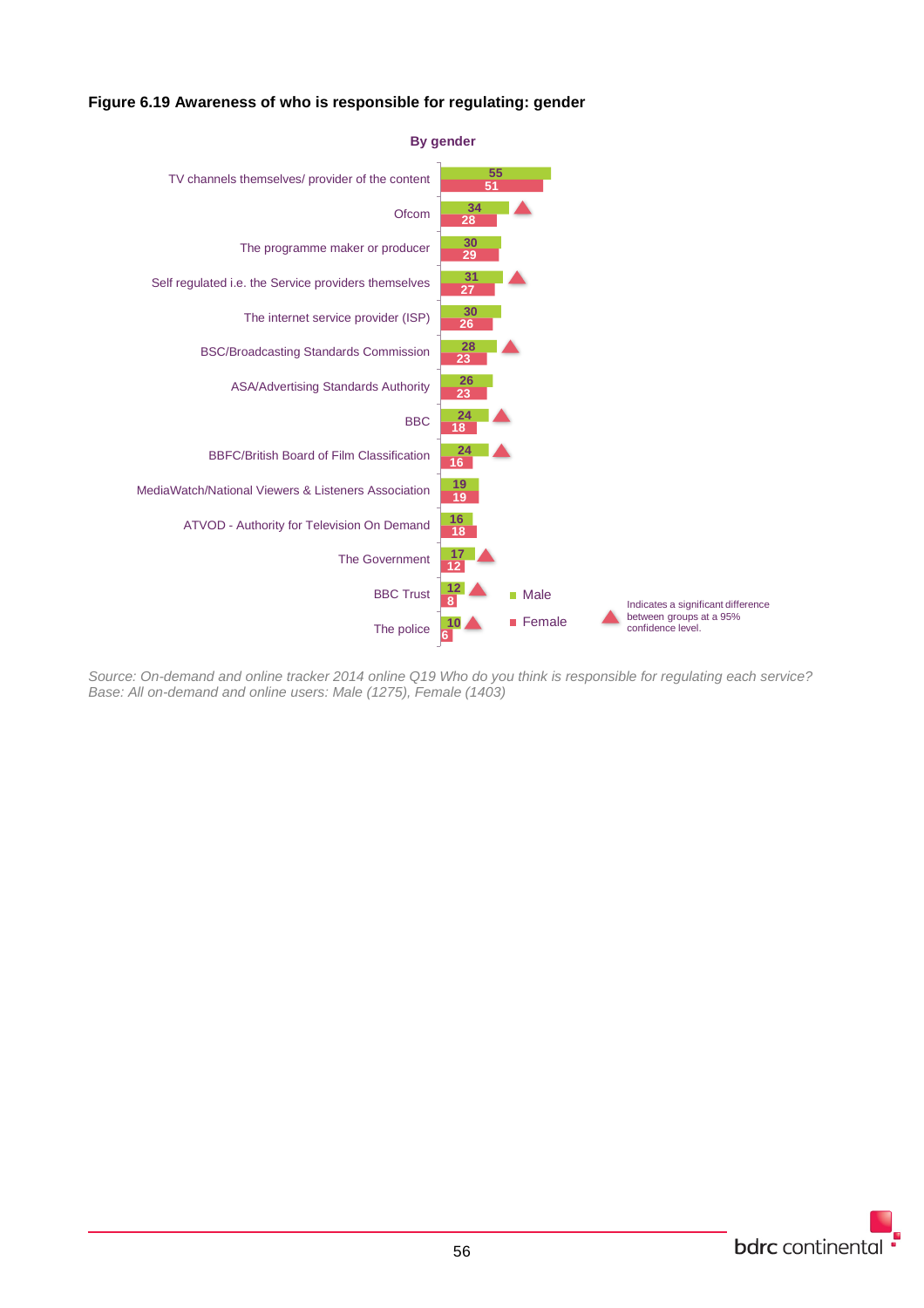# **7. Annex B – Pilot and weighting**

A multi-stage pilot was undertaken in 2013 to develop a methodology, questionnaire and sampling and weighting approach that would meet Ofcom's objectives, culminating in a pilot wave of 2,102 online interviews demographically representative of UK adults aged 16+ using on-demand and online services.

- Respondents were screened to establish whether they were users of any of the relevant services, and broad demographic targets were set during fieldwork on gender, age, socioeconomic group, nation and working status to match the profile of offline users of these services.
	- o An establishment survey was conducted to accompany the main pilot survey. As online survey respondents tend to be slightly atypical (e.g. heavier users of online and other tech devices and services), a selection of questions from the online survey was placed on a face-to-face omnibus among a UK representative sample of 2,077 adults (aged 16+) to establish the penetration and profile of users of on-demand and online services among UK adults (aged 16+). This was to provide a profile in order to weight the online results to enable them to be representative of the UK population. The omnibus interviews were carried out face-to-face using a Computer Assisted Personal Interviewing (CAPI) technique from 3-7 January 2014.
- Subsequently a weighting process was carried out to map the online survey data to the general (offline) population of on-demand and online users, using a discriminant analysis to determine additional rim weights to apply to the online sample to match the profile of the offline sample for influential variables.
- Certain influential low-incidence groups were identified and boosted to reduce the amount of weighting required.

This weighting process to map the online survey data to the general (offline) population of ondemand and online users, was carried out again on the 2014 data.

Initially the offline and online survey data was merged and conventional demographic weights applied. The discriminant analysis was run again using data from the September 2014 (offline) establishment survey and through this process an additional influential variable, 'level of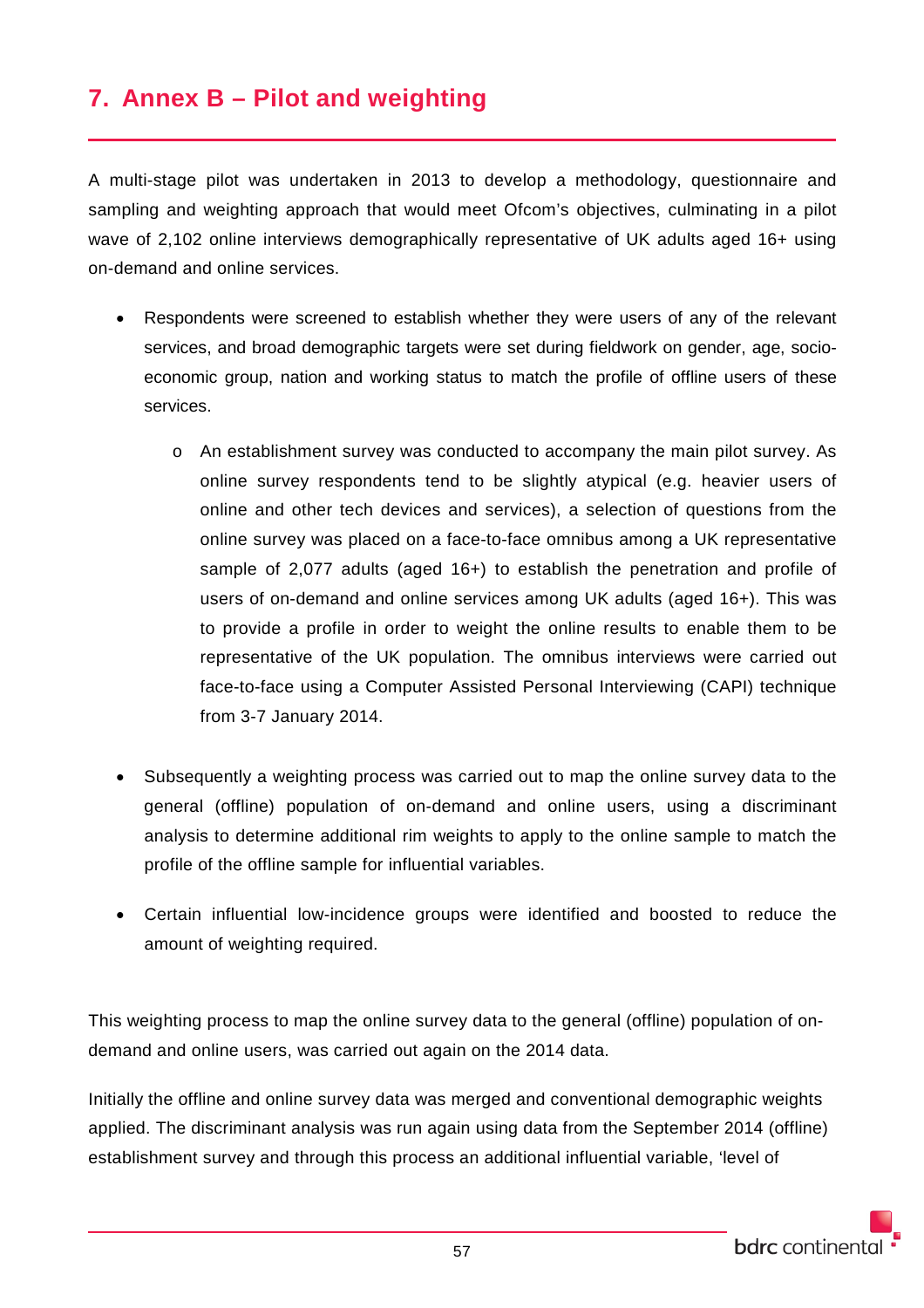concern', was identified and incorporated into the weighting regime. The additional rim weights were then applied to the online sample to match the profile of the offline sample. These were:

- Frequency (at least once a month; ever watch) of using TV catch-up services (e.g. BBC iPlayer, ITV Player, 4oD, Demand 5, Now TV)
- Frequency (at least weekly; ever watch) of using any 'niche' service (official YouTube channels; other TV or video channels; video content on a news website)
- Proportion seeing something of concern

At the pilot stage the weighting process substantially reduced the *effective* sample size of the resulting data (i.e. an estimate of the statistical robustness of the sample accounting for the effect of weighting). In order to increase the weighting efficiency for the main survey to provide a larger effective sample size it was decided to boost certain influential low-incidence groups to achieve the required effective sample most efficiently and a series of simulations was run using the pilot data to determine the appropriate definition and size.

The boost groups targeted were those never using niche services (Official YouTube channels; other TV or Video channels; video content on news websites); and those never watching catchup TV.

The weighting scheme provided a way of mapping online survey data to the general (offline) population with a good degree of accuracy. The results were not perfect however they provided a reliable approximation. After weighting, 75% of all 327 measures common to the F2F and online surveys were within five percentage points of the offline data.

The final weighting efficiency was 77% which means the weighting was not too extreme and the achieved statistical base was robust.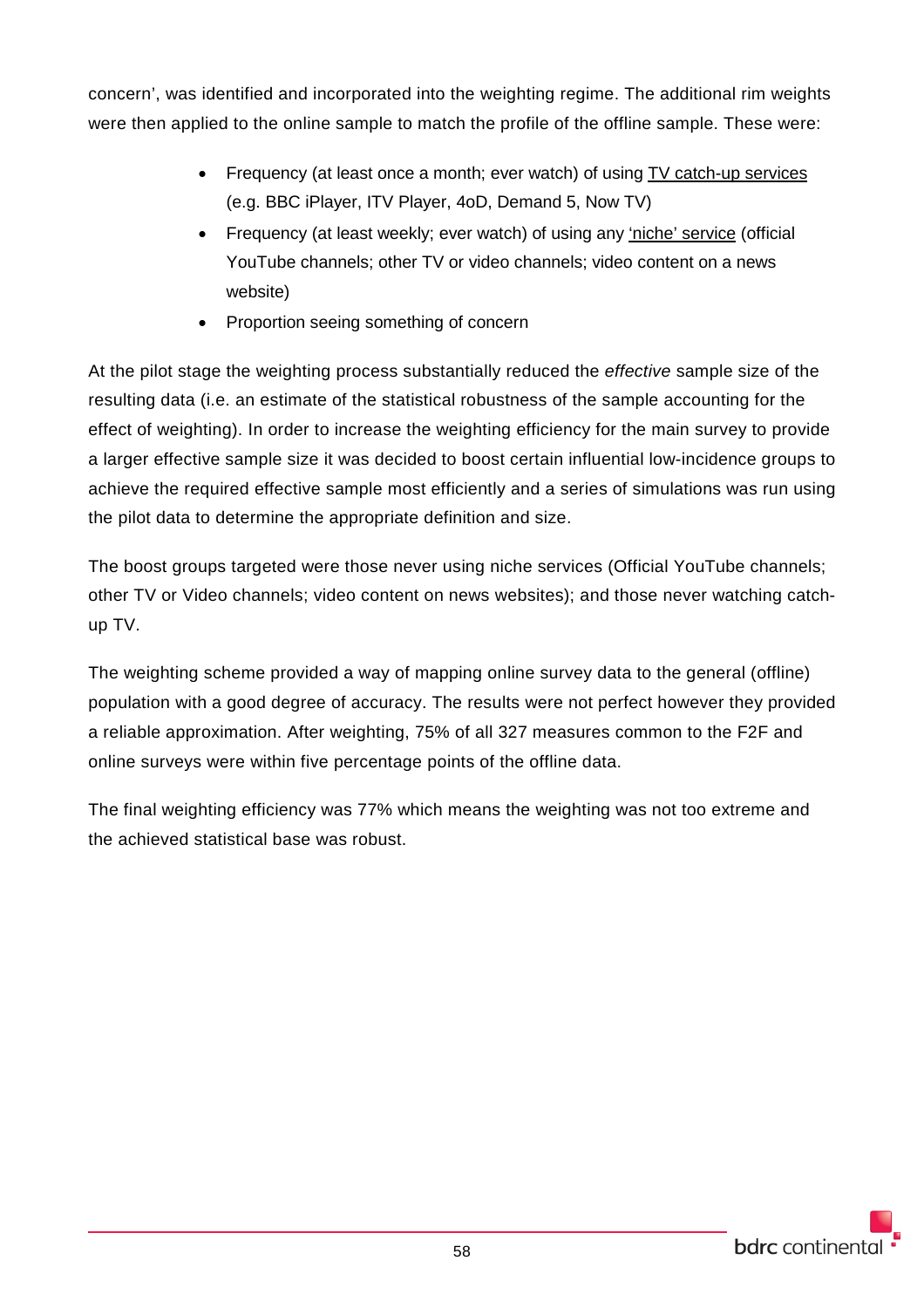# **8. Annex C – Online demographic weighting matrix**

|                   | $\frac{9}{6}$ |
|-------------------|---------------|
| <b>Male</b>       | 50            |
| <b>Female</b>     | 50            |
| 16-24             | 19            |
| 25-34             | 25            |
| 35-44             | 19            |
| 45-54             | 16            |
| 55-64             | 13            |
| $65+$             | 9             |
| ABC1              | 57            |
| C <sub>2</sub> DE | 43            |
| <b>Parent</b>     | 37            |
| Non-parent        | 63            |
| Working           | 61            |
| Not working       | 39            |
| <b>Single</b>     | 13            |
| $2+HH$            | 87            |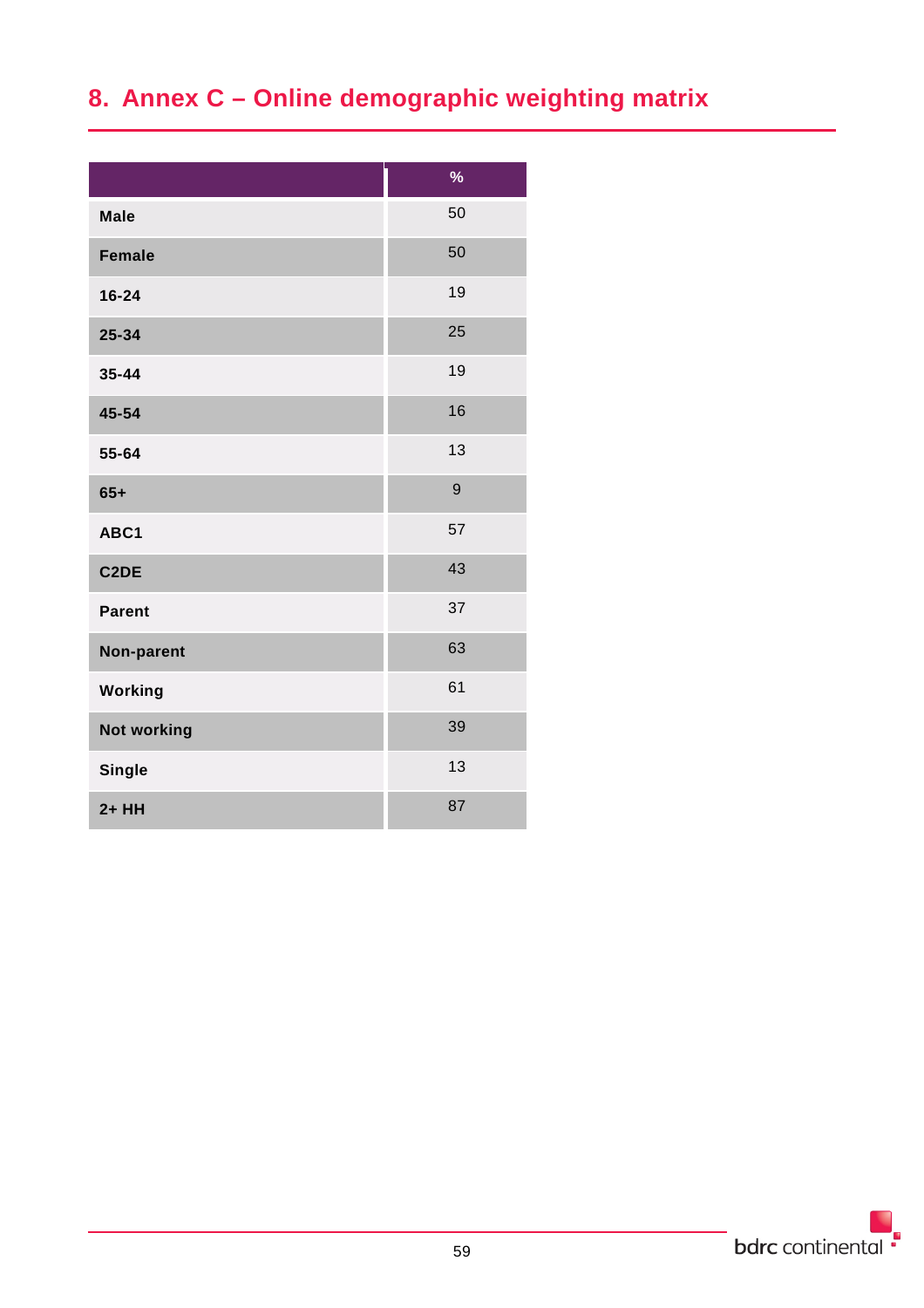# 9. Annex D - Adult questionnaire

| Q1                   | Ofcom on-demand and online tracker 2014 questionnaire - FINAL                                                                                                           |          |
|----------------------|-------------------------------------------------------------------------------------------------------------------------------------------------------------------------|----------|
|                      |                                                                                                                                                                         | $(8-12)$ |
|                      | <b>SURVEY DETAILS Executive name: Tim Barber, Jeremiah Fryer</b>                                                                                                        |          |
|                      | FIELD DATES: June & October 2014                                                                                                                                        |          |
| <b>Client: Ofcom</b> |                                                                                                                                                                         |          |
| <b>INTRODUCTION:</b> |                                                                                                                                                                         |          |
|                      | Thank you for agreeing to take part in this survey about your viewing habits.                                                                                           |          |
|                      | The survey should take about 12-15 minutes.                                                                                                                             |          |
|                      | You'll be able to stop whenever you like and come back and complete it in more than one go,<br>however, we'd ask you to complete the survey by 21 <sup>st</sup> October |          |

#### $Q2$ STANDARD REGION.

In which of the following areas do you live?

| 14) |
|-----|
|     |
|     |
|     |

#### $Q3$ Are you...?

| . |                                                                                                                                                                                                                                                                                                                                                                                                                                                                                                                                                                             |  |
|---|-----------------------------------------------------------------------------------------------------------------------------------------------------------------------------------------------------------------------------------------------------------------------------------------------------------------------------------------------------------------------------------------------------------------------------------------------------------------------------------------------------------------------------------------------------------------------------|--|
|   |                                                                                                                                                                                                                                                                                                                                                                                                                                                                                                                                                                             |  |
|   |                                                                                                                                                                                                                                                                                                                                                                                                                                                                                                                                                                             |  |
|   | $\color{red} Female \color{blue} \ldots \color{blue} \ldots \color{blue} \ldots \color{blue} \ldots \color{blue} \ldots \color{blue} \ldots \color{blue} \ldots \color{blue} \ldots \color{blue} \ldots \color{blue} \ldots \color{blue} \ldots \color{blue} \ldots \color{blue} \ldots \color{blue} \ldots \color{blue} \ldots \color{blue} \ldots \color{blue} \ldots \color{blue} \ldots \color{blue} \ldots \color{blue} \ldots \color{blue} \ldots \color{blue} \ldots \color{blue} \ldots \color{blue} \ldots \color{blue} \ldots \color{blue} \ldots \color{blue} \$ |  |
|   |                                                                                                                                                                                                                                                                                                                                                                                                                                                                                                                                                                             |  |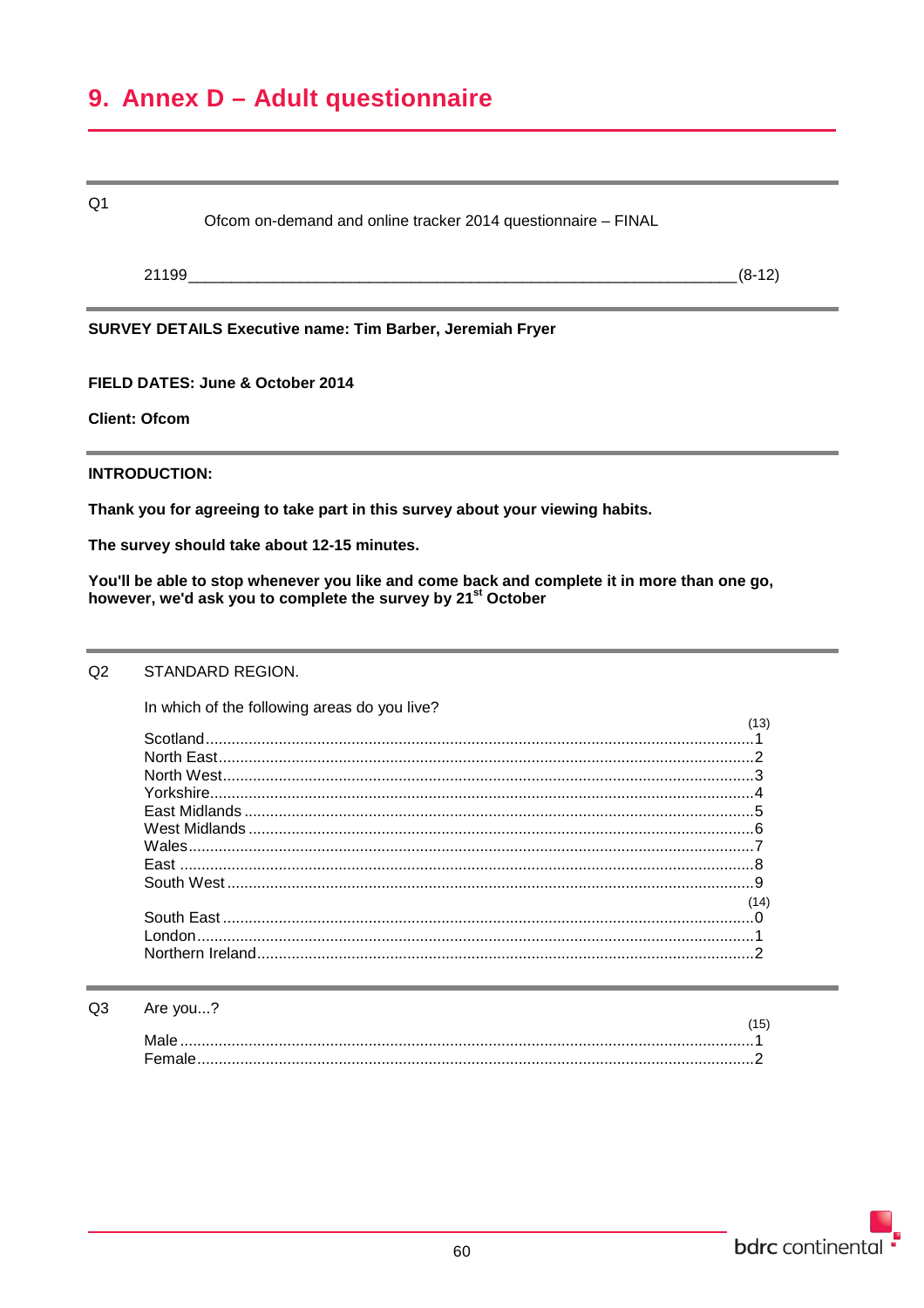$Q<sub>4</sub>$ How old are you?

Please type in number: \_\_\_\_

# SCRIPTER: PLEASE CODE TO THE FOLLOWING BANDS

| 16) |
|-----|
|     |
|     |
|     |
|     |
|     |
|     |
|     |
|     |
|     |

How many people are there in your household, including yourself and any children? Please Q4a (29) include anyone living with you as part of a 'family unit'.

Please type in the number. SINGLE CODE

 $(20-21)$ 

#### DO NOT ASK Q4b (30)

### SCRIPTER: CODE SIZE OF HOUSEHOLD FROM Q4b. SINGLE CODE

#### **ASK ALL** Q4c (31)

Are you the parent or guardian of any children under 18?

Please select one. SINGLE CODE

#### Q4d (32) ASK IF PARENT OR GUARDIAN OF ANY CHILDREN UNDER 18

How old is/are your child/ren?

Please select all that apply. **MULTICODE**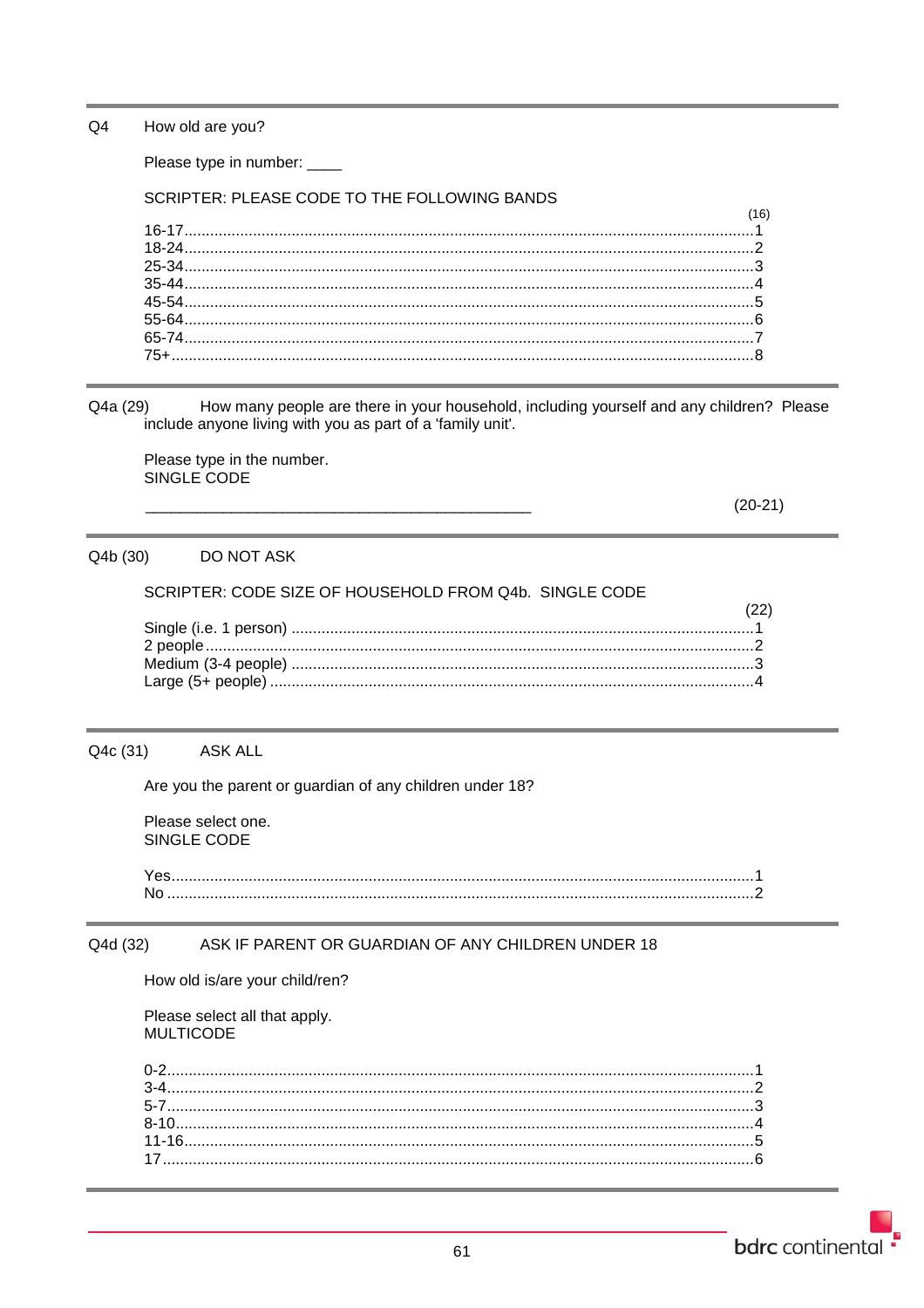Q5 ASK ALL

Are you…?

Please select one.

SINGLE CODE

| Not working (i.e. under 8hrs/week) unemployed registered/not registered but looking for work) 4 |  |
|-------------------------------------------------------------------------------------------------|--|
|                                                                                                 |  |
|                                                                                                 |  |
|                                                                                                 |  |

#### Q6 ASK ALL

And which of the following best describes the main income earner in your household? If they're retired, please think back to their last job before retirement.

Please note:

1. If you live in a household with others, but have separate finances, do not include them in this question. Only consider those who have shared incomes/ outgoings.

2. If the main income earner has been unemployed for less than 6 months, don't answer 'unemployed', but think back to the last job before that.

3. If they're retired and receiving a pension from employment as well as a state pension, please think back to the last job before retirement.

Please select one. SCRIPTER: DO NOT DISPLAY GRADE IN SURVEY

|                                                                                                        | (18) |
|--------------------------------------------------------------------------------------------------------|------|
| Very senior management; top level civil servant or professional (e.g. surgeon; partner in a law firm;  |      |
|                                                                                                        |      |
| Senior or middle management in large organisation; owner of small business; principal officer in civil |      |
|                                                                                                        |      |
| Junior management or professional; or administrative (e.g. most office workers; accounts clerk;        |      |
|                                                                                                        |      |
|                                                                                                        |      |
|                                                                                                        |      |
| Casual worker without regular income; or unemployed for 6 months or longer [E] 6                       |      |
|                                                                                                        |      |
|                                                                                                        |      |
|                                                                                                        |      |
|                                                                                                        |      |

# **DEVICES - ASK ALL**

Q7: Have you watched anything online or on-demand such as TV programs, video, clips or films in the last 12 months?

THE FOLLOWING TO APPEAR AS LIGHT GREY, ITALICISED TEXT

*By online or on-demand we mean viewing TV or video content on a TV that offers online/ on-demand services or through a device connected to the Internet (e.g. PC/laptop, tablet, smartphone).*

*By TV or video content we mean things such as TV programmes, films, video clips, video podcasts or anything else you have watched online or on-demand.* SINGLE CODE

| ----------- |  |
|-------------|--|
|             |  |
|             |  |
|             |  |
|             |  |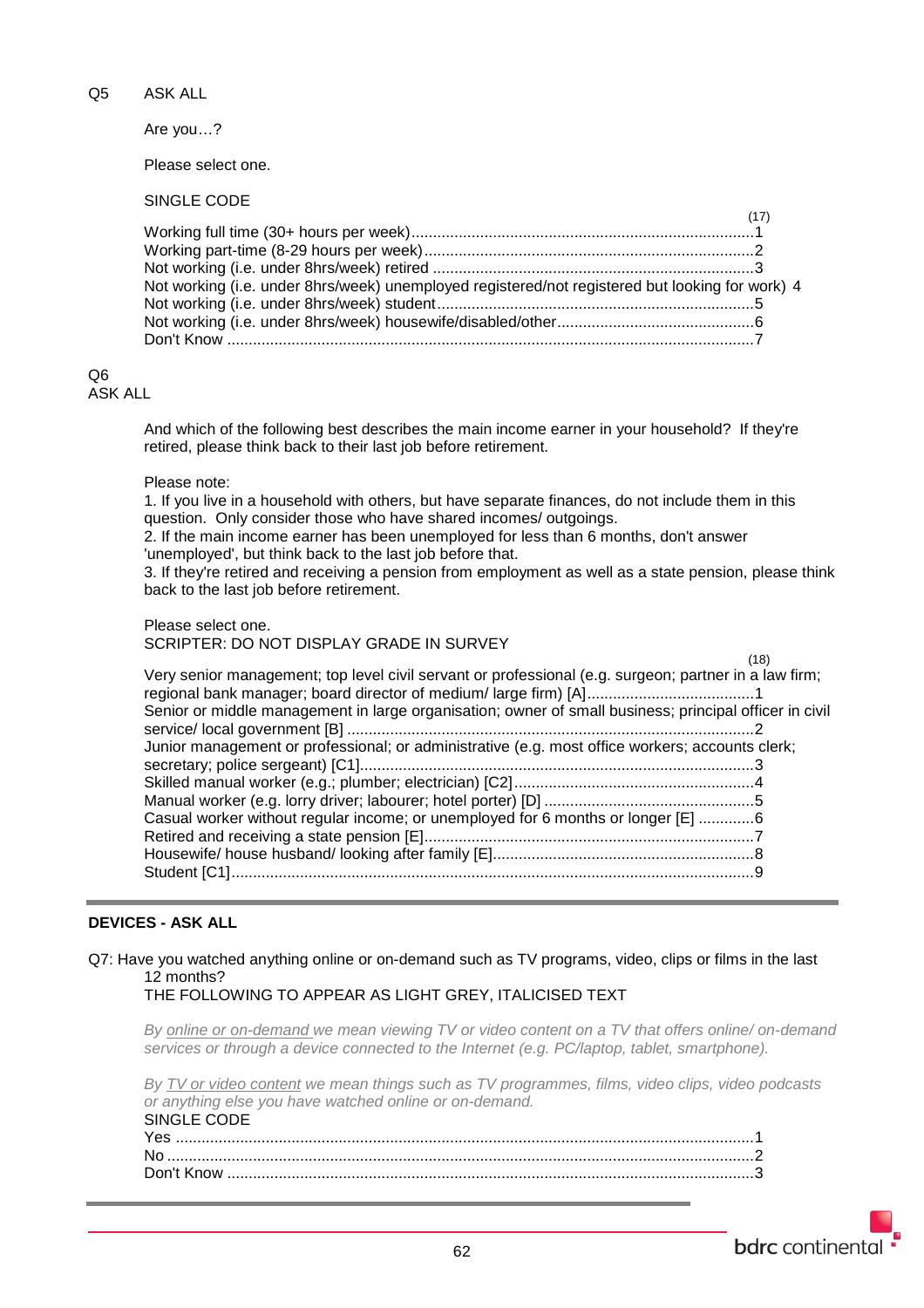# ASK ALL

Q7T Have you watched YouTube in the past 12 months?

| SINGLE CODE |  |
|-------------|--|
|             |  |
|             |  |
|             |  |
|             |  |

ASK ALL

Q8 Which of these do you ever use?

 Please select all that apply. MULTICODE IF NONE (CODE 11) FOR EVER USE, CLOSE.

|                                                                                                           | Q8 |
|-----------------------------------------------------------------------------------------------------------|----|
| <b>Set-top box</b> for on-demand content with a subscription service (e.g. Virgin Media/Sky) –            |    |
| connected to a TV                                                                                         |    |
| Set-top box without a subscription service (e.g. Freeview/ Freesat/ YouView/ Now TV) -                    | 2  |
| connected to a TV                                                                                         |    |
| <b>Smart TV</b> (a new type of TV connected to the internet that can display online content directly onto | 3  |
| your TV screen without the need for a computer; set-top box or games console). Sometimes                  |    |
| referred to as a "Connected TV" or "Hybrid TV"                                                            |    |
| <b>Smartphone</b> (i.e. a phone on which you can easily access emails, download files and applications,   | 4  |
| and generally surf the internet, e.g. BlackBerry, iPhone and Android phones such as the Samsung           |    |
| Galaxy)                                                                                                   |    |
| PC/Mac/laptop                                                                                             | 5  |
| Tablet computer (e.g. iPad/ Kindle Fire HD)                                                               | 6  |
| Games console (e.g. PlayStation/Xbox/ Wii/PS3) - connected to a TV                                        | 7  |
| Other internet-connected player or box that you use for viewing TV/ video content (e.g. Roku/             | 8  |
| Apple TV/Google TV/Google Chromecast) – connected to a TV                                                 |    |
| None of the above                                                                                         | 9  |
| Don't know                                                                                                | 10 |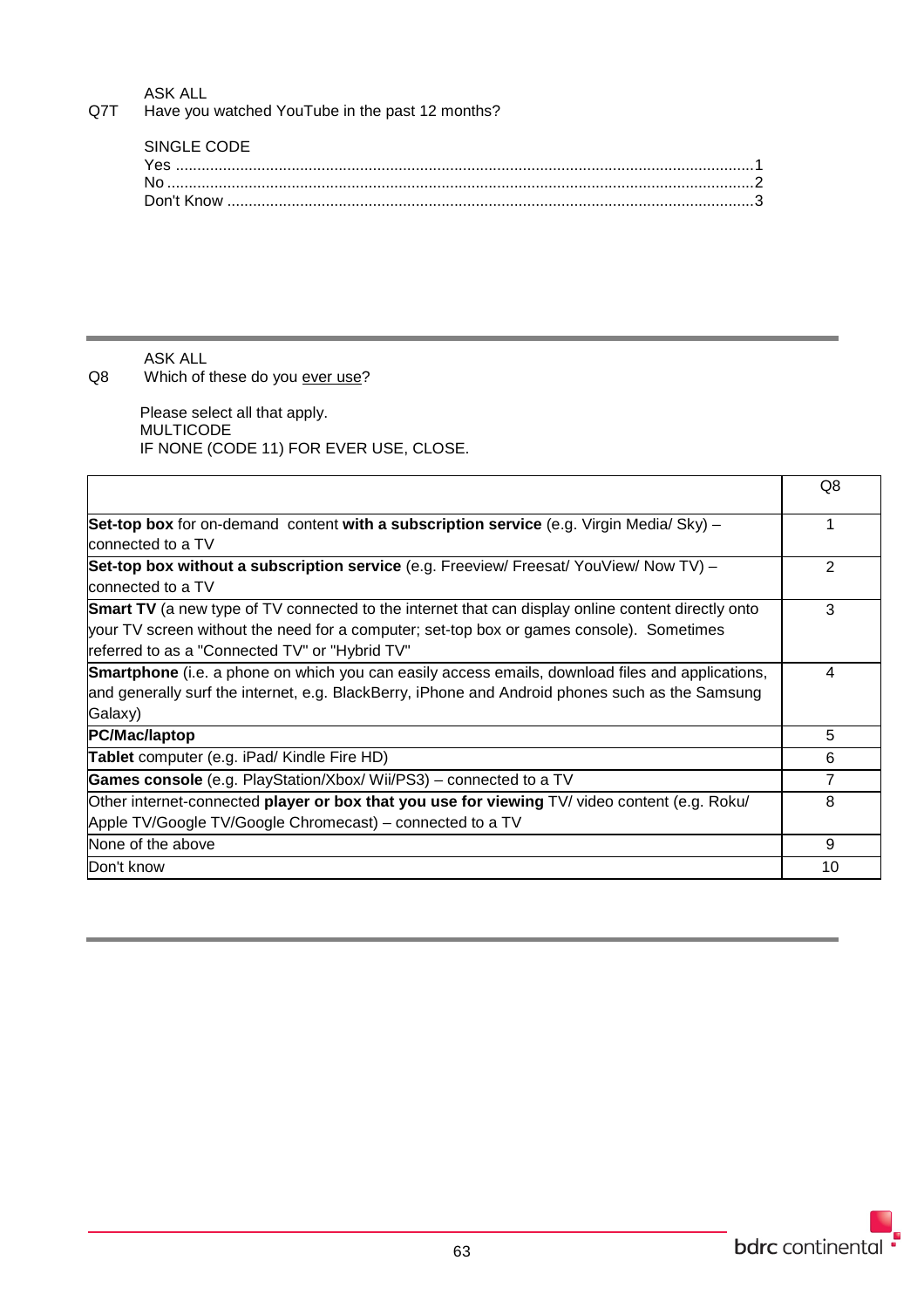# Q9 ASK ALL

So looking at the following list of services, please could you say how often you typically watch each of these?

If you never watch a service, please say whether or not you were aware of it before this survey.

Please select one answer for each. SINGLE CODE

RESPONDENT MUST CODE 'EVER' (CODES 1-5) FOR AT LEAST ONE SERVICE TO CONTINUE, OTHERWISE CLOSE.

#### ROTATE ORDER

|                                                                                                                                                                        | Every day    | <b>Several</b><br>times a<br>week | At least<br>once a<br>week | At least<br>once a<br>month | Less than<br>once a<br>month | Aware of<br>the service<br>but not<br>viewed in<br>the last 12<br>months/<br>have never<br>viewed | Not aware<br>of this<br>service |
|------------------------------------------------------------------------------------------------------------------------------------------------------------------------|--------------|-----------------------------------|----------------------------|-----------------------------|------------------------------|---------------------------------------------------------------------------------------------------|---------------------------------|
| TV catch up services (e.g. BBC<br>iPlayer, ITV Player, 4oD, Demand<br>5, Now TV)                                                                                       | 1            | $\overline{2}$                    | 3                          | 4                           | 5                            | 6                                                                                                 | $\overline{7}$                  |
| On-line video rental services<br>downloaded or streamed (e.g.<br>Blinkbox, Amazon Prime Instant<br>Video, Netflix)                                                     | $\mathbf{1}$ | $\overline{2}$                    | 3                          | $\overline{4}$              | 5                            | 6                                                                                                 | $\overline{7}$                  |
| Free Video on demand content<br>available through your subscription<br>service provider (e.g. Virgin<br>Media/Sky Go)                                                  | $\mathbf{1}$ | $\overline{2}$                    | 3                          | 4                           | 5                            | 6                                                                                                 | $\overline{7}$                  |
| Paid Video on demand content<br>available through your subscription<br>service provider (e.g. film rental on<br>a pay per view basis on Virgin<br>Media, Sky Go, etc.) | $\mathbf{1}$ | $\overline{2}$                    | 3                          | 4                           | 5                            | 6                                                                                                 | $\overline{7}$                  |
| Official YouTube channels from<br>brands/ organisations you are<br>familiar with (e.g. 4oD, BBC<br>Worldwide, Jamie Oliver's Food<br>Tube, Top Gear etc.)              | $\mathbf{1}$ | $\overline{2}$                    | 3                          | 4                           | 5                            | 6                                                                                                 | $\overline{7}$                  |
| Other TV or video channels<br>available online<br>(e.g.southparkstudios.co.uk,<br>Vevo.com)                                                                            | 1            | $\overline{2}$                    | 3                          | 4                           | 5                            | 6                                                                                                 | $\overline{7}$                  |
| YouTube videos uploaded by<br>friends, family or other YouTube<br>users (i.e. non-professional)                                                                        | 1            | $\overline{2}$                    | 3                          | 4                           | 5                            | 6                                                                                                 | $\overline{7}$                  |
| Video content posted on social<br>networking sites other than<br>YouTube (e.g. Facebook, Twitter,<br>blogs, Vimeo etc.)                                                | 1            | $\overline{2}$                    | 3                          | $\overline{4}$              | 5                            | 6                                                                                                 | $\overline{7}$                  |
| Video content you have paid for on<br>digital or online stores (e.g. iTunes<br>Store, Google Play etc.)                                                                | $\mathbf 1$  | 2                                 | 3                          | 4                           | 5                            | $6\phantom{1}6$                                                                                   | $\overline{7}$                  |
| Video content on news websites<br>(e.g. The Sun/ The Guardian/ The<br>Huffington Post/<br>www.bloomberg.tv etc.)                                                       | $\mathbf{1}$ | $\overline{2}$                    | 3                          | 4                           | 5                            | 6                                                                                                 | $\overline{7}$                  |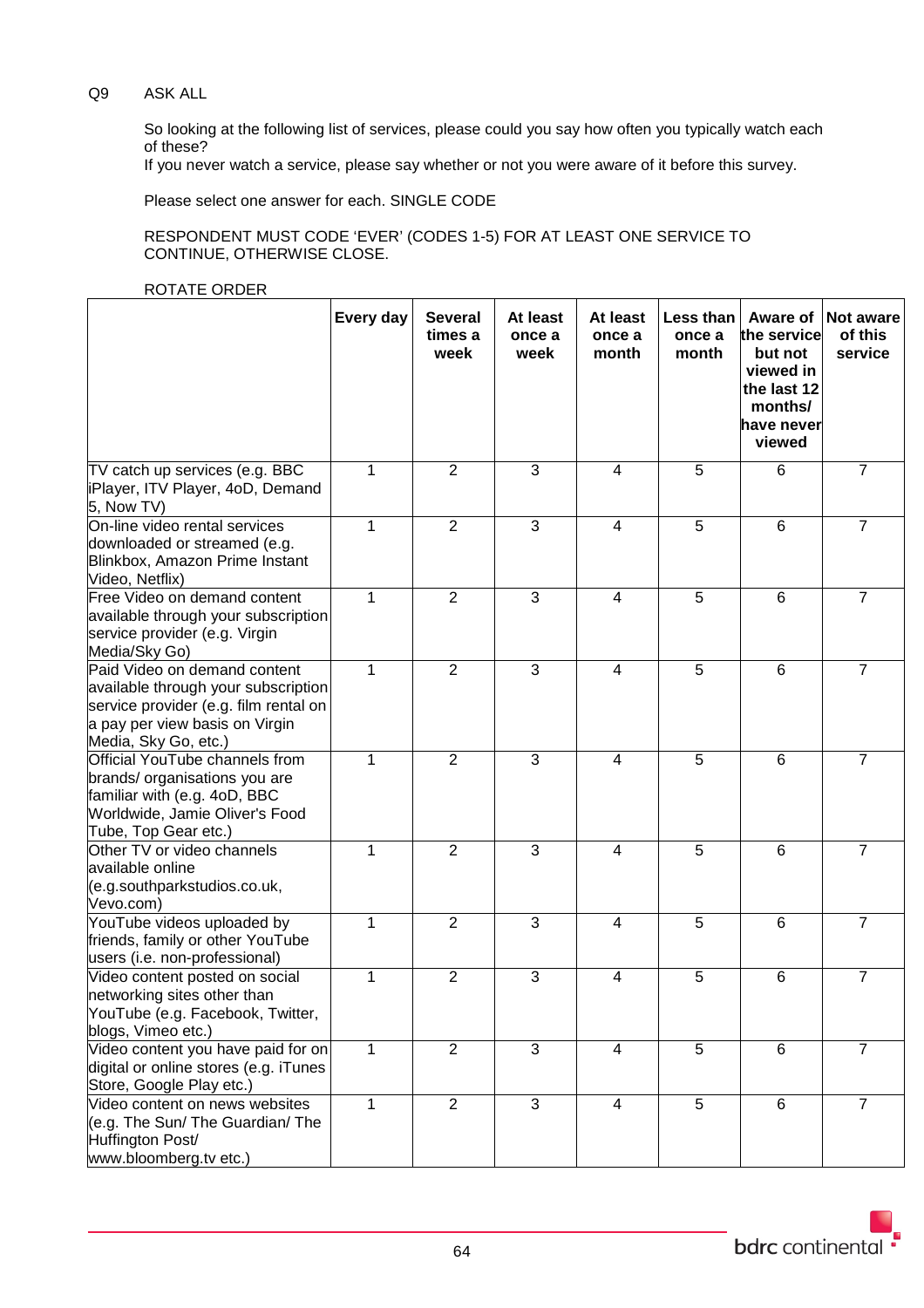## Q10 ASK ALL VIEWING AT LEAST ONE SERVICE 'EVER' (CODES 1-5) AT Q9 FILTER- ONLY SHOW DEVICES SELECTED AT Q8

How often do you personally use each of the following **devices** to view **online or on-demand TV or video content** at home or elsewhere?

Please select one answer for each. SINGLE CODE RESPONDENT MUST CODE 'EVER' (CODES 1-5) FOR AT LEAST ONE DEVICE TO CONTINUE, OTHERWISE CLOSE. ROTATE ORDER

|                                                                                                                                                                                                                                                           | <b>Every</b><br>day | <b>Several</b><br>times a<br>week | At<br>least<br>once<br>a<br>week | At least<br>once a<br>month | <b>Less</b><br>than<br>once a<br>month | <b>Never</b> | Don't<br>know  |
|-----------------------------------------------------------------------------------------------------------------------------------------------------------------------------------------------------------------------------------------------------------|---------------------|-----------------------------------|----------------------------------|-----------------------------|----------------------------------------|--------------|----------------|
| Set-top box for on-demand content with a<br>subscription service (e.g. Virgin Media/Sky) -<br>connected to a TV                                                                                                                                           | 1                   | $\overline{2}$                    | 3                                | 4                           | 5                                      | 6            | $\overline{7}$ |
| Set-top box without a subscription service (e.g.<br>Freeview/Freesat/YouView/ Now TV) -<br>connected to a TV                                                                                                                                              | 1                   | $\overline{2}$                    | $\overline{3}$                   | 4                           | 5                                      | 6            | $\overline{7}$ |
| Smart TV (a new type of TV connected to the<br>internet that can display online content directly<br>onto your TV screen without the need for a<br>computer; set-top box or games console).<br>Sometimes referred to as a "Connected TV" or<br>"Hybrid TV" | 1                   | $\overline{2}$                    | $\overline{3}$                   | $\overline{4}$              | $\overline{5}$                         | 6            | $\overline{7}$ |
| Smartphone (i.e. a phone on which you can<br>easily access emails, download files and<br>applications, and generally surf the internet,<br>e.g. BlackBerry, iPhone and Android phones<br>such as the Samsung Galaxy)                                      | 1                   | $\overline{2}$                    | 3                                | 4                           | 5                                      | 6            | $\overline{7}$ |
| PC/Mac/laptop                                                                                                                                                                                                                                             | 1                   | $\overline{2}$                    | 3                                | 4                           | 5                                      | 6            | $\overline{7}$ |
| Tablet computer (e.g. iPad/Kindle Fire HD)                                                                                                                                                                                                                | 1                   | $\overline{2}$                    | 3                                | 4                           | 5                                      | 6            | $\overline{7}$ |
| Games console (e.g. PlayStation/Xbox/Wii/<br>PS3) – connected to a TV                                                                                                                                                                                     | $\overline{1}$      | $\overline{2}$                    | $\overline{3}$                   | $\overline{\mathbf{4}}$     | $\overline{5}$                         | 6            | $\overline{7}$ |
| Other internet connected player or box that<br>you use for viewing TV/video content (e.g.<br>Roku/Apple TV/Google TV/Google<br>Chromecast)) – connected to a TV                                                                                           | 1                   | $\overline{2}$                    | $\overline{3}$                   | 4                           | $\overline{5}$                         | 6            | $\overline{7}$ |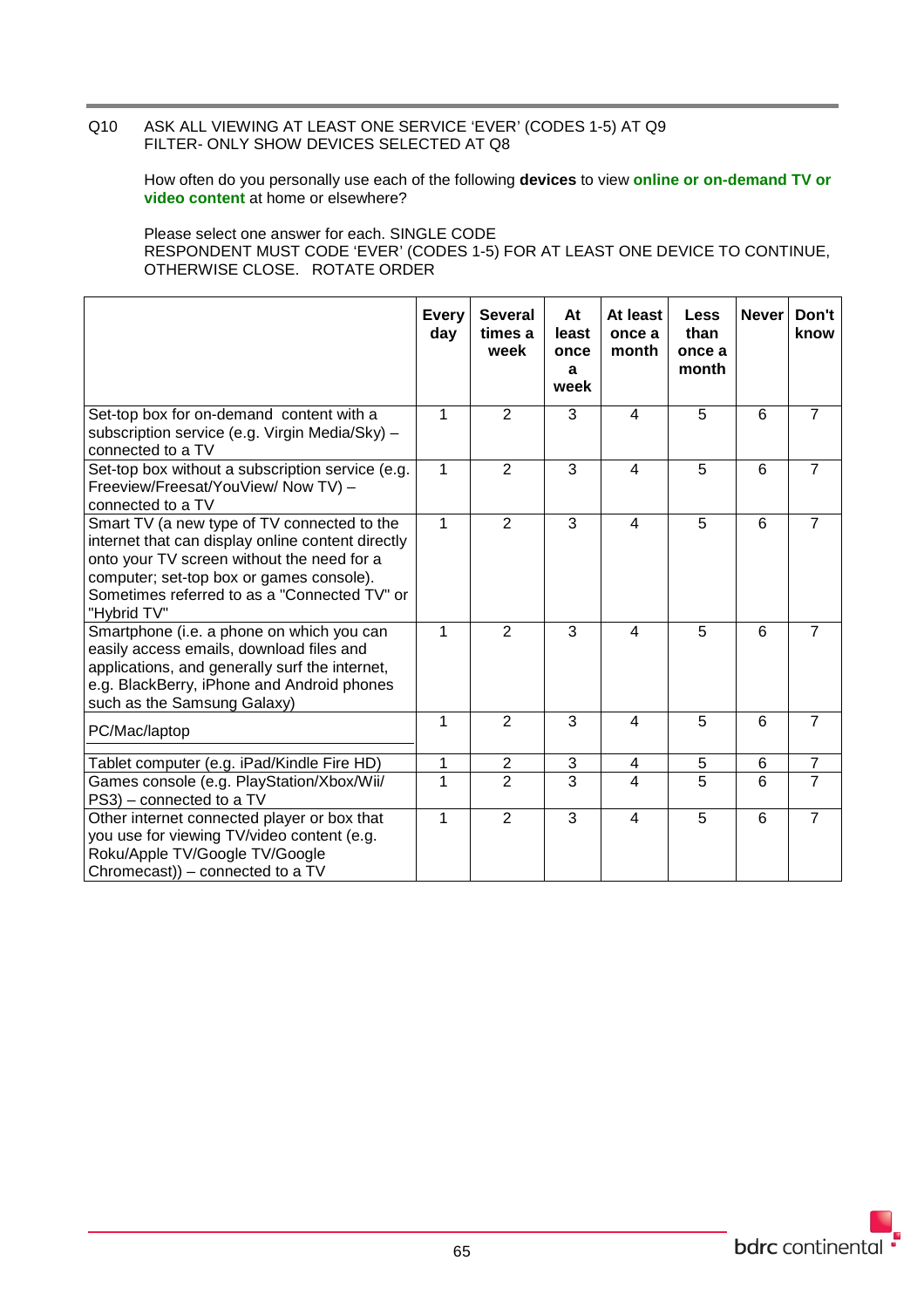### Q11 ASK ALL VIEWING AT LEAST ONE SERVICE AT LEAST 'EVER' (CODES 1-5) AT Q9

And which of these devices do you view each of these services on? You can select more than one device for each service

Please select all that apply for each. MULTICODE

SCRIPTER: ONLY SHOW DEVICES ACROSS THE TOP USED 'EVER' (CODES 1-5) AT Q10 AND SERVICES DOWN THE SIDE USED 'EVER' (CODES 1-5) AT Q9 ALLOW MULTICODE FOR RESPONSES IN EACH ROW APART FROM NONE OF THESE

|                            | <b>INSERT LIST FROM 12</b> | None of these (SINGLE CODE) |
|----------------------------|----------------------------|-----------------------------|
| <b>INSERT LIST FROM Q9</b> |                            |                             |

**Now we'd like to ask you some questions about your views on the online and on-demand TV or video content <<TO BE SHOWN AS HOVER OVER TEXT e.g. TV programmes, films, video clips, video podcasts or anything else you watch online or on-demand >> that you have seen on the services we have been discussing.**

### Q12 ALL VIEWING AT LEAST ONE SERVICE AT LEAST 'EVER' (CODES 1-5) AT Q9

Thinking about all the **online or on-demand TV or video content** <<TO BE SHOWN AS HOVER OVER TEXT e.g. TV programmes, films, video clips, video podcasts or anything else you watch online or on-demand >> you watch nowadays, has anything that you have seen on any online or ondemand service **caused you any concern**?

When answering, please think about things that have concerned you **personally**, rather than what you think might cause concern to others.

*THE FOLLOWING NOTE TO BE INCLUDED FOR EVERY QUESTION WITH HOVER TEXT (Hover over green text for a description)*

#### Q12A ASK ALL WHO HAVE SEEN SOMETHING OF CONCERN ON ANY ON-LINE OR ON-DEMAND SERVICE (CODE 1) AT Q12

And what kind of things caused you concern **on the online or on-demand TV or video content** <<TO BE SHOWN AS HOVER OVER TEXT e.g. TV programmes, films, video clips, video podcasts or anything else you watch online or on-demand >> you saw on any online or on-demand service?

Please type in.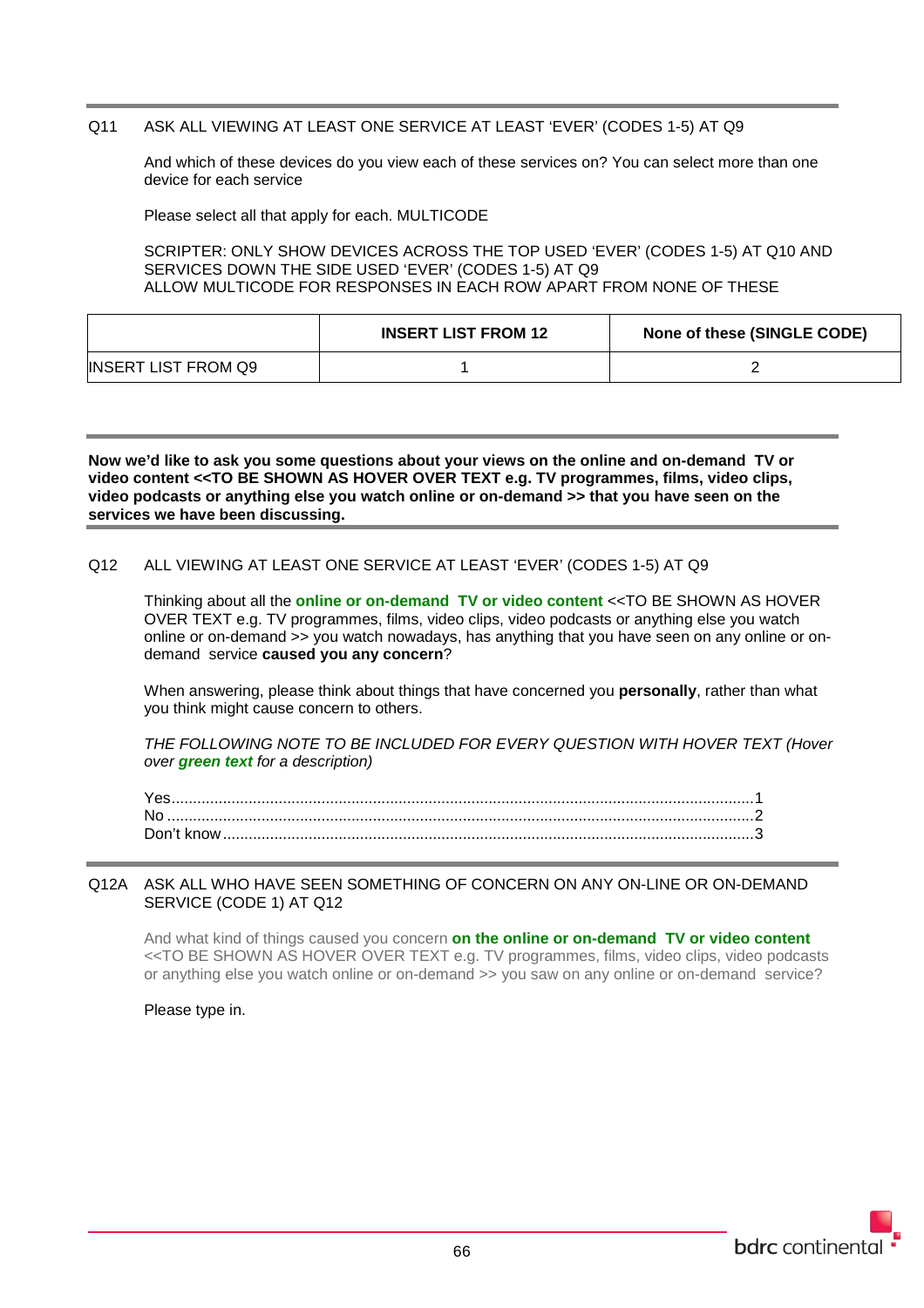#### Q13 ASK ALL WHO HAVE SEEN SOMETHING OF CONCERN ON ANY ON-LINE OR ON-DEMAND SERVICE (CODE 1) AT Q12

You mentioned that you had seen something of concern on any online or on-demand service. What kind of thing caused you concern on the **online or on-demand TV or video content** <<TO BE SHOWN AS HOVER OVER TEXT e.g. TV programmes, films, video clips, video podcasts or anything else you watch online or on demand >> you saw?

Please include anything you typed in at the previous question as well as anything you have not previously mentioned.

Please select as many as apply. MULTICODE

REVERSE ORDER

| Accuracy of medical/health claims                                                       | 1              |
|-----------------------------------------------------------------------------------------|----------------|
| Bad language                                                                            | $\overline{2}$ |
| Bullying/victimising                                                                    | 3              |
| Content harmful to self-esteem (e.g. self-abuse)                                        | 4              |
| Dangerous behaviour                                                                     | 5              |
| Defamation/smearing of others                                                           | 6              |
| Discrimination (e.g. based on age, gender, disability, religious/non-religious beliefs) | 7              |
| Drugs/drug use                                                                          | 8              |
| <b>Eating disorders</b>                                                                 | 9              |
| Exorcism/the paranormal                                                                 | 10             |
| Illegal child sexual abuse material                                                     | 11             |
| Inaccurate information                                                                  | 12             |
| Incitement to crime                                                                     | 13             |
| Incitement to hatred                                                                    | 14             |
| Infringing someone's privacy                                                            | 15             |
| Misleading advertising                                                                  | 16             |
| Nakedness/naked bodies/body parts                                                       | 17             |
| Offence of religion                                                                     | 18             |
| Pornography                                                                             | 19             |
| Racism                                                                                  | 20             |
| Sex/sexually explicit content                                                           | 21             |
| Suicide                                                                                 | 22             |
| Trolling/online harassment (please think about video content itself rather than any     | 23             |
| comments made on it)                                                                    |                |
| Violence (in general)                                                                   | 24             |
| Welfare of children or young people                                                     | 25             |
| Other (please type in)                                                                  | 26             |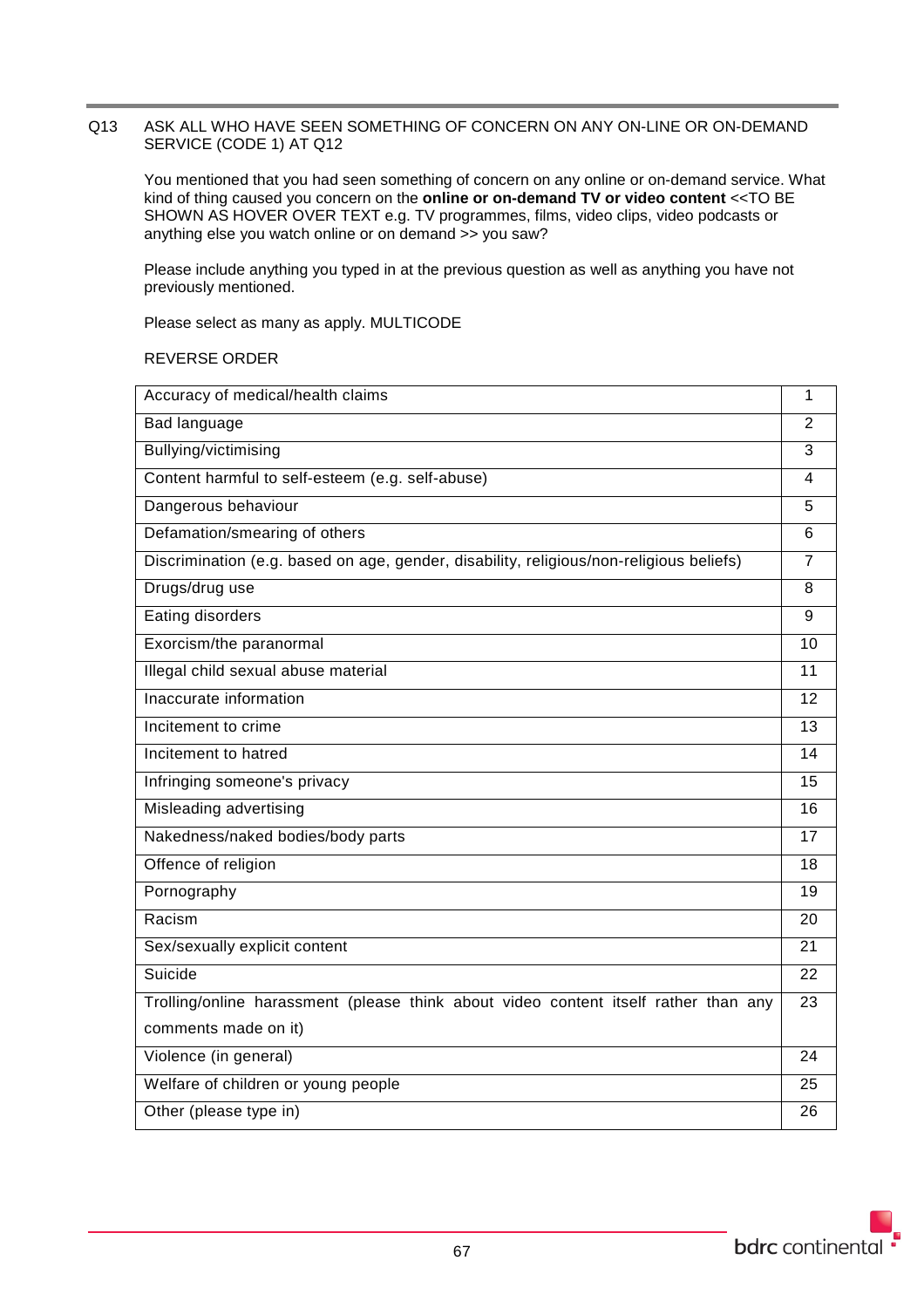#### Q13A ASK ALL WHO HAVE SEEN SOMETHING OF CONCERN ON ANY ON-LINE OR ON-DEMAND SERVICE (CODE 1) AT Q12 Thinking about each of the things that caused you concern on the **online or on-demand TV or video content** <<TO BE SHOWN AS HOVER OVER TEXT e.g. TV programmes, films, video clips, video podcasts or anything else you watch online or on-demand >> you have seen, please say which services you were watching this content on?

PLEASE SELECT AS MANY SERVICES AS APPLY FOR EACH AREA OF CONCERN

|                                                  | <b>INSERT SERVICES VIEWED FROM Q9 CODES 1-5</b> |
|--------------------------------------------------|-------------------------------------------------|
| <b>INSERT CONCERNS</b><br><b>SELECTED AT Q15</b> |                                                 |
| Don't know                                       |                                                 |

| Q13B ASK SELECTED CONCERNS AT Q13<br>Now still thinking about the content that caused concern on the online or on-demand TV or video<br>content << TO BE SHOWN AS HOVER OVER TEXT e.g. TV programmes, films, video clips, video<br>podcasts or anything else you watch online or on-demand >> you have seen, please can you<br>indicate each one you also found to be offensive? |
|----------------------------------------------------------------------------------------------------------------------------------------------------------------------------------------------------------------------------------------------------------------------------------------------------------------------------------------------------------------------------------|
| Please select as many as apply. MULTICODE                                                                                                                                                                                                                                                                                                                                        |
|                                                                                                                                                                                                                                                                                                                                                                                  |
| Q13C ASK SELECTED CONCERNS AT Q13<br>Thinking about the things you have seen that have concerned you, which of these do you think could<br>be harmful to children?                                                                                                                                                                                                               |

| Please select as many as apply. MULTICODE |  |
|-------------------------------------------|--|
|                                           |  |
|                                           |  |

Q14 ASK ALL WHO HAVE SEEN SOMETHING CAUSING CONCERN ON ANY SERVICE (CODE 1 AT Q12)

Thinking about each of the things you've seen on any **online or on-demand TV or video service** <<TO BE SHOWN AS HOVER OVER TEXT e.g. TV programmes, films, video clips, video podcasts or anything else you watch online or on-demand >> in the last 12 months that caused you concern, please can you say what device or devices you were watching at the time?

Please select as many as apply for each. SINGLE CODE

 $(28)$ 

|                                           | 14O)                                                     |
|-------------------------------------------|----------------------------------------------------------|
|                                           | <b>INSERT LIST OF DEVICES USED FROM</b><br>Q12 CODES 1-5 |
| INSERT CONCERNS SELECTED AT Q13           |                                                          |
| Don't recall where I viewed (SINGLE CODE) |                                                          |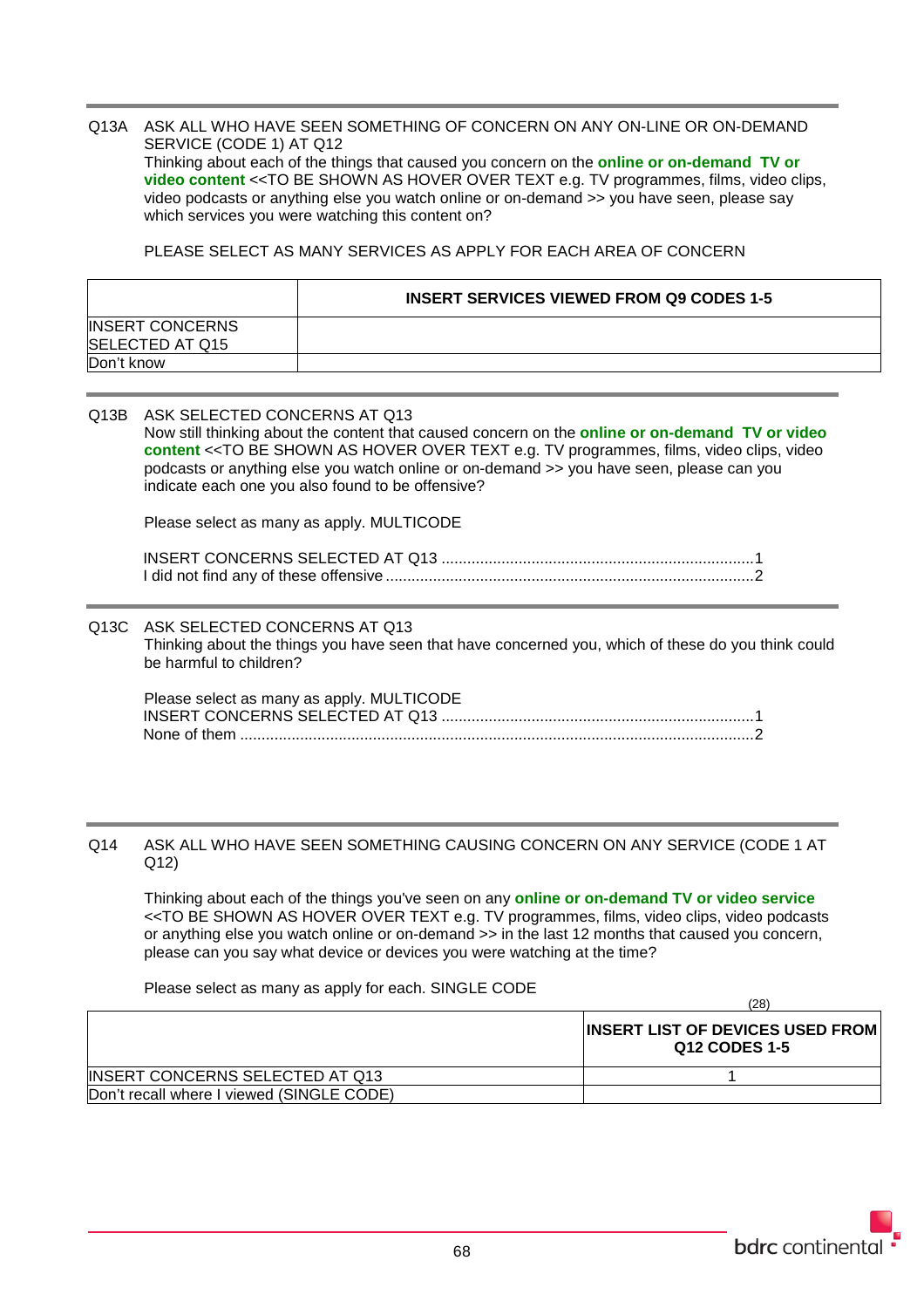# Q15 ASK ALL WHO HAVE SEEN SOMETHING THAT CAUSED CONCERN ON ANY SERVICE IN THE LAST 12 MONTHS (CODE 1 AT Q12)

And how have you generally reacted when you have seen something that caused you concern? In other words, what have you done?

Please select the answers that best apply. MULTICODE

Stopped viewing **the content** that was causing concern at the time, but have used the service since ..............................................................................................................................................1 Stopped using **the service** causing concern, **and** have stopped using **the service thereafter** 3 Complained to the provider of content (e.g. iPlayer, LoveFilm, YouTube, etc.) (e.g. by emailing or writing to them, or by using a report button or flagging tool available on the service) ........4 Complained/reported to a third party body (e.g. a regulator e.g. Ofcom/BBC Trust/ATVOD) 5 Nothing/continued viewing content.......................................................................................6 Discussed it with other people..............................................................................................7 Other (please type in)...........................................................................................................8 Don't know/don't remember..................................................................................................9

# Q16 ASK ALL COMPLAINING TO A THIRD PARTY (CODE 5) AT Q15

You said you complained to a third party body about the content that caused you concern. Who was this?

| The Government (inc Northern Ireland Assembly/Scottish Executive/Welsh Executive) 7 |  |
|-------------------------------------------------------------------------------------|--|
|                                                                                     |  |
|                                                                                     |  |
|                                                                                     |  |

(15)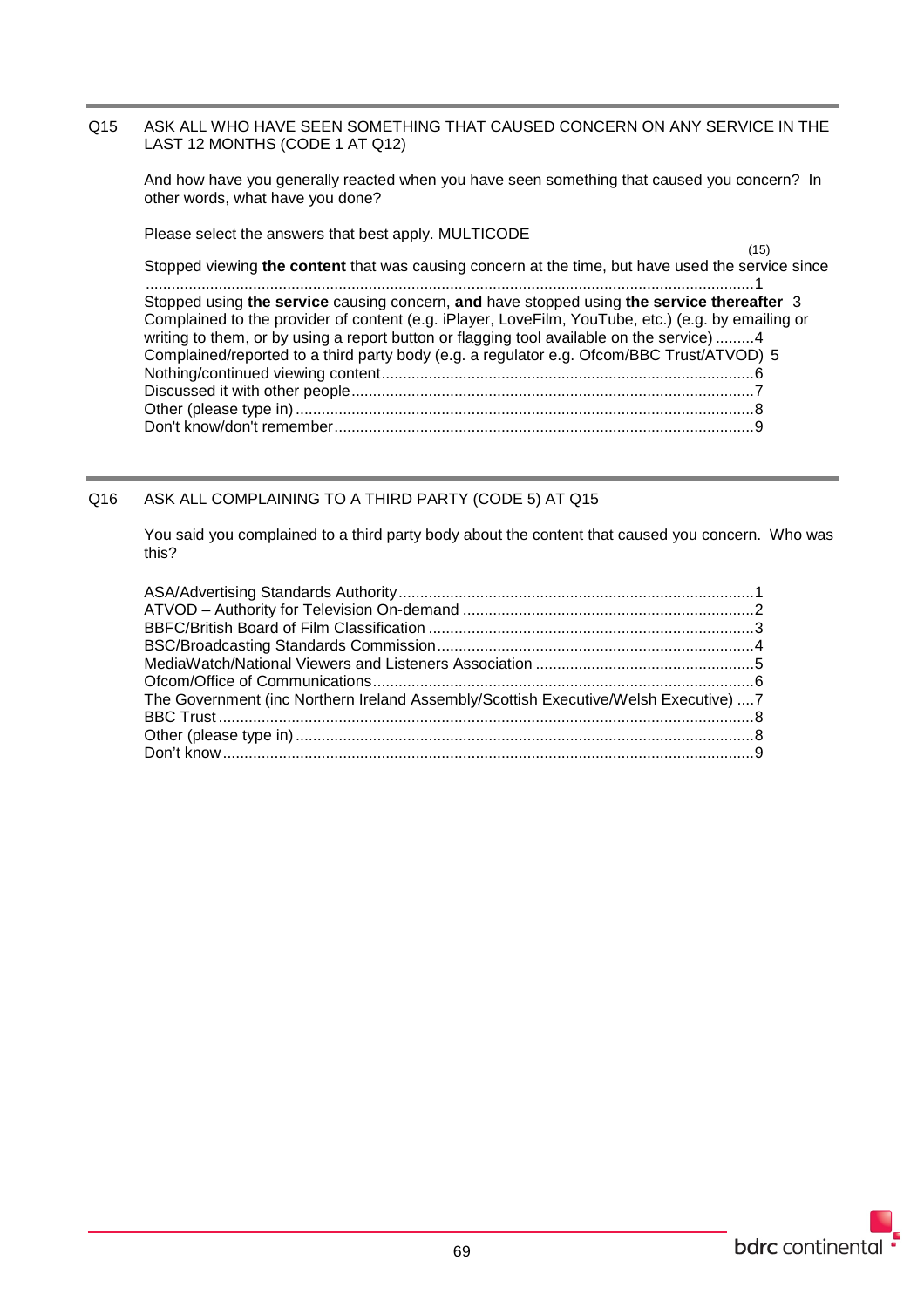**We'd now like to ask you some questions about the regulation of the online and on-demand TV or video content <<TO BE SHOWN AS HOVER OVER TEXT e.g. TV programmes, films, video clips, video podcasts or anything else you watch online or on-demand >> we have been discussing. By regulation we mean rules and regulations put in place by the Government/ an independent regulatory body about what can and cannot be shown.**

## **REGULATION OF SERVICES**

## Q17 ASK ALL

Thinking about all the types of online and on-demand TV or video content <<TO BE SHOWN AS HOVER OVER TEXT e.g. TV programmes, films, video clips, video podcasts or anything else you watch online or on-demand >> you are aware of, please can you say how much regulation **there should be** on a scale of 1 to 5, where 5 is this content should be highly regulated and 1 that this content should not be regulated at all.

Please select one answer. SINGLE CODE

| 1 – This type of content should<br>not be regulated at all | $\mathbf{2}$ | 3 | 5 – This type of content<br>should be highly regulated |
|------------------------------------------------------------|--------------|---|--------------------------------------------------------|
|                                                            |              |   |                                                        |

## Q18 ASK FOR EACH CODED 1-6 AT Q9

As far as you know, are each of the following services regulated?

Please select all that apply. MULTICODE

|                               | Yes – is regulated | $No$ – is not regulated | Don't know |
|-------------------------------|--------------------|-------------------------|------------|
| <b>INSERT LIST</b><br>FROM Q9 |                    |                         |            |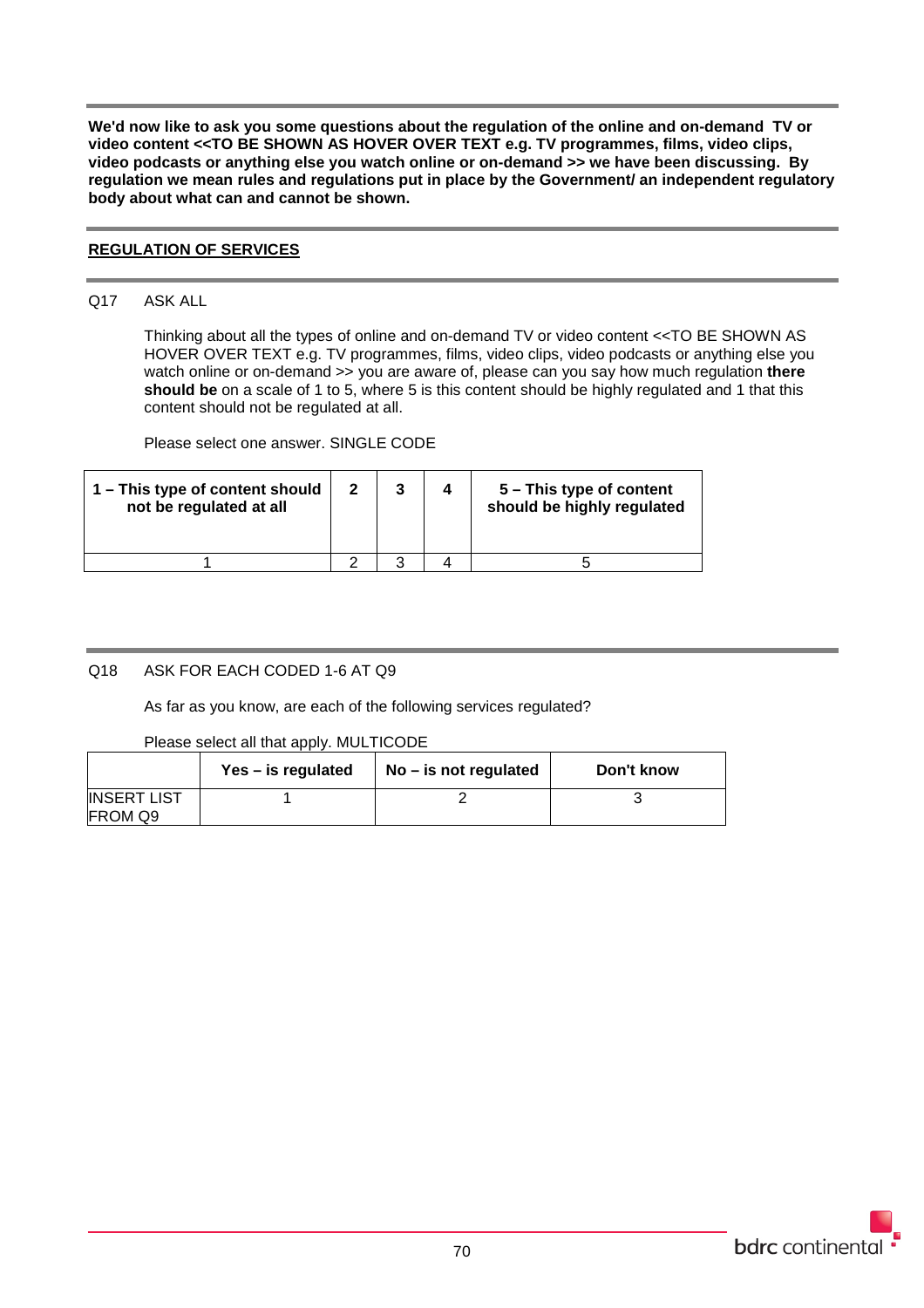## Q19 ASK FOR EACH SERVICE CODED YES (CODE 1 AT Q18)

Who do you think is responsible for regulating **<INSERT SERVICE FROM Q9>**?

| The TV channels themselves/The provider of the content (e.g. iPlayer, LoveFilm, YouTube etc.) (i.e. |  |
|-----------------------------------------------------------------------------------------------------|--|
|                                                                                                     |  |
| The internet service provider (ISP) (e.g. TalkTalk, BT Broadband etc) 3                             |  |
|                                                                                                     |  |
|                                                                                                     |  |
|                                                                                                     |  |
|                                                                                                     |  |
|                                                                                                     |  |
|                                                                                                     |  |
|                                                                                                     |  |
|                                                                                                     |  |
|                                                                                                     |  |
|                                                                                                     |  |
| The Government (Inc Northern Ireland Assembly/Scottish Executive/Welsh Executive)14                 |  |
|                                                                                                     |  |
|                                                                                                     |  |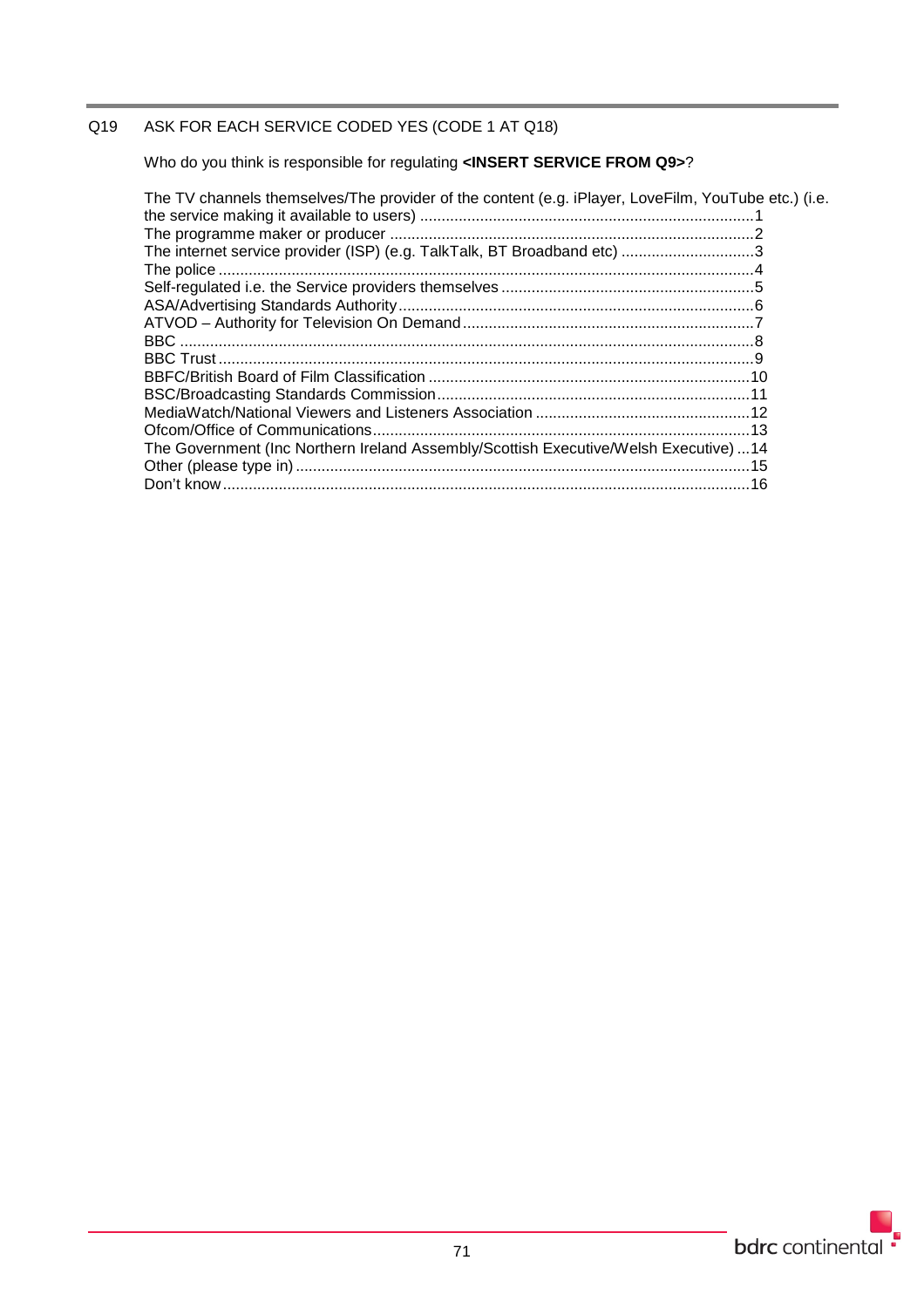## Q20 ASK ALL WHO CODE 1 AT Q18

Do you think the amount of regulation for each of the following is too much, too little or about the right amount?

|                                                                                                                                                                                                                                                                  |      | Too much | <b>Too little</b> | About the right<br>amount | Don't know |
|------------------------------------------------------------------------------------------------------------------------------------------------------------------------------------------------------------------------------------------------------------------|------|----------|-------------------|---------------------------|------------|
| <b>INSERT LIST</b><br><b>OF SERVICES</b><br>CODED 1 AT<br>Q <sub>22</sub>                                                                                                                                                                                        | (49) | 1        | $\overline{2}$    | 3                         | 4          |
| All online and<br>on-demand TV<br>or video<br>services < <to<br><b>BE SHOWN AS</b><br/><b>HOVER OVER</b><br/>TEXT e.g. TV<br/>programmes,<br/>films, video<br/>clips, video<br/>podcasts or<br/>anything else<br/>you watch<br/>online or on-<br/>demand</to<br> | (48) | 1        | 2                 | 3                         | 4          |

#### Please select one answer for each. SINGLE CODE

### Q21 ASK ALL WHO HAVE EVER USED ANY SERVICE AT Q9

Some services provide tools to report online or on-demand TV or video content <<TO BE SHOWN AS HOVER OVER TEXT e.g. TV programmes, films, video clips, video podcasts or anything else you watch online or on-demand >>.

For example, you can let the service know that you did not like their content because it was offensive or invaded someone's privacy by 'flagging' it (i.e. reporting it by pressing a button). Have you ever seen this type of reporting tool on any of the services that you use?

| Please select as many as apply. MULTICODE |      |
|-------------------------------------------|------|
|                                           | (53) |

### Q22 ASK ALL WHO KNOW A REPORTING TOOL IS AVAILABLE FOR EACH RELEVANT SERVICE AT Q21

Have you ever reported content on <INSERT RELEVANT SERVICE FROM Q21> using its reporting tool?

Please select one. SINGLE CODE

| Yes |  |
|-----|--|
|     |  |
|     |  |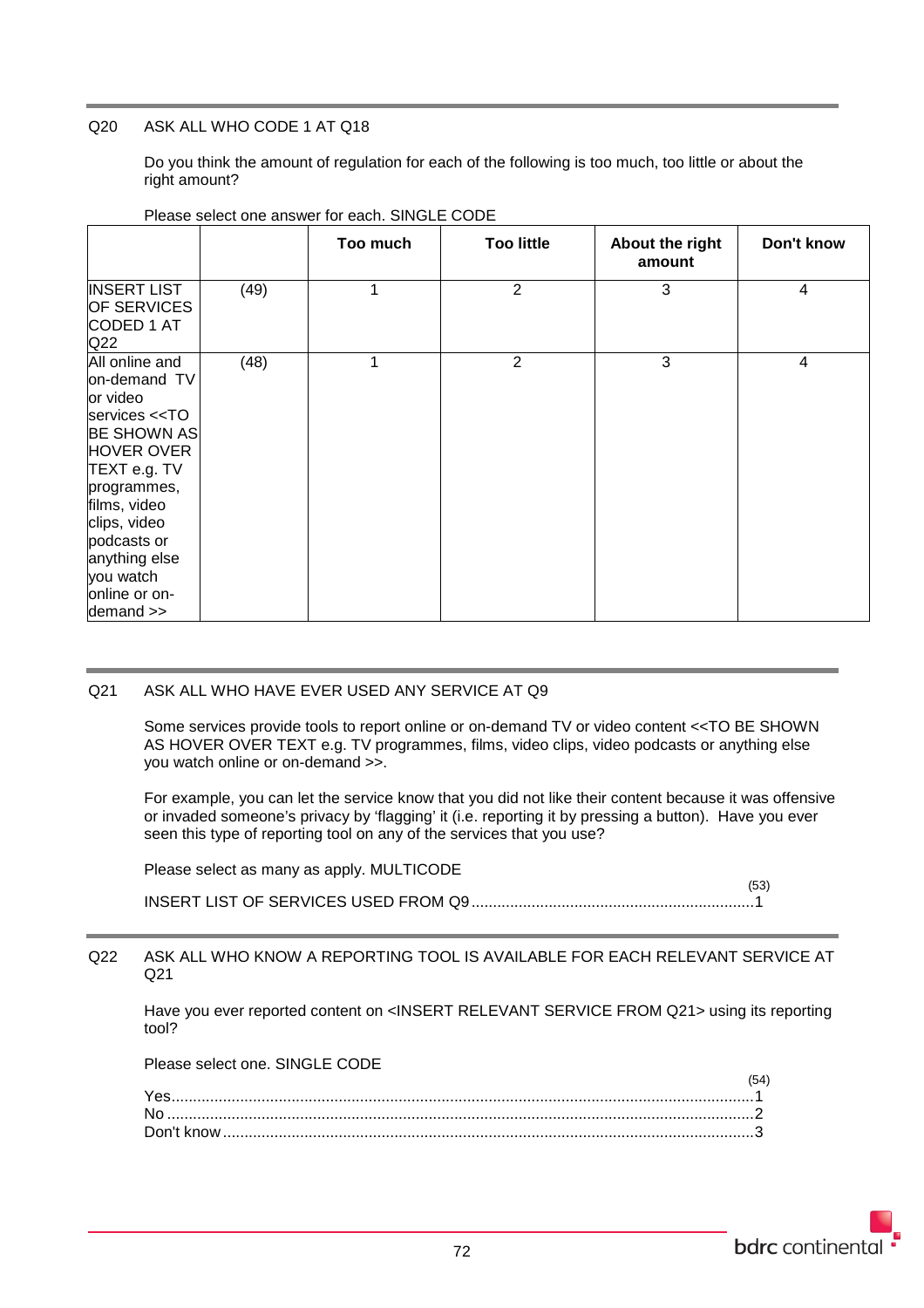Q22a When accessing online and on-demand TV or video content <<TO BE SHOWN AS HOVER OVER TEXT e.g. TV programmes, films, video clips, video podcasts or anything else you watch online or on-demand >> have you ever noticed being asked for your age before accessing content (e.g. by ticking a box to indicate you are over 16 or 18)?

#### SINGLE CODE

| Yes |  |
|-----|--|
| No  |  |
|     |  |

### **DEVICE-BASED CONTENT REGULATION**

**Now we'd like you to think about the regulation of online and on-demand TV or video content <<TO BE SHOWN AS HOVER OVER TEXT e.g. TV programmes, films, video clips, video podcasts or anything else you watch online or on-demand >> viewed via different devices.**

### ASK FOR EACH DEVICE SELECTED AT Q10

Q23A Thinking about all the content we have been talking about, what level of regulation do you think **there should be** when people watch these services on **<INSERT DEVICE>**?

So, on a scale of 1 to 5, where 5 is they should be highly regulated, and 1 is they should not be regulated at all, do you think these online and on-demand TV and video services <<TO BE SHOWN AS HOVER OVER TEXT e.g. TV programmes, films, video clips, video podcasts or anything else you watch online or on-demand >> should be regulated on **<SELECTED DEVICE AT Q10>**?

#### INSERT TEXT FOR SELECTED DEVICE ABOVE THE BOX RESPONSES TO BE SHOWN HORIZONTALLY AS IN THE QUESTIONNAIRE

| $1 -$ Should not be regulated at<br>l all | $\sim$ | ົ | 5 - Should be highly<br>regulated |
|-------------------------------------------|--------|---|-----------------------------------|
|                                           |        |   |                                   |

### ASK FOR EACH DEVICE SELECTED AT Q10

Q23B As far as you know, do you think regulation applies to the kind of online and on-demand TV/Video content <<TO BE SHOWN AS HOVER OVER TEXT (e.g. TV programmes, film, video clips, video podcasts or anything else you have watched online or on-demand)>> we've been talking about when you view it on each of the following devices?

### Please select all that apply. MULTICODE

|                                | Yes – is regulated | $No - is not regulated$ | Don't know |
|--------------------------------|--------------------|-------------------------|------------|
| <b>INSERT LIST</b><br>FROM Q10 |                    |                         |            |

Q24 ASK ALL

Thinking about TV and video content <<TO BE SHOWN AS HOVER OVER TEXT (e.g. TV programmes, film, video clips, video podcasts or anything else you have watched online or ondemand)>> that people can watch online in the UK which is delivered by foreign service providers (based outside of the UK), do you think it should be regulated more, the same amount or less than content delivered by UK service providers. Or it should not be regulated at all?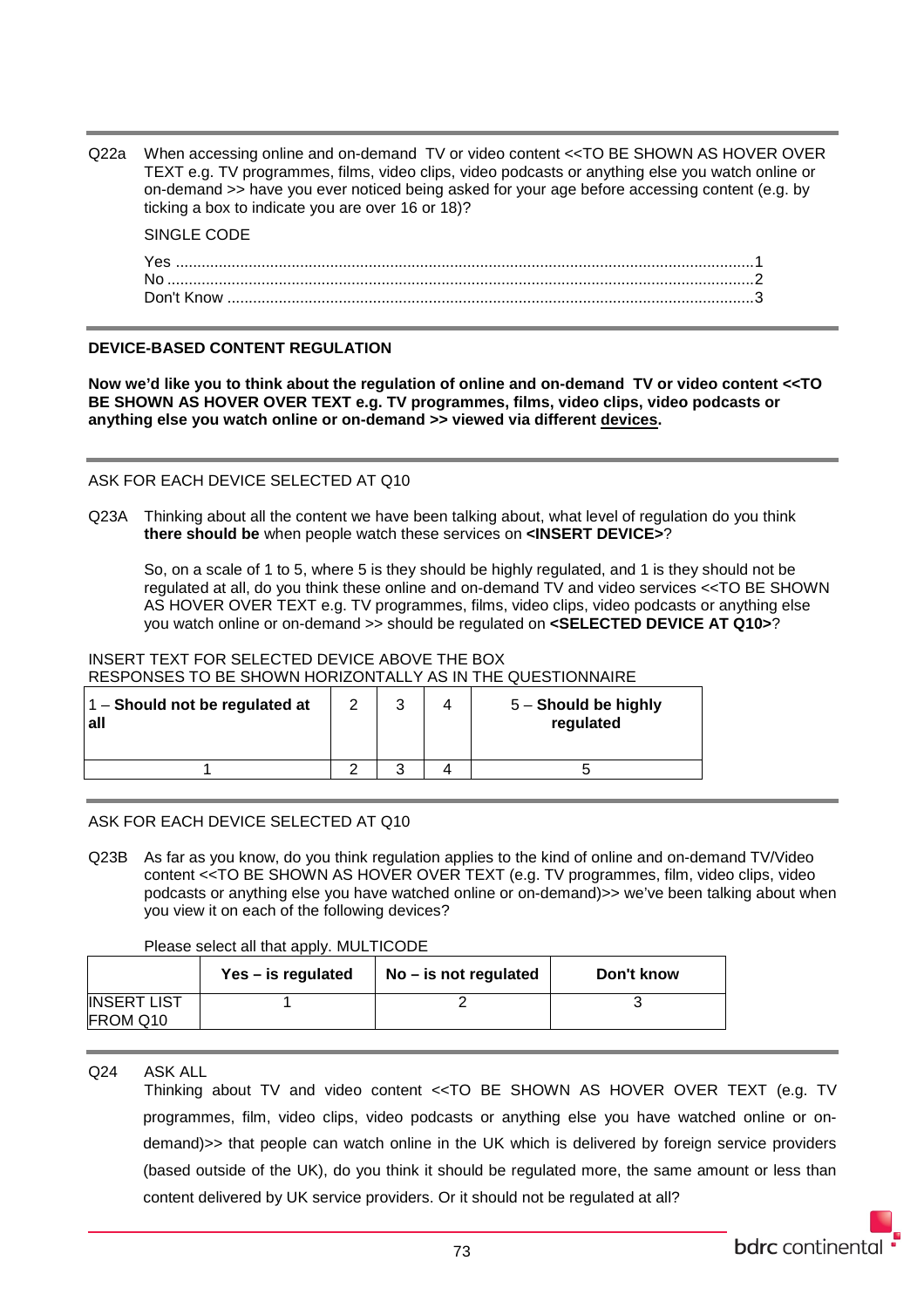## Please select one. SINGLE CODE

|                                                                                                 | (56 |
|-------------------------------------------------------------------------------------------------|-----|
|                                                                                                 |     |
|                                                                                                 |     |
|                                                                                                 |     |
| I do not think there should be any regulation of this type of content shown online or on-demand |     |
|                                                                                                 |     |
|                                                                                                 |     |
|                                                                                                 |     |

#### W2 ONLY Q24A ASK ALL

Do you regularly play online games on any device (e.g. via a PC/Mac/laptop, games console connected to a TV, tablet, smartphone etc.)?

| No. |  |
|-----|--|
|     |  |

### W2 ONLY

Q24B ASK ALL PLAYING GAMES ONLINE (CODE 1) AT Q24A

Has anything that you have seen whilst playing an online game **caused you any concern**?

When answering, please think about things that have concerned you **personally**, rather than what you think might cause concern to others.

## W2 ONLY Q24C ASK ALL WHO HAVE SEEN SOMETHING OF CONCERN (CODE 1) AT 24B

And what kind of things have caused you concern personally whilst playing an online game?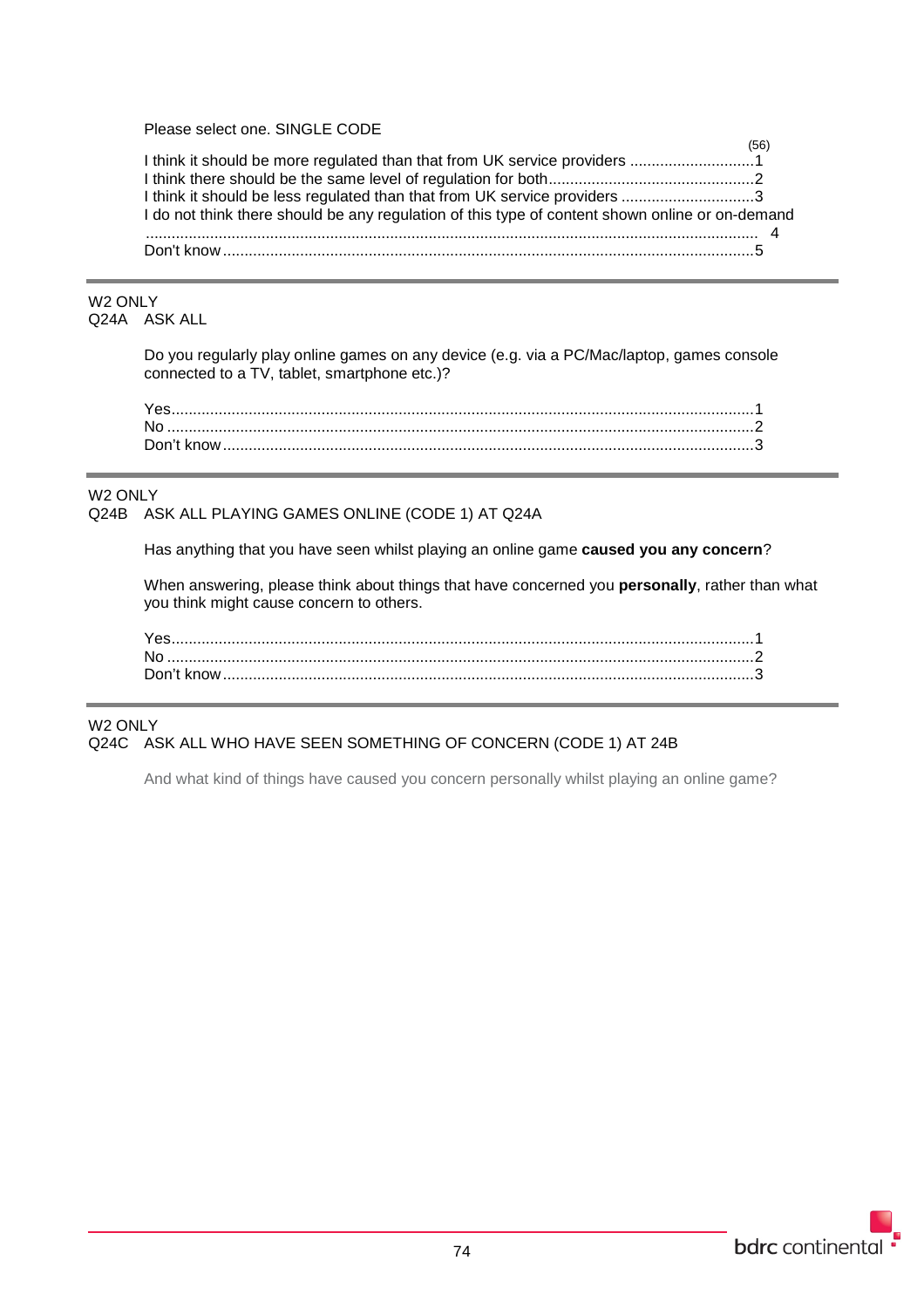### **TV SECTION - ASK ALL**

Q25A ASK ALL

Which, if any, of these types of television/TV service does your household receive at the moment?

SCRIPTER: MULTICODE OK FOR CODES 1-8. SINGLE CODE ONLY FOR CODES 9-11

Please select all that apply.

#### Q25B ASK ALL CODING MORE THAN ONE AT Q25A (CODES 1-8). OTHERS SKIP TO Q33C

And which of these do you consider to be your \*main\* type of television?

Please select one. SINGLE CODE

|                                                                                            | Q <sub>25A</sub> | Q <sub>25B</sub> |
|--------------------------------------------------------------------------------------------|------------------|------------------|
|                                                                                            | (27)             | (29)             |
| Cable TV (through Virgin Media)                                                            |                  |                  |
| Satellite TV (Sky)                                                                         | 2                | 2                |
| Satellite TV (Freesat)                                                                     | 3                | 3                |
| Satellite TV (Other)                                                                       | 4                | 4                |
| Freeview (through a set-top box or digital television set) with ONLY free channels         | 5                | 5                |
| Freeview (through a set-top box or digital television set) with free channels PLUS         | 6                | 6                |
| top-up TV (where a subscription can be paid to access additional programmes)               |                  |                  |
| BT Vision or TalkTalk TV (or similar)                                                      |                  |                  |
| YouView                                                                                    | 8                | 8                |
| Access TV content online via the internet (using a tablet, laptop etc.)                    | 9                | 9                |
| No TV set in household and do not access TV content via the internet SINGLE<br><b>CODE</b> | 10 CLOSE         | 10               |
| Don't know DO NOT READ OUT                                                                 | 11               | 11               |

Q25C ASK ALL WITH SATELLITE TV AT Q25A (CODES 2-4)

Do you use your satellite television service to receive subscription channels or free-to-air services only? IF NECESSARY - Do you pay a monthly subscription fee on top of what you paid to have the satellite dish installed?

Please select one. SINGLE CODE

| (31) |
|------|
|      |
|      |
|      |

 $(21)$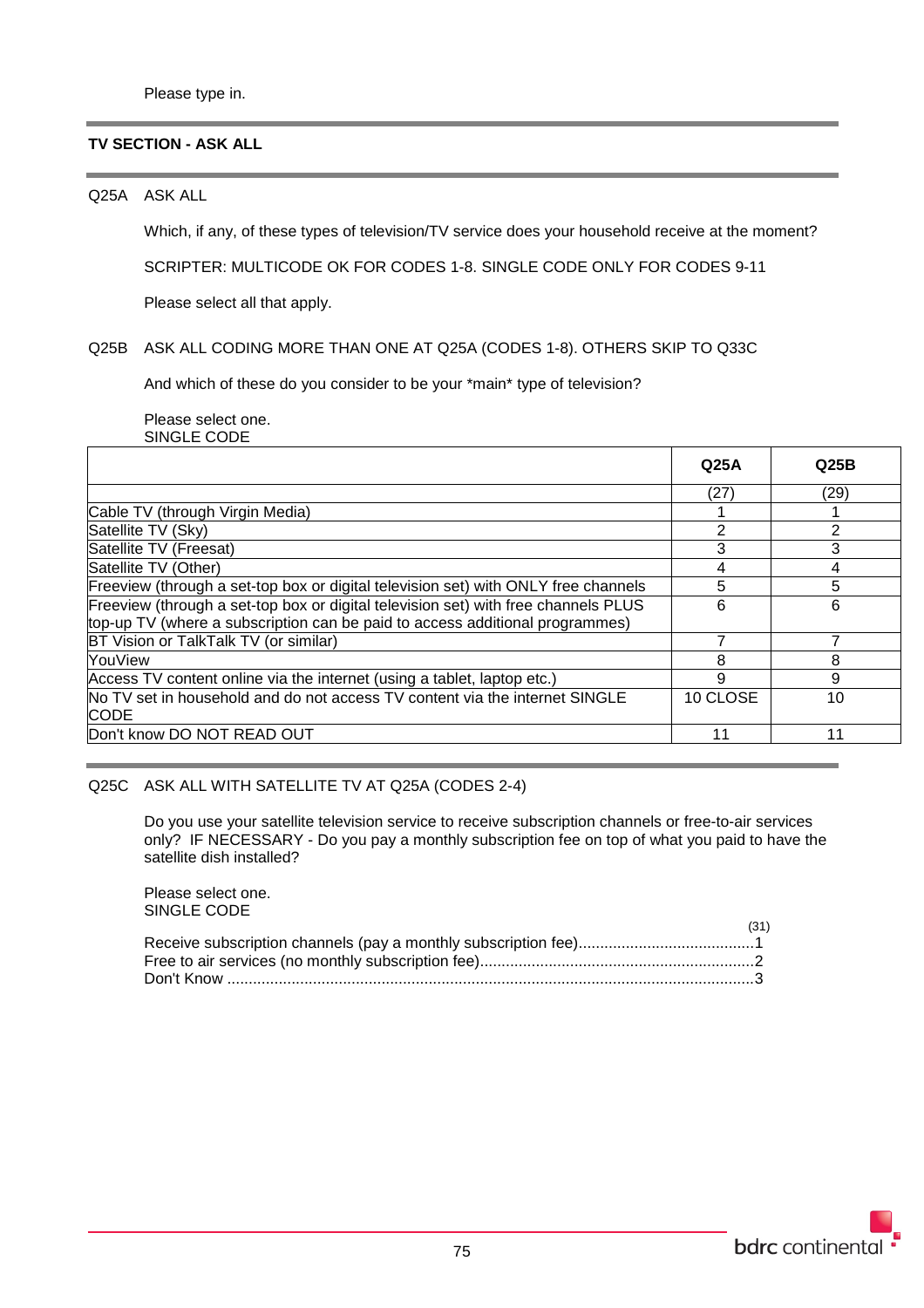## **ASK ALL**

## **CLASSIFICATION: TO BE ASKED AT END OF INTERVIEW**

#### **We are now moving on to the final few questions. As you probably know, it is necessary in market research surveys to interview a wide cross-section of the public. The next few questions about yourself are just to ensure our sample is balanced.**

## Q26 ASK ALL

On a scale of 1-10, how much do you agree with the following statements, where 1 is not at all and 10 is a great deal?

|                                                                                                               | 1 - not<br>at all | $\mathbf{2}$ |   |   | 5 | 6 | 8 | 9 | $10 - a$<br>great<br>deal |
|---------------------------------------------------------------------------------------------------------------|-------------------|--------------|---|---|---|---|---|---|---------------------------|
| I always keep up with new<br>technology                                                                       |                   |              | 3 | 4 | 5 | 6 | 8 | 9 | $\Omega$                  |
| Computers confuse me - I'll<br>never get used to them                                                         |                   | 2            | 3 | 4 | 5 | 6 | 8 | 9 | $\Omega$                  |
| I prefer to wait until new<br>technology products have<br>become cheaper before<br>thinking about buying them |                   | 2            | 3 | 4 | 5 | 6 | 8 | 9 | $\Omega$                  |

## ASK ALL

## Q27 What is the highest qualification of the main income earner in your household?

Please select one. SINGLE CODE

| Up to 4 O levels, or up to 4 GCSEs grade A to C, or NVQ level 1 or the equivalent3 |  |
|------------------------------------------------------------------------------------|--|
|                                                                                    |  |
|                                                                                    |  |
|                                                                                    |  |
|                                                                                    |  |
|                                                                                    |  |

#### Q28 And is your home....

Please select one. SINGLE CODE

| (19) |
|------|
|      |
|      |
|      |
|      |
|      |
|      |

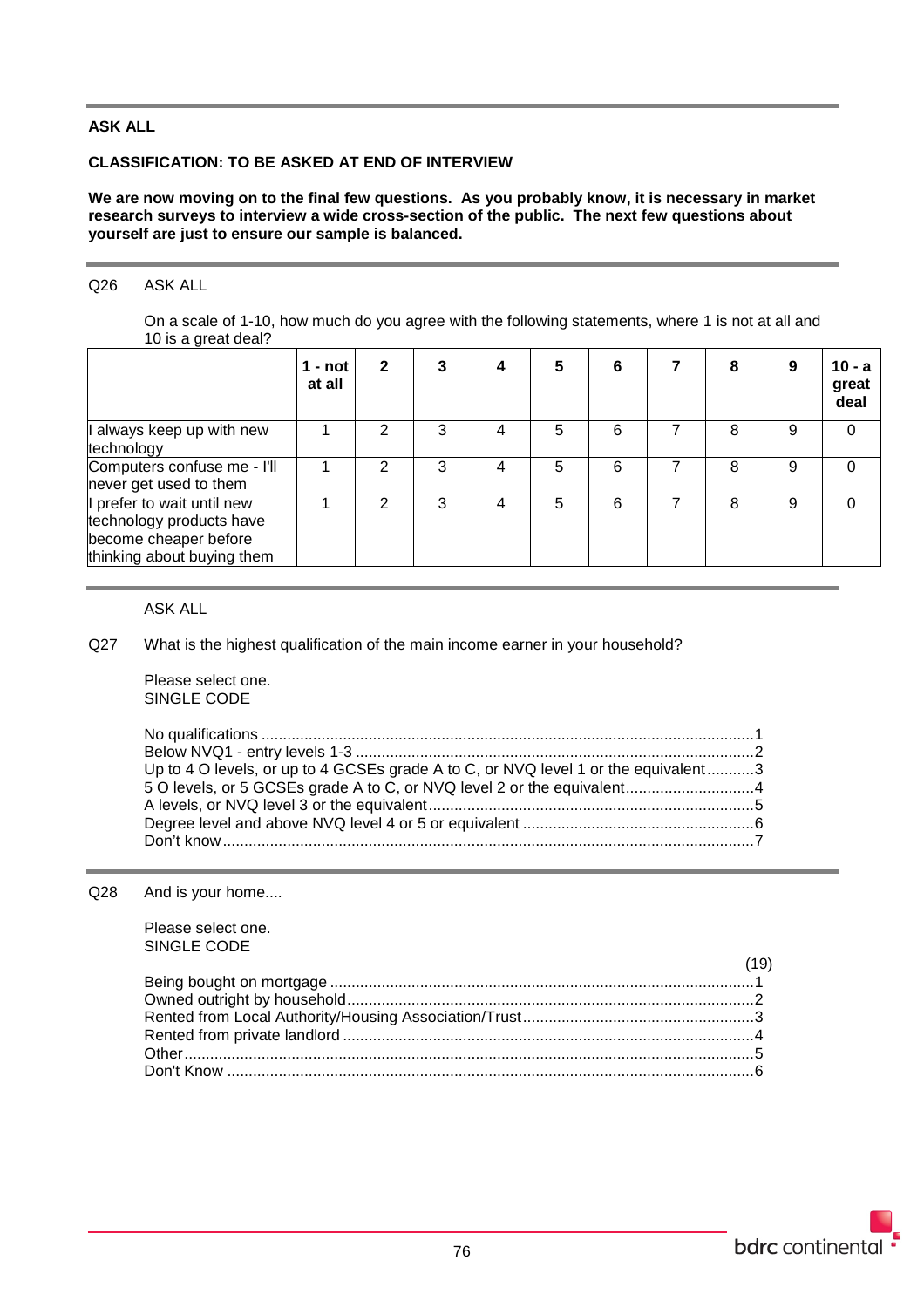## Q29-31 – move up front

Q32A Finally, thinking about the survey overall, what if anything, do you think would have made it easier to understand? Was there any specific language that you think could have been made clearer?

Please type in

Q33 Thank you very much for your time. That's the end of the interview.

If we have any queries arising from this research, may we contact you to ask you some further questions?

## SINGLE CODE

| Nr |  |
|----|--|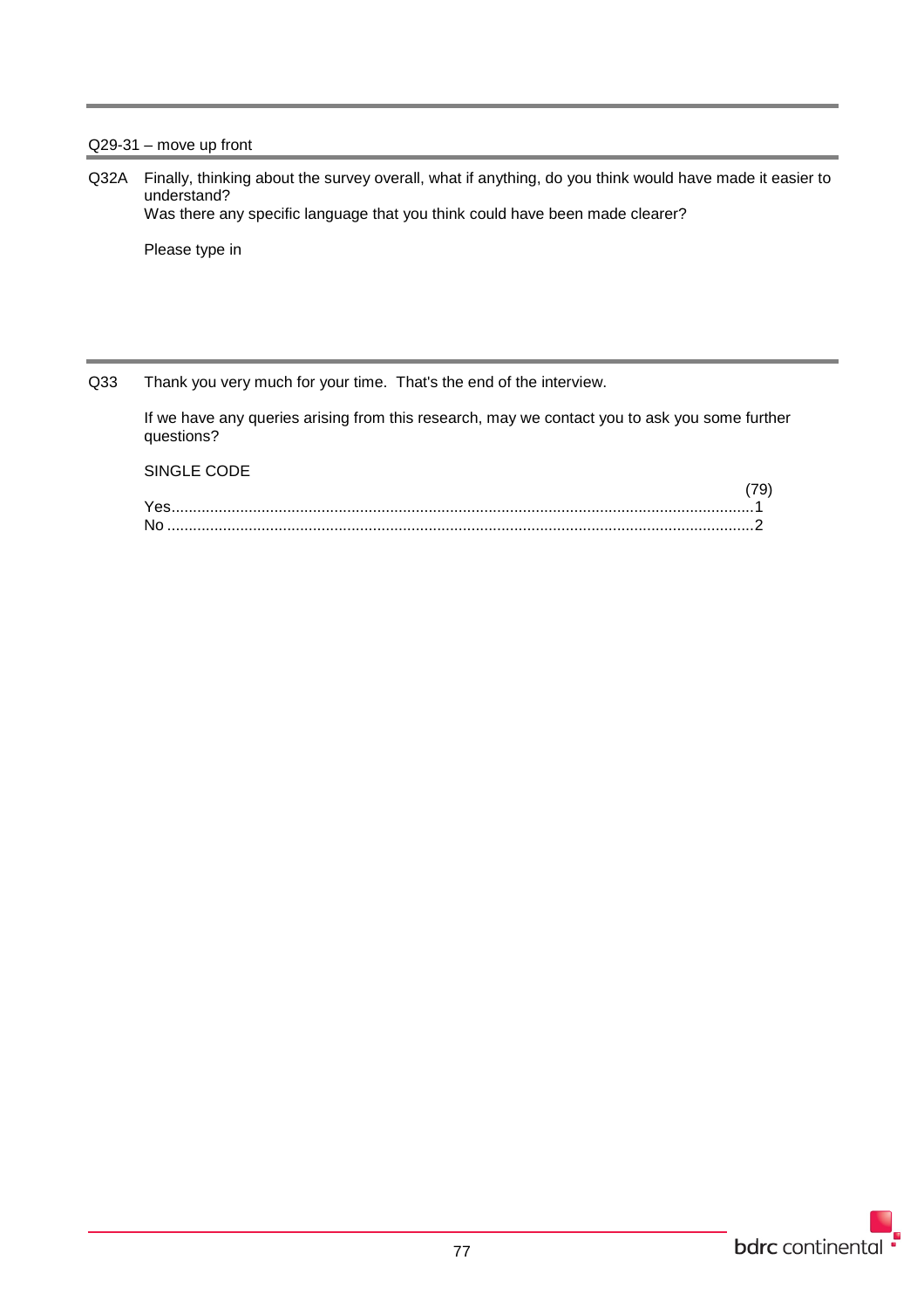## **10. Annex E – Teens questionnaire**

#### Q1

Ofcom on-demand and online Main Tracker 2014 Questionnaire – Teens – FINAL

21199\_\_\_\_\_\_\_\_\_\_\_\_\_\_\_\_\_\_\_\_\_\_\_\_\_\_\_\_\_\_\_\_\_\_\_\_\_\_\_\_\_\_\_\_\_\_\_\_\_\_\_\_\_\_\_\_\_\_\_\_\_\_\_\_(8-12)

## **SURVEY DETAILS Executive name: Tim Barber, Jeremiah Fryer**

**FIELD DATES: October 2014**

**Client: Ofcom**

## **INTRODUCTION:**

**Thank you for agreeing to take part in this survey.**

**We'd like to ask you a few questions, and then for you to ask one of your children (aged 12-15) to fill in the rest. It will be appropriate for their age range as their views are important to us.** 

**The survey should take about 12-15 minutes.** 

**You'll be able to stop whenever you like and come back and complete it in more than one go, however, we'd ask you to complete the survey by 10th October.**

### **TO BE COMPLETED BY PARENTS/ CARERS**

### Q2 STANDARD REGION.

In which of the following areas do you live?

| 5  |
|----|
|    |
|    |
|    |
|    |
|    |
|    |
| 12 |
|    |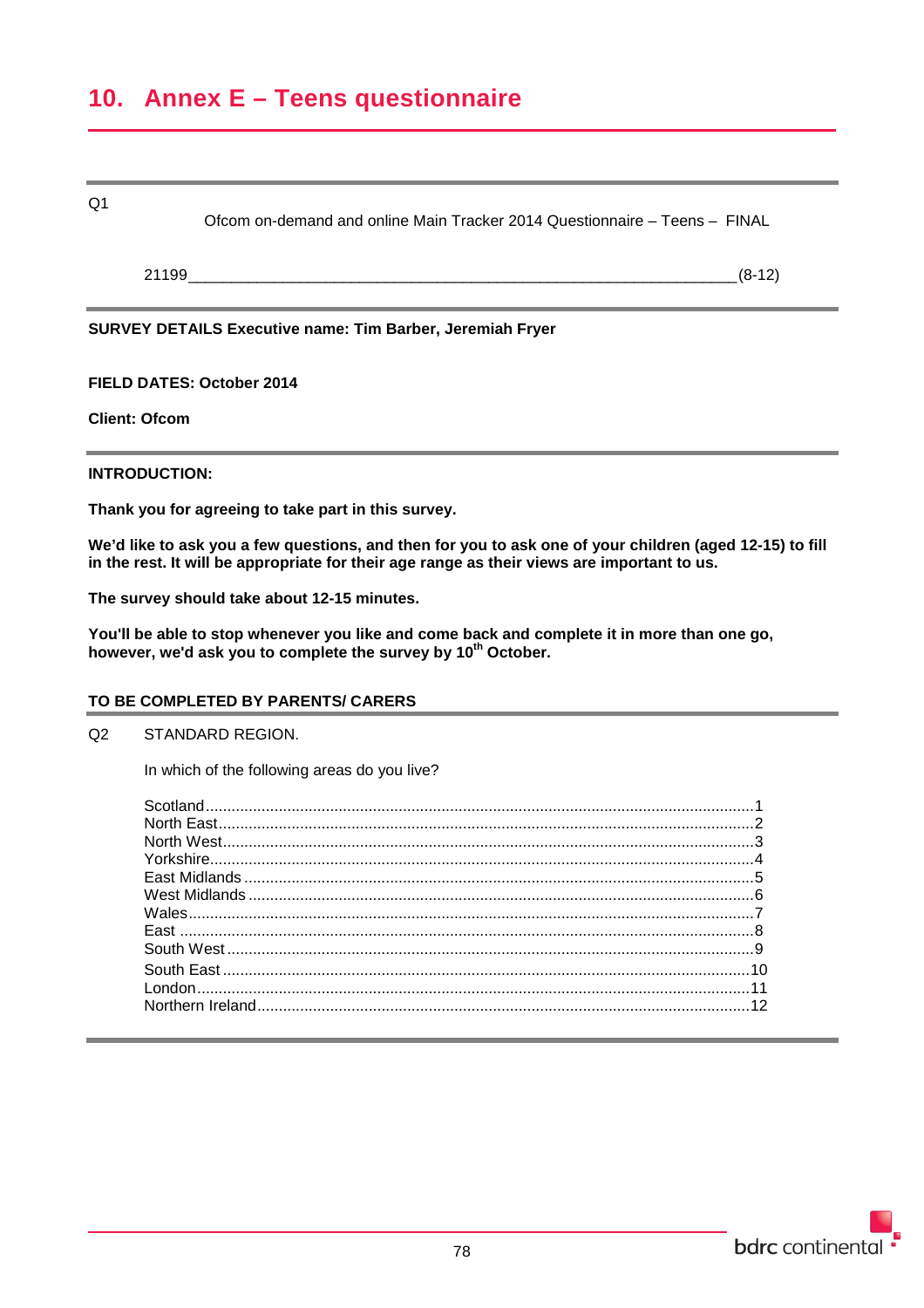Q4a (29) How many people are there in your household, including yourself and any children? Please include anyone living with you as part of a 'family unit'.

Please type in the number. SINGLE CODE

Q4b (30) DO NOT ASK

#### SCRIPTER: CODE SIZE OF HOUSEHOLD FROM Q4a. SINGLE CODE

#### Q4c (31) ASK ALL

Are you the parent or guardian of any children aged 12-15 who live at home with you?

Please select one. SINGLE CODE

#### Q4d ASK ALL

For this survey we need to interview children aged [INSERT OPEN QUOTAS]

With your permission, will they be available to fill in the survey?

Please select one. SINGLE CODE

| Nc |  |
|----|--|

## Q5 ASK ALL PARENTS

First, just a few question about yourself.

Are you…?

Please select one.

#### SINGLE CODE

| Not working (i.e. under 8hrs/week) unemployed registered/not registered but looking for work) 4 |  |
|-------------------------------------------------------------------------------------------------|--|
|                                                                                                 |  |
|                                                                                                 |  |
|                                                                                                 |  |
|                                                                                                 |  |

 $(17)$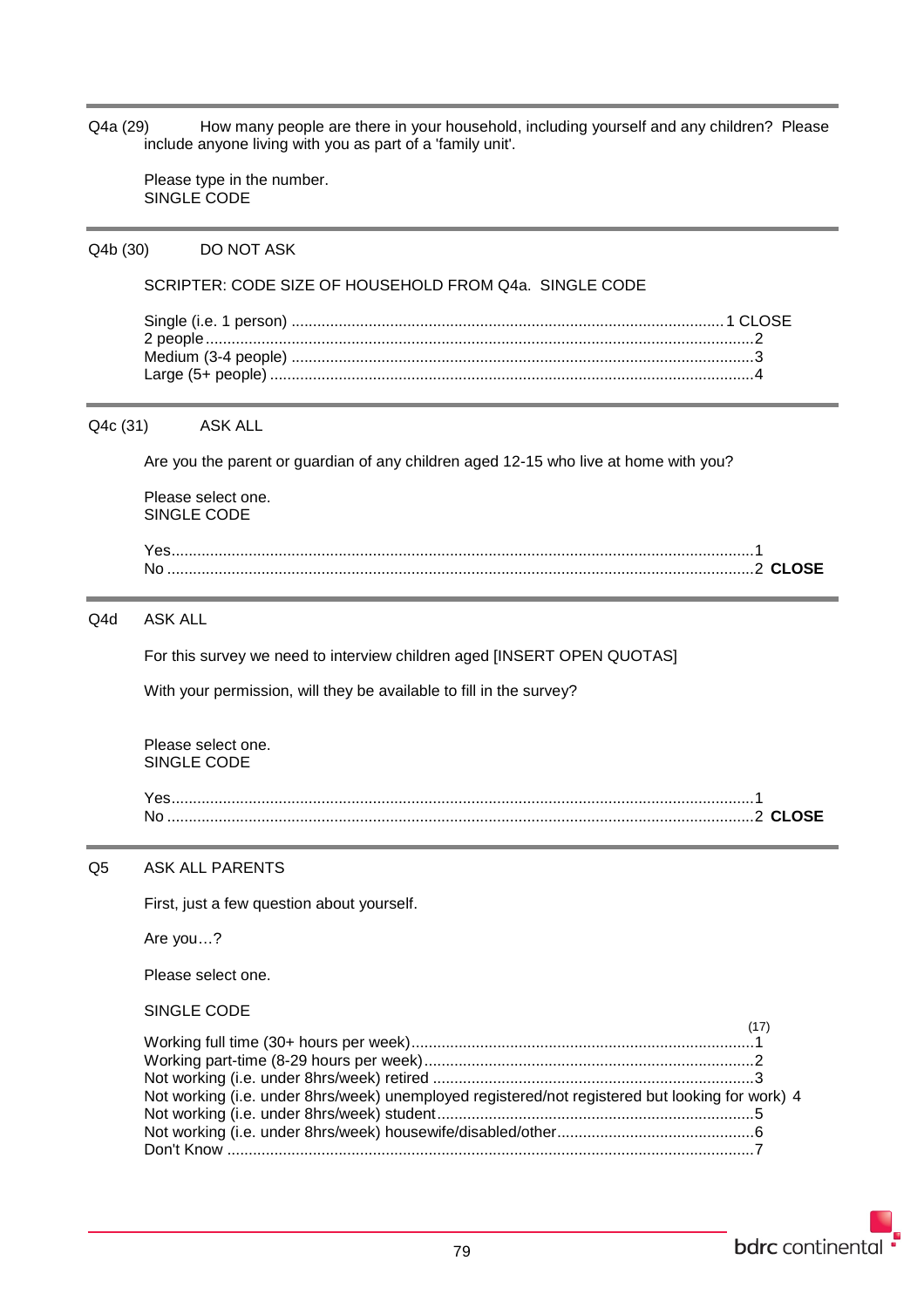Q6 ASK ALL

> And which of the following best describes the main income earner in your household? If they're retired, please think back to their last job before retirement.

Please note:

1. If you live in a household with others, but have separate finances, do not include them in this question. Only consider those who have shared incomes/ outgoings.

2. If the main income earner has been unemployed for less than 6 months, don't answer 'unemployed', but think back to the last job before that.

3. If they're retired and receiving a pension from employment as well as a state pension, please think back to the last job before retirement.

#### Please select one. SCRIPTER: DO NOT DISPLAY GRADE IN SURVEY

|                                                                                                        | (18) |
|--------------------------------------------------------------------------------------------------------|------|
| Very senior management; top level civil servant or professional (e.g. surgeon; partner in a law firm;  |      |
|                                                                                                        |      |
| Senior or middle management in large organisation; owner of small business; principal officer in civil |      |
|                                                                                                        |      |
| Junior management or professional; or administrative (e.g. most office workers; accounts clerk;        |      |
|                                                                                                        |      |
|                                                                                                        |      |
|                                                                                                        |      |
| Casual worker without regular income; or unemployed for 6 months or longer [E] 6                       |      |
|                                                                                                        |      |
|                                                                                                        |      |
|                                                                                                        |      |
|                                                                                                        |      |

## **TV SECTION - ASK ALL**

Q25A ASK ALL

Which, if any, of these types of television/TV service does your household receive at the moment?

SCRIPTER: MULTICODE OK FOR CODES 1-8. SINGLE CODE ONLY FOR CODES 9-11

Please select all that apply.

### Q25B ASK ALL CODING MORE THAN ONE AT Q25A (CODES 1-8). OTHERS SKIP TO Q33C

And which of these do you consider to be your family's \*main\* type of television?

Please select one. SINGLE CODE

|                                                                                    | Q25A                               | Q <sub>25B</sub> |
|------------------------------------------------------------------------------------|------------------------------------|------------------|
|                                                                                    | (27)                               | (29)             |
| Cable TV (through Virgin Media)                                                    |                                    |                  |
| Satellite TV (Sky)                                                                 | າ                                  | ົ                |
| Satellite TV (Freesat)                                                             |                                    | 3                |
| Satellite TV (Other)                                                               |                                    |                  |
| Freeview (through a set-top box or digital television set) with ONLY free channels | 5                                  | 5                |
| Freeview (through a set-top box or digital television set) with free channels PLUS | 6                                  | 6                |
| top-up TV (where a subscription can be paid to access additional programmes)       |                                    |                  |
| BT Vision or TalkTalk TV (or similar)                                              |                                    |                  |
| YouView                                                                            | 8                                  | 8                |
| Access TV content online via the internet (using a tablet, laptop etc.)            | 9                                  | 9                |
| No TV set in household and do not access TV content via the internet SINGLE        | $\sim$ $\sim$ $\sim$ $\sim$ $\sim$ | $\overline{A}$   |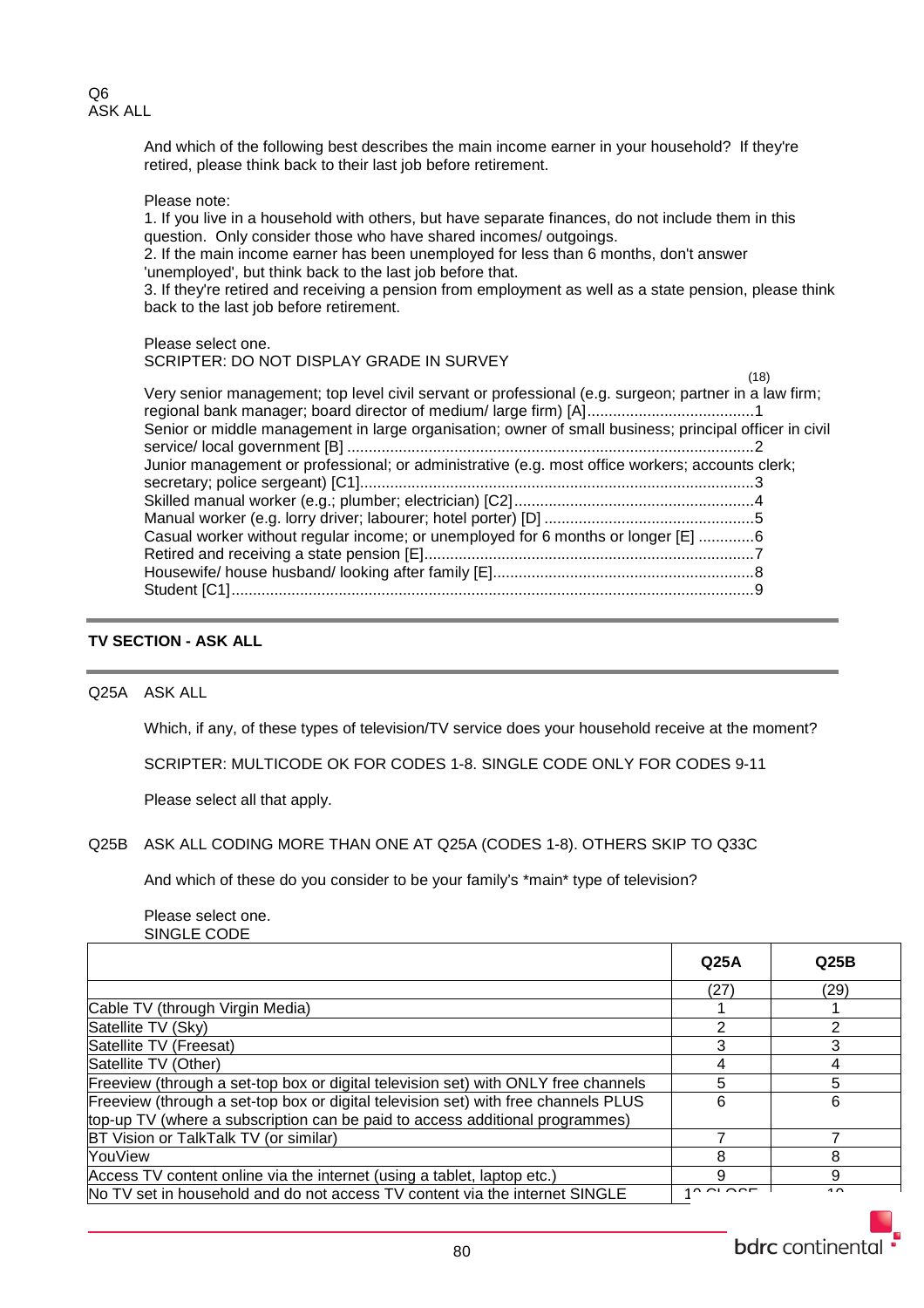| <b>CODE</b>                                                          |  |
|----------------------------------------------------------------------|--|
| $\sim\cdot\,$<br>Don'<br>N0<br>Œ.<br>know<br>н.<br>RFAI<br>ັບ<br>. . |  |
|                                                                      |  |

### Q25C ASK ALL WITH SATELLITE TV AT Q25A (CODES 2-4)

Do you use your satellite television service to receive subscription channels or free-to-air services only? IF NECESSARY - Do you pay a monthly subscription fee on top of what you paid to have the satellite dish installed?

Please select one. SINGLE CODE

| <u>UINULL UUDL</u> | (31) |
|--------------------|------|
|                    |      |
|                    |      |
|                    |      |

#### ASK ALL

## Q27 What is the highest qualification of the main income earner in your household?

Please select one. SINGLE CODE

| Up to 4 O levels, or up to 4 GCSEs grade A to C, or NVQ level 1 or the equivalent3 |  |
|------------------------------------------------------------------------------------|--|
|                                                                                    |  |
|                                                                                    |  |
|                                                                                    |  |
|                                                                                    |  |

Q28 And is your home....

Please select one. SINGLE CODE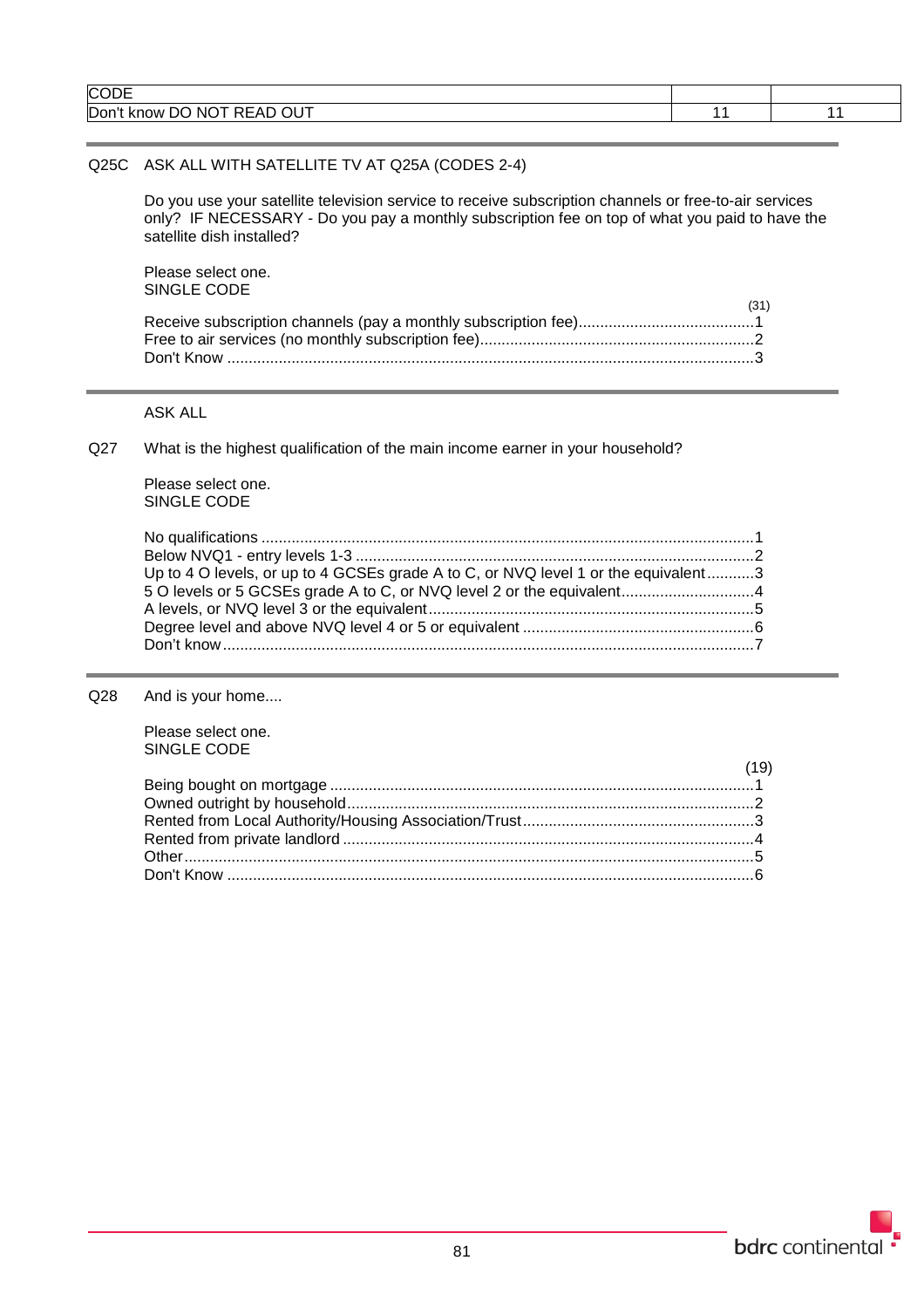## **TO BE COMPLETED BY CHILDREN**

Q6A We would now like to ask one of your children aged 12-15 a series of questions about a topic that is appropriate for their age range as their views are important to us. Would you be happy to let your child participate in this survey?

## **SINGLE CHOICE**

- 1. Yes
- 2. No
- $\Rightarrow$  If YES at Q6A, then show i72
- $\Rightarrow$  If NO at Q6A = **CLOSE**

I72= Thank you. Please allow your child to answer the rest of the survey. If they have any problems then you can help them if you like.

Q6B First of all, can I just check how old you are....? **SINGLE CHOICE**

Q6C And are you a...? **SINGLE CHOICE**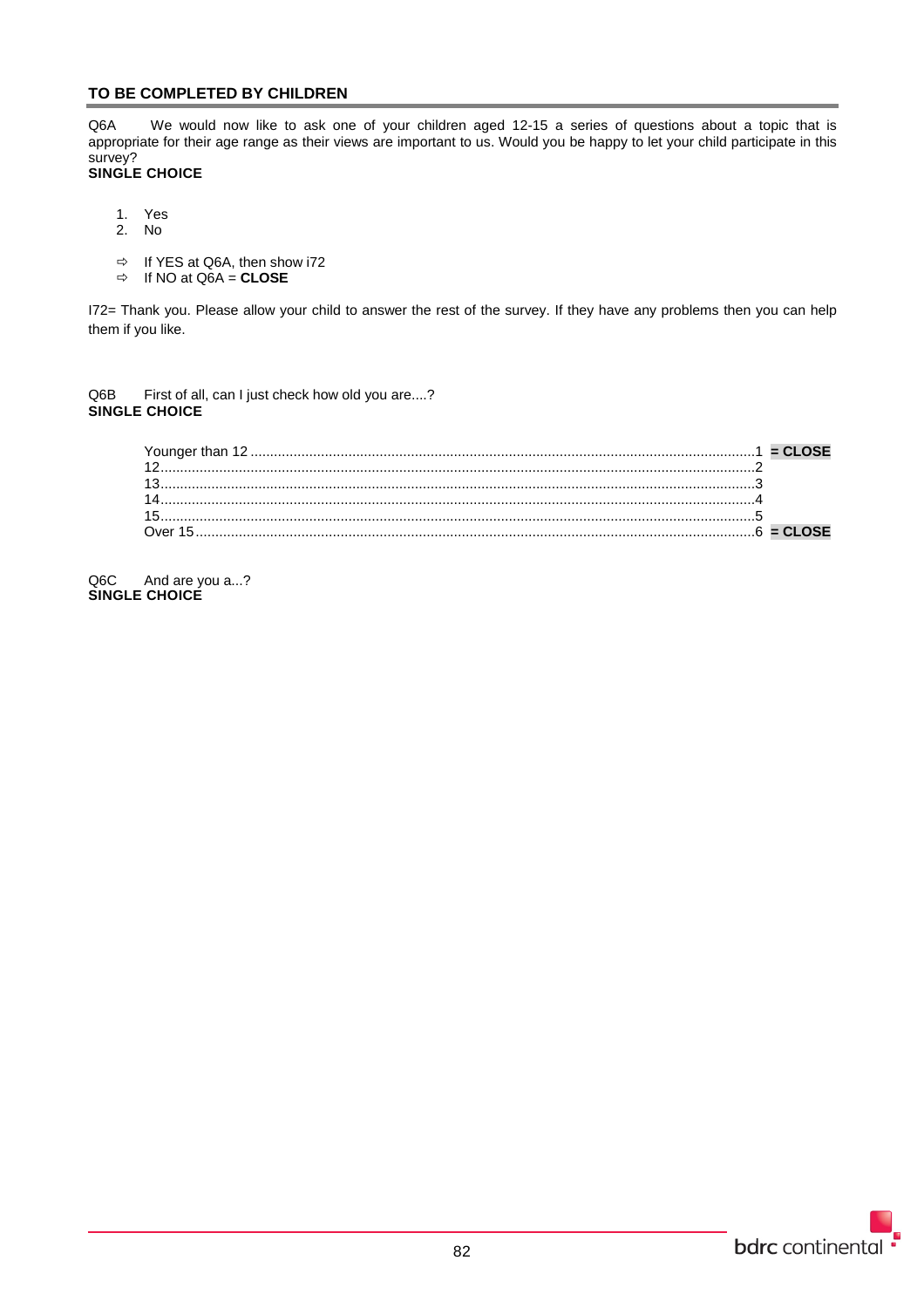### **DEVICES - ASK ALL**

Q7: Have you watched anything online or on-demand such as TV programs, video, clips or films in the last 12 months?

#### THE FOLLOWING TO APPEAR AS LIGHT GREY, ITALICISED TEXT

*By online or on-demand we mean viewing TV or video content on a TV that offers online/ ondemand services or through a device connected to the Internet (e.g. PC/laptop, tablet, Smartphone).*

*By TV or video content we mean things such as TV programmes, films, video clips, video podcasts or anything else you have watched online or on-demand.*

## SINGLE CODE

| Yes |  |
|-----|--|
| No. |  |
|     |  |

#### ASK ALL

Q7T Have you watched YouTube in the past 12 months?

#### SINGLE CODE

ASK ALL

Q8 Which of these do you ever use?

 Please select all that apply. MULTICODE IF NONE (CODE 11) FOR EVER USE, CLOSE.

|                                                                                                                                                                                                                                                         | Q8 |
|---------------------------------------------------------------------------------------------------------------------------------------------------------------------------------------------------------------------------------------------------------|----|
| <b>Set-top box</b> for on-demand content with a subscription service (e.g. Virgin Media/Sky) -<br>connected to a TV                                                                                                                                     |    |
| Set-top box without a subscription service (e.g. Freeview/Freesat/YouView/Now TV) – connected<br>to a TV                                                                                                                                                | 2  |
| <b>Smart TV</b> (a new type of TV connected to the internet that can display online content directly onto<br>your TV screen without the need for a computer; set-top box or games console). Sometimes<br>referred to as a "Connected TV" or "Hybrid TV" | 3  |
| <b>Smartphone</b> (i.e. a phone on which you can easily access emails, download files and applications,<br>and generally surf the internet, e.g. BlackBerry, iPhone and Android phones such as the Samsung<br>Galaxy)                                   | 4  |
| PC/Mac/laptop                                                                                                                                                                                                                                           | 5  |
| <b>Tablet</b> computer (e.g. iPad/Kindle Fire HD)                                                                                                                                                                                                       | 6  |
| Games console (e.g. PlayStation/Xbox/Wii/ PS3) – connected to a TV                                                                                                                                                                                      | 8  |
| Other internet connected player or box that you use for viewing TV/ video content (e.g. Roku/<br>Apple TV/Google TV/Google Chromecast) – connected to a TV                                                                                              | 9  |
| None of the above                                                                                                                                                                                                                                       | 10 |
| Don't know                                                                                                                                                                                                                                              | 11 |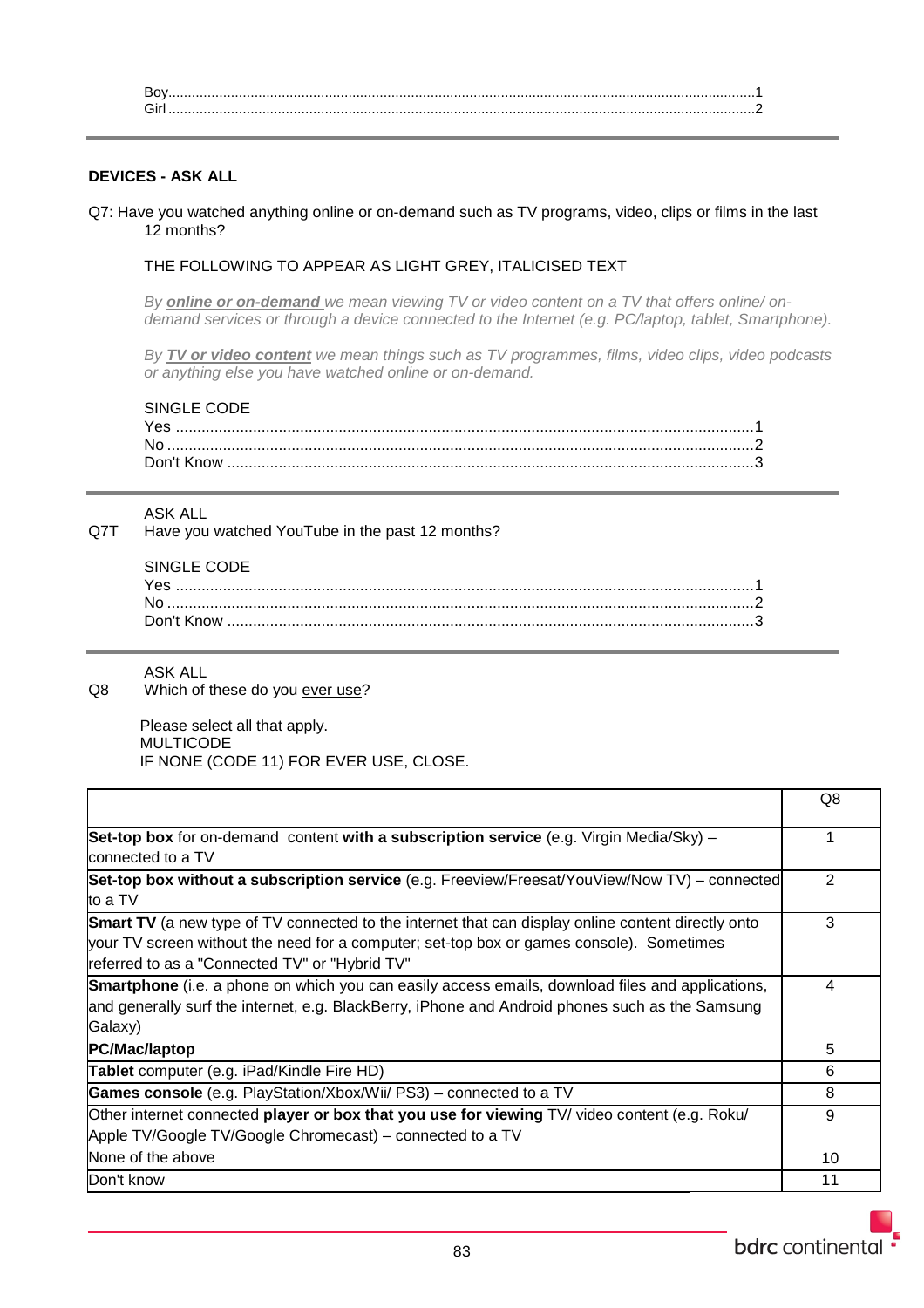## Q9 ASK ALL

So looking at the following list of **services**, please could you say how often you typically watch each of these?

If you never watch a service, please say whether or not you were aware of it before this survey. Please select one answer for each. SINGLE CODE

RESPONDENT MUST CODE 'EVER' (CODES 1-5) FOR AT LEAST ONE SERVICE TO CONTINUE, OTHERWISE CLOSE. ROTATE ORDER

#### **Every day Several times a week At least once a week At least once a month Less than once a month Aware of the service but not viewed in the last 12 months/ have never viewed Not aware of this service** TV **catch up** services (e.g. BBC iPlayer, ITV Player, 4oD, Demand 5, Now TV) 1 2 3 4 5 6 7 On-line **video rental** services downloaded or streamed (e.g. Blinkbox, Amazon Prime Instant Video, Netflix) 1 2 3 4 5 6 7 **Free Video On-demand** content available **through your subscription service** provider (e.g. Virgin Media/Sky Go) 1 2 3 4 5 6 7 **Paid Video On-demand** content available **through your subscription service** provider (e.g. film rental on a pay per view basis on Virgin Media, Sky Go) 1 2 3 4 5 6 7 **Official YouTube channels** from brands/ organisations you are familiar with (e.g. 4oD, BBC Worldwide, Jamie Oliver's Food Tube, Top Gear etc.) 1 2 3 4 5 6 7 Other **TV or video channels**  available **online** (e.g.southparkstudios.co.uk, Vevo.com) 1 2 3 4 5 6 7 YouTube **videos** uploaded **by friends, family or other YouTube users** (i.e. non-professional) 1 2 3 4 5 6 7 Video content posted **on social networking sites** other than YouTube (e.g. Facebook, Twitter, blogs, Vimeo etc.) 1 2 3 4 5 6 7 Video content you have paid for **on digital or online stores** (e.g. iTunes Store, Google Play etc.) 1 | 2 | 3 | 4 | 5 | 6 | 7 Video content **on news websites** (e.g. The Sun/ The Guardian/ The Huffington Post/ www.bloomberg.tv etc.) 1 2 3 4 5 6 7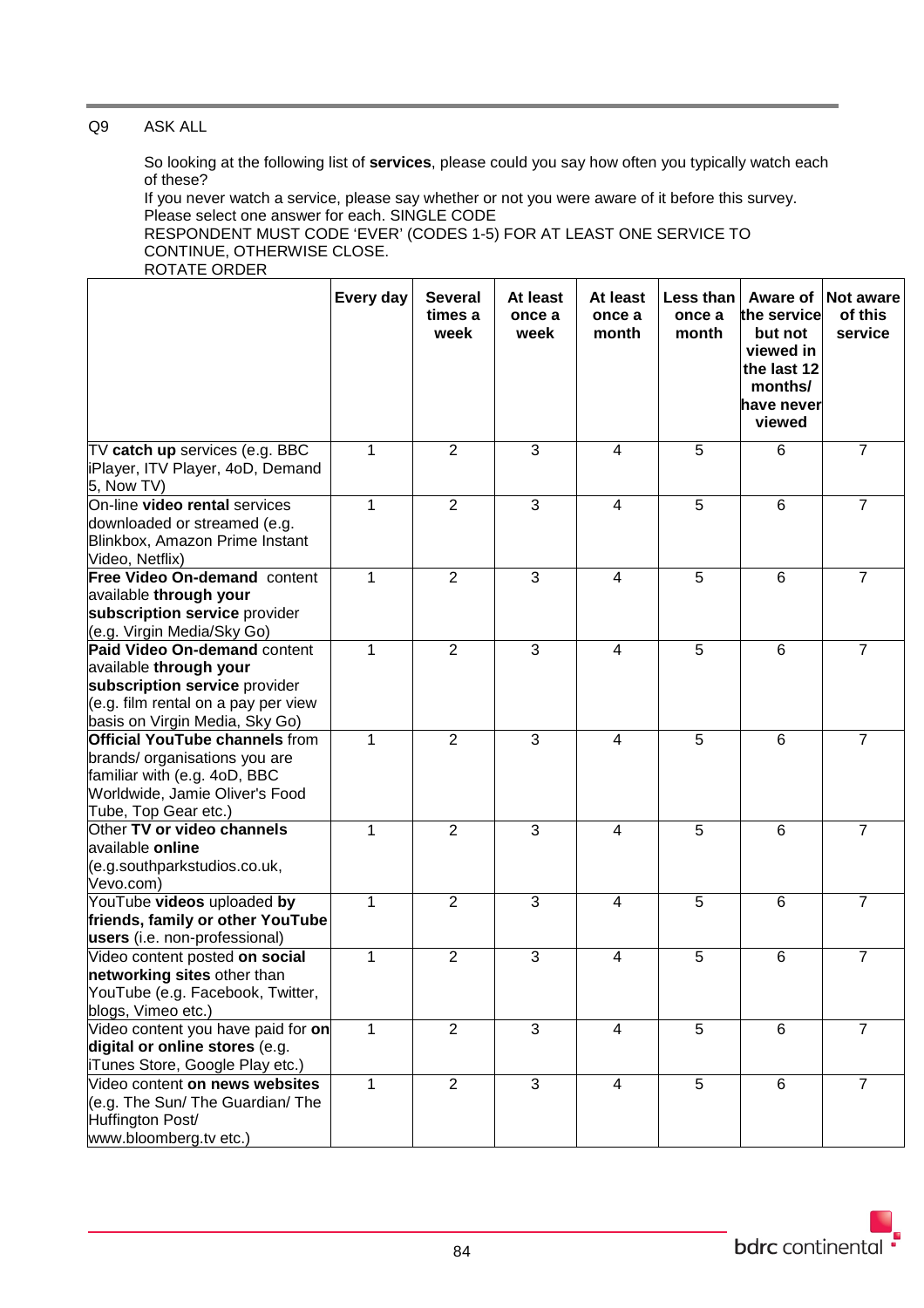## Q10 ASK ALL VIEWING AT LEAST ONE SERVICE 'EVER' (CODES 1-5) AT Q9 FILTER- ONLY SHOW DEVICES SELECTED AT Q8

How often do you personally use each of the following **devices** to view **online or on-demand TV or video content** at home or elsewhere?

Please select one answer for each. SINGLE CODE RESPONDENT MUST CODE 'EVER' (CODES 1-5) FOR AT LEAST ONE DEVICE TO CONTINUE, OTHERWISE CLOSE. ROTATE ORDER

|                                                                                                                                                                                                                                                                  | <b>Every</b><br>day | <b>Several</b><br>times a<br>week | At<br>least<br>once<br>a<br>week | At least<br>once a<br>month | <b>Less</b><br>than<br>once a<br>month | <b>Never</b> | Don't<br>know  |
|------------------------------------------------------------------------------------------------------------------------------------------------------------------------------------------------------------------------------------------------------------------|---------------------|-----------------------------------|----------------------------------|-----------------------------|----------------------------------------|--------------|----------------|
| Set-top box for on-demand content with a<br>subscription service (e.g. Virgin Media/Sky) -<br>connected to a TV                                                                                                                                                  | 1                   | $\overline{2}$                    | 3                                | $\overline{4}$              | 5                                      | 6            | $\overline{7}$ |
| Set-top box without a subscription service<br>(e.g. Freeview/Freesat/YouView/Now TV) -<br>connected to a TV                                                                                                                                                      | 1                   | $\overline{2}$                    | $\overline{3}$                   | $\overline{\mathbf{4}}$     | $\overline{5}$                         | 6            | $\overline{7}$ |
| <b>Smart TV</b> (a new type of TV connected to the<br>internet that can display online content directly<br>onto your TV screen without the need for a<br>computer; set-top box or games console).<br>Sometimes referred to as a "Connected TV" or<br>"Hybrid TV" | 1                   | $\overline{2}$                    | 3                                | 4                           | 5                                      | 6            | $\overline{7}$ |
| Smartphone (i.e. a phone on which you can<br>easily access emails, download files and<br>applications, and generally surf the internet, e.g.<br>BlackBerry, iPhone and Android phones such<br>as the Samsung Galaxy)                                             | 1                   | $\overline{2}$                    | 3                                | $\overline{\mathbf{A}}$     | 5                                      | 6            | $\overline{7}$ |
| PC/Mac/laptop                                                                                                                                                                                                                                                    | 1                   | $\overline{2}$                    | 3                                | 4                           | 5                                      | 6            | $\overline{7}$ |
| Tablet computer (e.g. iPad/Kindle Fire HD)                                                                                                                                                                                                                       | 1                   | $\overline{2}$                    | $\overline{3}$                   | $\overline{\mathbf{4}}$     | $\overline{5}$                         | 6            | $\overline{7}$ |
| Games console (e.g. PlayStation/<br>Xbox/Wii/PS3) – connected to a TV                                                                                                                                                                                            | $\overline{1}$      | $\overline{2}$                    | $\overline{3}$                   | $\overline{\mathbf{4}}$     | $\overline{5}$                         | 6            | $\overline{7}$ |
| Other internet connected player or box that<br>you use for viewing TV/video content (e.g.<br>Roku/Apple TV/Google TV/Google<br>Chromecast)) – connected to a TV                                                                                                  | 1                   | $\overline{2}$                    | 3                                | $\overline{4}$              | 5                                      | 6            | $\overline{7}$ |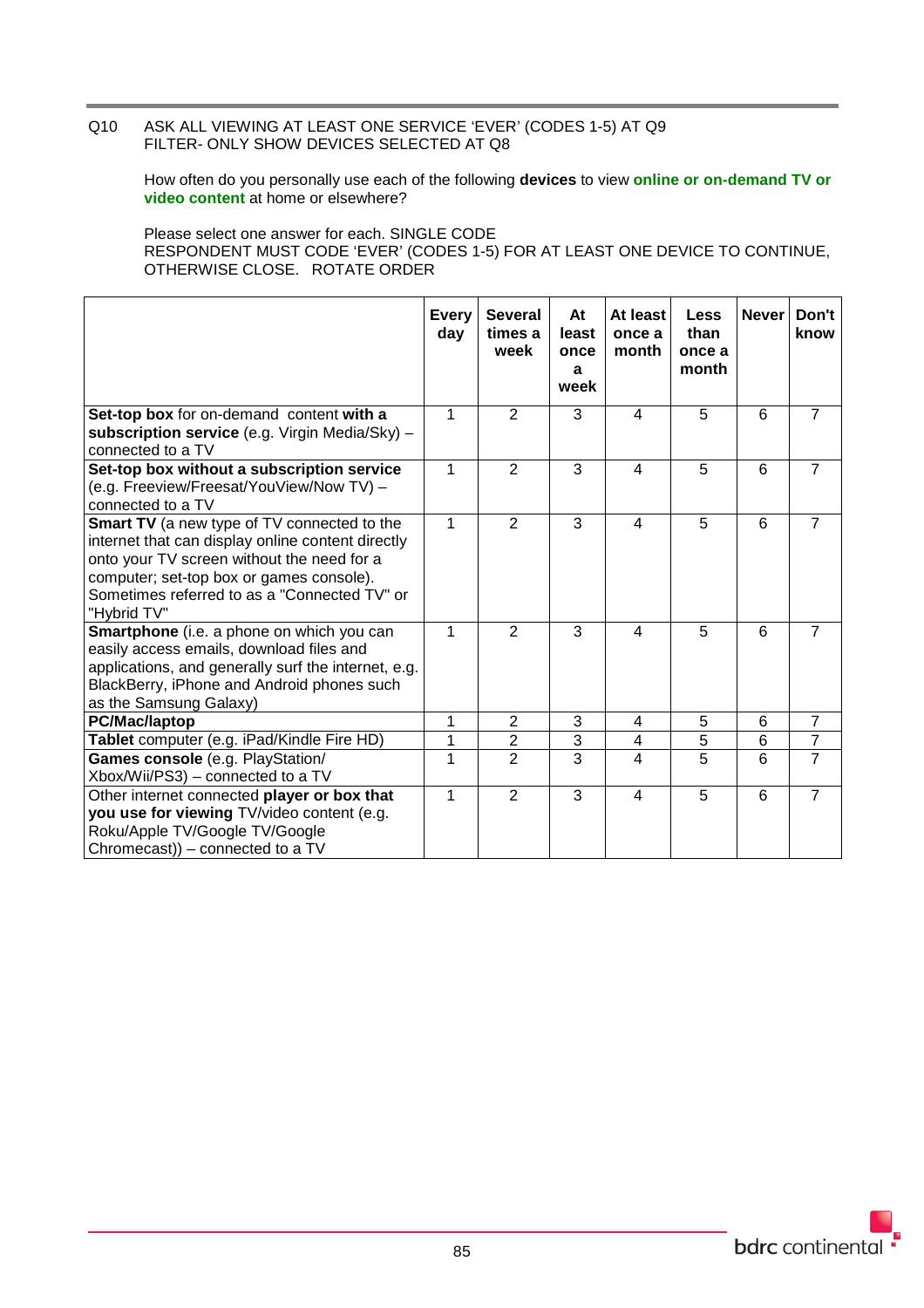## Q11 ASK ALL VIEWING AT LEAST ONE SERVICE AT LEAST 'EVER' (CODES 1-5) AT Q9

And which of these devices do you view each of these services on? You can select more than one device for each service

Please select all that apply for each. MULTICODE

SCRIPTER: ONLY SHOW DEVICES ACROSS THE TOP USED 'EVER' (CODES 1-5) AT Q10 AND SERVICES DOWN THE SIDE USED 'EVER' (CODES 1-5) AT Q9 ALLOW MULTICODE FOR RESPONSES IN EACH ROW APART FROM NONE OF THESE

|                            | <b>INSERT LIST FROM 12</b> | None of these (SINGLE CODE) |  |
|----------------------------|----------------------------|-----------------------------|--|
| <b>INSERT LIST FROM Q9</b> |                            |                             |  |

**Now we'd like to ask you some questions about your views on the online and on-demand TV or video content <<TO BE SHOWN AS HOVER OVER TEXT e.g. TV programmes, films, video clips, video podcasts or anything else you watch online or on-demand >> that you have seen on the services we have been discussing.**

## Q12 ALL VIEWING AT LEAST ONE SERVICE AT LEAST 'EVER' (CODES 1-5) AT Q9

Thinking about all the **online or on-demand TV or video content** <<TO BE SHOWN AS HOVER OVER TEXT e.g. TV programmes, films, video clips, video podcasts or anything else you watch online or on-demand >> you watch nowadays, has anything that you have seen on any online or ondemand service **caused you any concern**?

When answering, please think about things that have concerned you **personally**, rather than what you think might cause concern to others.

*THE FOLLOWING NOTE TO BE INCLUDED FOR EVERY QUESTION WITH HOVER TEXT (Hover over green text for a description)*

#### Q12A ASK ALL WHO HAVE SEEN SOMETHING OF CONCERN ON ANY ON-LINE OR ON-DEMAND SERVICE (CODE 1) AT Q12

And what kind of things caused you concern **on the online or on-demand TV or video content** <<TO BE SHOWN AS HOVER OVER TEXT e.g. TV programmes, films, video clips, video podcasts or anything else you watch online or on-demand >> you saw on any online or on-demand service?

Please type in.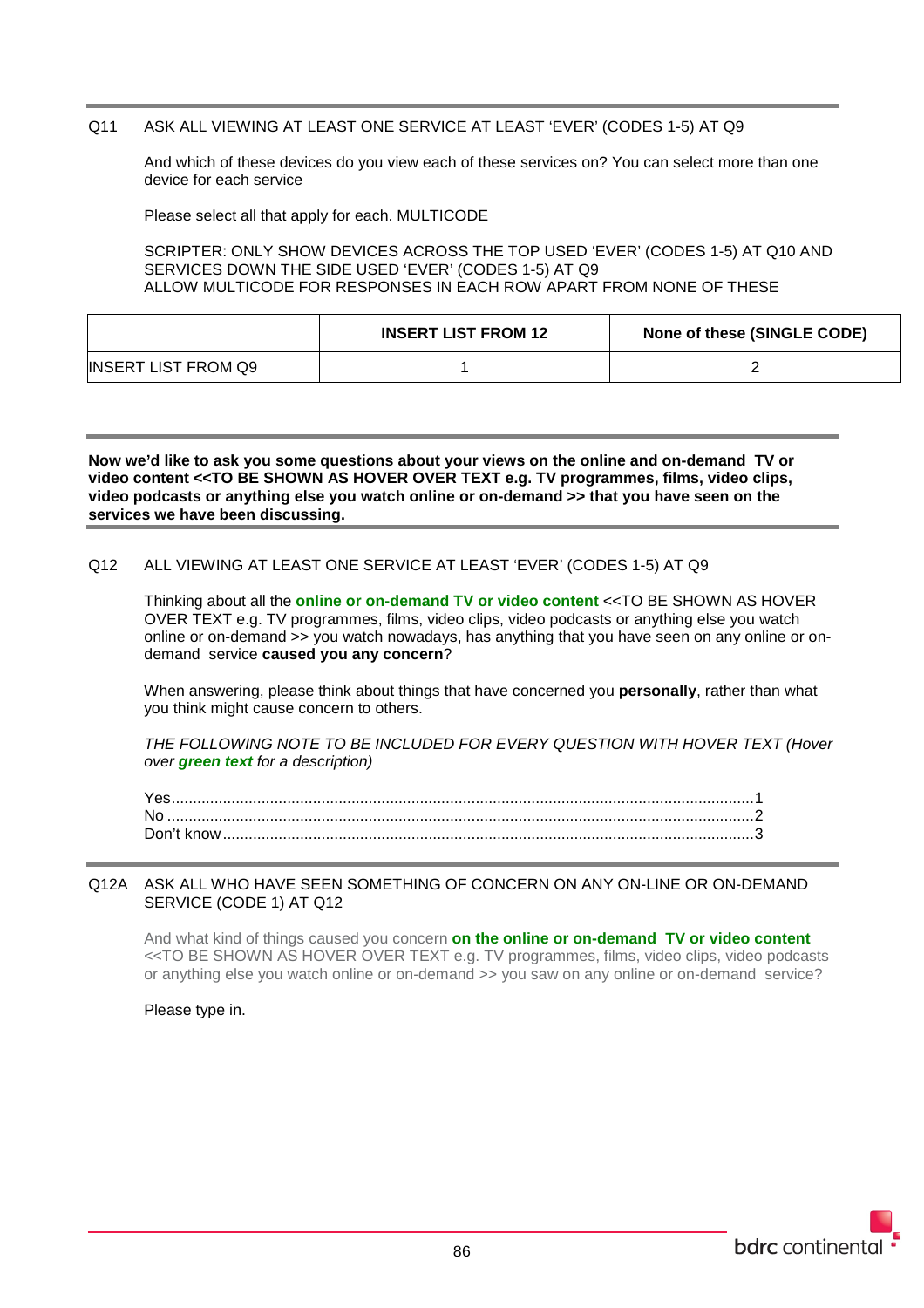## Q13 ASK ALL WHO HAVE SEEN SOMETHING OF CONCERN ON ANY ON-LINE OR ON-DEMAND SERVICE (CODE 1) AT Q12

You mentioned that you had seen something of concern on any online or on-demand service. What kind of thing caused you concern on the **online or on-demand TV or video content** <<TO BE SHOWN AS HOVER OVER TEXT e.g. TV programmes, films, video clips, video podcasts or anything else you watch online or on-demand >> you saw?

Please include anything you typed in at the previous question as well as anything you have not previously mentioned.

Please select as many as apply. MULTICODE

REVERSE ORDER

| <b>Bad language</b>                                                                                                                                                     | 1              |  |  |
|-------------------------------------------------------------------------------------------------------------------------------------------------------------------------|----------------|--|--|
| <b>Bullying/victimising of me</b>                                                                                                                                       | $\overline{2}$ |  |  |
| (e.g. People being nasty, mean or unkind to me, or being picked on by other people online)                                                                              |                |  |  |
| Content harmful to my self-esteem                                                                                                                                       |                |  |  |
| (e.g. things that make me feel under pressure to appear popular or attractive online or gossip                                                                          |                |  |  |
| that makes me feel bad)                                                                                                                                                 |                |  |  |
| <b>Bullying/victimising of others</b>                                                                                                                                   | 4              |  |  |
| (e.g. People being nasty, mean or unkind to each other or seeing bad things people have                                                                                 |                |  |  |
| written about someone else or being picked on by other people online)                                                                                                   |                |  |  |
| Dangerous behaviour - seeing something encouraging it or saying its ok or showing how to<br>do it                                                                       | 5              |  |  |
| Defamation/smearing of others                                                                                                                                           | 6              |  |  |
| (i.e. saying untrue things about other people)                                                                                                                          |                |  |  |
| <b>Discrimination</b>                                                                                                                                                   | $\overline{7}$ |  |  |
| (e.g. encouraging people to dislike others based on age, gender, disability, religious/non-<br>religious beliefs etc.)                                                  |                |  |  |
| Drugs/drug use - seeing something, encouraging it or saying its ok or showing how to do it                                                                              | 8              |  |  |
| Eating disorders - seeing something, encouraging it or saying its ok or showing how to do it                                                                            | 9              |  |  |
| <b>Exorcism/the paranormal</b>                                                                                                                                          | 10             |  |  |
| Gossip being spread about someone else even if it was true                                                                                                              | 11             |  |  |
|                                                                                                                                                                         |                |  |  |
| Incitement to crime                                                                                                                                                     | 12             |  |  |
| (i.e. encouraging people to commit a crime)                                                                                                                             |                |  |  |
| <b>Incitement to hatred</b>                                                                                                                                             | 13             |  |  |
| (i.e. encouraging people to dislike others and to be mean to them based on their age, gender,<br>disability, religious/non-religious beliefs etc.)                      |                |  |  |
| Infringing my privacy                                                                                                                                                   | 14             |  |  |
| (e.g. using photo of me when I hadn't said they could/web page or embarrassing pictures<br>being posted of someone online or sent to other people against their wishes) |                |  |  |
|                                                                                                                                                                         |                |  |  |
| Misleading/untrue advertising                                                                                                                                           | 15             |  |  |
| (e.g. the game I bought not being like the one I thought it was, or only working if I pay more<br>money)                                                                |                |  |  |
| Offence of religion                                                                                                                                                     | 17             |  |  |
| (i.e. being rude about a religion)                                                                                                                                      |                |  |  |
| People pretending to be me online                                                                                                                                       | 18             |  |  |
| Seeing things that make me feel sad, frightened or embarrassed                                                                                                          | 19             |  |  |
| (e.g. violence or nakedness or cruelty)                                                                                                                                 |                |  |  |
| Seeing things that are too old for me                                                                                                                                   | 20<br>21       |  |  |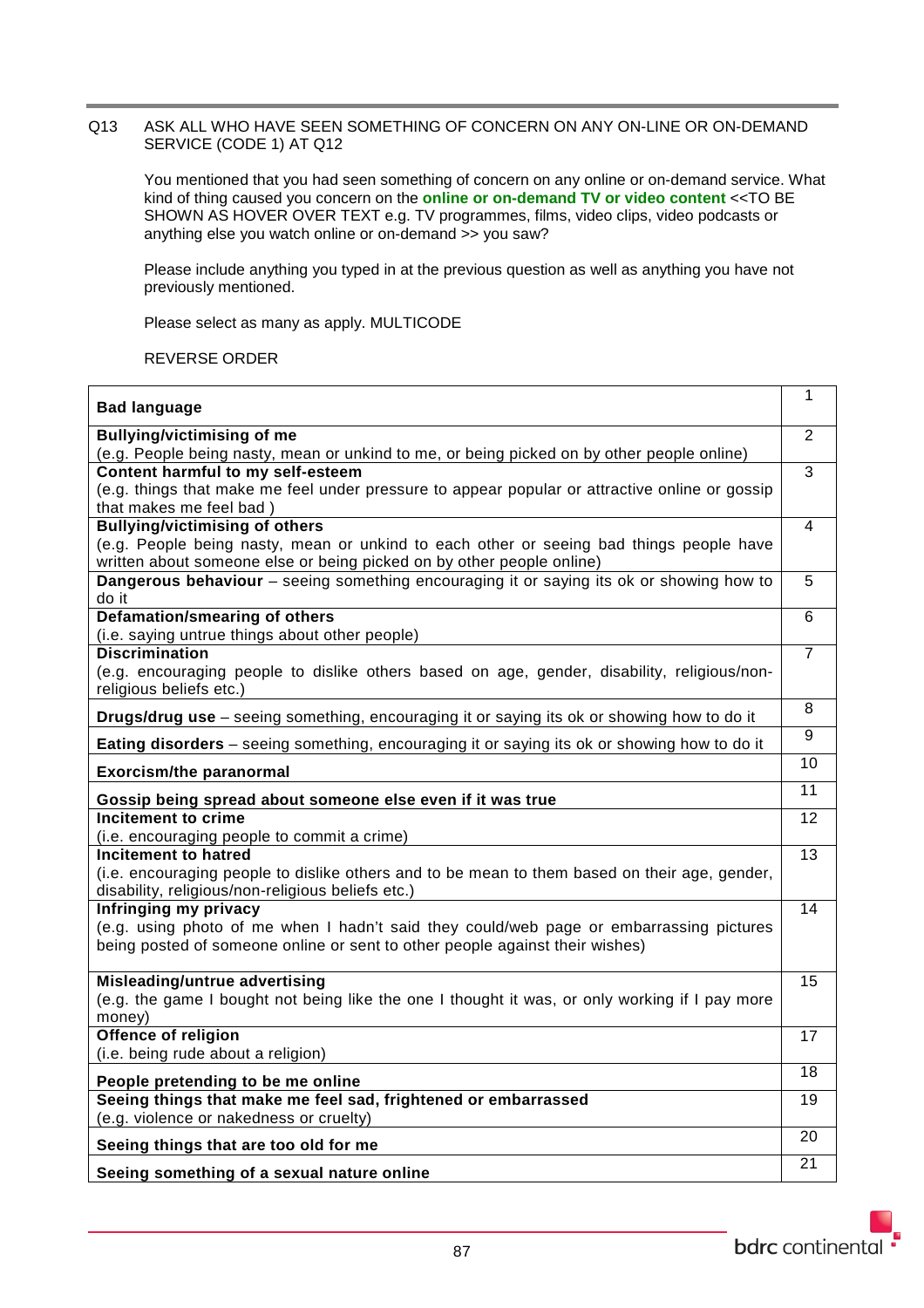| 22 |
|----|
| 23 |
| 24 |
|    |
| 25 |
| 26 |
|    |
|    |

Q13A ASK ALL WHO HAVE SEEN SOMETHING OF CONCERN ON ANY ON-LINE OR ON-DEMAND SERVICE (CODE 1) AT Q12 Thinking about each of the things that caused you concern on the **online or on-demand TV or video content** <<TO BE SHOWN AS HOVER OVER TEXT e.g. TV programmes, films, video clips, video podcasts or anything else you watch online or on-demand >> you have seen, please say which services you were watching this content on?

### PLEASE SELECT AS MANY SERVICES AS APPLY FOR EACH AREA OF CONCERN

|                                           | <b>INSERT SERVICES VIEWED FROM Q9 CODES 1-5</b> |
|-------------------------------------------|-------------------------------------------------|
| <b>INSERT CONCERNS</b><br>SELECTED AT Q13 |                                                 |
| Don't know                                |                                                 |

### Q14 ASK ALL WHO HAVE SEEN SOMETHING CAUSING CONCERN ON ANY SERVICE (CODE 1 AT Q12)

Thinking about each of the things you've seen on any **online or on-demand TV or video service** <<TO BE SHOWN AS HOVER OVER TEXT e.g. TV programmes, films, video clips, video podcasts or anything else you watch online or on-demand >> in the last 12 months that caused you concern, please can you say what device or devices you were watching at the time?

Please select as many as apply for each. SINGLE CODE

|                                           | (28)                                                             |
|-------------------------------------------|------------------------------------------------------------------|
|                                           | <b>IINSERT LIST OF DEVICES USED FROM</b><br><b>Q10 CODES 1-5</b> |
| <b>INSERT CONCERNS SELECTED AT Q13</b>    |                                                                  |
| Don't recall where I viewed (SINGLE CODE) |                                                                  |

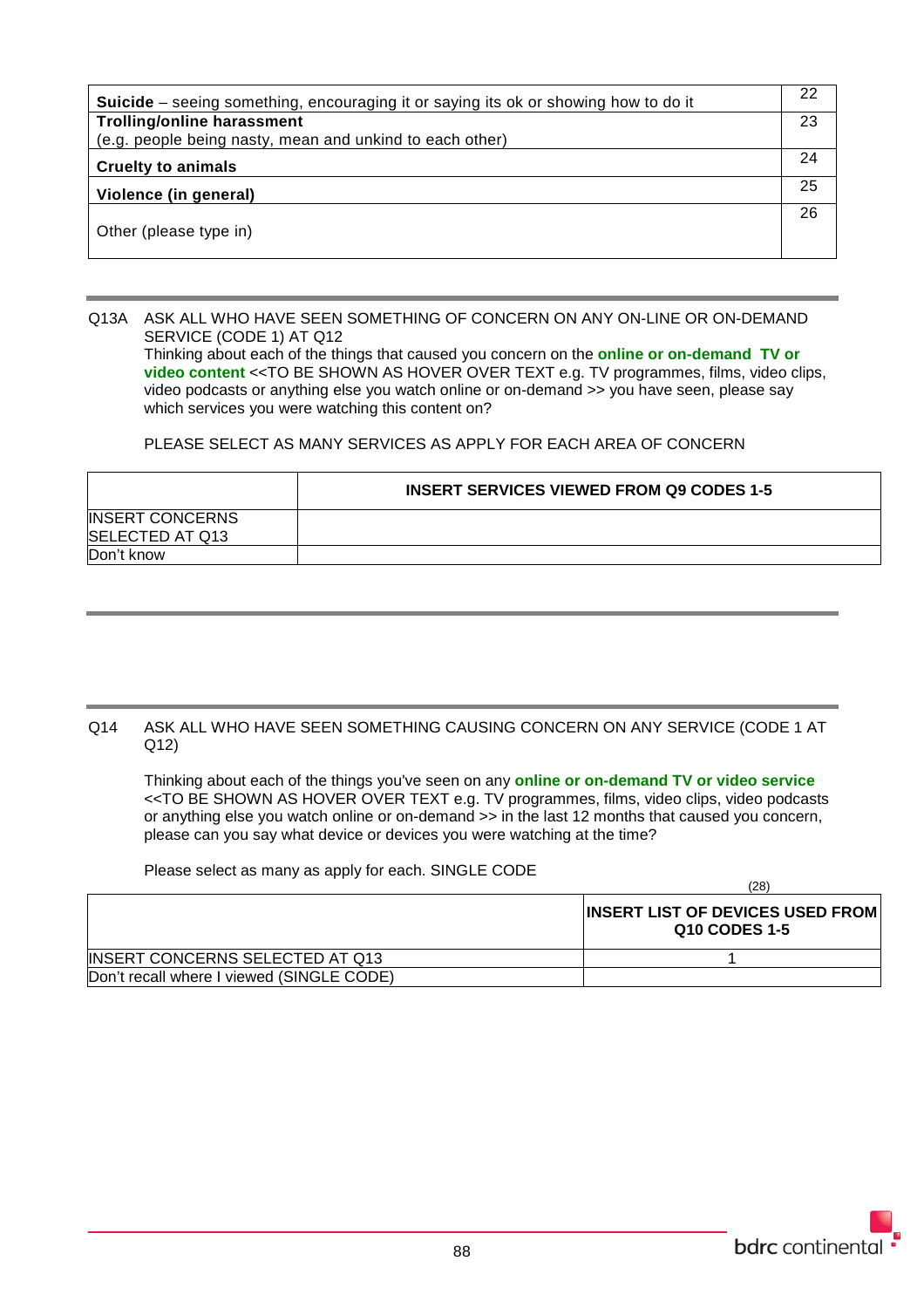## Q15 ASK ALL WHO HAVE SEEN SOMETHING THAT CAUSED CONCERN ON ANY SERVICE IN THE LAST 12 MONTHS (CODE 1 AT Q12)

And how have you generally reacted when you have seen something that caused you concern? In other words, what have you done?

Please select the answers that best apply. MULTICODE

(15)

| Complained/reported to a third party body (e.g. a regulator e.g. Ofcom/BBC Trust/ATVOD) 2 |  |
|-------------------------------------------------------------------------------------------|--|
|                                                                                           |  |
|                                                                                           |  |
|                                                                                           |  |
|                                                                                           |  |
|                                                                                           |  |
|                                                                                           |  |
|                                                                                           |  |

## Q16 ASK ALL COMPLAINING TO A THIRD PARTY (CODE 2) AT Q15

You said you complained to a third party body about the content that caused you concern. Who was this?

| The Government (inc Northern Ireland Assembly/Scottish Executive/Welsh Executive) 7 |  |
|-------------------------------------------------------------------------------------|--|
|                                                                                     |  |
|                                                                                     |  |
|                                                                                     |  |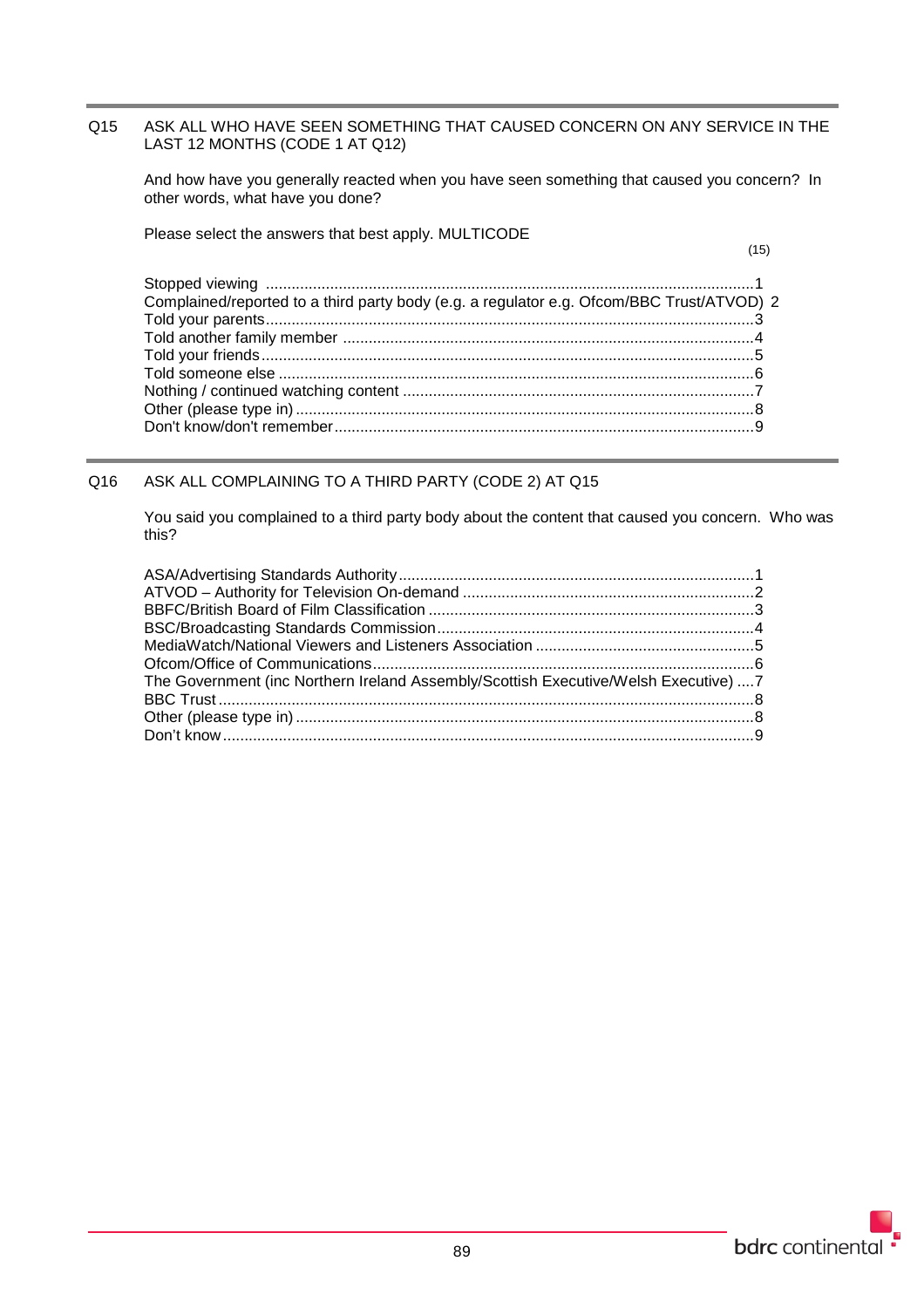**We'd now like to ask you some questions about the regulation of the online and on-demand TV or video content <<TO BE SHOWN AS HOVER OVER TEXT e.g. TV programmes, films, video clips, video podcasts or anything else you watch online or on-demand >> we have been discussing.** 

**By regulation we mean official rules and regulations put in place by the Government/ other organisations about what can and cannot be shown.**

## **REGULATION OF SERVICES**

#### Q17 ASK ALL

Thinking about all the types of online and on-demand TV or video content <<TO BE SHOWN AS HOVER OVER TEXT e.g. TV programmes, films, video clips, video podcasts or anything else you watch online or on-demand >> you are aware of, please can you say how much regulation **there should be** on a scale of 1 to 5, where 5 is this content should be highly regulated and 1 that this content should not be regulated at all.

By regulation, we mean official rules that exist about what can and cannot be shown.

Please select one answer. SINGLE CODE

| 1 - This type of content should<br>not be regulated at all/ there<br>shouldn't be any official rules<br>about what can be shown | $\mathbf{2}$ | 3 | 4 | 5 – This type of content<br>should be highly regulated<br>/there should be lots of<br>official rules about what can<br>be shown |
|---------------------------------------------------------------------------------------------------------------------------------|--------------|---|---|---------------------------------------------------------------------------------------------------------------------------------|
|                                                                                                                                 |              | ว |   | h                                                                                                                               |

### Q18 ASK FOR EACH CODED 1-6 AT Q9

As far as you know, are each of the following services regulated?

Please select all that apply. MULTICODE

|                               | Yes – is regulated | $No - is not regulated$ | Don't know |
|-------------------------------|--------------------|-------------------------|------------|
| <b>INSERT LIST</b><br>FROM Q9 |                    |                         |            |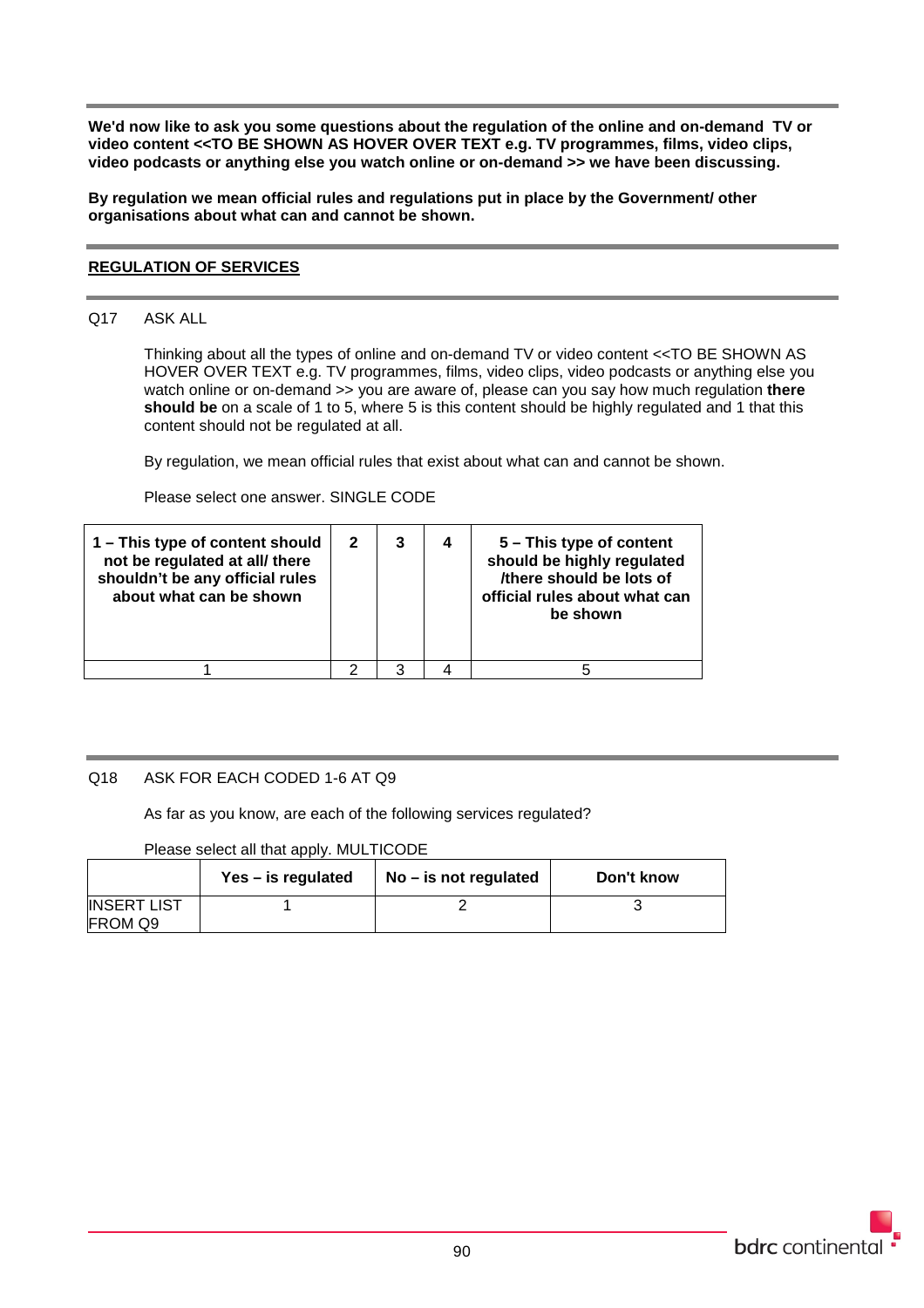### Q19 ASK ALL

Who do you think is responsible for regulating online and on-demand TV or video content <<TO BE SHOWN AS HOVER OVER TEXT e.g. TV programmes, films, video clips, video podcasts or anything else you watch online or on-demand >> we have been talking about**, that is who do you think makes the official rules about what can and can't be seen**?

#### Q20 ASK ALL WHO CODE 1 AT Q18

Do you think the amount of regulation (i.e. official rules) for each of the following is too much, too little or about the right amount?

|                                                                                                                                                                                                                                                                           |      | Too much | <b>Too little</b> | About the right<br>amount | Don't know |
|---------------------------------------------------------------------------------------------------------------------------------------------------------------------------------------------------------------------------------------------------------------------------|------|----------|-------------------|---------------------------|------------|
| <b>INSERT LIST</b><br><b>OF SERVICES</b><br>CODED 1 AT<br>Q18                                                                                                                                                                                                             | (49) |          | $\overline{2}$    | 3                         | 4          |
| All online and<br>on-demand TV<br>or video<br>services < <to<br><b>BE SHOWN AS</b><br/><b>HOVER OVER</b><br/>TEXT e.g. TV<br/>programmes,<br/>films, video<br/>clips, video<br/>podcasts or<br/>anything else<br/>you watch<br/>online or on-<br/>demand &gt;&gt;</to<br> | (48) | 1        | $\overline{2}$    | 3                         | 4          |

#### Please select one answer for each. SINGLE CODE

#### Q21 ASK ALL WHO HAVE EVER USED ANY SERVICE AT Q9

Some services provide tools to report online or on-demand TV or video content <<TO BE SHOWN AS HOVER OVER TEXT e.g. TV programmes, films, video clips, video podcasts or anything else you watch online or on-demand >>.

For example, you can let the service know that you did not like their content because it was offensive or invaded someone's privacy by 'flagging' it (i.e. reporting it by pressing a button). Have you ever seen this type of reporting tool on any of the services that you use?

Please select as many as apply. MULTICODE INSERT LIST OF SERVICES USED FROM Q9.......................

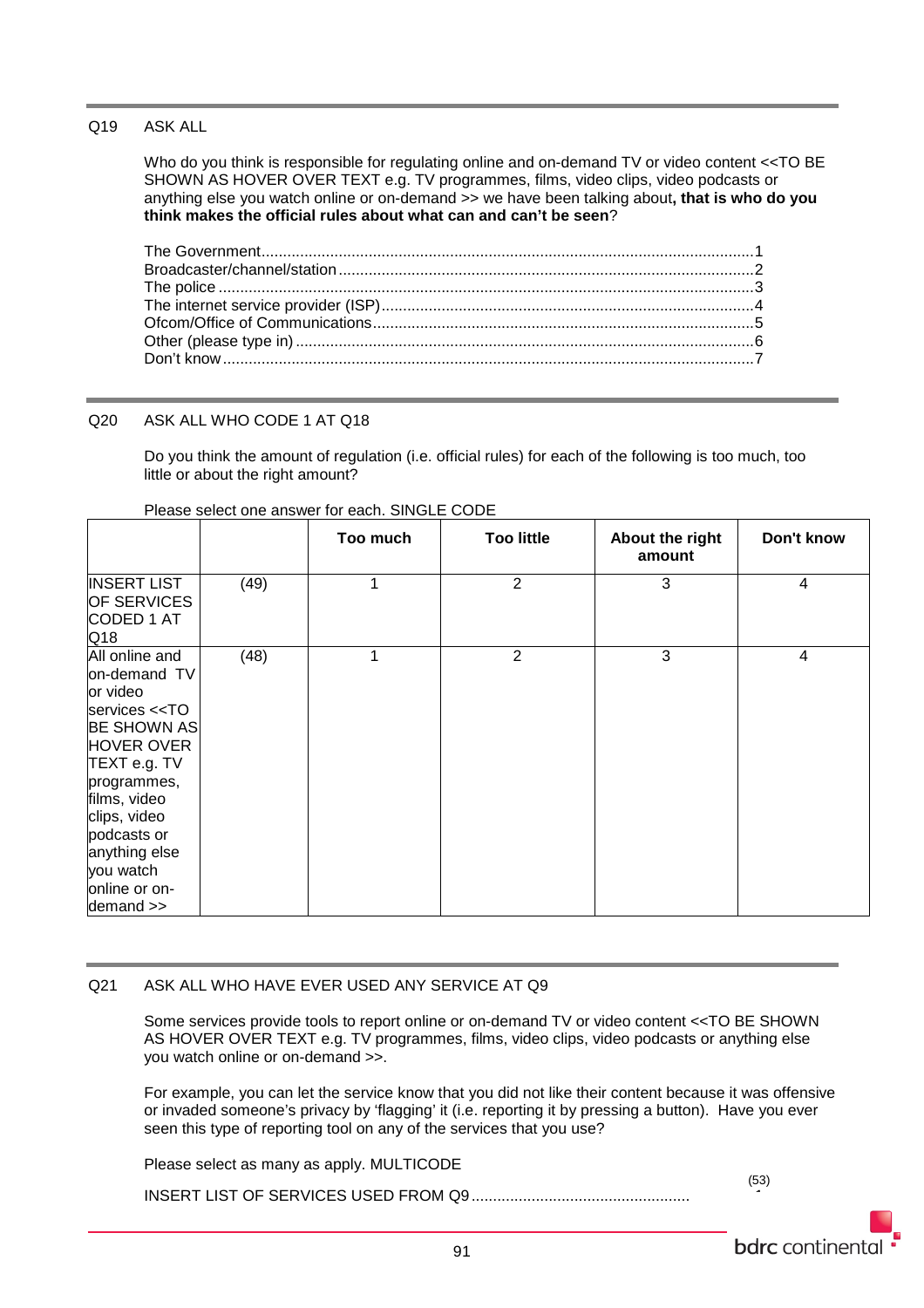## Q22 ASK ALL WHO KNOW A REPORTING TOOL IS AVAILABLE FOR EACH RELEVANT SERVICE AT Q21

Have you ever reported content on <INSERT RELEVANT SERVICE FROM Q21> using its reporting tool?

Please select one. SINGLE CODE

| 54) |
|-----|
|     |
|     |
|     |
|     |
|     |

Q22 When accessing online and on-demand TV or video content <<TO BE SHOWN AS HOVER OVER TEXT e.g. TV programmes, films, video clips, video podcasts or anything else you watch online or on-demand >> have you ever noticed being asked for your age before accessing content (e.g. by ticking a box to indicate you are over 16 or 18)?

SINGLE CODE

| Yes |  |
|-----|--|
|     |  |
|     |  |

#### Q22a

And have you ever ticked an age box like that so you could watch the content or access the site, even though you were younger than that age?

| Yes |  |
|-----|--|
|     |  |
|     |  |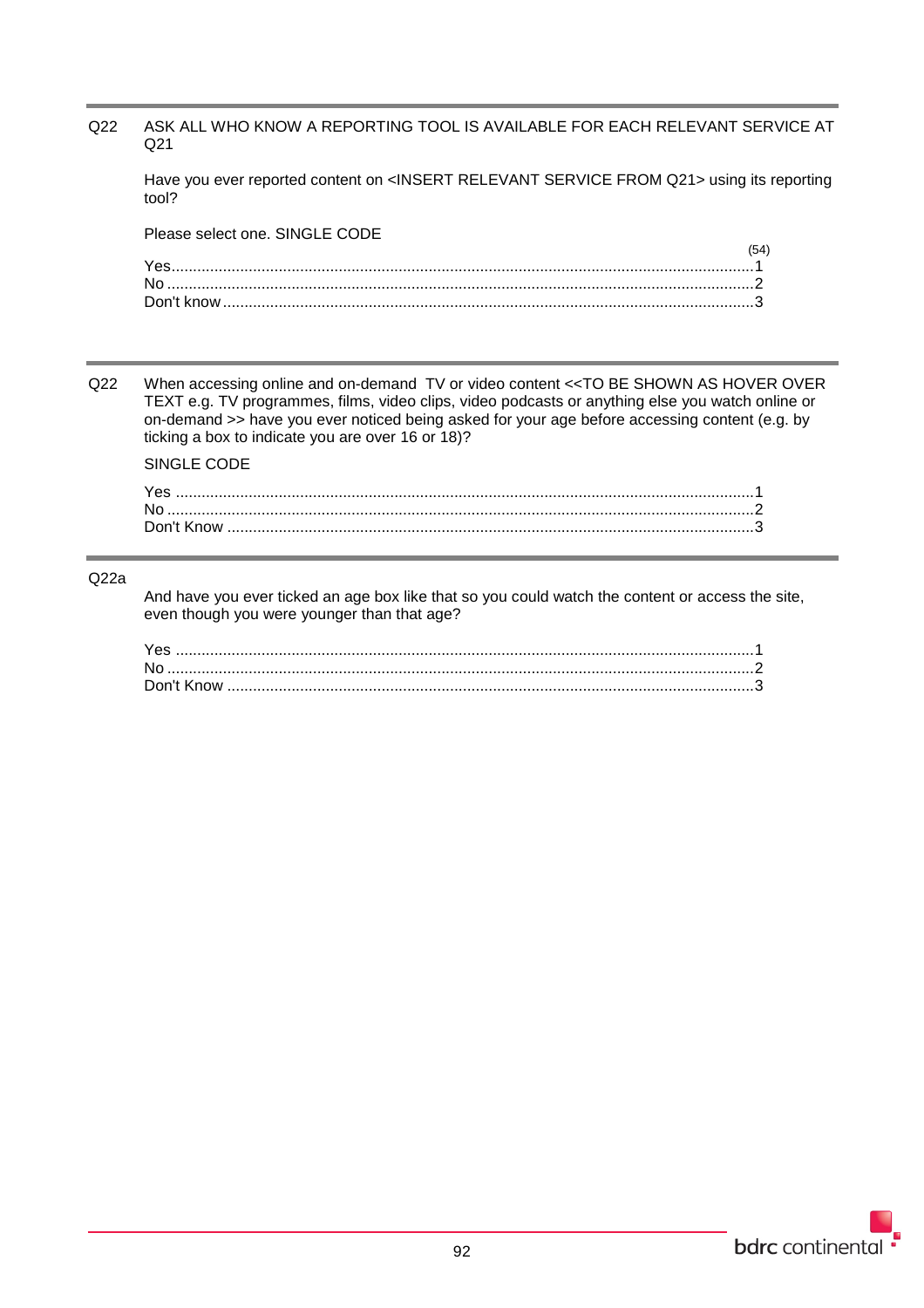#### **DEVICE-BASED CONTENT REGULATION**

**Now we'd like you to think about the regulation of online and on-demand TV or video content <<TO BE SHOWN AS HOVER OVER TEXT e.g. TV programmes, films, video clips, video podcasts or anything else you watch online or on-demand >> viewed via different devices.**

#### ASK FOR EACH DEVICE SELECTED AT Q10

Q23A Thinking about all the content we have been talking about, what level of regulation do you think **there should be** when people watch these services on **<INSERT DEVICE>**?

So, on a scale of 1 to 5, where 5 is they should be highly regulated, and 1 is they should not be regulated at all, do you think these online and on-demand TV and video services <<TO BE SHOWN AS HOVER OVER TEXT e.g. TV programmes, films, video clips, video podcasts or anything else you watch online or on-demand >> should be regulated on **<SELECTED DEVICE AT Q10>**?

## INSERT TEXT FOR SELECTED DEVICE ABOVE THE BOX RESPONSES TO BE SHOWN HORIZONTALLY AS IN THE QUESTIONNAIRE

| 1 - Should not be regulated at<br>l all | ີ | ົ | 5 - Should be highly<br>regulated |
|-----------------------------------------|---|---|-----------------------------------|
|                                         |   |   |                                   |

Q24A ASK ALL

Do you regularly play online games on any device (e.g. via a PC/Mac/laptop, games console connected to a TV, tablet, smartphone etc.)?

### Q24B ASK ALL PLAYING GAMES ONLINE (CODE 1) AT Q24A

Has anything that you have seen whilst playing an online game **caused you any concern**?

When answering, please think about things that have concerned you **personally**, rather than what you think might cause concern to others.

### Q24C ASK ALL WHO HAVE SEEN SOMETHING OF CONCERN (CODE 1) AT Q24B

And what kind of things have caused you concern personally whilst playing an online game?

Please type in.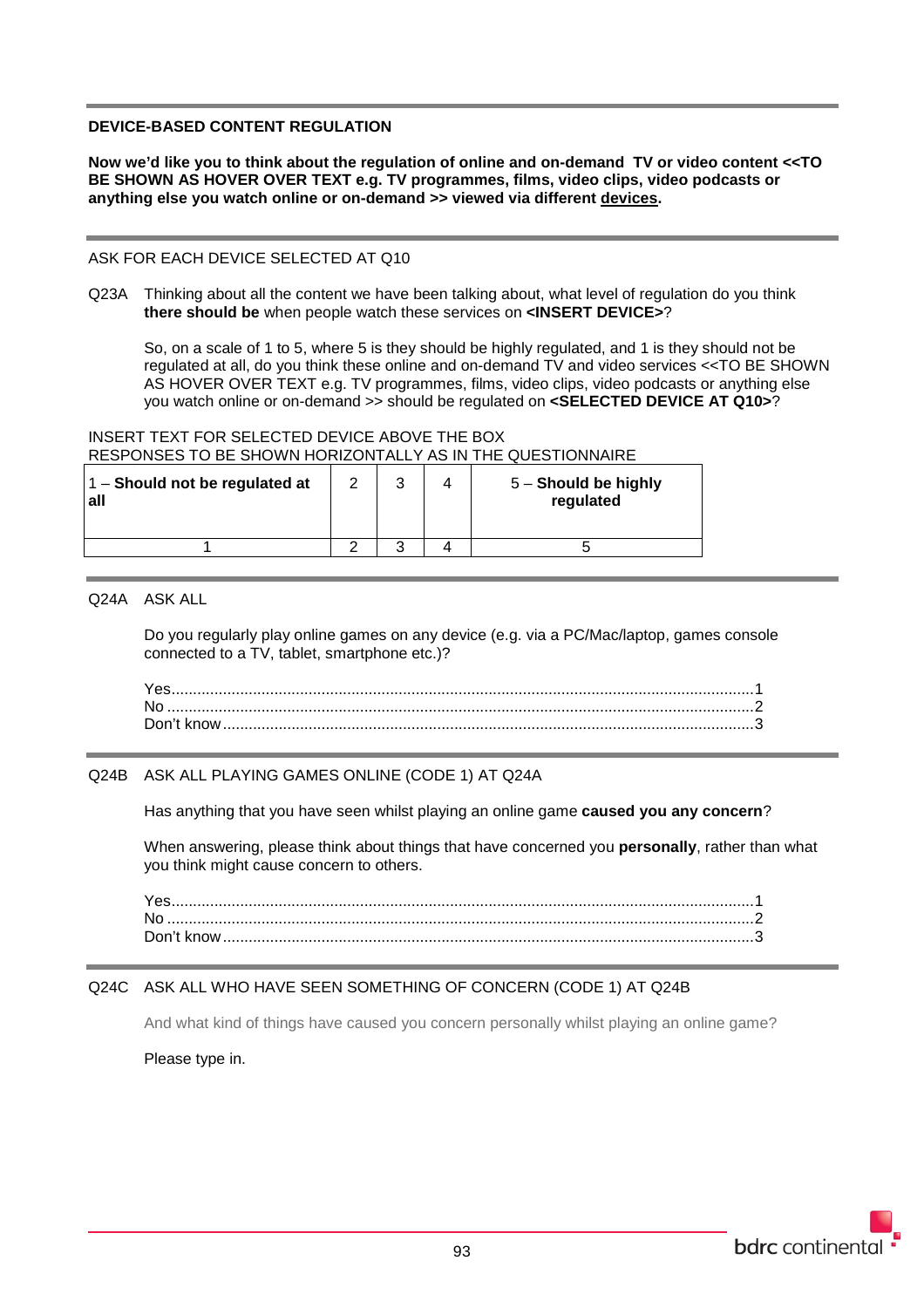## **CLASSIFICATION: TO BE ASKED AT END OF INTERVIEW**

#### Q26 ASK ALL

On a scale of 1-10, how much do you agree with the following statements, where 1 is not at all and 10 is a great deal?

|                                                                                                 | 1 - not<br>at all | $\mathbf{2}$ |   | 5 | 6 | 8 | 9 | $10 - a$<br>great<br>deal |
|-------------------------------------------------------------------------------------------------|-------------------|--------------|---|---|---|---|---|---------------------------|
| I always keep up with new<br>technology                                                         |                   | 2            | 3 | 5 | 6 | 8 | 9 | 0                         |
| Computers confuse me - I'll<br>never get used to them                                           |                   | 2            | 3 | 5 | 6 | 8 | 9 |                           |
| I prefer to wait until new<br>technology products have<br>become cheaper before<br>getting them |                   | 2            | 3 | 5 | 6 | 8 | 9 | O                         |

Q32A Finally, thinking about this survey overall, what if anything, do you think would have made it easier to understand?

Was there any specific language that you think could have been made clearer?

Please type in

Q33 Thank you very much for your time. That's the end of the interview.

If we have any queries arising from this research, may we contact you to ask you some further questions?

SINGLE CODE

| No. |  |
|-----|--|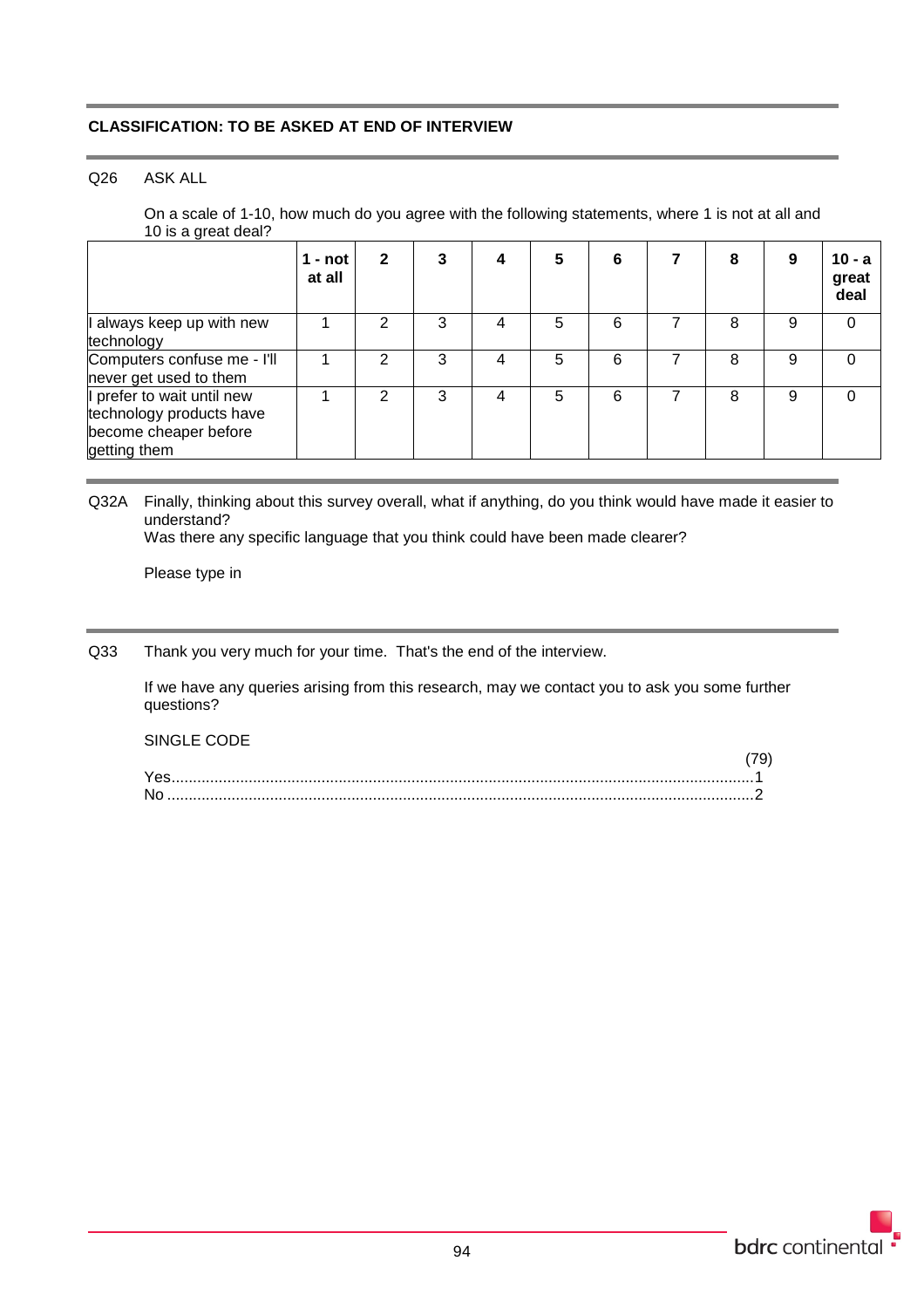# **11. Annex F – Table of figures**

| Figure 3.1 Proportion using any on-demand and online service in the past 12 months  13         |
|------------------------------------------------------------------------------------------------|
| Figure 3.2 Frequency of using on-demand and online services among adults 15                    |
| Figure 3.3 Frequency of using long-form on-demand and online services - all adults 16+, 16-24  |
|                                                                                                |
| Figure 3.4 Frequency of using short-form on-demand and online services - all adults 16+, 16-   |
|                                                                                                |
| Figure 3.5 Frequency of use of devices to watch on-demand and online content among all on-     |
|                                                                                                |
| Figure 3.6 Frequency of using of devices to watch on-demand and online content, all adults     |
|                                                                                                |
| Figure 3.7 Frequency of use of devices to watch on-demand and online content, among            |
|                                                                                                |
| Figure 3.8 Frequency of use of devices to watch on-demand and online content among owners      |
|                                                                                                |
| Figure 3.9 Devices used to watch individual on-demand and online services, among adult         |
|                                                                                                |
| Figure 3.10 Devices used to watch individual on-demand and online services, among teen         |
|                                                                                                |
| Figure 4.1 Percentage seeing something of concern on an on-demand and online service 25        |
| Figure 4.2 Types of concern among those reporting concern - all adults 16+, 16-24 year olds,   |
|                                                                                                |
| Figure 4.3 Content that caused concern and perceived to be harmful to children (prompted)      |
|                                                                                                |
| Figure 4.4 Claimed reaction to concerning content: parents and non-parents with concerns 28    |
| Figure 4.5 Claimed reaction to concerning content, among on-demand and online teens with       |
|                                                                                                |
| Figure 4.6 Claimed awareness and use of reporting tools - all adults 16+, 16-24 year olds,     |
|                                                                                                |
|                                                                                                |
|                                                                                                |
|                                                                                                |
| Figure 5.4 Opinion on current levels of regulation, by parents vs. non-parents, age and gender |
|                                                                                                |
| Figure 5.5 Belief that on-demand and online content is regulated when viewed on each device    |
|                                                                                                |